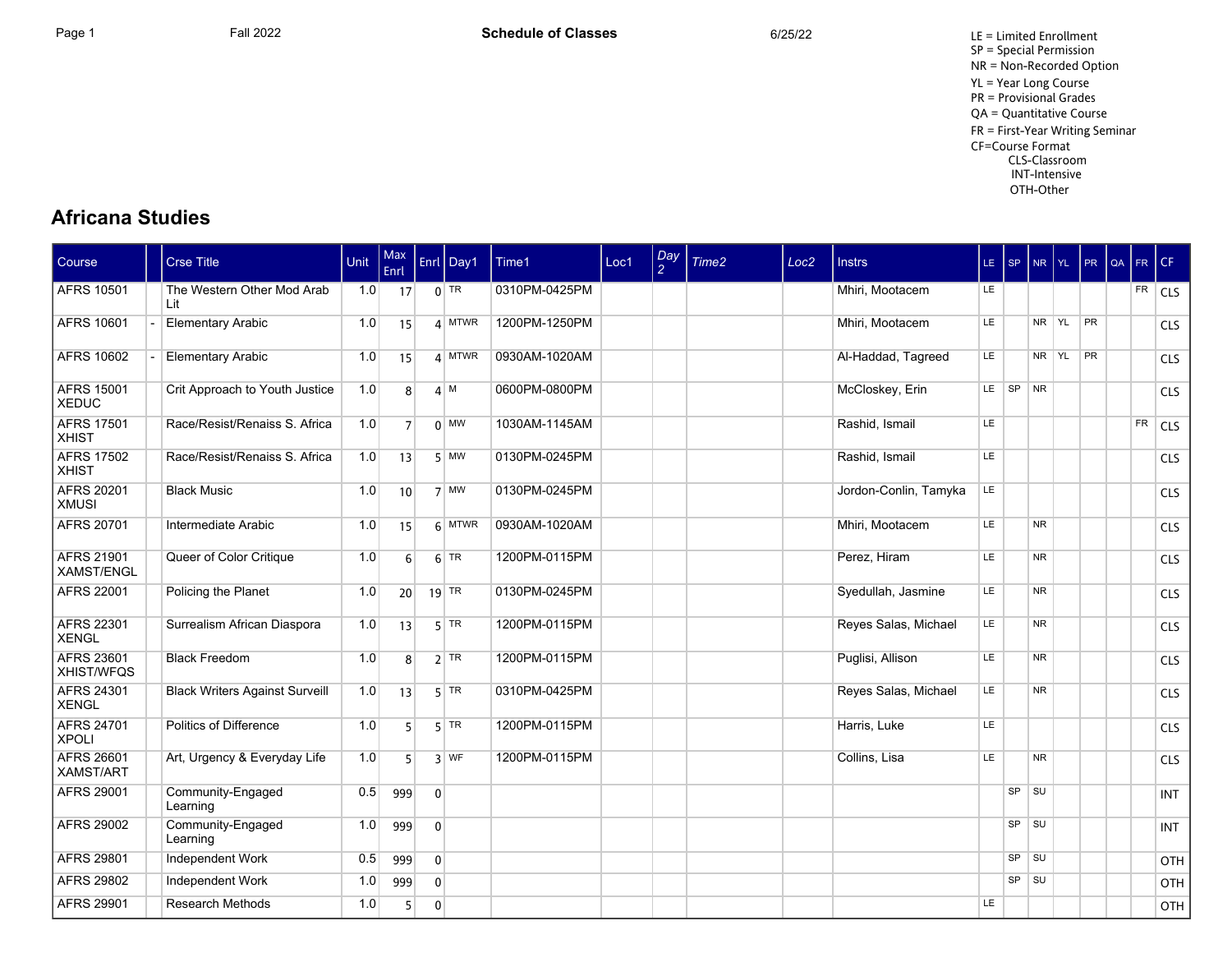Page 2 Fall 2022 Fall 2022 **Schedule of Classes** 6/25/22 6/25/22 LE = Limited Enrollment SP = Special Permission NR = Non-Recorded Option YL = Year Long Course PR = Provisional Grades QA = Quantitative Course FR = First-Year Writing Seminar CF=Course Format CLS-Classroom INT-Intensive OTH-Other

## **Africana Studies**

| Course                                   | <b>Crse Title</b>                | Unit | Max<br>Enrl |              | Enrl Day1  | Time1         | Loc1 | Day<br>$\overline{2}$ | Time <sub>2</sub> | Loc <sub>2</sub> | <b>Instrs</b>               |           |           |           |  | LE SP NR YL PR QA FR CF |            |
|------------------------------------------|----------------------------------|------|-------------|--------------|------------|---------------|------|-----------------------|-------------------|------------------|-----------------------------|-----------|-----------|-----------|--|-------------------------|------------|
| AFRS 30001                               | Senior Thesis or Project         | 1.0  | 999         | 0            |            |               |      |                       |                   |                  | Syedullah, Jasmine          |           | <b>SP</b> |           |  |                         | <b>INT</b> |
| AFRS 30701                               | Upper-Intermediate Arabic        | 1.0  | 10          |              | $5$ MWF    | 1030AM-1120AM |      |                       |                   |                  | Al-Haddad, Tagreed          | LE        |           | <b>NR</b> |  |                         | <b>CLS</b> |
| AFRS 31901<br><b>XENGL</b>               | Race and its Metaphors           | 1.0  | 3           | 3 1          |            | 1030AM-1230PM |      |                       |                   |                  | Dunbar, Eve                 | LE.       |           | <b>NR</b> |  |                         | <b>CLS</b> |
| AFRS 32201<br>XEDUC/<br><b>WFQS</b>      | The Afro-Indo-Anglo<br>Caribbean | 1.0  |             | 5 F          |            | 0100PM-0300PM |      |                       |                   |                  | Williams Brown,<br>Kimberly | <b>LE</b> |           |           |  |                         | <b>CLS</b> |
| AFRS 33001<br>XINTL/RELI                 | Reli/Critical Theory/Politics    | 1.0  | 4           |              | 3 M        | 0310PM-0510PM |      |                       |                   |                  | Wesselhoeft, Kirsten        | LE        |           | <b>NR</b> |  |                         | <b>CLS</b> |
| AFRS 33601<br>XENST/HIST/<br><b>WFQS</b> | <b>Black on Earth</b>            | 1.0  | $\Omega$    |              | $0 \mid M$ | 0100PM-0300PM |      |                       |                   |                  | Puglisi, Allison            |           |           | <b>NR</b> |  |                         | <b>CLS</b> |
| AFRS 35101                               | Africana Studies Seminar         | 1.0  | 12          | 4            |            | 0310PM-0510PM |      |                       |                   |                  | Syedullah, Jasmine          | LE        |           | <b>NR</b> |  |                         | <b>CLS</b> |
| AFRS 35201<br><b>XPOLI</b>               | Redempt/Dipl Imag Postcol<br>Afr | 1.0  | 6           |              |            | 0310PM-0510PM |      |                       |                   |                  | Opondo, Samson              | LE.       | <b>SP</b> |           |  |                         | <b>CLS</b> |
| AFRS 39901                               | Senior Independent Work          | 0.5  | 999         | $\mathbf{0}$ |            |               |      |                       |                   |                  |                             |           | <b>SP</b> | ∣ su      |  |                         | <b>OTH</b> |
| AFRS 39902                               | Senior Independent Work          | 1.0  | 999         | 0            |            |               |      |                       |                   |                  |                             |           | SP        | <b>SU</b> |  |                         | OTH        |

## **American Sign Languag**

| Course    | l Crse Title                    | <b>Unit</b> | l Max<br><b>Enrl</b> | <b>NETTIN</b> | Il Dav1  | Time1         | Loc1 | Day | Time2 | Loc2 | Instrs          |    |           | LE ISP INR IYL |     |           | PR QA FR CF |            |
|-----------|---------------------------------|-------------|----------------------|---------------|----------|---------------|------|-----|-------|------|-----------------|----|-----------|----------------|-----|-----------|-------------|------------|
| ASL 10501 | Beginning American Sign<br>Lang | 0،،         | 20 <sup>1</sup>      |               | $18$ MTR | 0435PM-0550PM |      |     |       |      | Gerhardi, Lioba | LE | <b>SP</b> |                | YL. | <b>PR</b> |             | <b>CLS</b> |
| ASL 21001 | Intermediate ASL                | $\cdot$ 0   | 999                  |               |          |               |      |     |       |      | Gerhardi, Lioba |    | <b>QD</b> |                | YL. |           |             | OTH        |

## **American Studies**

| Course                | <b>Crse Title</b>            | Unit | Max<br>LEnrl    | <b>Enrl Dav1</b> | Time1         | Loc1 | Day | Time <sub>2</sub> | Loc <sub>2</sub> | <b>I</b> Instrs  |     | LE SP NR YL PR QA FR CF |           |  |  |            |
|-----------------------|------------------------------|------|-----------------|------------------|---------------|------|-----|-------------------|------------------|------------------|-----|-------------------------|-----------|--|--|------------|
| AMST 10001<br>l XRELI | The American Secular         | 1.0  | 15 <sub>i</sub> | $2$ TR           | 1030AM-1145AM |      |     |                   |                  | Kahn, Jonathon   | LE  |                         | <b>NR</b> |  |  | <b>CLS</b> |
| AMST 10501            | Intro to Native Amer Studies | 1.0  | 25 <sup>2</sup> | $24$ TR          | 0130PM-0245PM |      |     |                   |                  | McGlennen, Molly | LE. |                         |           |  |  | <b>CLS</b> |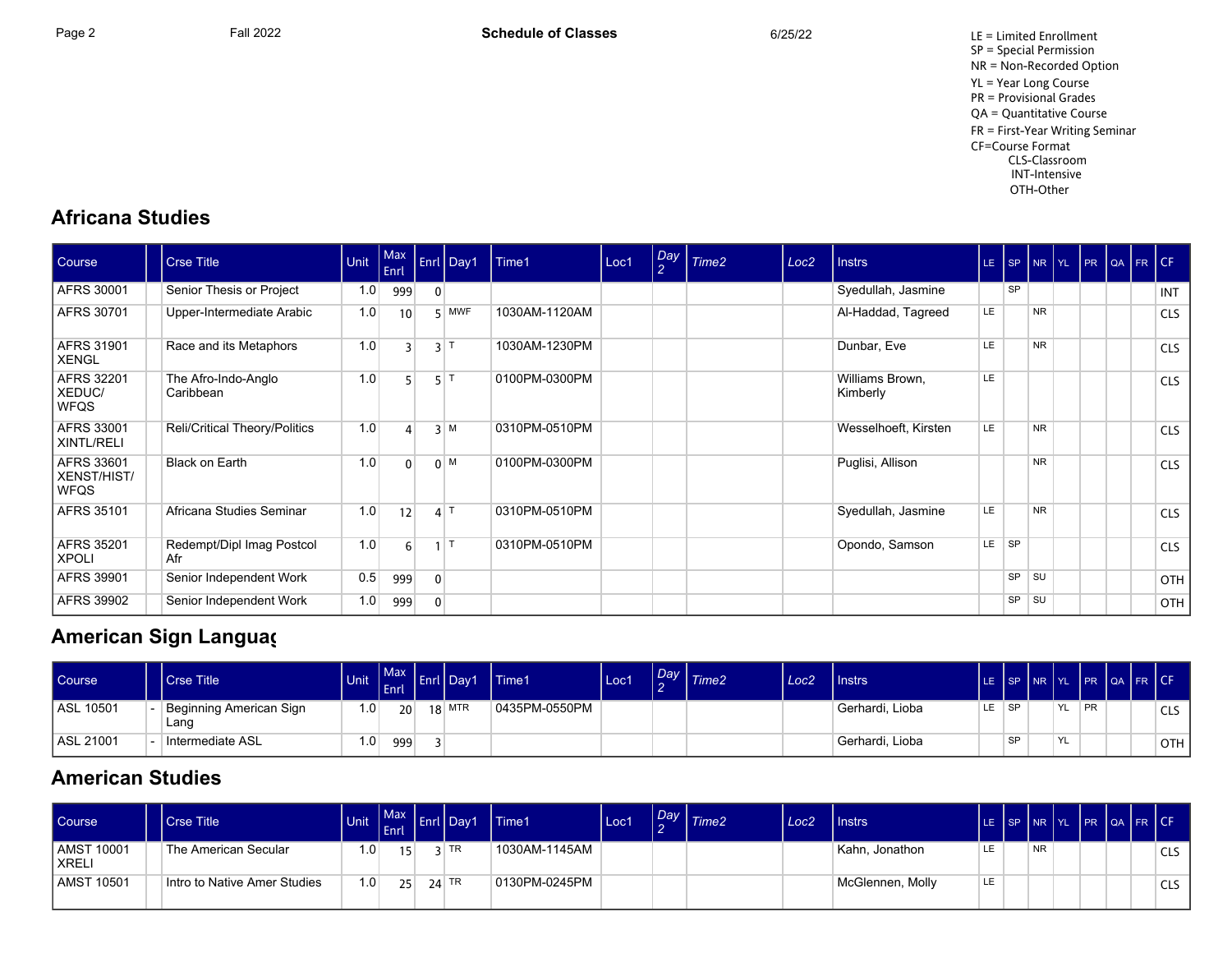Page 3 Fall 2022 Fall 2022 **Schedule of Classes** 6/25/22 6/25/22 LE = Limited Enrollment SP = Special Permission NR = Non-Recorded Option YL = Year Long Course PR = Provisional Grades QA = Quantitative Course FR = First-Year Writing Seminar CF=Course Format CLS-Classroom INT-Intensive OTH-Other

## **American Studies**

| Course                                 | <b>Crse Title</b>                 | Unit | Max<br>Enrl      |                | Enrl Day1          | Time1         | Loc1 | $\frac{Day}{2}$ | Time <sub>2</sub> | Loc <sub>2</sub> | <b>Instrs</b>       |     | $LE$ $ SP$ | <b>NR</b> | $YL$ $PR$ $QA$ $FR$ |  | CF         |
|----------------------------------------|-----------------------------------|------|------------------|----------------|--------------------|---------------|------|-----------------|-------------------|------------------|---------------------|-----|------------|-----------|---------------------|--|------------|
| <b>AMST 20801</b><br><b>XASIA</b>      | Demilitarizing the Pacific        | 1.0  | 10 <sup>1</sup>  |                | $10$ MW            | 1030AM-1145AM |      |                 |                   |                  | Chin, Amy           | LE  |            | <b>NR</b> |                     |  | <b>CLS</b> |
| <b>AMST 21601</b><br><b>XANTH/LALS</b> | Language Revitalization           | 1.0  | 2 <sup>1</sup>   |                | 2 W                | 1230PM-0200PM |      |                 |                   |                  | Tavarez, David      |     | LE SP NR   |           |                     |  | <b>INT</b> |
| <b>AMST 21901</b><br><b>XAFRS/ENGL</b> | Queer of Color Critique           | 1.0  | $6 \overline{6}$ |                | $6$ TR             | 1200PM-0115PM |      |                 |                   |                  | Perez, Hiram        | LE. |            | <b>NR</b> |                     |  | <b>CLS</b> |
| <b>AMST 22201</b><br><b>XHIST/LALS</b> | The Politics of Borders           | 1.0  | $\overline{3}$   |                | $3$ MW             | 1200PM-0115PM |      |                 |                   |                  | Madrigal, Raquel    | LE  |            |           |                     |  | <b>CLS</b> |
| <b>AMST 23101</b><br><b>XENGL</b>      | Native American Literature        | 1.0  | 10 <sup>1</sup>  |                | $10$ <sup>TR</sup> | 0310PM-0425PM |      |                 |                   |                  | McGlennen, Molly    | LE  |            | <b>NR</b> |                     |  | <b>CLS</b> |
| <b>AMST 23201</b><br><b>XASIA</b>      | Asian American Women's<br>Oral Hi | 1.0  | $\mathsf q$      |                | $9$ MW             | 0130PM-0245PM |      |                 |                   |                  | Chin, Amy           | LE  |            | <b>NR</b> |                     |  | <b>CLS</b> |
| <b>AMST 26401</b><br><b>XENST</b>      | Apocalypse Now                    | 1.0  | 11               |                | $10$ TR            | 0130PM-0245PM |      |                 |                   |                  | Cornelius, Randolph | LE  |            |           |                     |  | <b>CLS</b> |
| <b>AMST 26601</b><br><b>XAFRS/ART</b>  | Art, Urgency & Everyday Life      | 1.0  | 10 <sup>1</sup>  |                | $3$ WF             | 1200PM-0115PM |      |                 |                   |                  | Collins, Lisa       | LE  |            | <b>NR</b> |                     |  | <b>CLS</b> |
| <b>AMST 27401</b><br><b>XENGL</b>      | Reading/Writing Amer.<br>Memoir   | 0.5  |                  |                | $0 \vert W$        | 0100PM-0300PM |      |                 |                   |                  | Perez, Hiram        |     | $LE$ $SP$  | <b>SU</b> |                     |  | <b>INT</b> |
| <b>AMST 28401</b><br><b>XANTH/MEDS</b> | Global Indigenous Media           | 0.5  | 8 <sup>1</sup>   |                | $8$ <sup>T</sup>   | 0310PM-0510PM |      |                 |                   |                  | Cohen, Colleen      |     | LE SP SU   |           |                     |  | <b>INT</b> |
| <b>AMST 29001</b>                      | Community-Engaged<br>Learning     | 0.5  | 999              | $\mathbf{0}$   |                    |               |      |                 |                   |                  |                     |     | SP         | <b>SU</b> |                     |  | <b>INT</b> |
| <b>AMST 29002</b>                      | Community-Engaged<br>Learning     | 1.0  | 999              | $\mathbf{0}$   |                    |               |      |                 |                   |                  |                     |     | SP         | <b>SU</b> |                     |  | <b>INT</b> |
| <b>AMST 29801</b>                      | Independent Study                 | 0.5  | 999              | $\overline{0}$ |                    |               |      |                 |                   |                  |                     |     | SP         | <b>SU</b> |                     |  | OTH        |
| <b>AMST 29802</b>                      | Independent Study                 | 1.0  | 999              |                |                    |               |      |                 |                   |                  |                     |     | SP         | <b>SU</b> |                     |  | OTH        |
| <b>AMST 31601</b>                      | Senior Project Lab Intensive      | 1.0  | 12               |                | $8$ F              | 0200PM-0400PM |      |                 |                   |                  | Collins, Lisa       | LE  |            |           |                     |  | <b>INT</b> |
| <b>AMST 39901</b>                      | Senior Independent Work           | 0.5  | 999              | $\overline{0}$ |                    |               |      |                 |                   |                  |                     |     | SP         | <b>SU</b> |                     |  | OTH        |
| <b>AMST 39902</b>                      | Senior Independent Work           | 1.0  | 999              | $\mathbf{0}$   |                    |               |      |                 |                   |                  |                     |     | SP         | SU        |                     |  | OTH        |

## **Anthropology**

| Course     | Crse Title          | Unit Enter |                 | Max Enrl Day1      | Time1         | Loc1 | Day<br>$\sim$ | Time <sub>2</sub> | Loc <sub>2</sub> | Instrs        |    |           | LE SP INR YL PR QA FR CF' |  |          |
|------------|---------------------|------------|-----------------|--------------------|---------------|------|---------------|-------------------|------------------|---------------|----|-----------|---------------------------|--|----------|
| ANTH 13001 | Archaeology Lessons | i .O       | 30 <sup>2</sup> | $15$ <sup>TR</sup> | 1030AM-1145AM |      |               |                   |                  | Beisaw, April | LE | <b>NR</b> |                           |  | C1C<br>ີ |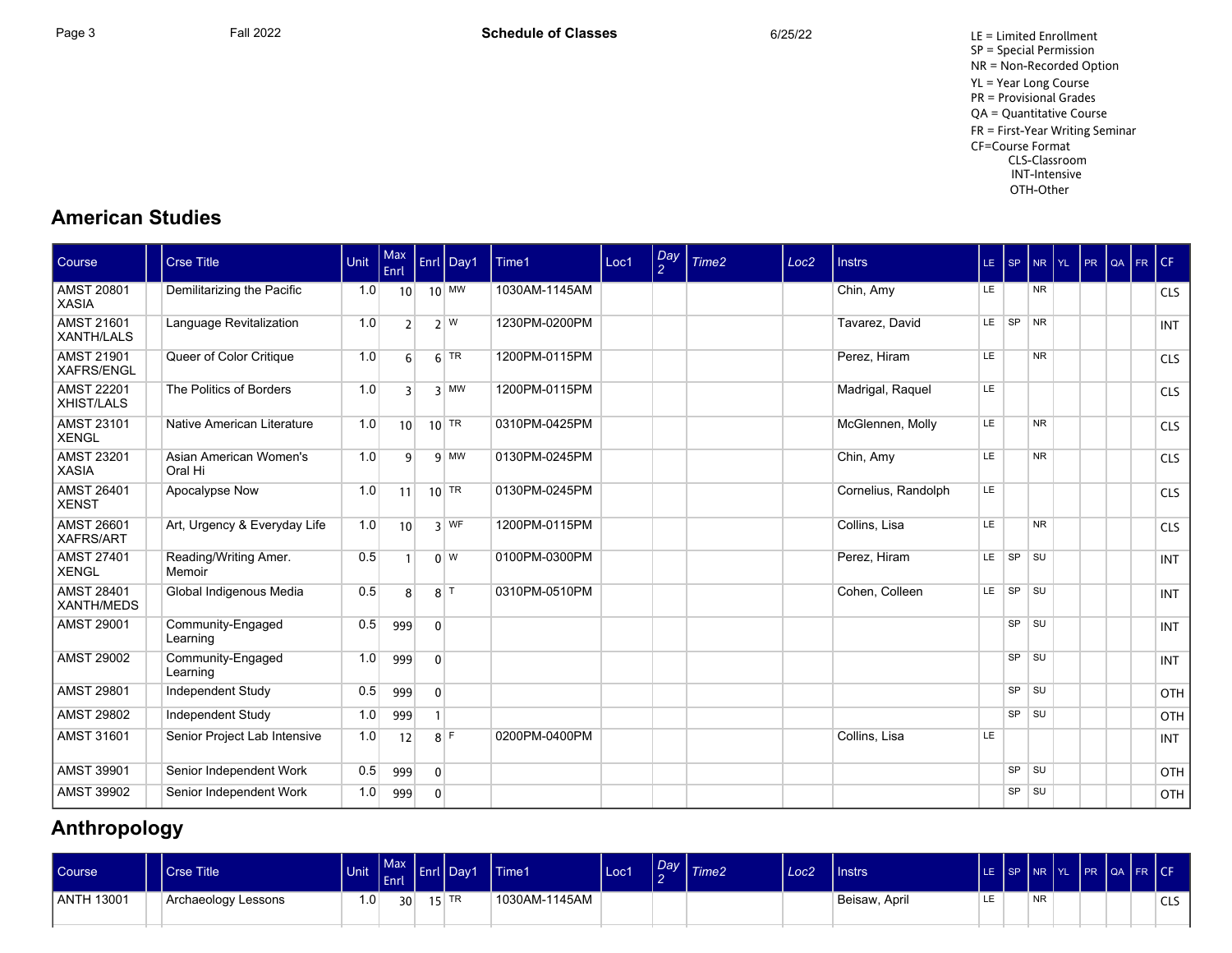Page 4 Fall 2022 Fall 2022 **Schedule of Classes** 6/25/22 6/25/22 LE = Limited Enrollment SP = Special Permission NR = Non-Recorded Option YL = Year Long Course PR = Provisional Grades QA = Quantitative Course FR = First-Year Writing Seminar CF=Course Format CLS-Classroom INT-Intensive OTH-Other

## **Anthropology**

| Course                                 | <b>Crse Title</b>                   | Unit | Max<br>Enrl     | Enrl Day1        | Time1                                    | Loc1 | $\frac{Day}{2}$ | Time2 | Loc <sub>2</sub> | <b>Instrs</b>       | $LE$ $SP$ |          |           | NR YL PR | $QA$ FR |           | CF         |
|----------------------------------------|-------------------------------------|------|-----------------|------------------|------------------------------------------|------|-----------------|-------|------------------|---------------------|-----------|----------|-----------|----------|---------|-----------|------------|
| <b>ANTH 13002</b>                      | Archaeology Lessons                 | 1.0  | 30 <sup>1</sup> | $4$ TR           | 1200PM-0115PM                            |      |                 |       |                  |                     | LE.       |          | <b>NR</b> |          |         |           | <b>CLS</b> |
| <b>ANTH 14001</b>                      | <b>Cultural Anthropology</b>        | 1.0  | 30 <sup>1</sup> | $16$ TR          | 0130PM-0245PM                            |      |                 |       |                  | Lowe Swift, Candice | LE.       |          | <b>NR</b> |          |         |           | <b>CLS</b> |
| <b>ANTH 14002</b>                      | <b>Cultural Anthropology</b>        | 1.0  | 30 <sup>1</sup> | $13$ MW          | 1200PM-0115PM                            |      |                 |       |                  | Cohen, Colleen      | LE        |          | <b>NR</b> |          |         |           | <b>CLS</b> |
| <b>ANTH 15001</b>                      | Linguistics and Anthropology        | 1.0  | 30 <sup>1</sup> | $12$ MW          | 0900AM-1015AM                            |      |                 |       |                  | Tavarez, David      | LE.       |          | <b>NR</b> |          |         |           | <b>CLS</b> |
| <b>ANTH 17001</b>                      | The Time of Our Lives               | 1.0  | 17              | $0$ TR           | 1030AM-1145AM                            |      |                 |       |                  | Lowe Swift, Candice | LE        |          |           |          |         | FR        | <b>CLS</b> |
| <b>ANTH 17002</b>                      | Caribbean Voices                    | 1.0  | 17              | $0$ MW           | 0900AM-1015AM                            |      |                 |       |                  | Cohen, Colleen      | <b>LE</b> |          |           |          |         | <b>FR</b> | <b>CLS</b> |
| <b>ANTH 21101</b>                      | Virtual Anthropology                | 0.5  | 10              | $4$ F            | 0130PM-0300PM                            |      |                 |       |                  | Cofran, Zachary     | LE SP     |          |           |          |         |           | <b>INT</b> |
| <b>ANTH 21601</b><br>XAMST/LALS        | Language Revitalization             | 1.0  | 2 <sup>1</sup>  | $1 \mid W$       | 1230PM-0200PM                            |      |                 |       |                  | Tavarez, David      |           | LE SP NR |           |          |         |           | <b>INT</b> |
| <b>ANTH 22301</b>                      | Primates                            | 1.0  | 25              | $23$ MW          | 0900AM-1015AM                            |      |                 |       |                  | Cofran, Zachary     | LE        |          | <b>NR</b> |          |         |           | <b>CLS</b> |
| <b>ANTH 22401</b>                      | Race & Human Variation              | 1.0  | 25              | $23$ MW          | 1200PM-0115PM                            |      |                 |       |                  | Cofran, Zachary     | <b>LE</b> |          | <b>NR</b> |          |         |           | <b>CLS</b> |
| <b>ANTH 24001</b><br><b>XASIA</b>      | Making of Postcolonial India        | 1.0  | 19              | $14$ MW          | 1030AM-1145AM                            |      |                 |       |                  | Ghosh, Kaushik      | LE.       |          | <b>NR</b> |          |         |           | <b>CLS</b> |
| <b>ANTH 24301</b><br><b>XLALS</b>      | Mesoamerican Worlds                 | 1.0  | 15              | $9$ MW           | 1030AM-1145AM                            |      |                 |       |                  | Tavarez, David      | LE.       |          | <b>NR</b> |          |         |           | <b>CLS</b> |
| <b>ANTH 24701</b><br><b>XSOCI</b>      | Modern Social Theory                | 1.0  | $\overline{3}$  | $3$ TR           | 0130PM-0245PM                            |      |                 |       |                  | Harriford, Diane    | LE.       |          |           |          |         |           | <b>CLS</b> |
| <b>ANTH 25001</b>                      | Poetics/Politics Conversation       | 1.0  | 25              | $19$ TR          | 1030AM-1145AM                            |      |                 |       |                  | Römer. Louis        | LE.       |          | <b>NR</b> |          |         |           | <b>CLS</b> |
| <b>ANTH 26001</b>                      | Anthropology of Human<br>Rights     | 1.0  | 25              | $5$ TR           | 0130PM-0245PM                            |      |                 |       |                  | Römer, Louis        | LE.       |          | <b>NR</b> |          |         |           | <b>CLS</b> |
| <b>ANTH 26201</b>                      | Anth Apprch: Myth/Ritual/<br>Symbol | 1.0  | 15              | $5$ TR           | 1200PM-0115PM                            |      |                 |       |                  | Kaplan, Martha      | LE.       |          | <b>NR</b> |          |         |           | <b>CLS</b> |
| <b>ANTH 28401</b><br><b>XAMST/MEDS</b> | Global Indigenous Media             | 0.5  | 8               | $3$ <sup>T</sup> | 0310PM-0510PM<br>*1st six-week<br>course |      |                 |       |                  | Cohen, Colleen      |           | LE SP    | SU        |          |         |           | <b>INT</b> |
| <b>ANTH 28501</b><br><b>XENST</b>      | Power, Justice, Environment         | 1.0  | 13              | $13$ MW          | 0130PM-0245PM                            |      |                 |       |                  | Ghosh, Kaushik      | LE.       |          | <b>NR</b> |          |         |           | <b>CLS</b> |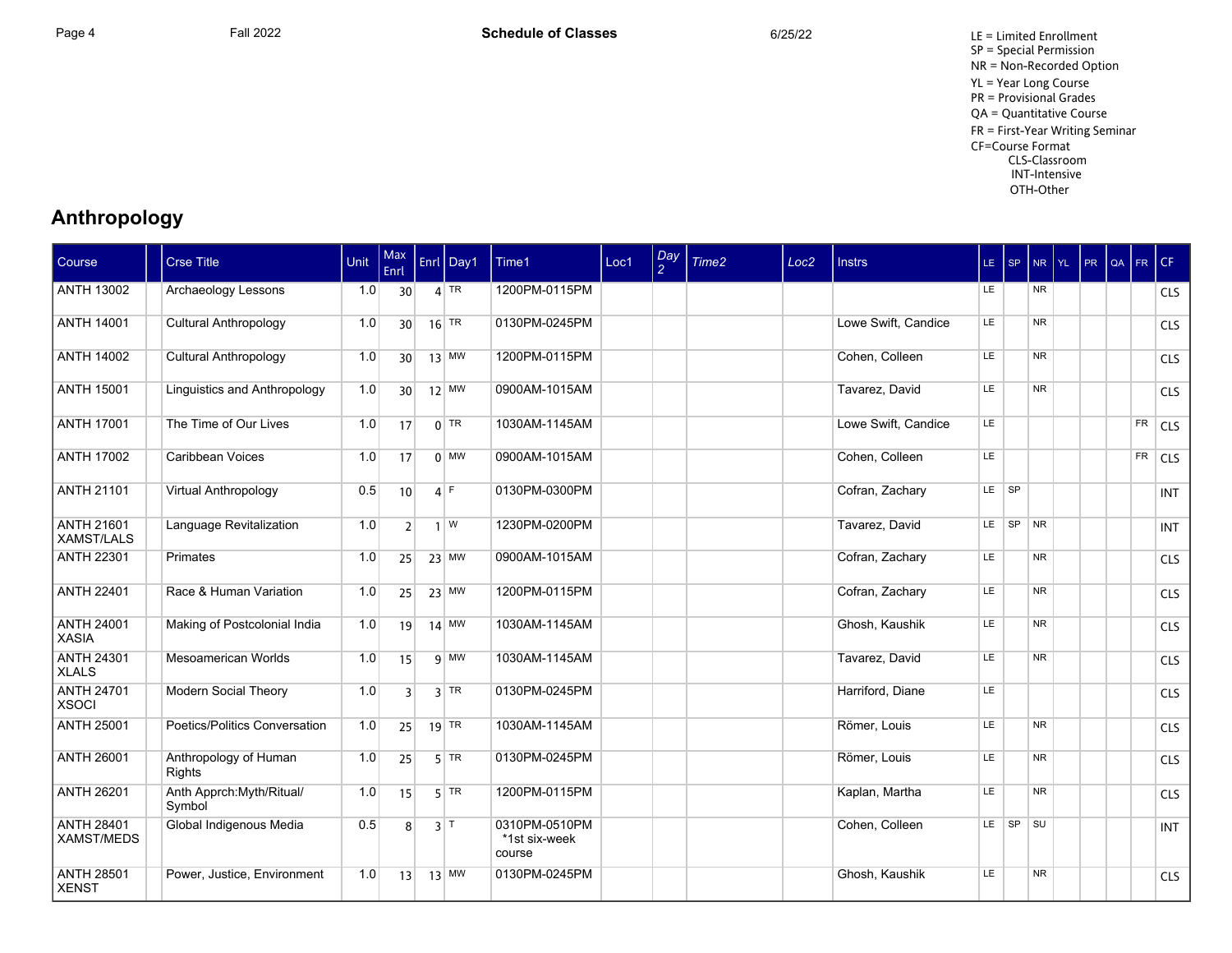Page 5 Fall 2022 Fall 2022 **Schedule of Classes** 6/25/22 6/25/22 LE = Limited Enrollment SP = Special Permission NR = Non-Recorded Option YL = Year Long Course PR = Provisional Grades QA = Quantitative Course FR = First-Year Writing Seminar CF=Course Format CLS-Classroom INT-Intensive OTH-Other

## **Anthropology**

| <b>Course</b>     | <b>Crse Title</b>             | <b>CONTRACTOR</b> |     |                   | Max Enri Day1 | $l$ Time1     | Loc1 | $\left  \frac{Day}{2} \right $ Time2 | Loc <sub>2</sub> | I Instrs       | LE.       |           |           |  | SP NR YL PR QA FR CF |            |
|-------------------|-------------------------------|-------------------|-----|-------------------|---------------|---------------|------|--------------------------------------|------------------|----------------|-----------|-----------|-----------|--|----------------------|------------|
| <b>ANTH 29001</b> | Community-Engaged<br>Learning | 0.5               | 999 | $\overline{0}$    |               |               |      |                                      |                  |                |           | <b>SP</b> | SU        |  |                      | <b>INT</b> |
| ANTH 29801        | Independent Work              | 0.5               | 999 |                   |               |               |      |                                      |                  |                |           | SP        | SU        |  |                      | INT        |
| ANTH 30001        | Senior Thesis                 | 1.0               | 999 | $\overline{0}$    |               |               |      |                                      |                  | Tavarez, David |           | SP        | SU        |  |                      | <b>INT</b> |
| ANTH 30101        | Senior Seminar                | 1.0               | 15  | $11$ <sup>T</sup> |               | 0310PM-0610PM |      |                                      |                  | Kaplan, Martha | LE        |           | <b>NR</b> |  |                      | <b>CLS</b> |
| ANTH 33201        | <b>Haunting Heritage</b>      | 1.0               | 15  |                   | 9 R           | 0310PM-0610PM |      |                                      |                  | Beisaw, April  | <b>LE</b> |           | <b>NR</b> |  |                      | <b>CLS</b> |
| ANTH 39901        | Senior Independent Work       | 0.5               | 999 | $\overline{0}$    |               |               |      |                                      |                  |                |           | SP        | SU        |  |                      | INT        |

## **Art**

| Course    | <b>Crse Title</b>              | Unit | Max<br>Enrl |    | Enrl Day1        | Time1         | Loc1 | $\frac{Day}{2}$ | Time <sub>2</sub> | Loc <sub>2</sub> | <b>Instrs</b>       |           | $LE$ $ SP$ | $NR$ $YL$ |    | PR | QA | FR CF |            |
|-----------|--------------------------------|------|-------------|----|------------------|---------------|------|-----------------|-------------------|------------------|---------------------|-----------|------------|-----------|----|----|----|-------|------------|
| ART 10201 | Drawing I: Visual Language     | 1.0  | 16          | 11 | MW               | 0945AM-1145AM |      |                 |                   |                  | Ruggeri, Gina       | LE.       |            |           | YL |    |    |       | <b>CLS</b> |
| ART 10202 | Drawing I: Visual Language     | 1.0  | 16          |    | $10$ TR          | 0950AM-1150AM |      |                 |                   |                  | Tenaglia, Christina | <b>LE</b> |            |           | YL |    |    |       | <b>CLS</b> |
| ART 10203 | Drawing I: Visual Language     | 1.0  | 16          |    | $10$ TR          | 0100PM-0300PM |      |                 |                   |                  |                     | <b>LE</b> |            |           | YL |    |    |       | <b>CLS</b> |
| ART 10204 | Drawing I: Visual Language     | 1.0  | 16          |    | $10$ TR          | 0310PM-0510PM |      |                 |                   |                  |                     | <b>LE</b> |            |           | YL |    |    |       | <b>CLS</b> |
| ART 10205 | Drawing I: Visual Language     | 1.0  | 16          |    | $9$ MW           | 0100PM-0300PM |      |                 |                   |                  | Linn, Judy          | LE        |            |           | YL |    |    |       | <b>CLS</b> |
| ART 10501 | Intro to Hist of Art/Architect | 1.0  | 18          |    | 9 MWF            | 1200PM-1250PM |      | R               | 1200PM-1250PI     |                  | Lu, Haohao          | LE        |            | <b>NR</b> |    |    |    |       | <b>CLS</b> |
| ART 10502 | Intro to Hist of Art/Architect | 1.0  | 18          |    | 9 MWF            | 1200PM-1250PM |      | W               | 1030AM-1120AI     |                  | Lastra, Elizabeth   | LE.       |            | <b>NR</b> |    |    |    |       | <b>CLS</b> |
| ART 10503 | Intro to Hist of Art/Architect | 1.0  | 18          |    | $\mathbf{A}$ MWF | 1200PM-1250PM |      | R               | 0310PM-0400PI     |                  | Lastra, Elizabeth   | LE.       |            | <b>NR</b> |    |    |    |       | <b>CLS</b> |
| ART 10504 | Intro to Hist of Art/Architect | 1.0  | 18          |    | 3 MWF            | 1200PM-1250PM |      | W               | 0930AM-1020AI     |                  | Lastra, Elizabeth   | LE.       |            | <b>NR</b> |    |    |    |       | <b>CLS</b> |
| ART 10505 | Intro to Hist of Art/Architect | 1.0  | 18          |    | $4$ MWF          | 1200PM-1250PM |      |                 | 1200PM-1250PI     |                  | Lu, Haohao          | <b>LE</b> |            | <b>NR</b> |    |    |    |       | <b>CLS</b> |
| ART 10506 | Intro to Hist of Art/Architect | 1.0  | 18          |    | $2$ MWF          | 1200PM-1250PM |      |                 | 0130PM-0220PI     |                  | D'Ambra, Eve        | LE        |            | <b>NR</b> |    |    |    |       | <b>CLS</b> |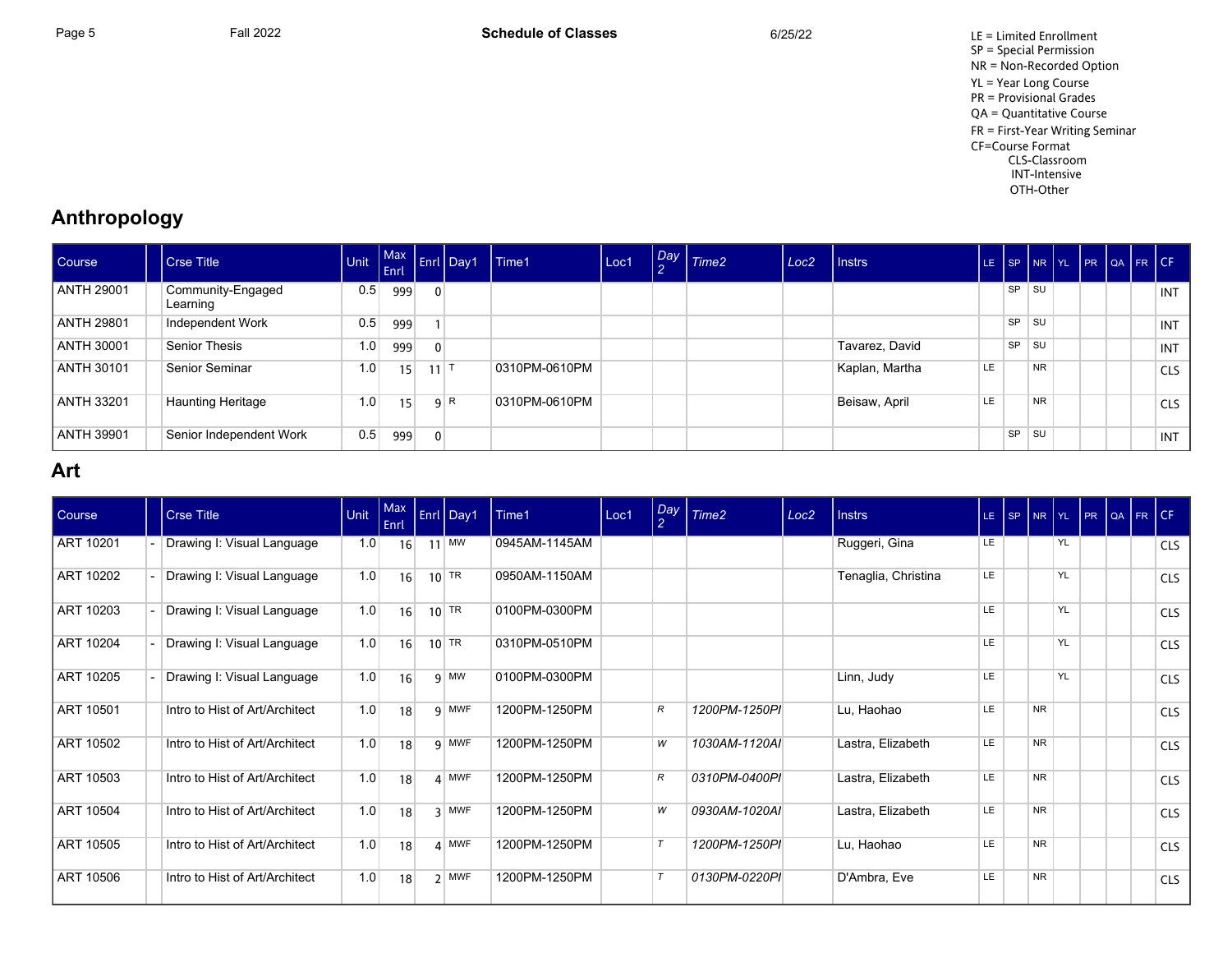Page 6 Fall 2022 Fall 2022 **Schedule of Classes** 6/25/22 6/25/22 LE = Limited Enrollment SP = Special Permission NR = Non-Recorded Option YL = Year Long Course PR = Provisional Grades QA = Quantitative Course FR = First-Year Writing Seminar CF=Course Format CLS-Classroom INT-Intensive OTH-Other

#### **Art**

| Course                           | <b>Crse Title</b>                | Unit | Max<br>Enrl     |                   | Enrl Day1 | Time1                                                         | Loc1 | $\frac{Day}{2}$ | Time2         | Loc <sub>2</sub> | <b>Instrs</b>       | $LE$ SP   |          | NR YL     |    | PR | QA FR CF |            |
|----------------------------------|----------------------------------|------|-----------------|-------------------|-----------|---------------------------------------------------------------|------|-----------------|---------------|------------------|---------------------|-----------|----------|-----------|----|----|----------|------------|
| <b>ART 10507</b>                 | Intro to Hist of Art/Architect   | 1.0  | 18              |                   | $0$ MWF   | 1200PM-1250PM                                                 |      | R               | 0130PM-0220PI |                  | D'Ambra, Eve        | LE.       |          | NR.       |    |    |          | <b>CLS</b> |
| ART 10508                        | Intro to Hist of Art/Architect   | 1.0  | 18              |                   | $5$ MWF   | 1200PM-1250PM                                                 |      | W               | 0130PM-0220PI |                  | Lu. Haohao          | LE        |          | <b>NR</b> |    |    |          | <b>CLS</b> |
| <b>ART 12501</b>                 | Vassar Collects, 1864-Present    | 0.5  | 12              | $10$ <sup>T</sup> |           | 0310PM-0510PM<br>*2nd six-week<br>course                      |      |                 |               |                  | Thurber, Timothy    |           | LE SP SU |           |    |    |          | <b>INT</b> |
| ART 20201                        | Painting I                       | 1.0  | 15              |                   | $14$ MW   | 0100PM-0300PM                                                 |      |                 |               |                  | Ruggeri, Gina       | LE SP     |          |           | YL |    |          | <b>CLS</b> |
| <b>ART 20401</b>                 | Sculpture I                      | 1.0  | 15              |                   | $15$ TR   | 0950AM-1150AM                                                 |      |                 |               |                  | Hall, Gordon        | $LE$ $SP$ |          |           | YL |    |          | <b>CLS</b> |
| <b>ART 20601</b>                 | Drawing II                       | 1.0  | 12              |                   | 11 TR     | 0100PM-0300PM                                                 |      |                 |               |                  | Tenaglia, Christina | LE SP     |          |           |    |    |          | <b>CLS</b> |
| <b>ART 20801</b>                 | Printmaking: Relief              | 1.0  | 12              |                   | $10$ TR   | 0345PM-0545PM                                                 |      |                 |               |                  | Tenaglia, Christina | LE SP     |          |           |    |    |          | <b>CLS</b> |
| ART 21101<br><b>XGRST/URBS</b>   | Rome: The Art of Empire          | 1.0  | 15              |                   | $4$ TR    | 0310PM-0425PM                                                 |      |                 |               |                  | D'Ambra, Eve        | LE.       |          |           |    |    |          | <b>CLS</b> |
| <b>ART 21201</b>                 | Photography                      | 1.0  | 12              | $11$ F            |           | 0100PM-0500PM                                                 |      |                 |               |                  | Linn, Judy          | LE SP     |          |           |    |    |          | <b>CLS</b> |
| ART 21401                        | Color Digital Photography        | 1.0  | 12              |                   | $7$ MW    | 0100PM-0300PM                                                 |      |                 |               |                  |                     | LE SP     |          |           |    |    |          | <b>CLS</b> |
| ART 21701<br><b>XFILM</b>        | Video Art                        | 1.0  | $\Delta$        |                   | $3$ MW    | 0950AM-1150AM                                                 |      |                 |               |                  | Gunnels, Abigail    | LE SP     |          |           |    |    |          | <b>CLS</b> |
| ART 22001                        | Medieval Art and Architecture    | 1.0  | 25              |                   | 24 TR     | 1030AM-1145AM                                                 |      |                 |               |                  | Lastra, Elizabeth   | LE.       |          |           |    |    |          | <b>CLS</b> |
| <b>ART 22201</b><br><b>XMEDS</b> | Digital Art                      | 1.0  | 7               |                   | $8$ MW    | 0950AM-1150AM<br>*see Art<br>Deprtmnt chair<br>for permission |      |                 |               |                  |                     | LE SP     |          |           |    |    |          | <b>CLS</b> |
| <b>ART 23101</b>                 | Age Rubens/Rembrandt/<br>Vermeer | 1.0  | 35              |                   | $12$ TR   | 0130PM-0245PM                                                 |      |                 |               |                  | Lu. Haohao          | LE        |          |           |    |    |          | <b>CLS</b> |
| <b>ART 24001</b><br><b>XURBS</b> | Architectural Uncanny            | 1.0  | 10 <sup>1</sup> |                   | $10$ TR   | 0900AM-1015AM                                                 |      |                 |               |                  |                     | LE        |          | <b>NR</b> |    |    |          | <b>CLS</b> |
| ART 26201                        | Art/Revltn/Europe 1789-1848      | 1.0  | 35              |                   | $15$ MW   | 1030AM-1145AM                                                 |      |                 |               |                  | Lukacher, Brian     | LE.       |          |           |    |    |          | <b>CLS</b> |
| ART 26401<br>XMEDS/URBS          | The Metropolitan Avant<br>Gardes | 1.0  | 20              |                   | $19$ MW   | 0130PM-0245PM                                                 |      | м               | 0700PM-0900PI |                  | Nesbit, Molly       | LE.       |          |           |    |    |          | <b>CLS</b> |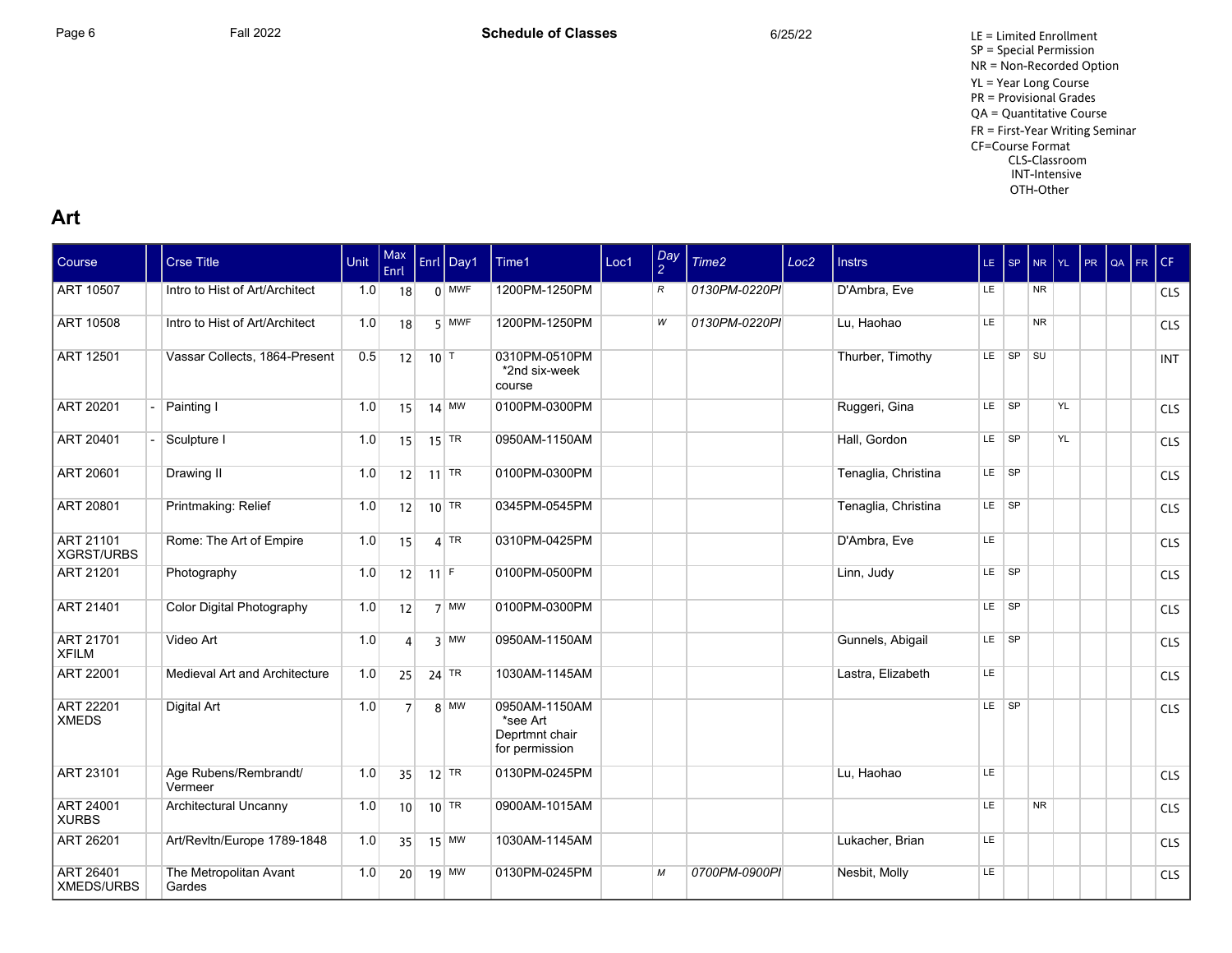#### **Art**

| Course                                | <b>Crse Title</b>                | Unit | Max<br>Enrl |                | Enrl Day1                    | Time1                                    | Loc1 | $\frac{Day}{2}$ | Time <sub>2</sub> | Loc <sub>2</sub> | <b>Instrs</b>                  | $LE$ SP |           | NR YL     | PR | QA FR | CF         |
|---------------------------------------|----------------------------------|------|-------------|----------------|------------------------------|------------------------------------------|------|-----------------|-------------------|------------------|--------------------------------|---------|-----------|-----------|----|-------|------------|
| <b>ART 26601</b><br><b>XAFRS/AMST</b> | Art, Urgency & Everyday Life     | 1.0  | 10          |                | $6\vert\overline{\text{WF}}$ | 1200PM-0115PM                            |      |                 |                   |                  | Collins, Lisa                  | LE.     |           | <b>NR</b> |    |       | <b>CLS</b> |
| <b>ART 27501</b><br><b>XURBS</b>      | Architectural Design I           | 1.0  | $6 \mid$    |                | 6 WF                         | 1200PM-0200PM                            |      |                 |                   |                  | Armborst, Tobias               |         | LE SP NR  |           |    |       | <b>CLS</b> |
| <b>ART 27701</b>                      | Visual Psychedelia               | 0.5  | 35          |                | $19$ MR                      | 0310PM-0445PM<br>*2nd six-week<br>course |      |                 |                   |                  | Lukacher, Brian                | LE SP   |           |           |    |       | <b>CLS</b> |
| ART 29001                             | Community-Engaged<br>Learning    | 0.5  | 999         | $\overline{0}$ |                              |                                          |      |                 |                   |                  |                                |         | $SP$ $SU$ |           |    |       | <b>INT</b> |
| ART 29002                             | Community-Engaged<br>Learning    | 1.0  | 999         | $\overline{0}$ |                              |                                          |      |                 |                   |                  |                                |         | $SP$ $SU$ |           |    |       | <b>INT</b> |
| <b>ART 29501</b>                      | Paper Protests                   | 0.5  | 12          | $12$ F         |                              | 0100PM-0300PM<br>*2nd six-week<br>course |      |                 |                   |                  | Murphy, John                   | LE SP   |           |           |    |       | <b>INT</b> |
| ART 29801                             | Independent Work                 | 0.5  | 999         | $\overline{0}$ |                              |                                          |      |                 |                   |                  |                                |         | $SP$ $SU$ |           |    |       | OTH        |
| <b>ART 29802</b>                      | Independent Work                 | 1.0  | 999         | $\overline{0}$ |                              |                                          |      |                 |                   |                  |                                |         | $SP$ $SU$ |           |    |       | OTH        |
| <b>ART 30001</b>                      | Senior Essay Preparation         | 0.5  | 12          | $\overline{4}$ |                              |                                          |      |                 |                   |                  |                                | LE      | SP SU     |           |    |       | <b>INT</b> |
| <b>ART 30101</b>                      | Senior Project/Art History       | 1.0  | 999         | 3              |                              |                                          |      |                 |                   |                  | Newman, Laura                  |         | <b>SP</b> |           |    |       | <b>INT</b> |
| ART 30102                             | Senior Project/Studio Art        | 1.0  | 999         | 1              |                              |                                          |      |                 |                   |                  | Newman, Laura                  |         | <b>SP</b> |           |    |       | <b>INT</b> |
| ART 30201                             | Painting II                      | 1.0  | 12          |                | $9$ MW                       | 0950AM-1150AM                            |      |                 |                   |                  | Newman, Laura                  | LE SP   |           |           |    |       | <b>CLS</b> |
| ART 30401                             | Sculpture II                     | 1.0  | 15          |                | $8$ TR                       | 0100PM-0300PM                            |      |                 |                   |                  | Hall, Gordon                   | LE SP   |           |           |    |       | <b>CLS</b> |
| ART 30601                             | <b>Studio Critiques</b>          | 0.5  | 12          | $6 \mid$       |                              |                                          |      |                 |                   |                  | Newman, Laura/ Hall,<br>Gordon | LE SP   |           |           |    |       | <b>INT</b> |
| ART 36201                             | Seminar in 19th Century Art      | 1.0  | 35          |                | 9 T                          | 0310PM-0510PM                            |      |                 |                   |                  | Lukacher, Brian                | LE SP   |           |           |    |       | <b>CLS</b> |
| <b>ART 36401</b><br><b>XMEDS</b>      | Seminar in 20th C/Contemp<br>Art | 1.0  | 11          |                | $11$ M                       | 0400PM-0600PM                            |      |                 |                   |                  | Nesbit, Molly                  | LE SP   |           |           |    |       | <b>CLS</b> |
| ART 37001<br><b>XURBS</b>             | Seminar in Archit History        | 1.0  | 6           |                | $0$ F                        | 1000AM-1200PM                            |      |                 |                   |                  | Teriba, Adedoyin               | LE SP   |           |           |    |       | <b>CLS</b> |
| <b>ART 39901</b>                      | Senior Independent Work          | 0.5  | 999         | $\overline{0}$ |                              |                                          |      |                 |                   |                  |                                |         | SP SU     |           |    |       | OTH        |
| <b>ART 39902</b>                      | Senior Independent Work          | 1.0  | 999         | $\overline{0}$ |                              |                                          |      |                 |                   |                  |                                |         | $SP$ $SU$ |           |    |       | OTH        |

## **Asian Studies**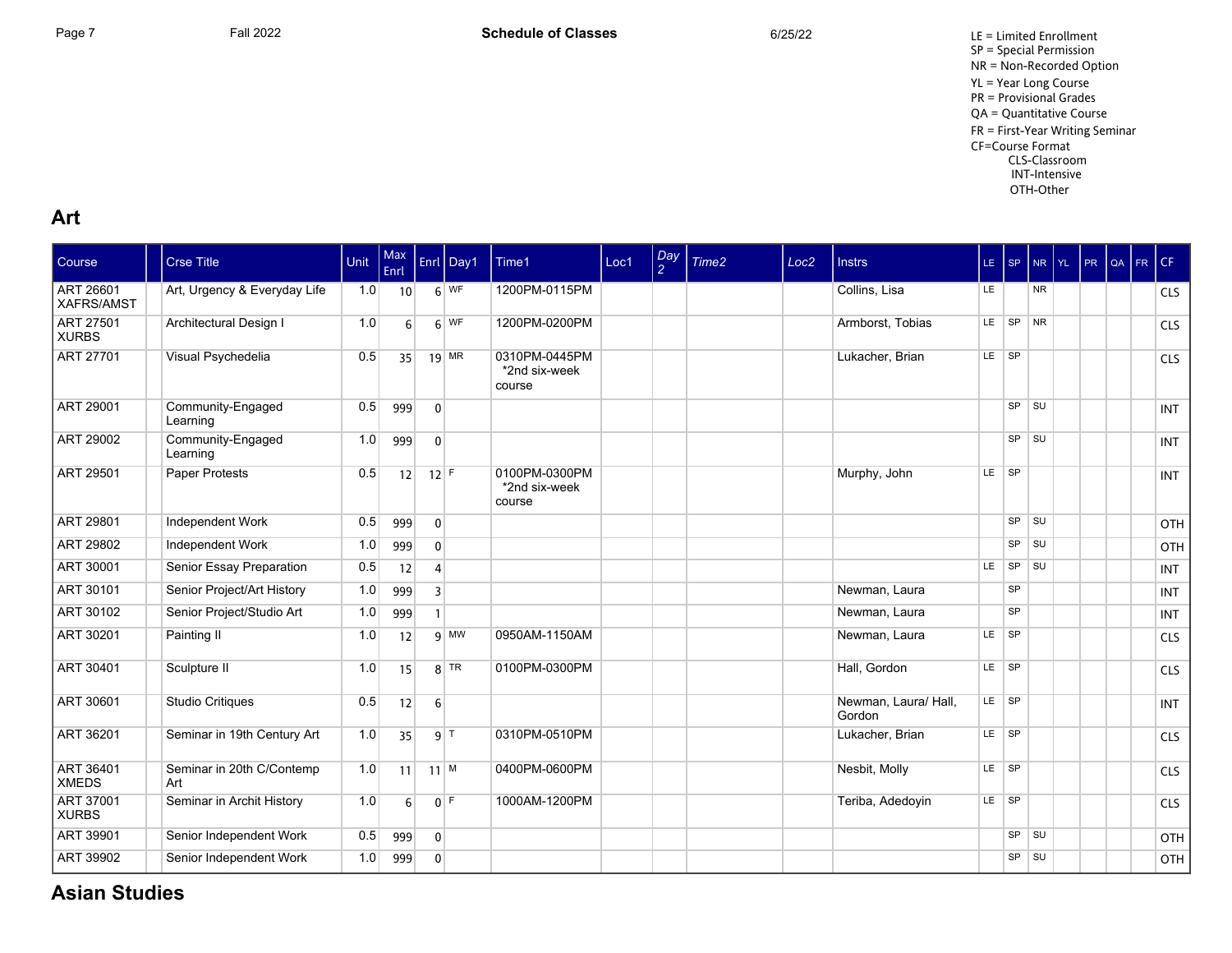Page 8 Fall 2022 Fall 2022 **Schedule of Classes** 6/25/22 6/25/22 LE = Limited Enrollment SP = Special Permission NR = Non-Recorded Option YL = Year Long Course PR = Provisional Grades QA = Quantitative Course FR = First-Year Writing Seminar CF=Course Format CLS-Classroom INT-Intensive OTH-Other

#### **Asian Studies**

| Course                                 | <b>Crse Title</b>                     | <b>Unit</b> | Max<br>Enrl     |              | Enrl Day1        | Time1         | Loc1 | $\frac{Day}{2}$ | Time <sub>2</sub> | Loc <sub>2</sub> | <b>Instrs</b>                                 | $LE$ SP   |           | <b>NR</b> | YL . | PR        | l QA | FR. | CF         |
|----------------------------------------|---------------------------------------|-------------|-----------------|--------------|------------------|---------------|------|-----------------|-------------------|------------------|-----------------------------------------------|-----------|-----------|-----------|------|-----------|------|-----|------------|
| <b>ASIA 10401</b><br>XAMST/HIST        | Asian American Hist                   | 1.0         | $\overline{0}$  |              | $0$ MW           | 0900AM-1015AM |      |                 |                   |                  | Shih. Ashanti                                 |           |           | <b>NR</b> |      |           |      |     | <b>CLS</b> |
| <b>ASIA 10501</b>                      | Elementary Korean                     | 1.5         | 20              |              | $3$ MTWR<br>E    | 0930AM-1020AM |      |                 |                   |                  | Choi, SeaHee                                  | LE.       |           | NR YL     |      | <b>PR</b> |      |     | <b>CLS</b> |
| <b>ASIA 13601</b><br><b>XMUSI</b>      | Introduction to World Music           | 1.0         | 10 <sup>1</sup> |              | $5$ MW           | 1200PM-0115PM |      |                 |                   |                  | Patch, Justin                                 | LE.       |           |           |      |           |      |     | <b>CLS</b> |
| <b>ASIA 18001</b><br><b>XCHIN</b>      | Intro to Chinese Linguistics          | 1.0         | 10 <sup>1</sup> |              | $1$ TR           | 0130PM-0245PM |      |                 |                   |                  |                                               | LE        |           | <b>NR</b> |      |           |      |     | <b>CLS</b> |
| <b>ASIA 19401</b>                      | Asia in the World                     | 1.0         | 18              |              | $14$ TR          | 0130PM-0245PM |      |                 |                   |                  | Dollase, Hiromi/ Patch,<br>Justin/Soon, Wayne | LE.       |           | <b>NR</b> |      |           |      |     | <b>INT</b> |
| ASIA 20501                             | Intermediate Korean                   | 1.5         | 20              |              | 9 MTWR<br>E      | 1030AM-1120AM |      |                 |                   |                  | Choi, SeaHee                                  | <b>LE</b> |           | NR YL     |      | PR        |      |     | <b>CLS</b> |
| <b>ASIA 20801</b><br><b>XAMST</b>      | Demilitarizing the Pacific            | 1.0         | 10 <sup>1</sup> |              | $10$ MW          | 1030AM-1145AM |      |                 |                   |                  | Chin, Amy                                     | LE.       |           | <b>NR</b> |      |           |      |     | <b>CLS</b> |
| <b>ASIA 23201</b><br><b>XAMST</b>      | Asian American Women's<br>Oral Hi     | 1.0         | 11              |              | $11$ MW          | 0130PM-0245PM |      |                 |                   |                  | Chin, Amy                                     | LE        |           | <b>NR</b> |      |           |      |     | <b>CLS</b> |
| <b>ASIA 23601</b><br><b>XDRAM</b>      | Topics in Global Perrormance          | 1.0         | 7 <sup>1</sup>  |              | $0$ MW           | 1030AM-1145AM |      |                 |                   |                  | Culp, Amanda                                  | LE.       | SP NR     |           |      |           |      |     | <b>CLS</b> |
| <b>ASIA 24001</b><br><b>XANTH</b>      | Making of Postcolonial India          | 1.0         | $6 \mid$        |              | $6$ MW           | 1030AM-1145AM |      |                 |                   |                  | Ghosh. Kaushik                                | <b>LE</b> |           | <b>NR</b> |      |           |      |     | <b>CLS</b> |
| <b>ASIA 24501</b><br>XHIST/STS         | Meds, Health&Disease: E.Asia          | 1.0         | 8 <sup>1</sup>  |              | $7$ TR           | 0900AM-1015AM |      |                 |                   |                  | Soon, Wayne                                   | <b>LE</b> |           |           |      |           |      |     | <b>CLS</b> |
| <b>ASIA 25001</b><br><b>XENST/RELI</b> | Religion, Race, and Empire            | 1.0         | $\overline{3}$  |              | $1$ TR           | 0310PM-0425PM |      |                 |                   |                  |                                               | LE        |           |           |      |           |      |     | <b>CLS</b> |
| <b>ASIA 25401</b><br><b>XPOLI</b>      | Chinese Politics & Economy            | 1.0         | 3 <sup>1</sup>  |              | $3$ MW           | 0130PM-0245PM |      |                 |                   |                  | Su, Fubing                                    | LE.       |           | <b>NR</b> |      |           |      |     | <b>CLS</b> |
| ASIA 26301<br><b>XPOLI</b>             | <b>Critical International Relatns</b> | 1.0         | 5 <sup>1</sup>  |              | $2$ TR           | 0900AM-1015AM |      |                 |                   |                  | Muppidi, Himadeep                             | LE.       |           | <b>NR</b> |      |           |      |     | <b>CLS</b> |
| ASIA 26302<br><b>XPOLI</b>             | <b>Critical International Relatns</b> | 1.0         | 2 <sup>1</sup>  |              | $2$ TR           | 1030AM-1145AM |      |                 |                   |                  | Muppidi, Himadeep                             | <b>LE</b> |           | <b>NR</b> |      |           |      |     | <b>CLS</b> |
| <b>ASIA 29501</b><br><b>XSOCI</b>      | Critical Read South Korea<br>Film     | 1.0         | 5 <sup>1</sup>  |              | $4$ TR           | 0900AM-1015AM |      |                 |                   |                  | Moon, Seungsook                               | LE.       |           | <b>NR</b> |      |           |      |     | <b>INT</b> |
| <b>ASIA 30001</b>                      | <b>Senior Thesis</b>                  | 0.5         | 999             | $\mathbf{1}$ |                  |               |      |                 |                   |                  | Dollase, Hiromi                               |           | <b>SP</b> |           | YL   | PR        |      |     | <b>INT</b> |
| <b>ASIA 30501</b>                      | Advanced Korean                       | 1.0         | 20              |              | $5$ TR           | 1200PM-0115PM |      |                 |                   |                  | Choi, SeaHee                                  | LE        |           | <b>NR</b> |      |           |      |     | <b>CLS</b> |
| <b>ASIA 31201</b><br><b>XHIST</b>      | Taiwan, Hong Kong, and the<br>Chi     | 1.0         | 8               |              | $6$ <sup>T</sup> | 1030AM-1230PM |      |                 |                   |                  | Soon, Wayne                                   | LE        |           |           |      |           |      |     | <b>CLS</b> |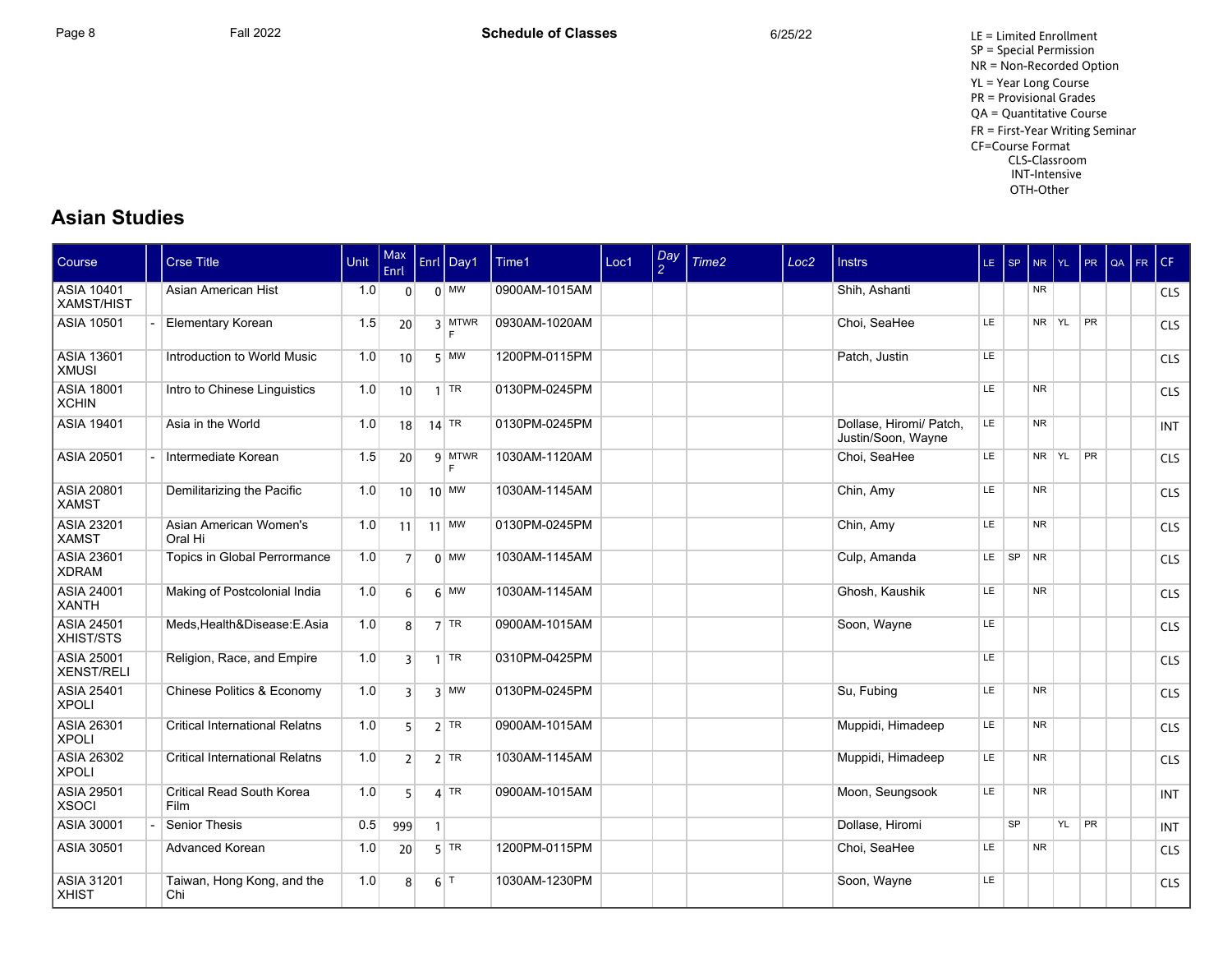Page 9 Fall 2022 Fall 2022 **Schedule of Classes** 6/25/22 6/25/22 LE = Limited Enrollment SP = Special Permission NR = Non-Recorded Option YL = Year Long Course PR = Provisional Grades QA = Quantitative Course FR = First-Year Writing Seminar CF=Course Format CLS-Classroom INT-Intensive OTH-Other

## **Asian Studies**

| <b>Course</b>              | Crse Title                  | Unit            | $Max \mid$<br><b>Enrl</b> | <b>I</b> Day1 | Time1         | Loc1 | Day | Time2 | Loc <sub>2</sub> | Instrs          |    | LE SP NR YL |           |  | PR QA FR CF |                  |
|----------------------------|-----------------------------|-----------------|---------------------------|---------------|---------------|------|-----|-------|------------------|-----------------|----|-------------|-----------|--|-------------|------------------|
| ASIA 36101<br><b>XJAPA</b> | Youth in Japanese Lit       | $.0 \,$         |                           | M             | 0310PM-0510PM |      |     |       |                  |                 |    |             | <b>NR</b> |  |             | CLS <sub>1</sub> |
| ASIA 36901<br>  XSOCI/WFQS | Masculinities: Global Persp | .0 <sub>1</sub> |                           |               | 0310PM-0510PM |      |     |       |                  | Moon, Seungsook | LE |             |           |  |             | CLS <sub>1</sub> |

### **Astronomy**

| Course            | <b>Crse Title</b>             | Unit | Max<br>Enrl     |                | Enrl Day1 | Time1         | Loc1 | Day<br>$\overline{2}$ | Time <sub>2</sub> | Loc <sub>2</sub> | <b>Instrs</b>  |           | LE SP     | $NR$ $YL$ |    | PR        |    | $\left  \alpha A \right $ FR $\left  \text{CF} \right $ |            |
|-------------------|-------------------------------|------|-----------------|----------------|-----------|---------------|------|-----------------------|-------------------|------------------|----------------|-----------|-----------|-----------|----|-----------|----|---------------------------------------------------------|------------|
| ASTR 10101        | Solar System Astronomy        | 1.0  | 36              |                | $20$ TR   | 0130PM-0245PM |      |                       |                   |                  | Salyk, Colette | LE.       |           | <b>NR</b> |    |           | QA |                                                         | <b>CLS</b> |
| ASTR 22001        | <b>Stellar Astrophysics</b>   | 1.0  | 20 <sup>1</sup> |                | $12$ MW   | 1200PM-0115PM |      |                       |                   |                  |                | LE.       |           |           |    |           | QA |                                                         | <b>CLS</b> |
| <b>ASTR 29001</b> | Community-Engaged<br>Learning | 0.5  | 999             | $\mathbf{0}$   |           |               |      |                       |                   |                  |                |           | <b>SP</b> | <b>SU</b> |    |           |    |                                                         | <b>INT</b> |
| <b>ASTR 29002</b> | Community-Engaged<br>Learning | 1.0  | 999             | $\mathbf{0}$   |           |               |      |                       |                   |                  |                |           | <b>SP</b> | <b>SU</b> |    |           |    |                                                         | <b>INT</b> |
| <b>ASTR 29801</b> | Independent Work              | 0.5  | 10              |                |           |               |      |                       |                   |                  |                | LE.       | SP        | SU        |    |           |    |                                                         | <b>INT</b> |
| <b>ASTR 29802</b> | Independent Work              | 1.0  | 999             | $\mathbf{0}$   |           |               |      |                       |                   |                  |                |           | <b>SP</b> | SU        |    |           |    |                                                         | <b>INT</b> |
| ASTR 30001        | Senior Thesis                 | 0.5  | 10              | 2 <sup>1</sup> |           |               |      |                       |                   |                  | Salyk, Colette | LE.       | <b>SP</b> |           | YL | <b>PR</b> |    |                                                         | <b>INT</b> |
| ASTR 30201        | Senior Thesis                 | 1.0  | 10              |                |           |               |      |                       |                   |                  | Salyk, Colette | LE.       | <b>SP</b> |           |    |           |    |                                                         | <b>INT</b> |
| <b>ASTR 32001</b> | Astrophysics                  | 1.0  | 20 <sup>°</sup> |                | $4$ TR    | 1030AM-1145AM |      |                       |                   |                  |                | <b>LE</b> |           |           |    |           |    |                                                         | <b>CLS</b> |
| <b>ASTR 33001</b> | Extrasolar planets            | 1.0  | 999             |                | $6$ TR    | 0310PM-0425PM |      |                       |                   |                  | Salyk, Colette |           |           |           |    |           |    |                                                         | <b>CLS</b> |
| <b>ASTR 39901</b> | Senior Independent Work       | 0.5  | 10 <sup>1</sup> | $\mathbf{0}$   |           |               |      |                       |                   |                  |                | <b>LE</b> | SP        | <b>SU</b> |    |           |    |                                                         | <b>INT</b> |
| <b>ASTR 39902</b> | Senior Independent Work       | 1.0  | 999             |                |           |               |      |                       |                   |                  |                |           | SP        | SU        |    |           |    |                                                         | <b>INT</b> |

## **Biochemistry**

| <b>Course</b>     | l Crse Title                  | <b>Unit</b> | Max Entitled<br>Enrl |              | Day1 | <b>Time1</b> | Loc1 | Day | $1$ Time $2$ | Loc <sub>2</sub> | <b>Instrs</b> |           |      |  | LE SP NR YL PR QA FR CF |            |
|-------------------|-------------------------------|-------------|----------------------|--------------|------|--------------|------|-----|--------------|------------------|---------------|-----------|------|--|-------------------------|------------|
| <b>BIOC 29001</b> | Community-Engaged<br>Learning | 0.5         | 999                  |              |      |              |      |     |              |                  |               | SP        | ∣ SU |  |                         | <b>INT</b> |
| <b>BIOC 29002</b> | Community-Engaged<br>Learning | 1.0         | 999                  | <sup>0</sup> |      |              |      |     |              |                  |               | $SP$ $SU$ |      |  |                         | <b>INT</b> |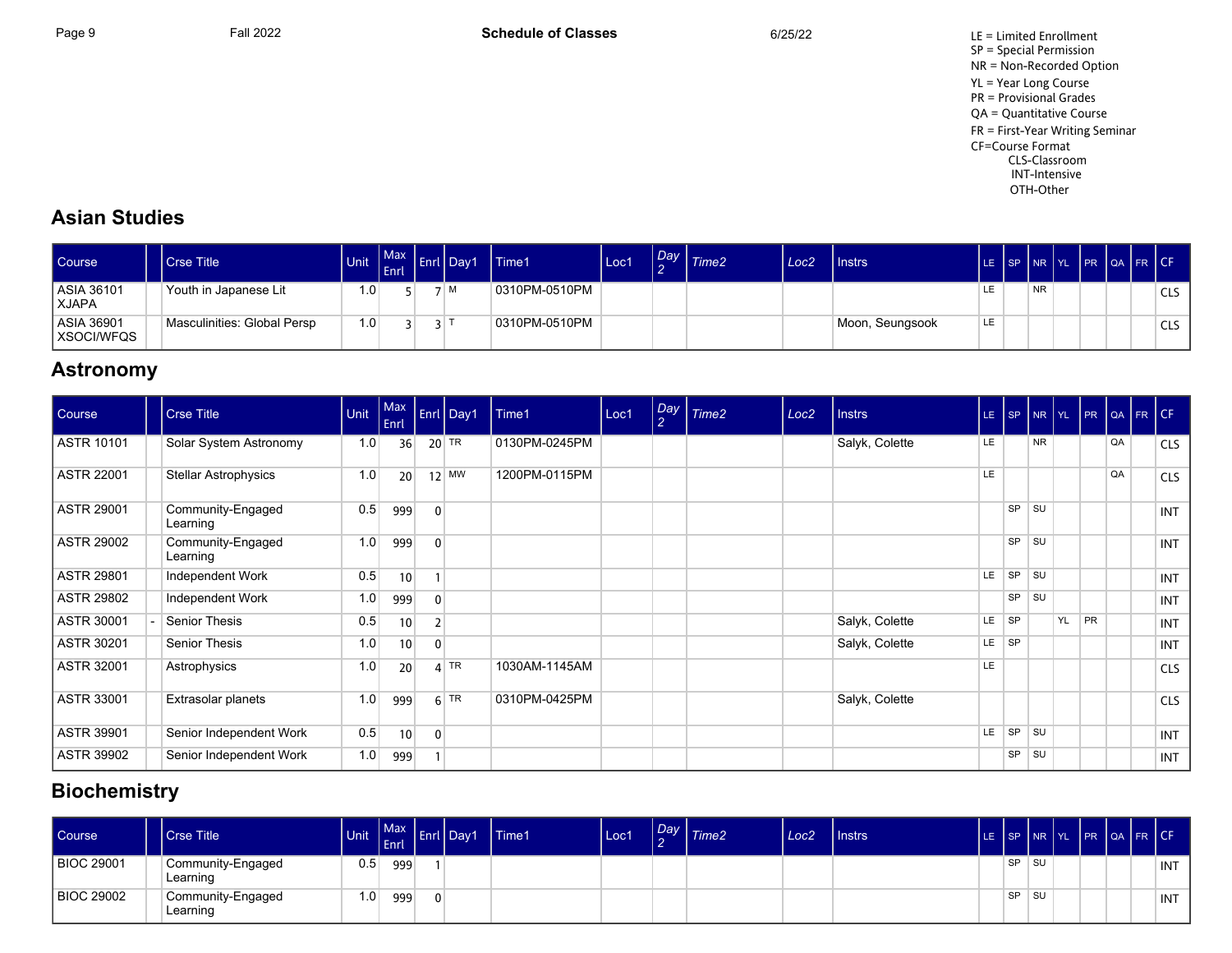Page 10 Fall 2022 Fall 2022 **Schedule of Classes** 6/25/22 6/25/22 LE = Limited Enrollment SP = Special Permission NR = Non-Recorded Option YL = Year Long Course PR = Provisional Grades QA = Quantitative Course FR = First-Year Writing Seminar CF=Course Format CLS-Classroom INT-Intensive OTH-Other

## **Biochemistry**

| Course            | <b>Crse Title</b>                  |     | Enrl |                | Max Enri Day1 | Time1         | Loc1 | $\sqrt{\frac{Day}{2}}$ Time2 | Loc2 | I Instrs        | LE. |           |      |  | SP NR YL PR QA FR CF |            |
|-------------------|------------------------------------|-----|------|----------------|---------------|---------------|------|------------------------------|------|-----------------|-----|-----------|------|--|----------------------|------------|
| <b>BIOC 29801</b> | Independent Research               | 0.5 | 999  | $\mathbf{0}$   |               |               |      |                              |      |                 |     | <b>SP</b> | ⊩SU  |  |                      | INT        |
| <b>BIOC 29802</b> | Independent Research               | 1.0 | 999  | $\overline{0}$ |               |               |      |                              |      |                 |     | <b>SP</b> | l SU |  |                      | INT        |
| <b>BIOC 35601</b> | <b>Biochemistry Senior Seminar</b> | 1.0 | 16   |                | $20$ MW       | 0900AM-1015AM |      |                              |      | Pollet, Rebecca | LE. | <b>SP</b> |      |  |                      | <b>CLS</b> |
| <b>BIOC 37701</b> | Senior Capstone Project            | 1.0 | 999  | $\overline{0}$ |               |               |      |                              |      |                 |     | <b>SP</b> |      |  |                      | INT        |
| <b>BIOC 39901</b> | Senior Independent Research        | 0.5 | 999  |                |               |               |      |                              |      |                 |     | <b>SP</b> | . SU |  |                      | INT        |
| <b>BIOC 39902</b> | Senior Independent Research        | 1.0 | 999  | $6 \sqrt{2}$   |               |               |      |                              |      |                 |     | <b>SP</b> | . SU |  |                      | INT        |

# **Biology**

| Course            | <b>Crse Title</b>                | Unit | Max<br>Enrl | Enrl Day1 | Time1         | Loc1 | Day<br>2   | Time2         | Loc <sub>2</sub> | <b>Instrs</b>                        |     | $LE$ $SP$ |                | NR YL PR |  | QA FR CF |            |
|-------------------|----------------------------------|------|-------------|-----------|---------------|------|------------|---------------|------------------|--------------------------------------|-----|-----------|----------------|----------|--|----------|------------|
| <b>BIOL 10701</b> | Energy Flow Biol Sys             | 1.0  | 16          | 15 R      | 0700PM-0750PM |      | <b>MWF</b> | 0930AM-1020AI |                  | Czesak, Mary Ellen/<br>Pater, Dianne | LE. |           | <b>NR</b>      |          |  |          | <b>CLS</b> |
| <b>BIOL 10702</b> | Energy Flow Biol Sys             | 1.0  | 16          | 2 R       | 0800PM-0850PM |      | <b>MWF</b> | 0930AM-1020AI |                  | Czesak, Mary Ellen/<br>Pater, Dianne | LE. |           | N <sub>R</sub> |          |  |          | <b>CLS</b> |
| <b>BIOL 10703</b> | Energy Flow Biol Sys             | 1.0  | 16          | 2 R       | 0900PM-0950PM |      | <b>MWF</b> | 0930AM-1020AI |                  | Czesak, Mary Ellen/<br>Pater, Dianne | LE  |           | <b>NR</b>      |          |  |          | <b>CLS</b> |
| <b>BIOL 10704</b> | Energy Flow Biol Sys             | 1.0  | 16          | $8$ F     | 0200PM-0250PM |      | <b>MWF</b> | 0930AM-1020AI |                  | Czesak, Mary Ellen/<br>Pater, Dianne | LE  |           | <b>NR</b>      |          |  |          | <b>CLS</b> |
| <b>BIOL 10705</b> | Energy Flow Biol Sys             | 1.0  | 16          | E         | 0300PM-0350PM |      | <b>MWF</b> | 0930AM-1020AI |                  | Czesak, Mary Ellen/<br>Pater, Dianne | LE. |           | <b>NR</b>      |          |  |          | <b>CLS</b> |
| <b>BIOL 10706</b> | Energy Flow Biol Sys             | 1.0  | 16          | $3$ F     | 0400PM-0450PM |      | <b>MWF</b> | 0930AM-1020AI |                  | Czesak, Mary Ellen/<br>Pater, Dianne | LE  |           | <b>NR</b>      |          |  |          | <b>CLS</b> |
| <b>BIOL 10801</b> | Information Flow Biol Sys        | 1.0  | 18          | $20$ MWF  | 1030AM-1120AM |      | М          | 0130PM-0430PI |                  | Czesak, Mary Ellen                   | LE. | <b>SP</b> | NR             |          |  |          | <b>CLS</b> |
| <b>BIOL 10802</b> | Information Flow Biol Sys        | 1.0  | 18          | $18$ MWF  | 1030AM-1120AM |      | $\tau$     | 0130PM-0430PI |                  |                                      | LE. | <b>SP</b> | NR             |          |  |          | <b>CLS</b> |
| <b>BIOL 10803</b> | <b>Information Flow Biol Sys</b> | 1.0  | 18          | $20$ MWF  | 1030AM-1120AM |      | F          | 0130PM-0430PI |                  | Touchon, Justin                      | LE. | SP NR     |                |          |  |          | <b>CLS</b> |
| <b>BIOL 10804</b> | Information Flow Biol Sys        | 1.0  | 18          | $21$ MWF  | 1030AM-1120AM |      | R          | 0130PM-0430PI |                  | Long, John                           | LE. | SP        | NR             |          |  |          | <b>CLS</b> |
| <b>BIOL 10805</b> | Information Flow Biol Sys        | 1.0  | 18          | $19$ MWF  | 1030AM-1120AM |      | W          | 0130PM-0430PI |                  |                                      | LE. | SP NR     |                |          |  |          | <b>CLS</b> |
| <b>BIOL 17801</b> | Special Projects/Biology         | 0.5  | 999         |           |               |      |            |               |                  |                                      |     | SP        | l su           |          |  |          | <b>INT</b> |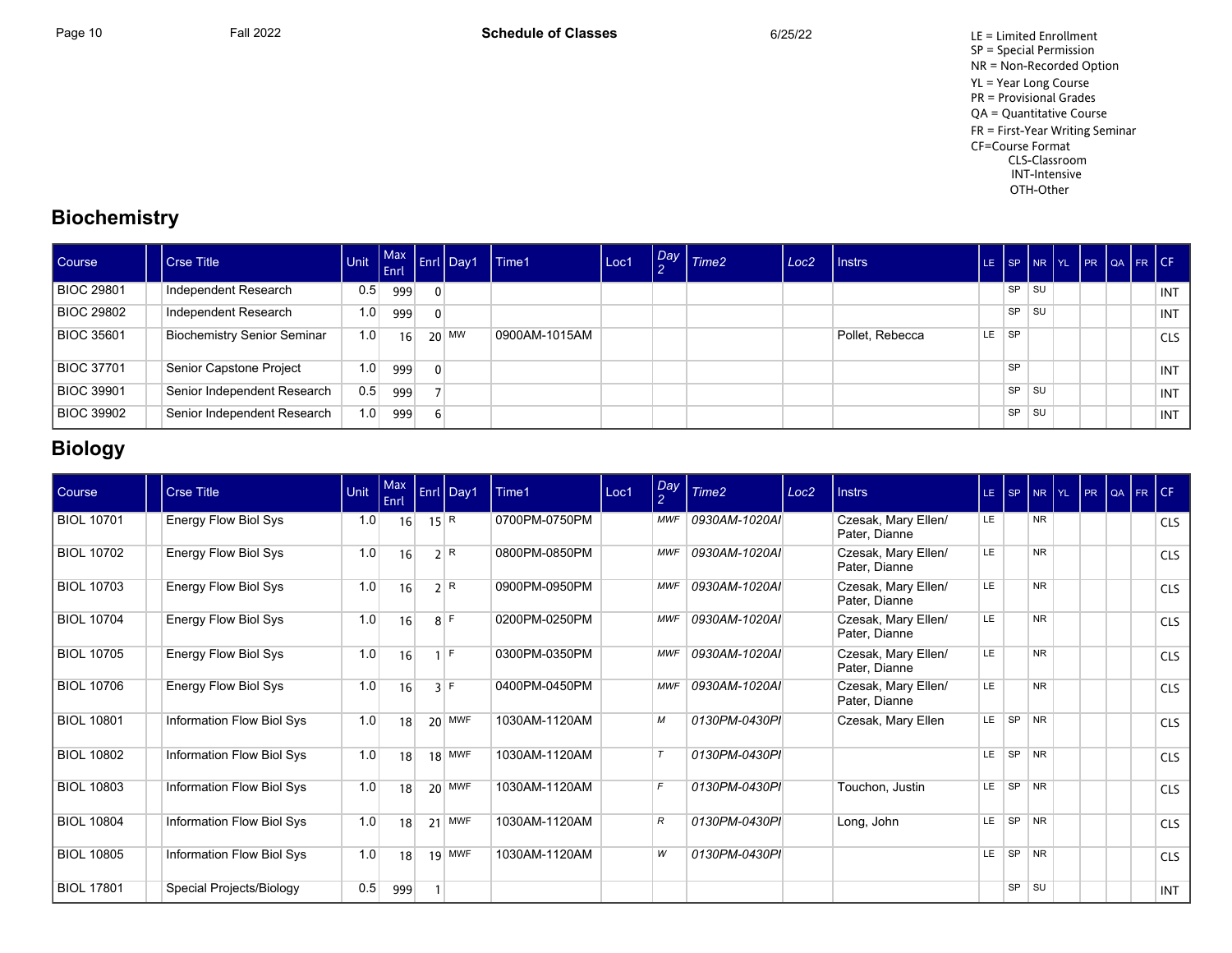Page 11 **Fall 2022** Fall 2022 **Schedule of Classes** 6/25/22 6/25/22 LE = Limited Enrollment SP = Special Permission NR = Non-Recorded Option YL = Year Long Course PR = Provisional Grades QA = Quantitative Course FR = First-Year Writing Seminar CF=Course Format CLS-Classroom INT-Intensive OTH-Other

## **Biology**

| Course                            | <b>Crse Title</b>             | Unit | Max<br>Enrl |                   | Enrl Day1          | Time1                                                             | Loc1 | $\frac{Day}{2}$ | Time <sub>2</sub> | Loc <sub>2</sub> | <b>Instrs</b>       | LE SP |           |           | $NR$ $YL$ | PR | $\overline{a}$ FR | CF         |
|-----------------------------------|-------------------------------|------|-------------|-------------------|--------------------|-------------------------------------------------------------------|------|-----------------|-------------------|------------------|---------------------|-------|-----------|-----------|-----------|----|-------------------|------------|
| <b>BIOL 20801</b>                 | Plants and Fungi              | 1.0  | 16          |                   | $16$ MWF           | 1030AM-1120AM                                                     |      | М               | 0130PM-0530PI     |                  | Ronsheim, Margaret  | LE.   |           |           |           |    |                   | <b>CLS</b> |
| <b>BIOL 22801</b>                 | Animal Physiology             | 1.0  | 18          |                   | $18$ TR            | 1030AM-1145AM                                                     |      | $\tau$          | 0130PM-0530PI     |                  | Gall, Megan         | LE    |           | <b>NR</b> |           |    |                   | <b>CLS</b> |
| <b>BIOL 23201</b>                 | Developmental Biology         | 1.0  | 18          |                   | $16$ MWF           | 1200PM-1250PM                                                     |      | $\tau$          | 0130PM-0530PI     |                  | Straus, Bill        | LE    |           |           |           |    |                   | <b>CLS</b> |
| <b>BIOL 23801</b>                 | <b>Molecular Genetics</b>     | 1.0  | 18          |                   | $20$ TR            | 0900AM-1015AM                                                     |      | $R_{\rm}$       | 0130PM-0530PI     |                  | Kennell, Jennifer   | LE    |           |           |           |    |                   | <b>CLS</b> |
| <b>BIOL 23802</b>                 | <b>Molecular Genetics</b>     | 1.0  | 18          |                   | $20$ TR            | 0900AM-1015AM                                                     |      | $\mathcal{F}$   | 0130PM-0530PI     |                  | Kennell, Jennifer   | LE.   |           |           |           |    |                   | <b>CLS</b> |
| <b>BIOL 24101</b>                 | Ecology                       | 1.0  | 18          |                   | $16$ <sup>TR</sup> | 1200PM-0115PM                                                     |      | $\mathcal{F}$   | 0130PM-0530PI     |                  | Christenson, Lynn   | LE    |           |           |           |    |                   | <b>CLS</b> |
| <b>BIOL 24801</b>                 | <b>Evolutionary Genetics</b>  | 1.0  | 18          |                   | $19$ TR            | 1200PM-0115PM                                                     |      | $\mathcal{R}$   | 0130PM-0530PI     |                  | Hughey, Myra        | LE    |           |           |           |    |                   | <b>CLS</b> |
| <b>BIOL 27231</b><br><b>XCHEM</b> | Biochemistry                  | 1.0  | 14          |                   | 14 MWF             | 1030AM-1120AM<br>*Separate<br>registration for<br>lab is required |      |                 |                   |                  | McLaughlin, Krystle | LE    |           | <b>NR</b> |           |    |                   | <b>CLS</b> |
| <b>BIOL 27232</b><br><b>XCHEM</b> | Biochemistry                  | 1.0  | 15          |                   | $15$ MWF           | 1200PM-1250PM<br>*Separate<br>registration for<br>lab is required |      |                 |                   |                  | Aitken, Colin       | LE    |           | <b>NR</b> |           |    |                   | <b>CLS</b> |
| <b>BIOL 27241</b><br><b>XCHEM</b> | Biochemistry                  | 0.0  | 11          | $10$ <sup>T</sup> |                    | 0130PM-0530PM                                                     |      |                 |                   |                  | McLaughlin, Krystle | LE    |           |           |           |    |                   | <b>CLS</b> |
| <b>BIOL 27242</b><br><b>XCHEM</b> | Biochemistry                  | 0.0  | 12          | $12$ F            |                    | 0130PM-0530PM                                                     |      |                 |                   |                  | Herrera, Jennifer   | LE    |           |           |           |    |                   | <b>CLS</b> |
| <b>BIOL 27243</b><br><b>XCHEM</b> | Biochemistry                  | 0.0  | 10          |                   | 9 <sup>R</sup>     | 0130PM-0530PM                                                     |      |                 |                   |                  | Aitken, Colin       | LE    |           |           |           |    |                   | <b>CLS</b> |
| <b>BIOL 29001</b>                 | Community-Engaged<br>Learning | 0.5  | 999         | $\overline{0}$    |                    |                                                                   |      |                 |                   |                  |                     |       | SP        | SU        |           |    |                   | <b>INT</b> |
| <b>BIOL 29002</b>                 | Community-Engaged<br>Learning | 1.0  | 999         | $\overline{0}$    |                    |                                                                   |      |                 |                   |                  |                     |       | SP        | <b>SU</b> |           |    |                   | <b>INT</b> |
| <b>BIOL 29801</b>                 | Independent Work              | 0.5  | 999         | 12                |                    |                                                                   |      |                 |                   |                  |                     |       | SP        | SU        |           |    |                   | <b>INT</b> |
| <b>BIOL 29802</b>                 | Independent Work              | 1.0  | 999         | $\mathbf{1}$      |                    |                                                                   |      |                 |                   |                  |                     |       | <b>SP</b> | SU        |           |    |                   | <b>INT</b> |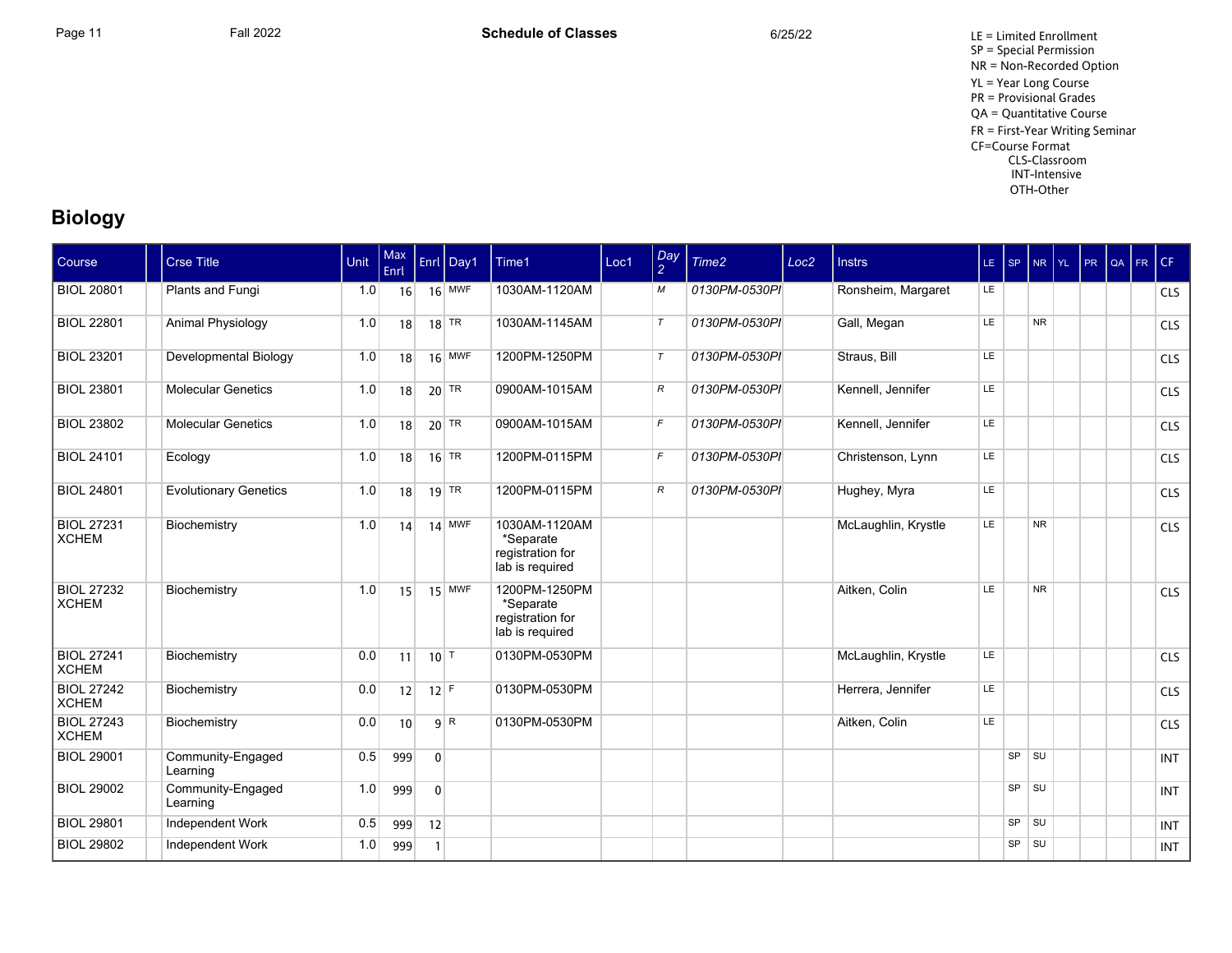Page 12 **Fall 2022** Fall 2022 **Schedule of Classes** 6/25/22 6/25/22 LE = Limited Enrollment SP = Special Permission NR = Non-Recorded Option YL = Year Long Course PR = Provisional Grades QA = Quantitative Course FR = First-Year Writing Seminar CF=Course Format CLS-Classroom INT-Intensive OTH-Other

## **Biology**

| Course            | <b>Crse Title</b>            | Unit | Max<br>Enrl |                | Enrl Day1 | Time1                                                                                 | Loc1 | $\frac{Day}{2}$ | Time <sub>2</sub> | Loc <sub>2</sub> | <b>Instrs</b>      | $LE$ SP |           | NR YL | PR | QA | FR | CF         |
|-------------------|------------------------------|------|-------------|----------------|-----------|---------------------------------------------------------------------------------------|------|-----------------|-------------------|------------------|--------------------|---------|-----------|-------|----|----|----|------------|
| <b>BIOL 30301</b> | Senior Research              | 1.0  | 999         | $\overline{0}$ |           | * For info see<br>https://<br>pages.vassar.edu<br>biologyintensives/                  |      |                 |                   |                  |                    |         | SP        |       |    |    |    | <b>INT</b> |
| <b>BIOL 34001</b> | <b>Exper Animal Behavior</b> | 1.0  | 16          |                | $17$ MW   | 1200PM-0115PM<br>* For info see<br>https://<br>pages.vassar.edu<br>biologyintensives/ |      |                 |                   |                  | Touchon, Justin    | LE SP   |           |       |    |    |    | <b>CLS</b> |
| <b>BIOL 35601</b> | Plants, Clim and Soc         | 1.0  | 16          |                | $17$ TR   | 1030AM-1145AM<br>* For info see<br>https://<br>pages.vassar.edu<br>biologyintensives/ |      |                 |                   |                  | Pater, Dianne      | LE SP   |           |       |    |    |    | <b>CLS</b> |
| <b>BIOL 37301</b> | <b>Biomechanics</b>          | 1.0  | 16          |                | $14$ TR   | 0900AM-1015AM<br>* For info see<br>https://<br>pages.vassar.edu<br>biologyintensives/ |      |                 |                   |                  | Long, John         | $LE$ SP |           |       |    |    |    | <b>CLS</b> |
| <b>BIOL 37601</b> | Hormones and Behavior        | 1.0  | 16          |                | $15$ WF   | 1030AM-1145AM<br>* For info see<br>https://<br>pages vassar edu<br>biologyintensives/ |      |                 |                   |                  | Duncan, Kelli      |         | $LE$ $SP$ |       |    |    |    | <b>CLS</b> |
| <b>BIOL 38601</b> | Stem Cell Biology            | 1.0  | 16          |                | $16$ TR   | 1030AM-1145AM<br>* For info see<br>https://<br>pages vassar edu<br>biologyintensives/ |      |                 |                   |                  | Pokrywka, Nancy Jo | LE SP   |           |       |    |    |    | <b>CLS</b> |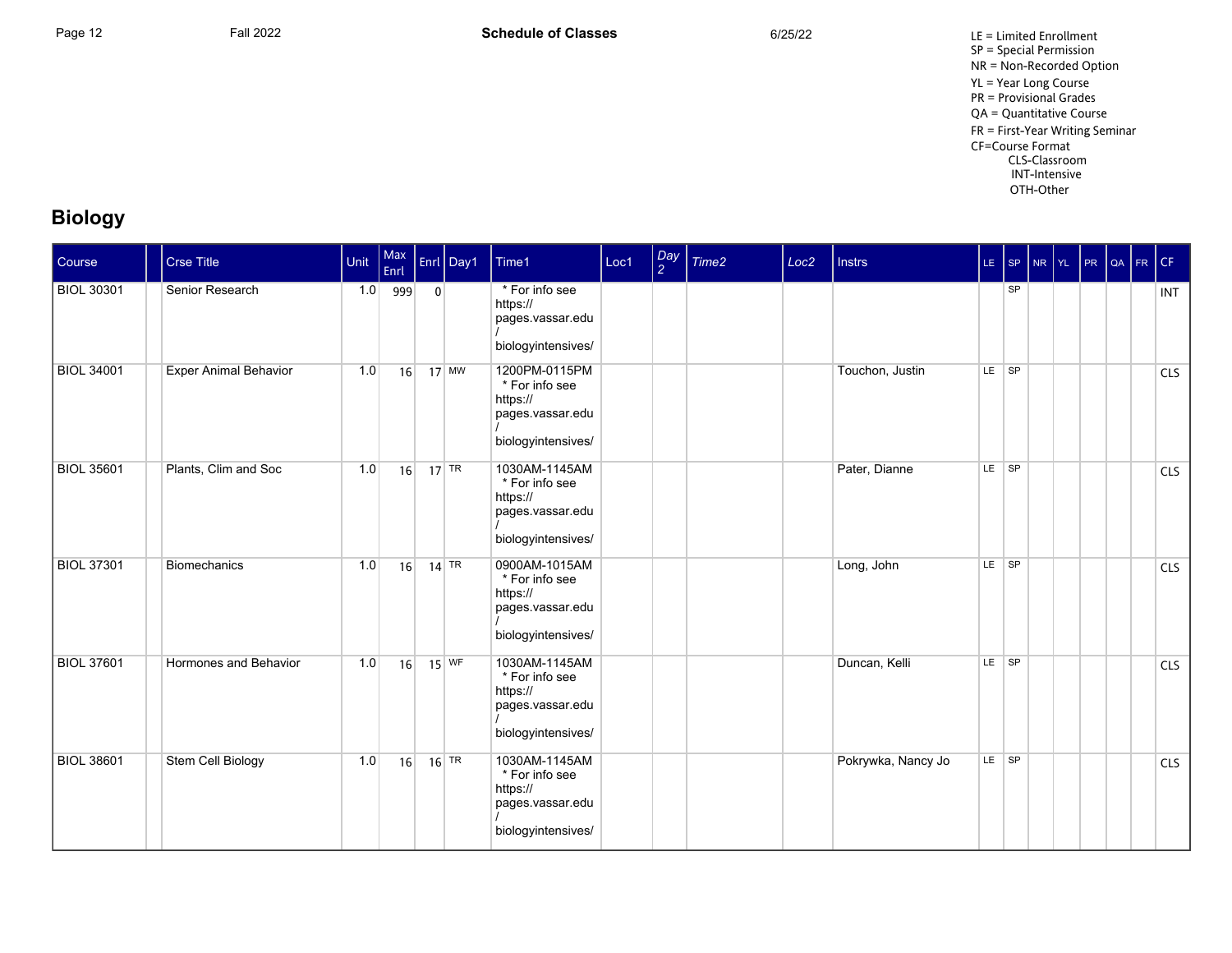Page 13 **Fall 2022** Fall 2022 **Schedule of Classes** 6/25/22 6/25/22 LE = Limited Enrollment SP = Special Permission NR = Non-Recorded Option YL = Year Long Course PR = Provisional Grades QA = Quantitative Course FR = First-Year Writing Seminar CF=Course Format CLS-Classroom INT-Intensive OTH-Other

# **Biology**

| Course            | <b>Crse Title</b>                     | Unit | Max<br>Enrl    |                | Enrl Day1 | Time1                                                                                 | Loc1 | $\frac{Day}{2}$ | Time <sub>2</sub> | Loc <sub>2</sub> | <b>Instrs</b> | $LE$ SP |          | $N_R$ $Y_L$ | PR | $\alpha$ FR CF |            |
|-------------------|---------------------------------------|------|----------------|----------------|-----------|---------------------------------------------------------------------------------------|------|-----------------|-------------------|------------------|---------------|---------|----------|-------------|----|----------------|------------|
| <b>BIOL 39301</b> | <b>Biology in Board Games</b>         | 1.0  | 3 <sup>1</sup> |                | 2 R       | 0130PM-0530PM<br>* For info see<br>https://<br>pages.vassar.edu<br>biologyintensives/ |      |                 |                   |                  | Gall, Megan   |         | LE SP SU |             |    |                | <b>INT</b> |
|                   | <b>Biology in Board Games</b>         | 1.0  | $\overline{3}$ |                | 2 R       | 0130PM-0530PM<br>*Xlisted with<br>Neur 393-01                                         |      |                 |                   |                  | Gall, Megan   | LE.     | SP SU    |             |    |                | <b>INT</b> |
| <b>BIOL 39302</b> | <b>Investigating Nutritional Supp</b> | 0.5  | 10             | $\overline{3}$ |           | * For info see<br>https://<br>pages.vassar.edu<br>biologyintensives/                  |      |                 |                   |                  | Straus, Bill  | LE      | SP SU    |             |    |                | <b>INT</b> |
| <b>BIOL 39303</b> | Intro Animal and Dairy<br>Science     | 1.0  | 6 <sup>1</sup> |                | $8$ M     | 0130PM-0530PM<br>* For info see<br>https://<br>pages vassar edu<br>biologyintensives/ |      |                 |                   |                  | Duncan, Kelli |         | LE SP SU |             |    |                | <b>INT</b> |
| <b>BIOL 39304</b> | Ecophysiology Nat Inv<br>Species      | 0.5  | 8 <sup>1</sup> | $\mathbf{1}$   | R         | 0130PM-0530PM<br>* For info see<br>https://<br>pages vassar edu<br>biologyintensives/ |      |                 |                   |                  | Pater, Dianne | LE.     | SP SU    |             |    |                | <b>INT</b> |
| <b>BIOL 39901</b> | Advanced Independent Work             | 0.5  | 999            | 10             |           | * For info see<br>https://<br>pages.vassar.edu<br>biologyintensives/                  |      |                 |                   |                  |               |         | SP SU    |             |    |                | <b>INT</b> |
| <b>BIOL 39902</b> | Advanced Independent Work             | 1.0  | 999            | $\overline{0}$ |           | * For info see<br>https://<br>pages.vassar.edu<br>biologyintensives/                  |      |                 |                   |                  |               |         | SP SU    |             |    |                | <b>INT</b> |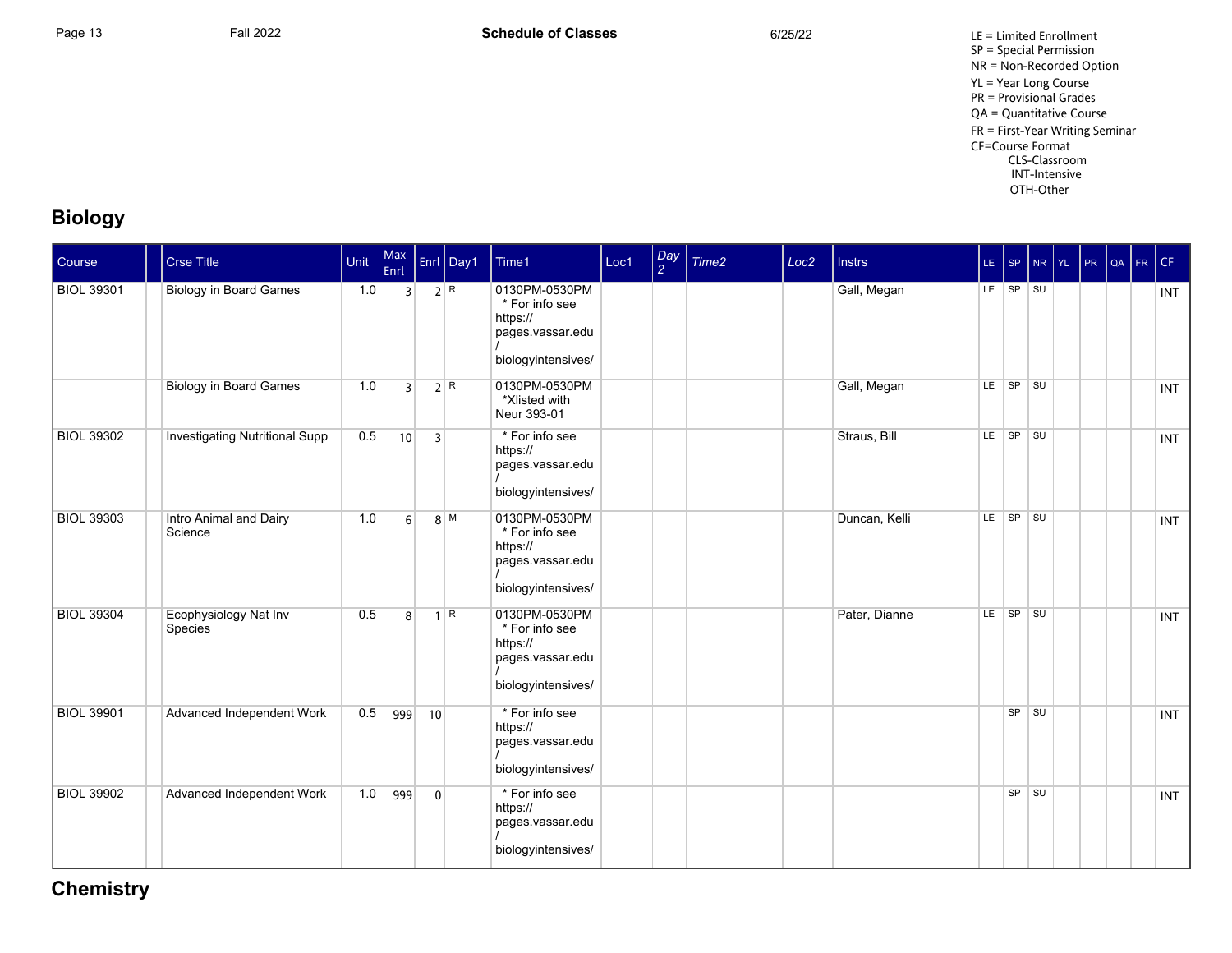Page 14 **Fall 2022** Fall 2022 **Schedule of Classes** 6/25/22 6/25/22 LE = Limited Enrollment SP = Special Permission NR = Non-Recorded Option YL = Year Long Course PR = Provisional Grades QA = Quantitative Course FR = First-Year Writing Seminar CF=Course Format CLS-Classroom INT-Intensive OTH-Other

| <b>Course</b>             | Crse Title                        | Unit | Max<br>Enrl | Enrl Day1        | Time1                                                             | Loc1 | Day<br>$\overline{2}$ | Time2         | Loc <sub>2</sub> | <b>Instrs</b>              | LE SP | NR YL PR QA |  |    | FR CF |            |
|---------------------------|-----------------------------------|------|-------------|------------------|-------------------------------------------------------------------|------|-----------------------|---------------|------------------|----------------------------|-------|-------------|--|----|-------|------------|
| CHEM 12101                | <b>Chemical Fundamentals</b>      | 1.0  | 23          | $9$ TR           | 0900AM-1015AM                                                     |      |                       |               |                  | Sandusky, Peter            | LE.   | NR.         |  | QA |       | <b>CLS</b> |
| CHEM 12102                | <b>Chemical Fundamentals</b>      | 1.0  | 23          | $14$ MWF         | 1200PM-1250PM                                                     |      |                       |               |                  | Pollet, Rebecca            | LE.   | <b>NR</b>   |  | QA |       | CLS        |
| CHEM 12531                | <b>Chemical Principles</b>        | 1.0  | 23          | $5$ MWF          | 1030AM-1120AM<br>*Separate<br>registration for<br>lab is required |      |                       |               |                  | Sandusky, Peter            | LE    | <b>NR</b>   |  | QA |       | CLS        |
| CHEM 12532                | <b>Chemical Principles</b>        | 1.0  | 23          | $6$ TR           | 0900AM-1015AM<br>*Separate<br>registration for<br>lab is required |      |                       |               |                  | Eberhardt, Eric            | LE    | <b>NR</b>   |  | QA |       | <b>CLS</b> |
| CHEM 12533                | <b>Chemical Principles</b>        | 1.0  | 23          | $5$ TR           | 1030AM-1145AM<br>*Separate<br>registration for<br>lab is required |      |                       |               |                  | Eberhardt. Eric            | LE    | <b>NR</b>   |  | QA |       | <b>CLS</b> |
| CHEM 12534                | <b>Chemical Principles</b>        | 1.0  | 23          | $5$ MWF          | 0930AM-1020AM<br>*Separate<br>registration for<br>lab is required |      |                       |               |                  | Sandusky, Peter            | LE    | <b>NR</b>   |  | QA |       | <b>CLS</b> |
| <b>CHEM 12541</b>         | <b>Chemical Principles</b>        | 0.0  | 16          | $\mathbf{A}$ M   | 0130PM-0530PM                                                     |      |                       |               |                  | McLaughlin, Paul           | LE    |             |  | QA |       | <b>CLS</b> |
| CHEM 12542                | <b>Chemical Principles</b>        | 0.0  | 16          | M                | 0600PM-1000PM                                                     |      |                       |               |                  | Guglieri, Frank            | LE    |             |  | QA |       | CLS        |
| CHEM 12543                | <b>Chemical Principles</b>        | 0.0  | 16          | $5$ <sup>T</sup> | 0600PM-1000PM                                                     |      |                       |               |                  | Guglieri, Frank            | LE    |             |  | QA |       | <b>CLS</b> |
| CHEM 12544                | <b>Chemical Principles</b>        | 0.0  | 16          | $3$ T            | 0130PM-0530PM                                                     |      |                       |               |                  | Kim, Catherine             | LE.   |             |  | QA |       | CLS        |
| CHEM 12545                | <b>Chemical Principles</b>        | 0.0  | 16          | 5 R              | 0130PM-0530PM                                                     |      |                       |               |                  | Scaduto, Anthony           | LE    |             |  | QA |       | CLS        |
| CHEM 12546                | <b>Chemical Principles</b>        | 0.0  | 23          | 3 R              | 0600PM-1000PM                                                     |      |                       |               |                  | Scaduto, Anthony           | LE    |             |  | QA |       | CLS        |
| CHEM 12547                | <b>Chemical Principles</b>        | 0.0  | 16          | IF.              | 0130PM-0530PM                                                     |      |                       |               |                  | Kusmierska-Gomez,<br>Anita | LE.   |             |  | QA |       | CLS        |
| CHEM 14601<br><b>XSTS</b> | Culture & Chemistry of<br>Cuisine | 1.0  | $6 \mid$    | 6 R              | 0900AM-0100PM                                                     |      | $\tau$                | 0900AM-1015AI |                  | Rossi, Miriam              | LE    | <b>NR</b>   |  |    |       | <b>CLS</b> |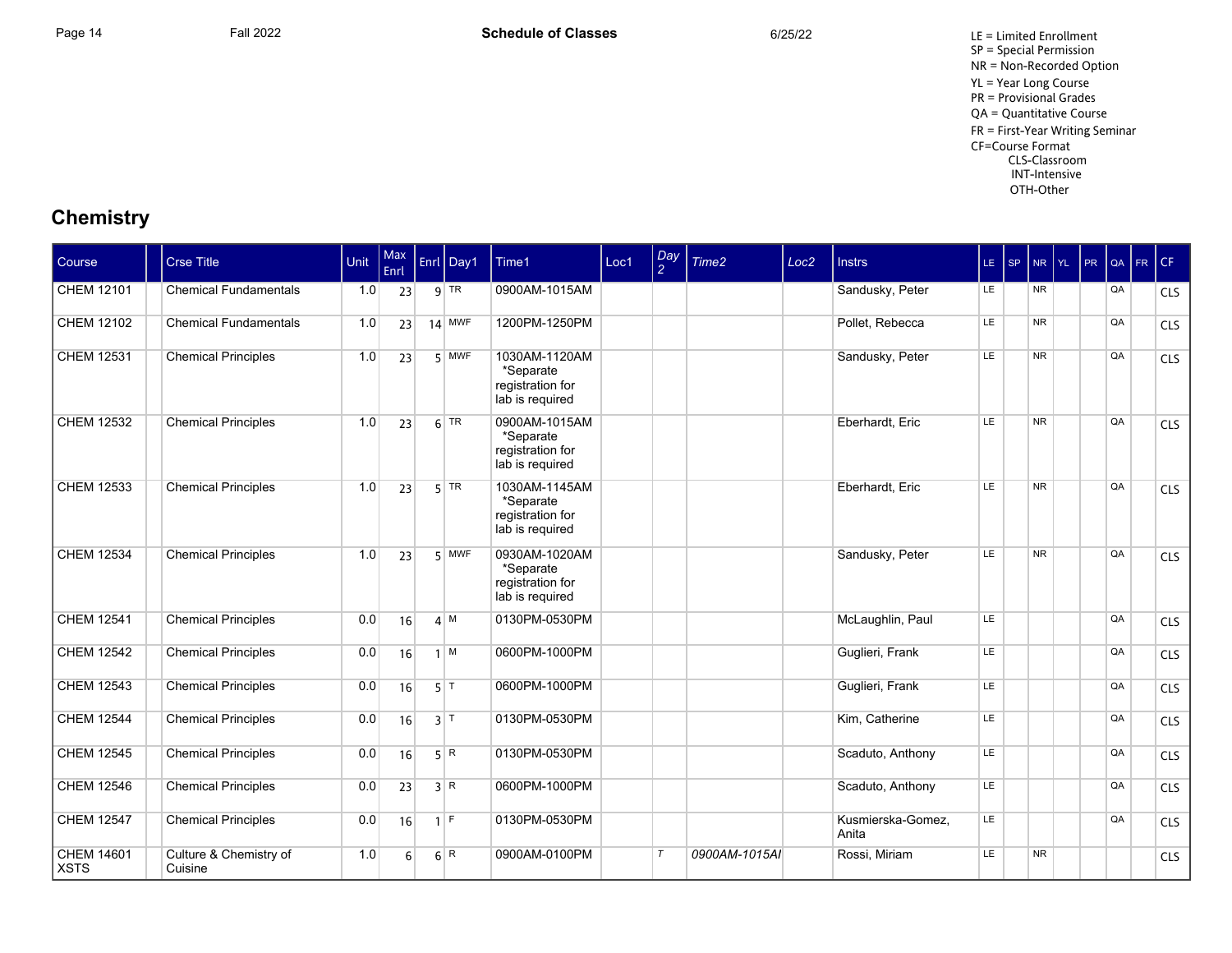Page 15 **Fall 2022** Fall 2022 **Schedule of Classes** 6/25/22 6/25/22 LE = Limited Enrollment SP = Special Permission NR = Non-Recorded Option YL = Year Long Course PR = Provisional Grades QA = Quantitative Course FR = First-Year Writing Seminar CF=Course Format CLS-Classroom INT-Intensive OTH-Other

| Course            | <b>Crse Title</b>                | Unit | Max<br>Enrl     |                   | Enrl Day1      | Time1                                                               | Loc1 | Day<br>$\mathcal{P}$ | Time <sub>2</sub> | Loc <sub>2</sub> | <b>Instrs</b>      |           | LE SP     |           |  |    | NR YL PR QA FR CF |            |
|-------------------|----------------------------------|------|-----------------|-------------------|----------------|---------------------------------------------------------------------|------|----------------------|-------------------|------------------|--------------------|-----------|-----------|-----------|--|----|-------------------|------------|
| <b>CHEM 19801</b> | First Yr Independent<br>Research | 0.5  | 999             | $\overline{0}$    |                | * See: https://<br>www.vassar.edu/<br>chemistry/<br>research/       |      |                      |                   |                  |                    |           |           | $SP$ $SU$ |  |    |                   | <b>INT</b> |
| <b>CHEM 24431</b> | Organic Chemistry/Lab            | 1.0  | 30              |                   | 29 MWF         | 0830AM-0920AM<br>*Separate<br>registration for<br>lab is required** |      |                      |                   |                  | Smart, Christopher | LE        |           | <b>NR</b> |  | QA |                   | CLS        |
| <b>CHEM 24432</b> | Organic Chemistry/Lab            | 1.0  | 30 <sup>1</sup> |                   | $29$ MWF       | 0930AM-1020AM<br>*Separate<br>registration for<br>lab is required   |      |                      |                   |                  | Kaur, Sarjit       | LE        |           | <b>NR</b> |  | QA |                   | CLS        |
| CHEM 24433        | Organic Chemistry/Lab            | 1.0  | 30 <sup>1</sup> |                   | $13$ MWF       | 1030AM-1120AM<br>*Separate<br>registration for<br>lab is required   |      |                      |                   |                  | Howard, Evan       | LE        |           | <b>NR</b> |  | QA |                   | CLS        |
| <b>CHEM 24434</b> | Organic Chemistry/Lab            | 1.0  | 30 <sup>°</sup> |                   | 30 MWF         | 1200PM-1250PM<br>*Separate<br>registration for<br>lab is required   |      |                      |                   |                  | Howard, Evan       | LE        |           | <b>NR</b> |  | QA |                   | CLS        |
| <b>CHEM 24441</b> | Organic Chemistry/Lab            | 0.0  | 13              | $10^{M}$          |                | 0130PM-0530PM                                                       |      |                      |                   |                  | Appawu, Jennifer   |           | LE SP     |           |  | QA |                   | CLS        |
| <b>CHEM 24442</b> | Organic Chemistry/Lab            | 0.0  | 13              |                   | 6 R            | 0900AM-0100PM                                                       |      |                      |                   |                  | Appawu, Jennifer   | $LE$ $SP$ |           |           |  | QA |                   | CLS        |
| <b>CHEM 24443</b> | Organic Chemistry/Lab            | 0.0  | 13              |                   | $9$   T        | 0130PM-0530PM                                                       |      |                      |                   |                  | Kaur, Navneet      |           | LE SP     |           |  | QA |                   | <b>CLS</b> |
| <b>CHEM 24444</b> | Organic Chemistry/Lab            | 0.0  | 13              | $11$ M            |                | 0600PM-1000PM                                                       |      |                      |                   |                  | O'Young, Chi-Lin   | $LE$ $SP$ |           |           |  | QA |                   | CLS        |
| <b>CHEM 24445</b> | Organic Chemistry/Lab            | 0.0  | 13              | $13$ <sup>T</sup> |                | 0130PM-0530PM                                                       |      |                      |                   |                  | Roy, Glenn         |           | LE SP     |           |  | QA |                   | CLS        |
| <b>CHEM 24446</b> | Organic Chemistry/Lab            | 0.0  | 13              | $13$ T            |                | 0600PM-1000PM                                                       |      |                      |                   |                  | Roy, Glenn         |           | $LE$ $SP$ |           |  | QA |                   | <b>CLS</b> |
| <b>CHEM 24447</b> | Organic Chemistry/Lab            | 0.0  | 13              |                   | 6 R            | 0130PM-0530PM                                                       |      |                      |                   |                  | Snow, Roger        |           | LE SP     |           |  | QA |                   | CLS        |
| <b>CHEM 24448</b> | Organic Chemistry/Lab            | 0.0  | 13              |                   | 6 <sup>R</sup> | 0600PM-1000PM                                                       |      |                      |                   |                  | Snow, Roger        | $LE$ $SP$ |           |           |  | QA |                   | <b>CLS</b> |
| <b>CHEM 24449</b> | Organic Chemistry/Lab            | 0.0  | 13              |                   | $q \mid M$     | 0130PM-0530PM                                                       |      |                      |                   |                  | Howard, Evan       |           | LE SP     |           |  | QA |                   | CLS        |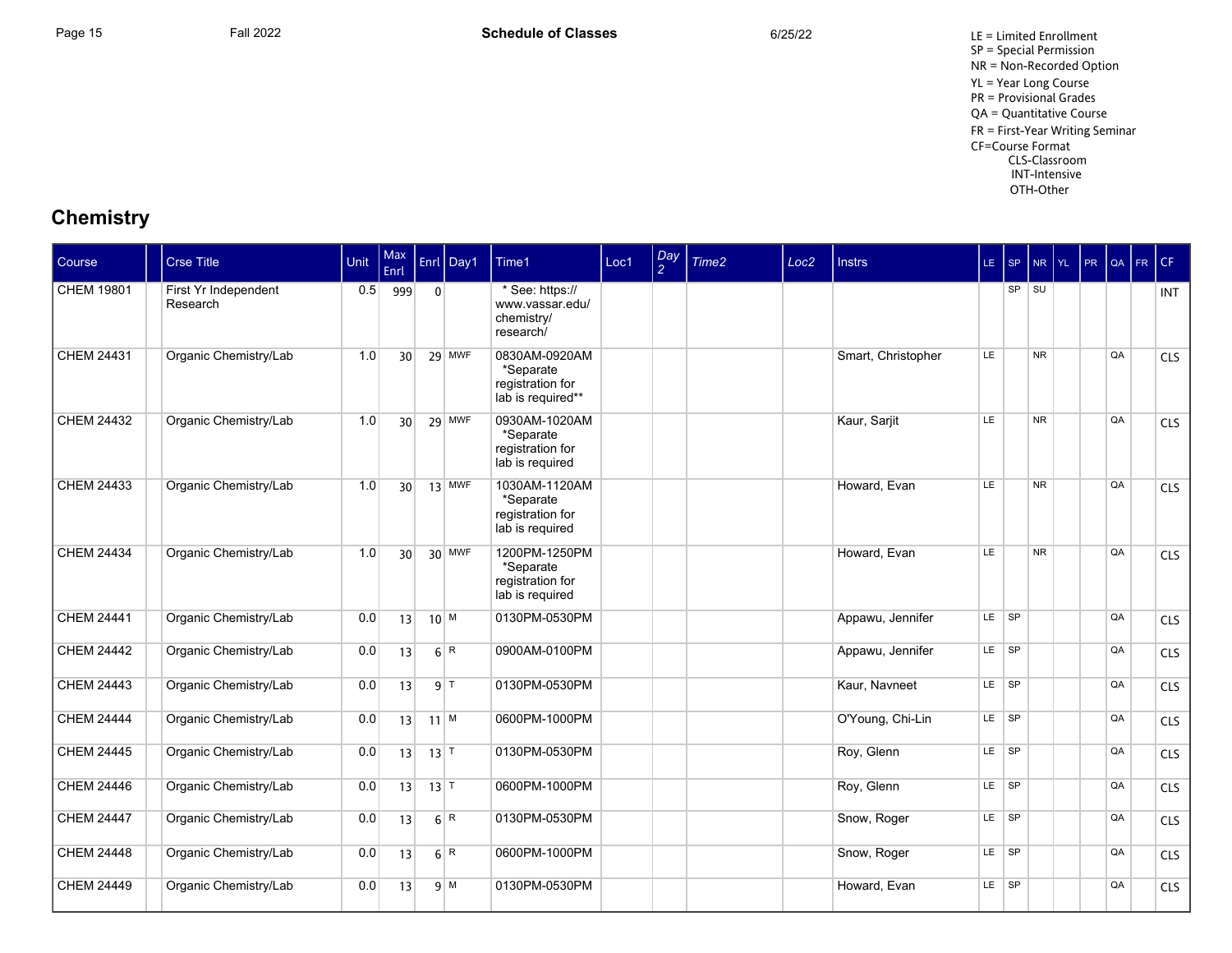Page 16 **Fall 2022** Fall 2022 **Schedule of Classes** 6/25/22 6/25/22 LE = Limited Enrollment SP = Special Permission NR = Non-Recorded Option YL = Year Long Course PR = Provisional Grades QA = Quantitative Course FR = First-Year Writing Seminar CF=Course Format CLS-Classroom INT-Intensive OTH-Other

| Course                            | <b>Crse Title</b>                 | Unit | Max<br><b>Enrl</b> |                | Enrl Day1 | Time1                                                             | Loc1 | Day<br>$\mathcal{P}$ | Time <sub>2</sub> | Loc <sub>2</sub> | <b>Instrs</b>       | LE SP     |           | NR YL          | PR | QA | FR CF |            |
|-----------------------------------|-----------------------------------|------|--------------------|----------------|-----------|-------------------------------------------------------------------|------|----------------------|-------------------|------------------|---------------------|-----------|-----------|----------------|----|----|-------|------------|
| CHEM 2444A                        | Organic Chemistry/Lab             | 0.0  | 13                 | $13$ F         |           | 0130PM-0530PM                                                     |      |                      |                   |                  | Tanski, Joseph      |           | LE SP     |                |    | QA |       | <b>CLS</b> |
| <b>CHEM 27231</b><br><b>XBIOL</b> | Biochemistry                      | 1.0  | 10 <sup>1</sup>    |                | 9 MWF     | 1030AM-1120AM<br>*Separate<br>registration for<br>lab is required |      |                      |                   |                  | McLaughlin, Krystle | <b>LE</b> |           | <b>NR</b>      |    |    |       | <b>CLS</b> |
| <b>CHEM 27232</b><br><b>XBIOL</b> | Biochemistry                      | 1.0  | 12                 |                | $2$ MWF   | 1200PM-1250PM<br>*Separate<br>registration for<br>lab is required |      |                      |                   |                  | Aitken, Colin       | LE.       |           | <b>NR</b>      |    |    |       | CLS        |
| <b>CHEM 27241</b><br><b>XBIOL</b> | Biochemistry                      | 0.0  | 11                 |                | $4$ T     | 0130PM-0530PM                                                     |      |                      |                   |                  | McLaughlin, Krystle | LE.       |           |                |    |    |       | <b>CLS</b> |
| <b>CHEM 27242</b><br><b>XBIOL</b> | Biochemistry                      | 0.0  | $\vert$            |                | $0$ F     | 0130PM-0530PM                                                     |      |                      |                   |                  | Herrera, Jennifer   | LE        |           |                |    |    |       | CLS        |
| <b>CHEM 27243</b><br><b>XBIOL</b> | Biochemistry                      | 0.0  | 10                 |                | 5 R       | 0130PM-0530PM                                                     |      |                      |                   |                  | Aitken, Colin       | <b>LE</b> |           |                |    |    |       | <b>CLS</b> |
| <b>CHEM 29001</b>                 | Community-Engaged<br>Learning     | 0.5  | 999                | $\overline{0}$ |           |                                                                   |      |                      |                   |                  |                     |           | $SP$ $SU$ |                |    |    |       | <b>INT</b> |
| CHEM 29002                        | Community-Engaged<br>Learning     | 1.0  | 999                | $\overline{0}$ |           |                                                                   |      |                      |                   |                  |                     |           | SP        | l su           |    |    |       | <b>INT</b> |
| CHEM 29701                        | Directed Reading                  | 0.5  | 999                | $\overline{0}$ |           |                                                                   |      |                      |                   |                  |                     |           |           | $SP$ $  SU$    |    |    |       | <b>OTH</b> |
| <b>CHEM 29801</b>                 | Independent Research              | 0.5  | 999                | $\mathbf{1}$   |           | * See: https://<br>www.vassar.edu/<br>chemistry/<br>research/     |      |                      |                   |                  |                     |           | SP        | l su           |    |    |       | <b>INT</b> |
| CHEM 29802                        | Independent Research              | 1.0  | 999                | $\overline{1}$ |           | * See: https://<br>www.vassar.edu/<br>chemistry/<br>research/     |      |                      |                   |                  |                     |           | <b>SP</b> | <b>SU</b>      |    |    |       | <b>INT</b> |
| CHEM 32701                        | Inorg Chem: Molecular<br>Structur | 0.5  | 16                 |                | $11$ TR   | 0900AM-1015AM                                                     |      |                      |                   |                  | Tanski, Joseph      | LE.       |           | <b>NR</b>      |    |    |       | CLS        |
| CHEM 32801                        | Inorg Chem: React &<br>Properties | 0.5  | 16                 |                | $1$ TR    | 0900AM-1015AM                                                     |      |                      |                   |                  | Tanski, Joseph      | <b>LE</b> |           | N <sub>R</sub> |    |    |       | <b>CLS</b> |
| CHEM 34201                        | Adv. Organic Chemistry            | 1.0  | 20                 |                | $5$ MW    | 1030AM-1145AM                                                     |      |                      |                   |                  | Smart, Christopher  | <b>LE</b> |           | <b>NR</b>      |    |    |       | CLS        |
| <b>CHEM 35001</b>                 | Thermodyn and Chemical<br>Kinetic | 1.0  | 20                 |                | $18$ MW   | 1200PM-0115PM                                                     |      |                      |                   |                  | Donhauser, Zachary  | LE        |           | <b>NR</b>      |    |    |       | CLS        |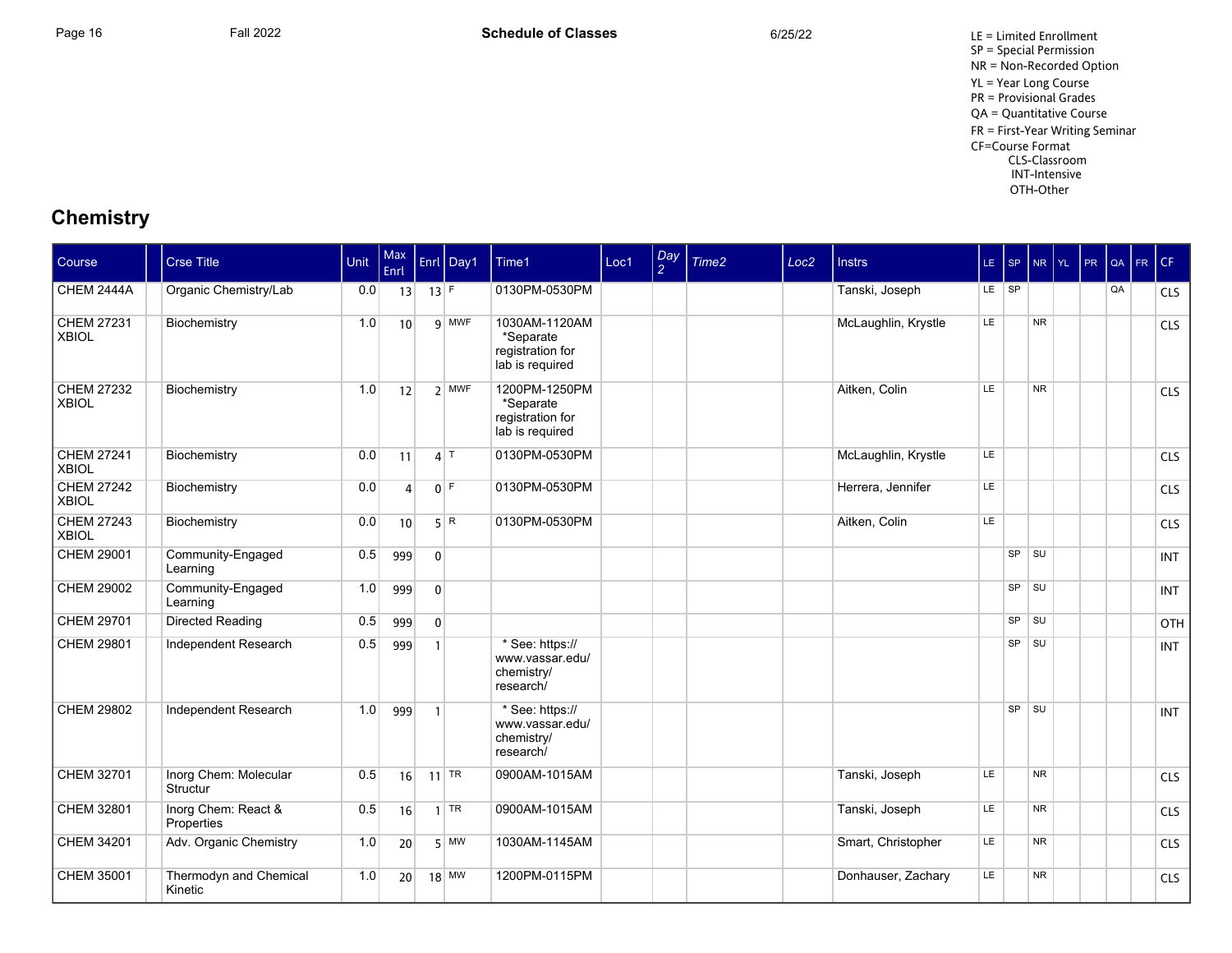Page 17 **Fall 2022** Fall 2022 **Schedule of Classes** 6/25/22 6/25/22 LE = Limited Enrollment SP = Special Permission NR = Non-Recorded Option YL = Year Long Course PR = Provisional Grades QA = Quantitative Course FR = First-Year Writing Seminar CF=Course Format CLS-Classroom INT-Intensive OTH-Other

## **Chemistry**

| Course                | <b>Crse Title</b>            | Unit | Max<br>Enrl    |                | Enrl Day1 | Time1                                                         | Loc1 | Day<br>$\frac{2}{3}$ | Time2 | Loc <sub>2</sub> | <b>Instrs</b>               | LE. |           |                | SP NR YL PR QA FR CF |  |            |
|-----------------------|------------------------------|------|----------------|----------------|-----------|---------------------------------------------------------------|------|----------------------|-------|------------------|-----------------------------|-----|-----------|----------------|----------------------|--|------------|
| CHEM 36201            | <b>Instrumental Analysis</b> | 1.0  | 20             |                | $15$ MWF  | 0930AM-1020AM                                                 |      |                      |       |                  | Belli, Stuart               | LE  |           | N <sub>R</sub> |                      |  | <b>CLS</b> |
| CHEM 37001            | <b>Advanced Laboratory</b>   | 0.5  | 999            | $\overline{0}$ |           | * See: https://<br>www.vassar.edu/<br>chemistry/<br>research/ |      |                      |       |                  |                             |     | <b>SP</b> |                |                      |  | <b>INT</b> |
| CHEM 37002            | Advanced Laboratory          | 1.0  | 999            | $\Omega$       |           | * See: https://<br>www.vassar.edu/<br>chemistry/<br>research/ |      |                      |       |                  |                             |     | <b>SP</b> |                |                      |  | <b>INT</b> |
| CHEM 37201            | Integrated Chemistry Lab I   | 1.0  | 23             |                | $8$ TR    | 0130PM-0430PM                                                 |      |                      |       |                  | Kaur, Sarjit/ Belli, Stuart | LE  |           | <b>NR</b>      |                      |  | <b>CLS</b> |
| CHEM 37501<br>  XENST | <b>Aquatic Chemistry</b>     | 1.0  | $\overline{ }$ |                | $5$ TR    | 1030AM-1145AM                                                 |      |                      |       |                  | Keimowitz, Alison           | LE  |           | <b>NR</b>      |                      |  | <b>CLS</b> |
| CHEM 39901            | Senior Independent Research  | 0.5  | 999            | 2 <sup>1</sup> |           | * See: https://<br>www.vassar.edu/<br>chemistry/<br>research/ |      |                      |       |                  |                             |     | SP        | <b>SU</b>      |                      |  | <b>INT</b> |
| CHEM 39902            | Senior Independent Research  | 1.0  | 999            | $\overline{4}$ |           | * See: https://<br>www.vassar.edu/<br>chemistry/<br>research/ |      |                      |       |                  |                             |     | SP        | SU             |                      |  | INT        |

#### **Chinese**

Also see courses listed at 'CHJA' Chinese and Japanese

| Course                 | Crse Title                            |     | Enrl            |          | Unit $\left[\begin{array}{c c} \text{Max} \\ \text{-} \end{array}\right]$ Enrl Day1 | $I$ Time1     | Loc1 | Day Time2 | Loc <sub>2</sub> | l Instrs     | LE. | $\sqrt{SP}$ |           |    |  | NR YL PR QA FR CF |
|------------------------|---------------------------------------|-----|-----------------|----------|-------------------------------------------------------------------------------------|---------------|------|-----------|------------------|--------------|-----|-------------|-----------|----|--|-------------------|
| CHIN 10501             | <b>Elementary Chinese</b>             | 1.5 | 18              |          | <b>MTWR</b>                                                                         | 0930AM-1020AM |      |           |                  |              | LE  |             |           | YL |  | <b>CLS</b>        |
| CHIN 10701             | <b>Advanced Elementary</b><br>Chinese | 1.5 | 15 <sup>1</sup> |          | <b>MTWR</b>                                                                         | 1030AM-1120AM |      |           |                  | Hao, Bei     | LE  |             |           | YL |  | <b>CLS</b>        |
| CHIN 18001<br>l XASIA. | Intro to Chinese Linguistics          | 1.0 | 15              |          | $0$ TR                                                                              | 0130PM-0245PM |      |           |                  |              | LE  |             | <b>NR</b> |    |  | <b>CLS</b>        |
| CHIN 20501             | Intermediate Chinese                  | 1.5 | 12              | $\Delta$ | <b>MTWR</b>                                                                         | 0930AM-1020AM |      |           |                  | Hao, Bei     | LE  |             |           | YL |  | <b>CLS</b>        |
| CHIN 20701             | Advanced Intermediate<br>Chinese      | 1.5 | 12              |          | $\Omega$ MTWR                                                                       | 1030AM-1120AM |      |           |                  | Liu, Haoming | LE  |             |           | YL |  | <b>CLS</b>        |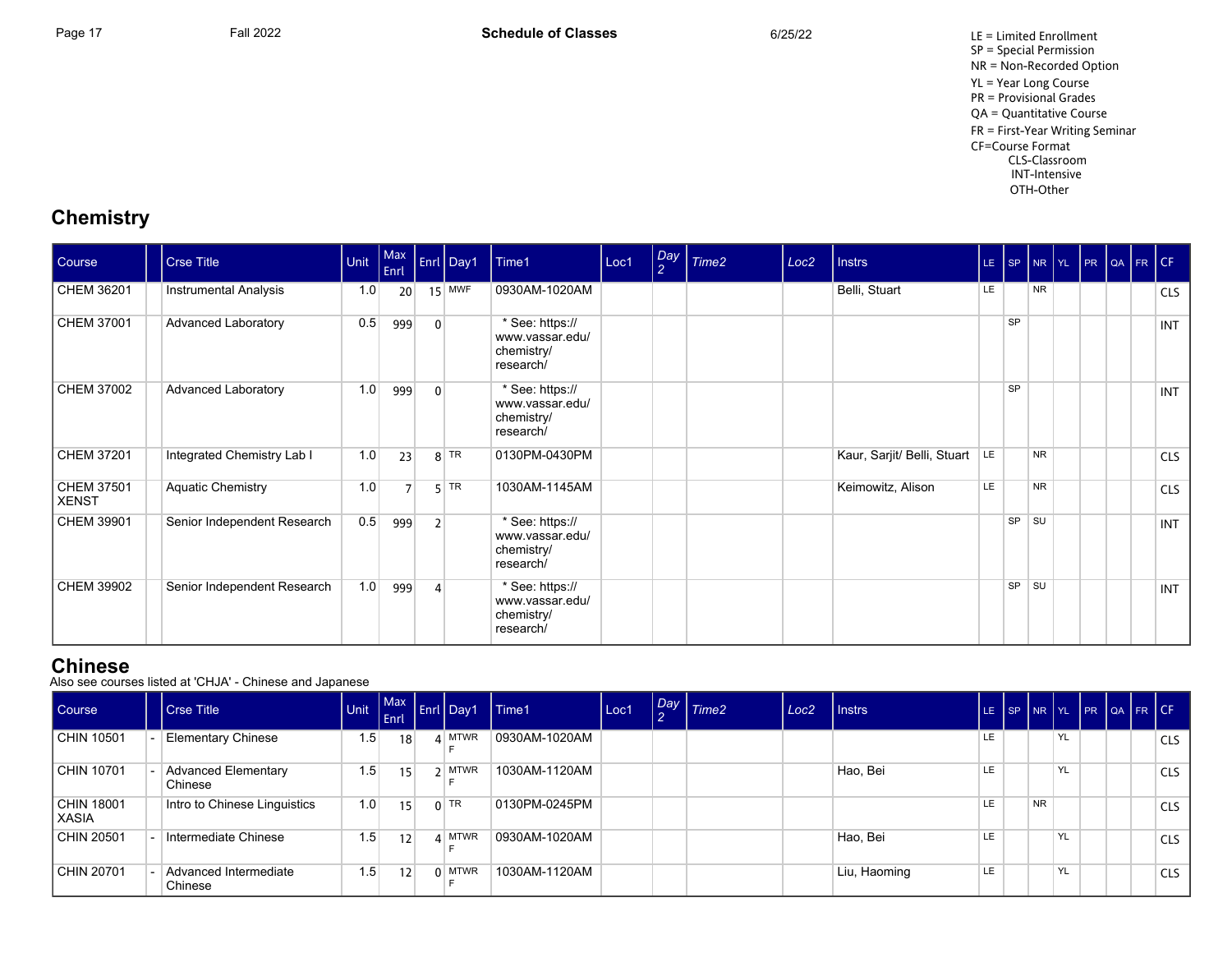Page 18 **Fall 2022** Fall 2022 **Schedule of Classes** 6/25/22 6/25/22 LE = Limited Enrollment SP = Special Permission NR = Non-Recorded Option YL = Year Long Course PR = Provisional Grades QA = Quantitative Course FR = First-Year Writing Seminar CF=Course Format CLS-Classroom INT-Intensive OTH-Other

#### **Chinese**

Also see courses listed at 'CHJA' Chinese and Japanese

| <b>Course</b> | <b>Crse Title</b>             | Unit | Max<br>Enrl |                | <b>Enrl Day1</b> | Time1         | Loc1 | $\begin{bmatrix}$ Day $\begin{bmatrix} 2 \end{bmatrix}$ | Time <sub>2</sub> | Loc <sub>2</sub> | <b>Instrs</b> |           |           |           |    |    | LE SP NR YL PR QA FR CF |            |
|---------------|-------------------------------|------|-------------|----------------|------------------|---------------|------|---------------------------------------------------------|-------------------|------------------|---------------|-----------|-----------|-----------|----|----|-------------------------|------------|
| CHIN 29001    | Community-Engaged<br>Learning | 0.5  | 999         | $\mathbf{0}$   |                  |               |      |                                                         |                   |                  |               |           | <b>SP</b> | <b>SU</b> |    |    |                         | INT        |
| CHIN 29002    | Community-Engaged<br>Learning | 1.0  | 999         | $\Omega$       |                  |               |      |                                                         |                   |                  |               |           | <b>SP</b> | <b>SU</b> |    |    |                         | <b>INT</b> |
| CHIN 29801    | Independent Work              | 0.5  | 999         | $\mathbf{0}$   |                  |               |      |                                                         |                   |                  |               |           | SP        | <b>SU</b> |    |    |                         | <b>INT</b> |
| CHIN 29802    | Independent Work              | 1.0  | 999         | 0              |                  |               |      |                                                         |                   |                  |               |           | SP        | <b>SU</b> |    |    |                         | INT        |
| CHIN 30001    | <b>Senior Thesis</b>          | 0.5  | 999         | $\Omega$       |                  |               |      |                                                         |                   |                  | Liu, Haoming  |           | <b>SP</b> |           | YL | PR |                         | INT        |
| CHIN 30201    | Senior Project                | 1.0  | 999         |                |                  |               |      |                                                         |                   |                  | Liu, Haoming  |           | <b>SP</b> |           |    |    |                         | <b>INT</b> |
| CHIN 30301    | Senior Project                | 0.5  | 999         | $\mathbf{0}$   |                  |               |      |                                                         |                   |                  | Liu, Haoming  |           | <b>SP</b> |           | YL | PR |                         | <b>INT</b> |
| CHIN 30501    | <b>Advanced Chinese</b>       | 1.0  | 10          |                | $12$ MWF         | 1200PM-1250PM |      |                                                         |                   |                  | Parries, Anne | <b>LE</b> |           |           |    |    |                         | <b>CLS</b> |
| CHIN 35001    | Adv Readings in Chinese       | 1.0  | 8           | $\overline{3}$ | <b>MWF</b>       | 0130PM-0220PM |      |                                                         |                   |                  | Parries, Anne | LE        |           |           |    |    |                         | <b>CLS</b> |
| CHIN 36001    | <b>Classical Chinese</b>      | 1.0  | 17          |                | 5 R              | 0310PM-0610PM |      |                                                         |                   |                  | Liu, Haoming  | LE        |           |           |    |    |                         | <b>CLS</b> |
| CHIN 39901    | Senior Independent Work       | 0.5  | 999         | $\mathbf{0}$   |                  |               |      |                                                         |                   |                  |               |           | SP        | <b>SU</b> |    |    |                         | OTH        |
| CHIN 39902    | Senior Independent Work       | 1.0  | 999         | 0              |                  |               |      |                                                         |                   |                  |               |           | SP        | <b>SU</b> |    |    |                         | OTH        |

## **Chinese/Japanese**

| Course     | Crse Title                    | $ $ Unit $ $ | Enrl |                | Init Max Enrl Day1 | l Time1 | Loc1 | Day Time2 | Loc <sub>2</sub> | <b>Instrs</b> |           |           |    |           | LE SP NR YL PR QA FR CF |            |
|------------|-------------------------------|--------------|------|----------------|--------------------|---------|------|-----------|------------------|---------------|-----------|-----------|----|-----------|-------------------------|------------|
| CHJA 29001 | Community-Engaged<br>Learning | 0.5          | 999  | $\Omega$       |                    |         |      |           |                  |               | SP SU     |           |    |           |                         | INT I      |
| CHJA 29002 | Community-Engaged<br>Learning | 1.0          | 999  | $\overline{0}$ |                    |         |      |           |                  |               | <b>SP</b> | <b>SU</b> |    |           |                         | INT        |
| CHJA 29801 | Independent Work              | 0.5          | 999  | $\mathbf{0}$   |                    |         |      |           |                  |               | <b>SP</b> | <b>SU</b> |    |           |                         | <b>INT</b> |
| CHJA 29802 | Independent Work              | 1.0          | 999  | 0              |                    |         |      |           |                  |               | SP        | <b>SU</b> |    |           |                         | <b>INT</b> |
| CHJA 30001 | Senior Thesis                 | 0.5          | 999  | $\mathbf{0}$   |                    |         |      |           |                  |               | <b>SP</b> |           | YL | <b>PR</b> |                         | <b>INT</b> |
| CHJA 39901 | Senior Independent Work       | 0.5          | 999  | $\mathbf{0}$   |                    |         |      |           |                  |               | <b>SP</b> | <b>SU</b> |    |           |                         | OTH I      |
| CHJA 39902 | Senior Independent Work       | 1.0          | 999  | $\mathbf{0}$   |                    |         |      |           |                  |               | <b>SP</b> | <b>SU</b> |    |           |                         | OTH        |

## **Cognitive Science**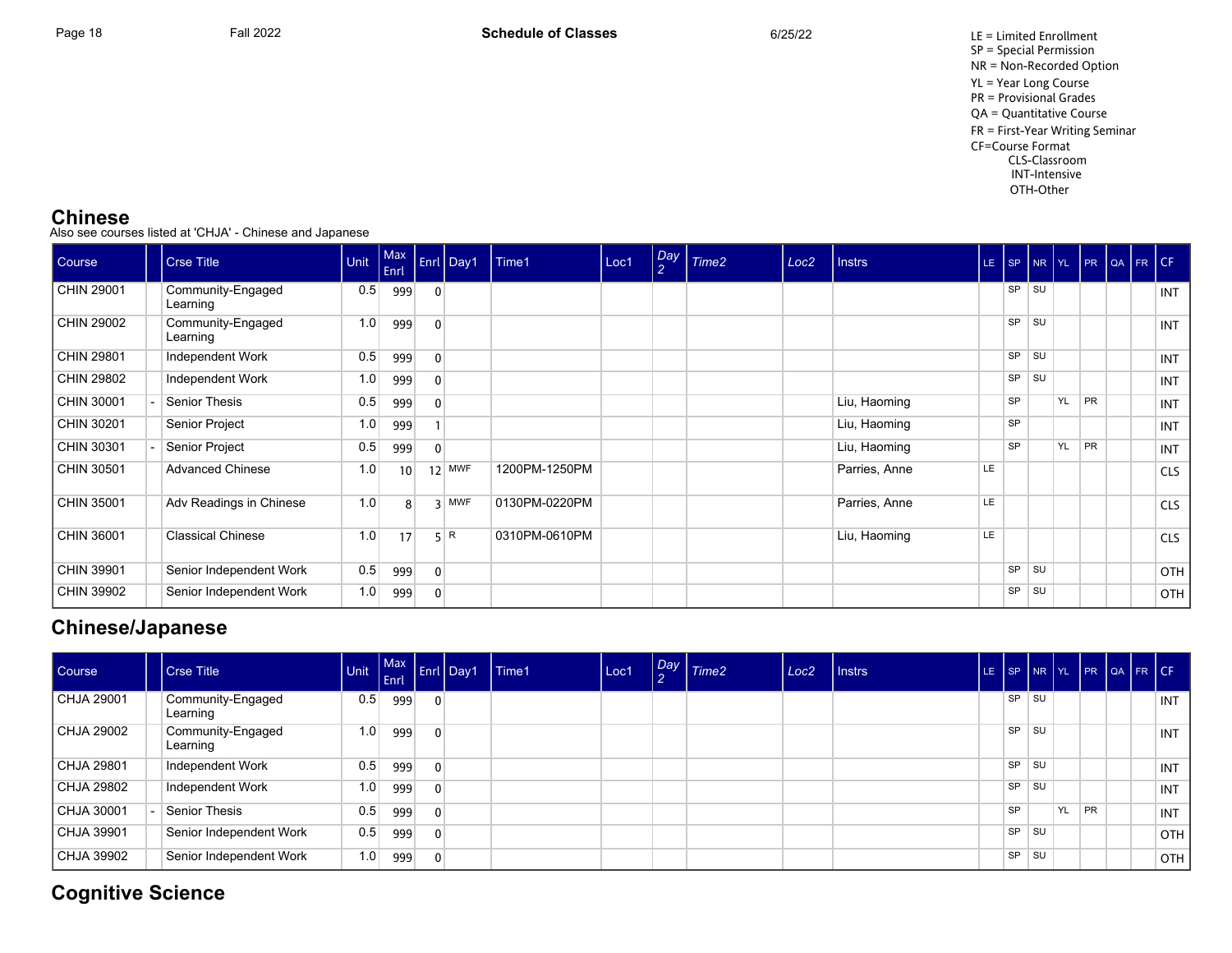Page 19 **Fall 2022** Fall 2022 **Schedule of Classes** 6/25/22 6/25/22 LE = Limited Enrollment SP = Special Permission NR = Non-Recorded Option YL = Year Long Course PR = Provisional Grades QA = Quantitative Course FR = First-Year Writing Seminar CF=Course Format CLS-Classroom INT-Intensive OTH-Other

## **Cognitive Science**

| Course            | <b>Crse Title</b>                  | Unit | Max<br>Enrl     |                | Enrl Day1 | Time1         | Loc1 | $\frac{Day}{2}$ | Time <sub>2</sub> | Loc <sub>2</sub> | <b>Instrs</b>       | LE SP |           | NR YL      |       | PR | QA | FR CF     |            |
|-------------------|------------------------------------|------|-----------------|----------------|-----------|---------------|------|-----------------|-------------------|------------------|---------------------|-------|-----------|------------|-------|----|----|-----------|------------|
| COGS 10001        | Intro Cognitive Science            | 1.0  | 30 <sup>2</sup> |                | $12$ TR   | 0130PM-0245PM |      |                 |                   |                  | Andrews, Jan        | LE.   |           | NR.        |       |    |    |           | <b>CLS</b> |
| COGS 10002        | Intro Cognitive Science            | 1.0  | 30              |                | $11$ TR   | 1030AM-1145AM |      |                 |                   |                  | Broude, Gwen        | LE    |           | <b>NR</b>  |       |    |    |           | <b>CLS</b> |
| <b>COGS 10003</b> | Intro Cognitive Science            | 1.0  | 30 <sup>1</sup> |                | $4$ MW    | 0900AM-1015AM |      |                 |                   |                  | de Leeuw, Joshua    | LE    |           | <b>NR</b>  |       |    |    |           | <b>CLS</b> |
| COGS 11001        | The Science and Fiction/Mind       | 1.0  | 17              |                | $0$ TR    | 0700PM-0900PM |      |                 |                   |                  | Livingston, Kenneth | LE    |           |            |       |    |    | <b>FR</b> | $1$ CLS    |
| COGS 21101        | Perception and Action              | 1.0  | 18              |                | $13$ MW   | 1200PM-0115PM |      | $\mathcal{F}$   | 0130PM-0530PI     |                  | Livingston, Kenneth | LE    |           |            |       |    |    |           | <b>CLS</b> |
| COGS 21102        | Perception and Action              | 1.0  | 18              |                | $8$ MW    | 1200PM-0115PM |      | $\mathcal{R}$   | 0130PM-0530PI     |                  | de Leeuw, Joshua    | LE    |           |            |       |    |    |           | <b>CLS</b> |
| COGS 21301        | Language                           | 1.0  | 30 <sup>1</sup> |                | $28$ TR   | 1030AM-1145AM |      |                 |                   |                  | Andrews, Jan        | LE    |           |            |       |    |    |           | <b>CLS</b> |
| COGS 22101        | Qual Methods: Theory &<br>Practice | 1.0  | 10 <sup>1</sup> |                | $10$ TR   | 0310PM-0510PM |      |                 |                   |                  | Broude, Gwen        | LE    |           |            |       |    |    |           | <b>CLS</b> |
| COGS 29001        | Community-Engaged<br>Learning      | 0.5  | 999             | $\mathbf{0}$   |           |               |      |                 |                   |                  |                     |       | SP        | l su       |       |    |    |           | <b>INT</b> |
| COGS 29002        | Community-Engaged<br>Learning      | 1.0  | 999             | $\mathbf{0}$   |           |               |      |                 |                   |                  |                     |       | SP SU     |            |       |    |    |           | <b>INT</b> |
| COGS 29801        | Independent Work                   | 0.5  | 999             | $\overline{0}$ |           |               |      |                 |                   |                  |                     |       | SP        | $\vert$ SU |       |    |    |           | <b>INT</b> |
| COGS 29802        | Independent Work                   | 1.0  | 999             |                |           |               |      |                 |                   |                  |                     |       | SP        | <b>SU</b>  |       |    |    |           | <b>INT</b> |
| COGS 30001        | Thesis                             | 0.5  | 999             | 16             |           |               |      |                 |                   |                  | Andrews, Jan        |       | <b>SP</b> |            | YL PR |    |    |           | <b>INT</b> |
| COGS 30002        | Thesis                             | 0.5  | 999             | $\overline{0}$ |           |               |      |                 |                   |                  | Broude, Gwen        |       | <b>SP</b> |            | YL    | PR |    |           | <b>INT</b> |
| COGS 30004        | Thesis                             | 0.5  | 999             | $\overline{2}$ |           |               |      |                 |                   |                  |                     |       | SP        |            | YL    | PR |    |           | <b>INT</b> |
| COGS 30201        | Thesis                             | 1.0  | 999             | $\mathbf{0}$   |           |               |      |                 |                   |                  | Andrews, Jan        |       | <b>SP</b> |            |       |    |    |           | <b>INT</b> |
| COGS 39901        | Senior Independent Work            | 0.5  | 999             | $\overline{0}$ |           |               |      |                 |                   |                  |                     |       | SP SU     |            |       |    |    |           | <b>INT</b> |
| COGS 39902        | Senior Independent Work            | 1.0  | 999             | $\mathbf{0}$   |           |               |      |                 |                   |                  |                     |       | SP        | ∣ su       |       |    |    |           | <b>INT</b> |

# **College Course**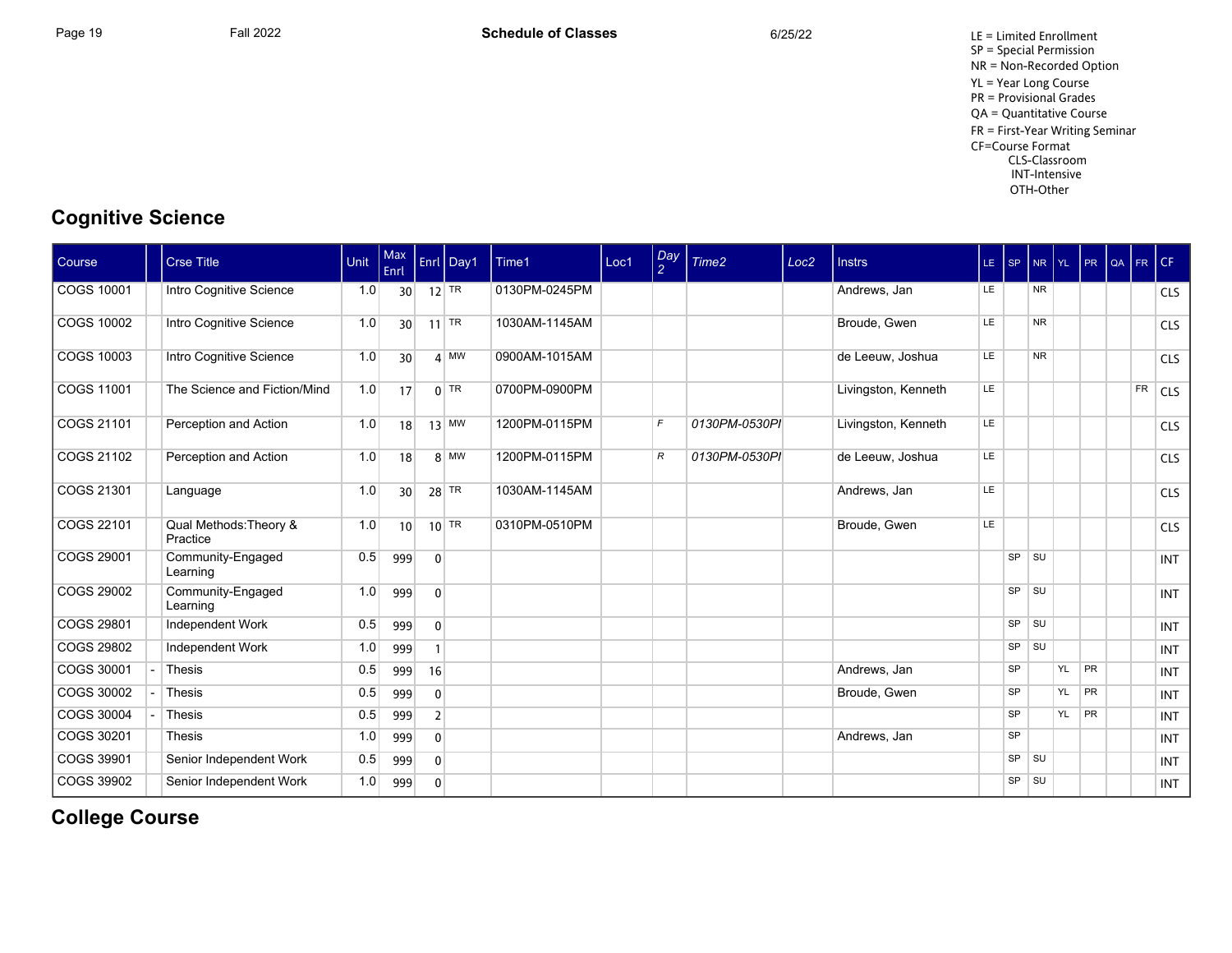Page 20 Fall 2022 Fall 2022 **Schedule of Classes** 6/25/22 6/25/22 LE = Limited Enrollment SP = Special Permission NR = Non-Recorded Option YL = Year Long Course PR = Provisional Grades QA = Quantitative Course FR = First-Year Writing Seminar CF=Course Format CLS-Classroom INT-Intensive OTH-Other

## **College Course**

| Course                          | <b>Crse Title</b>                 | Unit | $ $ Max<br>Enrl |                  | Enrl Day1 | Time1                                                                  | Loc1 | Day<br>$\overline{2}$ | Time <sub>2</sub> | Loc <sub>2</sub> | Instrs                             |     |           | LE SP NR YL PR QA FR CF |  |  |            |
|---------------------------------|-----------------------------------|------|-----------------|------------------|-----------|------------------------------------------------------------------------|------|-----------------------|-------------------|------------------|------------------------------------|-----|-----------|-------------------------|--|--|------------|
| <b>CLCS 10301</b><br>XHIST/RELI | How We Got Here                   | 1.0  | 10              |                  | $5$ TR    | 0130PM-0245PM<br>*Additnl<br>meetings on 6<br>Thursdays<br>$5:30-7$ pm |      |                       |                   |                  | Bisaha, Nancy/<br>Epstein, Marc    | LE. |           | <b>NR</b>               |  |  | <b>CLS</b> |
| <b>CLCS 15001</b><br>XHIST/GNCS | <b>Global Nineteenth Century</b>  | 1.0  | 4               |                  | MWF       | 0130PM-0220PM                                                          |      |                       |                   |                  | Zlotnick, Susan/<br>Murdoch, Lydia | LE  |           | <b>NR</b>               |  |  | <b>CLS</b> |
| <b>CLCS 18101</b>               | Facing the Vassar Coll<br>Archive | 1.0  | 10              | $0$ <sup>T</sup> |           | 0430PM-0600PM                                                          |      |                       |                   |                  | Kahn, Jonathon                     | LE. |           | <b>NR</b>               |  |  | <b>INT</b> |
| <b>CLCS 18301</b>               | Vassar for Veterans               | 0.5  |                 | 0                |           |                                                                        |      |                       |                   |                  | Penn, Jonathan                     | LE. | SP        | <b>SU</b>               |  |  | <b>OTH</b> |
| <b>CLCS 29001</b>               | Community-Engaged<br>Learning     | 0.5  | 999             | $\mathbf{0}$     |           |                                                                        |      |                       |                   |                  |                                    |     | SP        | <b>SU</b>               |  |  | INT        |
| <b>CLCS 29002</b>               | Community-Engaged<br>Learning     | 1.0  | 999             | $\mathbf{0}$     |           |                                                                        |      |                       |                   |                  |                                    |     | <b>SP</b> | <b>SU</b>               |  |  | <b>INT</b> |
| <b>CLCS 29801</b>               | Indep Study Across<br>Disciplines | 0.5  | 999             | $\mathbf{0}$     |           |                                                                        |      |                       |                   |                  |                                    |     | <b>SP</b> | <b>SU</b>               |  |  | <b>INT</b> |
| <b>CLCS 29802</b>               | Indep Study Across<br>Disciplines | 1.0  | 999             | $\overline{0}$   |           |                                                                        |      |                       |                   |                  |                                    |     | SP        | <b>SU</b>               |  |  | INT        |

# **Computer Science**

| Course     | Crse Title              | Unit | Max <sup>y</sup><br>Enrl | Enrl Day1    | Time1         | Loc1 | Day | Time <sub>2</sub> | Loc <sub>2</sub> | l Instrs              | LE  | $ $ SP $ $ NR $ $ |           | YL PR QA FR CF |    |            |
|------------|-------------------------|------|--------------------------|--------------|---------------|------|-----|-------------------|------------------|-----------------------|-----|-------------------|-----------|----------------|----|------------|
| CMPU 10101 | Computer Science I/Lab  | 1.0  | 20 <sup>1</sup>          | $6 \mid M W$ | 1200PM-0115PM |      | F   | 1100AM-0100PI     |                  | Ellman, Tom           | LE. |                   | <b>NR</b> |                | QA | <b>CLS</b> |
| CMPU 10102 | Computer Science I/Lab  | 1.0  | 20 <sup>1</sup>          | $7$ MW       | 0900AM-1015AM |      |     | 0900AM-1100AI     |                  | Smith, Marc           | LE. |                   | <b>NR</b> |                | QA | <b>CLS</b> |
| CMPU 10103 | Computer Science I/Lab  | 1.0  | 20 <sup>1</sup>          | MW           | 0130PM-0245PM |      |     | 0100PM-0300PI     |                  | Gordon, Jonathan      | LE. |                   | <b>NR</b> |                | QA | <b>CLS</b> |
| CMPU 10104 | Computer Science I/Lab  | 1.0  | 20                       | $4$ MW       | 1030AM-1145AM |      |     | 0900AM-1100AI     |                  | Lemieszewski, Peter   | LE. |                   | <b>NR</b> |                | QA | <b>CLS</b> |
| CMPU 10105 | Computer Science I/Lab  | 1.0  | 20 <sup>1</sup>          | $2 \mid M W$ | 1030AM-1145AM |      |     | 0310PM-0510PI     |                  | Lemieszewski, Peter   | LE. |                   | <b>NR</b> |                | QA | <b>CLS</b> |
| CMPU 10201 | Computer Science II/Lab | 1.0  | 24                       | $19$ WF      | 1030AM-1145AM |      |     | 0310PM-0510PI     |                  | Meireles, Rui         | LE. |                   | <b>NR</b> |                | QA | <b>CLS</b> |
| CMPU 10202 | Computer Science II/Lab | 1.0  | 24                       | $14$ WF      | 0900AM-1015AM |      |     | 1100AM-0100PI     |                  | Goodwin, Prairie Rose | LE. |                   | <b>NR</b> |                | QA | <b>CLS</b> |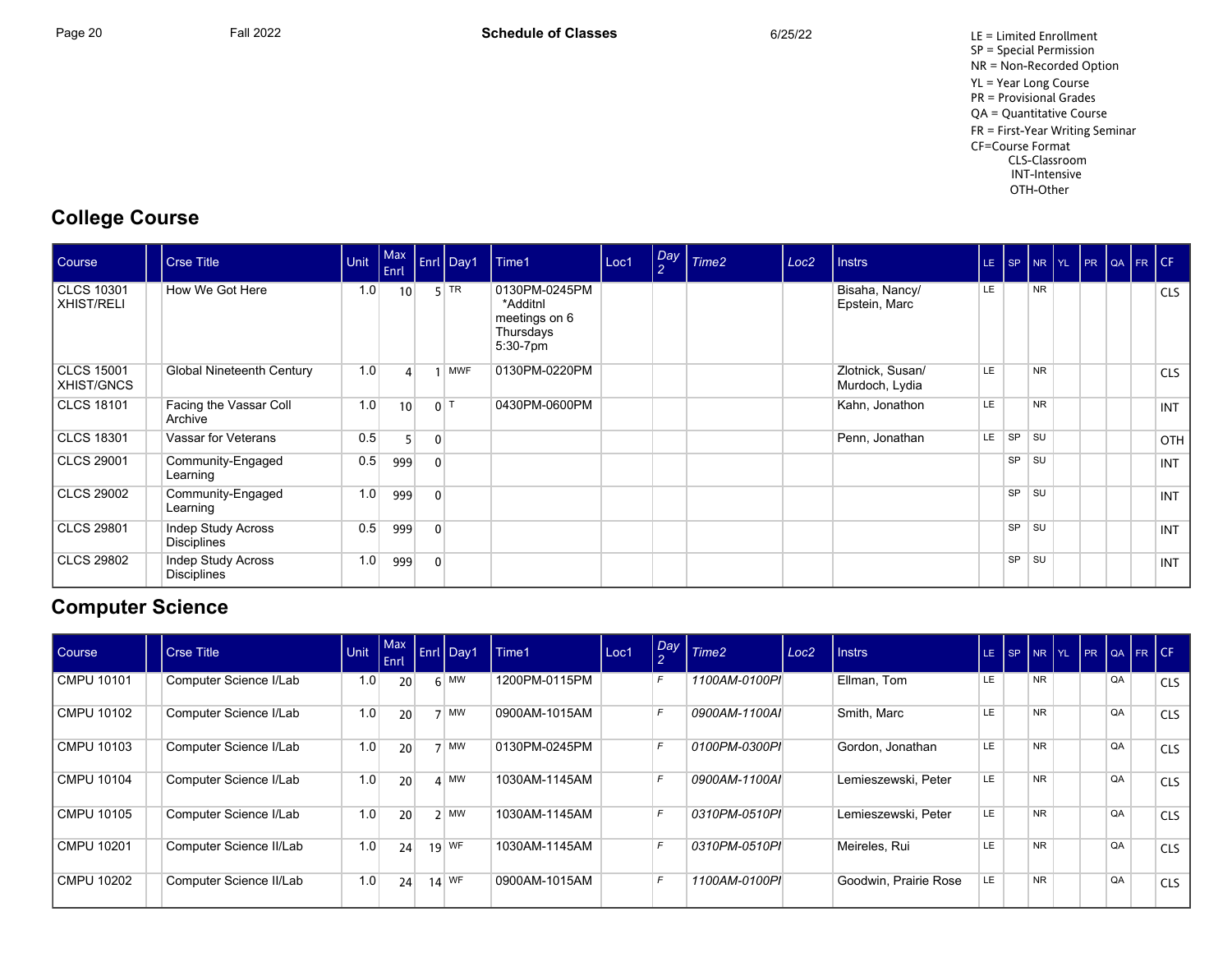Page 21 **Fall 2022** Fall 2022 **Schedule of Classes** 6/25/22 6/25/22 LE = Limited Enrollment SP = Special Permission NR = Non-Recorded Option YL = Year Long Course PR = Provisional Grades QA = Quantitative Course FR = First-Year Writing Seminar CF=Course Format CLS-Classroom INT-Intensive OTH-Other

## **Computer Science**

| Course                            | <b>Crse Title</b>               | Unit | Max<br><b>Enrl</b> |                   | Enrl Day1 | Time1         | Loc1 | Day<br>$\overline{2}$ | Time <sub>2</sub> | Loc <sub>2</sub> | <b>Instrs</b>         |           | LE SP     |           |    |           |    | NR YL PR QA FR CF |            |
|-----------------------------------|---------------------------------|------|--------------------|-------------------|-----------|---------------|------|-----------------------|-------------------|------------------|-----------------------|-----------|-----------|-----------|----|-----------|----|-------------------|------------|
| <b>CMPU 14401</b><br><b>XMATh</b> | Foundations of Data Science     | 1.0  | 12                 |                   | $0$ F     | 0100PM-0300PM |      | TR                    | 1030AM-1145AI     |                  | An, Ming-Wen          | LE.       |           | <b>NR</b> |    |           | QA |                   | <b>CLS</b> |
| <b>CMPU 14501</b>                 | Foundations/Computer<br>Science | 1.0  | 24                 |                   | $23$ TR   | 1200PM-0115PM |      | R                     | 0310PM-0510PI     |                  | Hunsberger, Luke      | LE.       |           | <b>NR</b> |    |           | QA |                   | <b>CLS</b> |
| <b>CMPU 14502</b>                 | Foundations/Computer<br>Science | 1.0  | 24                 |                   | $24$ TR   | 1030AM-1145AM |      | R                     | 0600PM-0800PI     |                  | Gommerstadt, Hannah   | LE        |           | <b>NR</b> |    |           | QA |                   | <b>CLS</b> |
| <b>CMPU 20301</b>                 | Computer Science III            | 1.0  | 20                 |                   | $20$ TR   | 1030AM-1145AM |      | $\mathcal{R}$         | 0600PM-0800PI     |                  | Meireles, Rui         | LE.       |           |           |    |           |    |                   | <b>CLS</b> |
| <b>CMPU 22401</b>                 | Computer Organization           | 1.0  | 24                 |                   | $24$ TR   | 0130PM-0245PM |      | $\mathsf{F}$          | 0100PM-0300PI     |                  | Waterman, Jason       | LE.       |           |           |    |           |    |                   | <b>CLS</b> |
| <b>CMPU 24001</b>                 | Theory of Computation           | 1.0  | 24                 |                   | $24$ TR   | 1200PM-0115PM |      |                       |                   |                  | Gordon, Jonathan      | <b>LE</b> |           |           |    |           |    |                   | <b>CLS</b> |
| <b>CMPU 24101</b>                 | Analysis of Algorithms          | 1.0  | 24                 |                   | $24$ TR   | 0900AM-1015AM |      |                       |                   |                  | Goodwin, Prairie Rose | LE.       |           |           |    |           |    |                   | <b>CLS</b> |
| CMPU 30001                        | Senior Research and Thesis      | 0.5  | 999                |                   |           |               |      |                       |                   |                  |                       |           | <b>SP</b> |           | YL | <b>PR</b> |    |                   | <b>OTH</b> |
| <b>CMPU 31201</b>                 | Applications of AI              | 1.0  | 12                 | $11$ <sup>T</sup> |           | 0310PM-0510PM |      |                       |                   |                  | Hunsberger, Luke      | LE.       | <b>SP</b> |           |    |           |    |                   | <b>INT</b> |
| CMPU 33101                        | Compilers                       | 1.0  | 24                 |                   | $25$ MW   | 1030AM-1145AM |      |                       |                   |                  | Gommerstadt, Hannah   | LE.       | SP SP     |           |    |           |    |                   | <b>CLS</b> |
| CMPU 33401                        | <b>Operating Systems</b>        | 1.0  | 24                 |                   | $11$ TR   | 1030AM-1145AM |      |                       |                   |                  | Waterman, Jason       | LE.       | $ $ SP    |           |    |           |    |                   | <b>CLS</b> |
| <b>CMPU 37701</b>                 | Parallel Programming            | 1.0  | 24                 |                   | $16$ MW   | 0130PM-0245PM |      |                       |                   |                  | Smith, Marc           | LE.       | <b>SP</b> |           |    |           |    |                   | <b>CLS</b> |

#### **Dance**

| Course            | <b>Crse Title</b>            | Unit | Enrl            | Max Enrl Day1 | Time1         | Loc1 | Day Time2 | Loc <sub>2</sub> | <b>Instrs</b>      | LE SP NR YL PR QA FR CF |           |  |  |       |
|-------------------|------------------------------|------|-----------------|---------------|---------------|------|-----------|------------------|--------------------|-------------------------|-----------|--|--|-------|
| <b>DANC 15501</b> | Dance Improvisation          | 0.5  | 25              | $19$ TR       | 0130PM-0245PM |      |           |                  | Sachs, Leslie      | LE                      | <b>SU</b> |  |  | OTH I |
| <b>DANC 16001</b> | Introduction to Ballet       | 0.5  | 25              | $5 \mid M W$  | 1200PM-0115PM |      |           |                  | Mahdaviani, Miriam | LE                      | <b>SU</b> |  |  | OTH I |
| <b>DANC 16401</b> | Upper Level Beginner Ballet  | 0.5  | 15              | $11$ MW       | 1030AM-1145AM |      |           |                  | Mahdaviani, Miriam | LE                      | <b>SU</b> |  |  | OTH I |
| <b>DANC 16501</b> | Upper Level Beginn Ballet II | 0.5  | 10 <sup>1</sup> | <b>MW</b>     | 1030AM-1145AM |      |           |                  | Mahdaviani, Miriam | LE                      | SU        |  |  | OTH I |
| <b>DANC 16601</b> | Low-Intermediate Ballet I    | 0.5  | 12              | $5$ TR        | 0435PM-0605PM |      |           |                  | Schreter, Skyla    | <b>LE</b>               | <b>NR</b> |  |  | OTH I |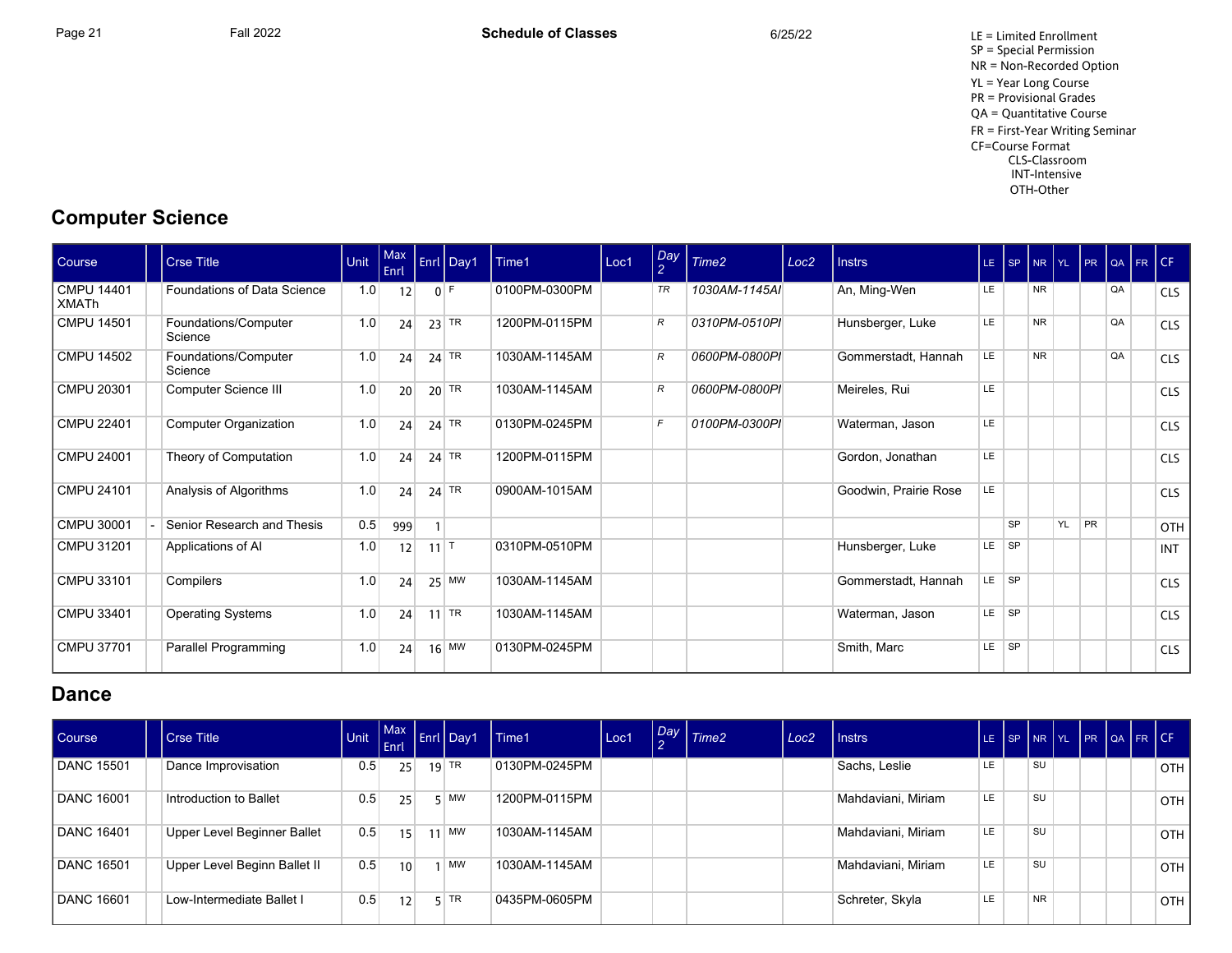Page 22 Fall 2022 Fall 2022 **Schedule of Classes** 6/25/22 6/25/22 LE = Limited Enrollment SP = Special Permission NR = Non-Recorded Option YL = Year Long Course PR = Provisional Grades QA = Quantitative Course FR = First-Year Writing Seminar CF=Course Format CLS-Classroom INT-Intensive OTH-Other

#### **Dance**

| Course            | Crse Title                    | Unit | Max<br>Enrl     |                | Enrl Day1  | Time1                                     | Loc1 | $\frac{Day}{2}$ | Time2 | Loc <sub>2</sub> | <b>Instrs</b>                                           | $LE$ $SP$ |           |             | NR YL | PR | QA | FR | CF         |
|-------------------|-------------------------------|------|-----------------|----------------|------------|-------------------------------------------|------|-----------------|-------|------------------|---------------------------------------------------------|-----------|-----------|-------------|-------|----|----|----|------------|
| <b>DANC 16701</b> | Low-Intermediate Ballet II    | 0.5  | 12              |                | $0$ TR     | 0435PM-0605PM                             |      |                 |       |                  | Schreter, Skyla                                         | LE.       |           | <b>NR</b>   |       |    |    |    | OTH        |
| <b>DANC 19401</b> | Beginning Modern Dance        | 0.5  | 25              |                | $18$ MW    | 1200PM-0115PM                             |      |                 |       |                  | Rooks, Stephen                                          | LE.       |           | SU          |       |    |    |    | OTH        |
| <b>DANC 19501</b> | Advanced Beginning Modern     | 0.5  | 25              |                | $8$ TR     | 0900AM-1015AM                             |      |                 |       |                  | Rooks, Stephen                                          | LE.       |           | SU          |       |    |    |    | OTH        |
| <b>DANC 19601</b> | Low Intermediate Modern       | 0.5  | 25              |                | 3 MWF      | 1030AM-1120AM                             |      |                 |       |                  | Rooks, Stephen                                          | LE        |           | SU          |       |    |    |    | OTH        |
| <b>DANC 26401</b> | Intermediate Ballet I         | 1.0  | $6 \mid$        | $\overline{1}$ | <b>MWF</b> | 0130PM-0300PM                             |      |                 |       |                  | Mahdaviani, Miriam                                      | LE.       | SP        | <b>NR</b>   |       |    |    |    | OTH        |
| <b>DANC 26501</b> | Intermediate Ballet II        | 1.0  | $6 \mid$        |                | $0$ MWF    | 0130PM-0300PM                             |      |                 |       |                  | Mahdaviani, Miriam                                      | LE.       | SP NR     |             |       |    |    |    | OTH        |
| <b>DANC 26601</b> | Intermediate Ballet III       | 1.0  | 6 <sup>1</sup>  |                | $0$ MWF    | 0130PM-0300PM                             |      |                 |       |                  | Mahdaviani, Miriam                                      | LE.       | SP NR     |             |       |    |    |    | OTH        |
| <b>DANC 26701</b> | Intermediate Ballet IV        | 1.0  | 6 <sup>1</sup>  |                | $0$ MWF    | 0130PM-0300PM                             |      |                 |       |                  | Mahdaviani, Miriam                                      |           | LE SP     | <b>NR</b>   |       |    |    |    | OTH        |
| <b>DANC 27601</b> | Hip Hop Dance                 | 0.5  | 20 <sup>1</sup> |                | $10$ TR    | 1200PM-0115PM                             |      |                 |       |                  | Llanos, Julian                                          | LE        |           | <b>SU</b>   |       |    |    |    | OTH        |
| <b>DANC 27702</b> | Hip Hop Dance                 | 0.5  | 10 <sup>1</sup> |                | $1$ TR     |                                           |      |                 |       |                  | Llanos, Julian                                          | LE        |           | <b>NR</b>   |       |    |    |    | OTH        |
| <b>DANC 28201</b> | Dancing To Connect            | 0.5  | 8 <sup>1</sup>  |                | $1$ TR     | 0310PM-0425PM<br>*Additional<br>times TBA |      |                 |       |                  | Mahdaviani, Miriam                                      | LE        |           | <b>NR</b>   |       |    |    |    | <b>INT</b> |
| <b>DANC 29001</b> | Community-Engaged<br>Learning | 0.5  | 999             | $\Omega$       |            |                                           |      |                 |       |                  |                                                         |           |           | $SP$ $  SU$ |       |    |    |    | <b>INT</b> |
| <b>DANC 29002</b> | Community-Engaged<br>Learning | 1.0  | 999             | $\mathbf 0$    |            |                                           |      |                 |       |                  |                                                         |           | <b>SP</b> | SU          |       |    |    |    | <b>INT</b> |
| <b>DANC 29401</b> | Intermediate Modern Dance I   | 0.5  | 12              |                | $0$ TR     | 0310PM-0425PM                             |      |                 |       |                  | Sachs, Leslie                                           | LE.       |           | <b>NR</b>   |       |    |    |    | OTH        |
| <b>DANC 29501</b> | Intermediate Modern Dance II  | 0.5  | 12              |                | $2$ TR     | 0310PM-0425PM                             |      |                 |       |                  | Sachs, Leslie                                           | LE.       |           | <b>NR</b>   |       |    |    |    | OTH        |
| <b>DANC 29801</b> | Independent Work              | 0.5  | 999             | $\overline{0}$ |            |                                           |      |                 |       |                  |                                                         |           | SP        | SU          |       |    |    |    | OTH        |
| <b>DANC 29802</b> | Independent Work              | 1.0  | 999             | $\Omega$       |            |                                           |      |                 |       |                  |                                                         |           | <b>SP</b> | SU          |       |    |    |    | OTH        |
| <b>DANC 36401</b> | Repertory Dance Theatre I     | 1.0  | 999             |                | 2 M        | 0400PM-0600PM                             |      |                 |       |                  | Rooks, Stephen/<br>Mahdaviani. Miriam/<br>Sachs, Leslie |           |           | <b>NR</b>   |       |    |    |    | OTH        |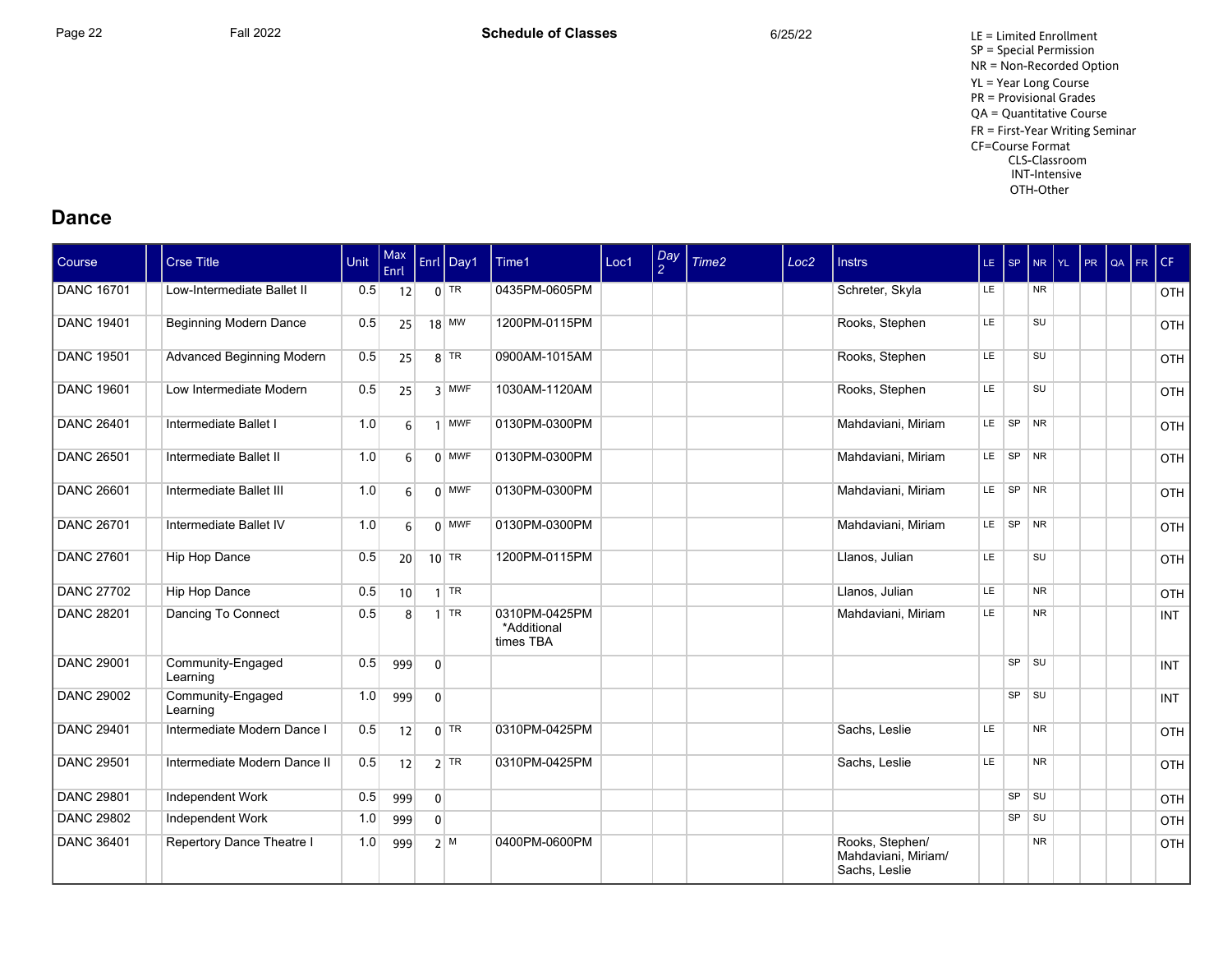Page 23 Fall 2022 Fall 2022 **Schedule of Classes** 6/25/22 6/25/22 LE = Limited Enrollment SP = Special Permission NR = Non-Recorded Option YL = Year Long Course PR = Provisional Grades QA = Quantitative Course FR = First-Year Writing Seminar CF=Course Format CLS-Classroom INT-Intensive OTH-Other

#### **Dance**

| Course            | Crse Title                     | <b>Unit</b> | Max<br>Enrl |              | $\left  \right $ Enrl Day1 | $l$ Time1     | Loc1 | Day<br>$\mathcal{P}$ | Time <sub>2</sub> | Loc <sub>2</sub> | <b>Instrs</b>                                           |           | LE SP NR YL PR QA FR CF |           |  |  |       |
|-------------------|--------------------------------|-------------|-------------|--------------|----------------------------|---------------|------|----------------------|-------------------|------------------|---------------------------------------------------------|-----------|-------------------------|-----------|--|--|-------|
| <b>DANC 36501</b> | Repertory Dance Theatre II     | 1.0         | 999         |              | 2 M                        | 0400PM-0600PM |      |                      |                   |                  | Rooks, Stephen/<br>Mahdaviani, Miriam/<br>Sachs, Leslie |           |                         | <b>NR</b> |  |  | OTH I |
| <b>DANC 36601</b> | Repertory Dance Theatre III    | 1.0         | 999         |              | M                          | 0400PM-0600PM |      |                      |                   |                  | Rooks, Stephen/<br>Mahdaviani, Miriam/<br>Sachs, Leslie |           |                         | <b>NR</b> |  |  | OTH   |
| DANC 36701        | Repertory Dance Theatre IV     | 1.0         | 999         |              | M                          | 0400PM-0600PM |      |                      |                   |                  | Rooks, Stephen/<br>Mahdaviani, Miriam/<br>Sachs, Leslie |           |                         | <b>NR</b> |  |  | OTH I |
| <b>DANC 39401</b> | <b>Advanced Modern Dance I</b> | 0.5         | $6 \mid$    |              | $2$ TR                     | 1030AM-1145AM |      |                      |                   |                  | Sachs, Leslie                                           | <b>LE</b> |                         | <b>NR</b> |  |  | OTH I |
| <b>DANC 39501</b> | Advanced Modern Dance II       | 0.5         | 6           |              | $0$ TR                     | 1030AM-1145AM |      |                      |                   |                  | Sachs, Leslie                                           | <b>LE</b> |                         | <b>NR</b> |  |  | OTH   |
| <b>DANC 39601</b> | Advanced Modern Dance III      | 0.5         | $6 \mid$    |              | $0$ TR                     | 1030AM-1145AM |      |                      |                   |                  | Sachs, Leslie                                           | LE        |                         | <b>NR</b> |  |  | OTH I |
| <b>DANC 39701</b> | Advanced Modern Dance IV       | 0.5         | $6 \mid$    |              | $0$ TR                     | 1030AM-1145AM |      |                      |                   |                  | Sachs, Leslie                                           | LE        |                         | <b>NR</b> |  |  | OTH   |
| <b>DANC 39901</b> | Senior Independent Work        | 0.5         | 999         | $\mathbf{0}$ |                            |               |      |                      |                   |                  |                                                         |           | <b>SP</b>               | <b>SU</b> |  |  | OTH   |
| <b>DANC 39902</b> | Senior Independent Work        | 1.0         | 999         | 0            |                            |               |      |                      |                   |                  |                                                         |           | SP                      | SU        |  |  | OTH   |

## **Drama**

| Course                       | <b>Crse Title</b>                   | Unit | Enrl | Max Enri Day1   | Time1                                    | Loc1 | $\sim$ | Day Time2     | Loc <sub>2</sub> | Instrs                 | LE. | SP | NR YL     | PR | I I QA I FRICE |            |
|------------------------------|-------------------------------------|------|------|-----------------|------------------------------------------|------|--------|---------------|------------------|------------------------|-----|----|-----------|----|----------------|------------|
| <b>DRAM 10201</b>            | Intro Theater Making: Thry/<br>Prac | 1.0  | 25   | $4$ TR          | 1030AM-1145AM                            |      | F      | 0130PM-0530PI |                  | Grabowski, Christopher | LE. |    |           |    |                | <b>CLS</b> |
| <b>DRAM 10202</b>            | Intro Theater Making: Thry/<br>Prac | 1.0  | 25   | $8$ MW          | 1030AM-1145AM                            |      | F      | 0130PM-0530PI |                  | Kelly, Kenisha         | LE  |    |           |    |                | <b>CLS</b> |
| <b>DRAM 10301</b>            | Introduction to Stagecraft          | 0.5  | 25   | $13$ TR         | 1200PM-0115PM<br>*1st six-week<br>course |      |        |               |                  | Hunting, James         | LE. |    | <b>SU</b> |    |                | <b>CLS</b> |
| <b>DRAM 10302</b>            | Introduction to Stagecraft          | 0.5  | 25   | $13$ TR         | 0130PM-0245PM<br>*1st six-week<br>course |      |        |               |                  | Hunting, James         | LE  |    | <b>SU</b> |    |                | <b>CLS</b> |
| <b>DRAM 14301</b><br>  XRUSS | The Genius of Chekhov               | 1.0  | q    | $\mathbf{A}$ MW | 0130PM-0245PM                            |      |        |               |                  | Ungurianu, Dan         | LE  |    | <b>NR</b> |    |                | <b>CLS</b> |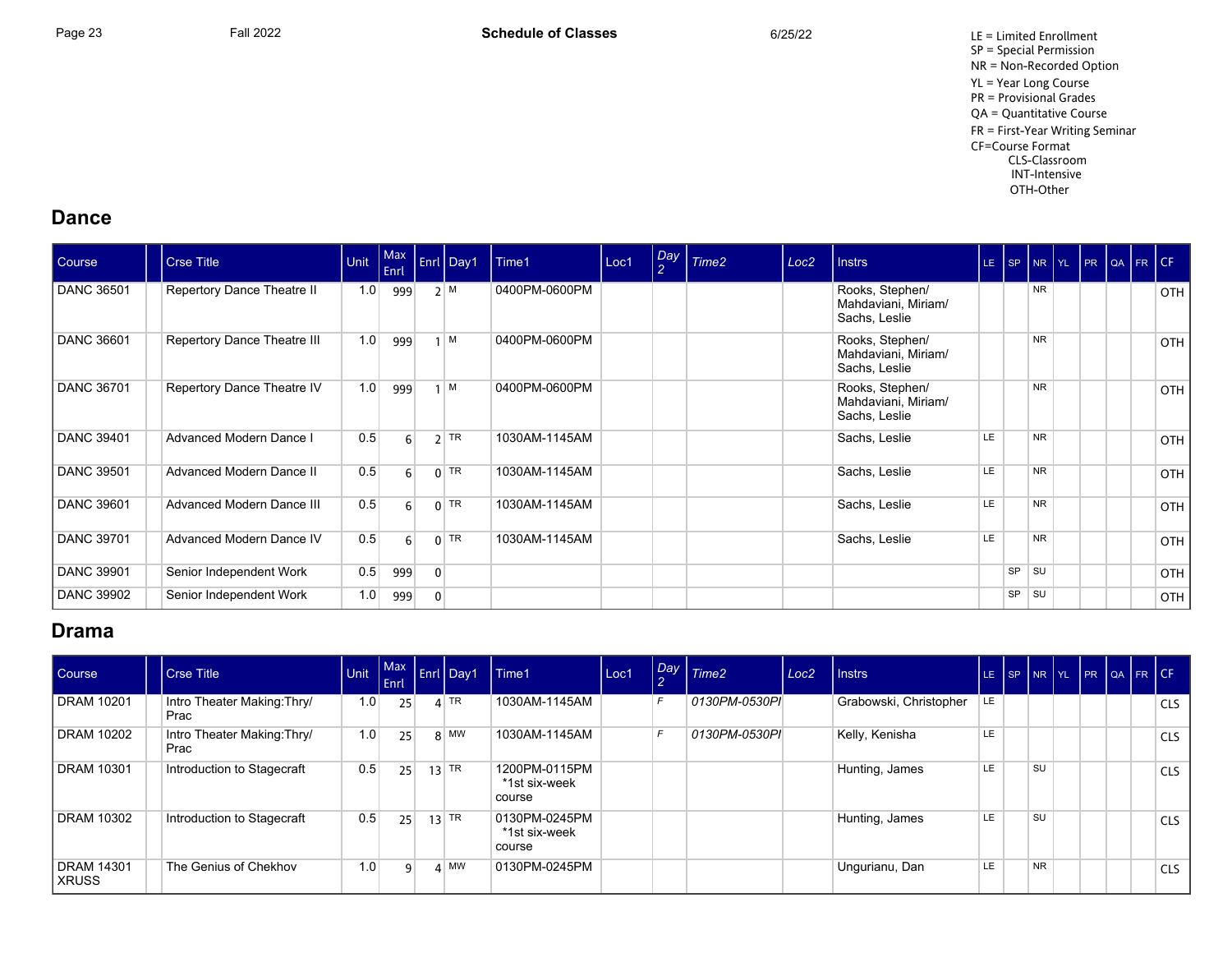Page 24 **Fall 2022** Fall 2022 **Schedule of Classes** 6/25/22 6/25/22 LE = Limited Enrollment SP = Special Permission NR = Non-Recorded Option YL = Year Long Course PR = Provisional Grades QA = Quantitative Course FR = First-Year Writing Seminar CF=Course Format CLS-Classroom INT-Intensive OTH-Other

#### **Drama**

| Course                            | <b>Crse Title</b>             | Unit | Max<br>Enrl     |                     | Enrl Day1          | Time1         | Loc1 | $\frac{Day}{2}$ | Time2         | Loc <sub>2</sub> | <b>Instrs</b>                                                      | $LE$ SP |           | <b>NR</b> | $ Y_L $ | PR | QA | FR | CF         |
|-----------------------------------|-------------------------------|------|-----------------|---------------------|--------------------|---------------|------|-----------------|---------------|------------------|--------------------------------------------------------------------|---------|-----------|-----------|---------|----|----|----|------------|
| DRAM 20001                        | <b>Experimental Theater</b>   | 0.5  | 999             | $22$ F              |                    | 0900AM-0100PM |      |                 |               |                  | Culp, Amanda/ Schott,<br>Conrad/ Kelly, Kenisha/<br>Jones, Stephen |         | SP        |           |         |    |    |    | OTH        |
| <b>DRAM 20301</b>                 | The Actor's Craft             | 1.0  | 999             |                     | $10$ TR            | 0100PM-0300PM |      |                 |               |                  | Schott, Conrad                                                     |         | SP        |           |         |    |    |    | <b>CLS</b> |
| <b>DRAM 20601</b>                 | <b>Movement for Actors</b>    | 1.0  | 25              |                     | $16$ <sup>TR</sup> | 1200PM-0115PM |      |                 |               |                  | Covin, Lisa                                                        | LE      |           | <b>NR</b> |         |    |    |    | <b>CLS</b> |
| <b>DRAM 21001</b>                 | Introduction to Playwriting   | 1.0  | 15              | $15$ <sup>T</sup>   |                    | 0310PM-0610PM |      |                 |               |                  | Gil-Sheridan, Peter                                                | LE.     |           |           |         |    |    |    | <b>CLS</b> |
| <b>DRAM 21301</b>                 | Stage Management              | 1.0  | 999             |                     | 5 M                | 0100PM-0300PM |      |                 |               |                  |                                                                    |         | SP        |           |         |    |    |    | <b>INT</b> |
| <b>DRAM 22101</b>                 | Sources of World Drama        | 1.0  | 30 <sup>1</sup> |                     | $20$ MW            | 0130PM-0245PM |      |                 |               |                  | Walen. Denise                                                      | LE.     |           |           |         |    |    |    | <b>CLS</b> |
| <b>DRAM 23601</b><br><b>XASIA</b> | Topics in Global Performance  | 1.0  | 8 <sup>1</sup>  |                     | $5$ MW             | 1030AM-1145AM |      |                 |               |                  | Culp, Amanda                                                       | LE.     | SP NR     |           |         |    |    |    | <b>CLS</b> |
| <b>DRAM 29001</b>                 | Community-Engaged<br>Learning | 0.5  | 999             | $\overline{0}$      |                    |               |      |                 |               |                  |                                                                    |         | SP        | SU        |         |    |    |    | <b>INT</b> |
| <b>DRAM 29002</b>                 | Community-Engaged<br>Learning | 1.0  | 999             | $\mathbf{0}$        |                    |               |      |                 |               |                  |                                                                    |         | $SP$ $SU$ |           |         |    |    |    | <b>INT</b> |
| <b>DRAM 29801</b>                 | Independent Work              | 0.5  | 999             | $\overline{0}$      |                    |               |      |                 |               |                  |                                                                    |         | SP        | SU        |         |    |    |    | OTH        |
| <b>DRAM 29802</b>                 | Independent Work              | 1.0  | 999             | $\overline{0}$      |                    |               |      |                 |               |                  |                                                                    |         | SP        | SU        |         |    |    |    | OTH        |
| <b>DRAM 30501</b>                 | The Director's Art            | 1.0  | 10              |                     | $8$ R              | 0310PM-0610PM |      | $\mathsf{F}$    | 0130PM-0530PI |                  | Grabowski, Christopher                                             | LE SP   |           |           |         |    |    |    | <b>CLS</b> |
| <b>DRAM 30801</b>                 | Auditioning for the Camera    | 1.0  | 999             | $10^{M}$            |                    | 0310PM-0610PM |      |                 |               |                  | Schott, Conrad                                                     |         | <b>SP</b> |           |         |    |    |    | <b>CLS</b> |
| <b>DRAM 31101</b>                 | $P$ in $P$                    | 1.0  | 999             |                     | 6 M                | 0310PM-0610PM |      | $\mathsf{F}$    | 0100PM-0500PI |                  | Gil-Sheridan, Peter                                                |         | SP        |           |         |    |    |    | <b>CLS</b> |
| <b>DRAM 31301</b><br><b>XGNCS</b> | Searching for the Makers      | 1.0  | $\Delta$        |                     | 4 M                | 0100PM-0300PM |      |                 |               |                  | Hiner, Susan/ Kelly,<br>Kenisha                                    | LE.     |           |           |         |    |    |    | <b>INT</b> |
| <b>DRAM 31701</b><br><b>XFILM</b> | Introduction to Screenwriting | 1.0  | 2 <sup>1</sup>  |                     | $0 \mid M$         | 0310PM-0510PM |      | R               | 0700PM-1000PI |                  | Muszynski, Joseph                                                  | LE SP   |           |           |         |    |    |    | <b>CLS</b> |
| <b>DRAM 32001</b>                 | Scenography                   | 1.0  | 999             |                     | 7 M                | 0310PM-0610PM |      |                 |               |                  | Jones, Stephen                                                     |         | SP        |           |         |    |    |    | <b>CLS</b> |
| <b>DRAM 34001</b>                 | Performance Study: Artaud     | 1.0  | 999             | $11$ $\overline{W}$ |                    | 0100PM-0300PM |      |                 |               |                  | Culp, Amanda                                                       |         | SP        |           |         |    |    |    | <b>CLS</b> |
| <b>DRAM 34201</b><br><b>XENGL</b> | Studies in Shakespeare        | 1.0  | 5               |                     | 2 W                | 0100PM-0300PM |      |                 |               |                  | Markus, Zoltan                                                     | LE.     |           | <b>NR</b> |         |    |    |    | <b>CLS</b> |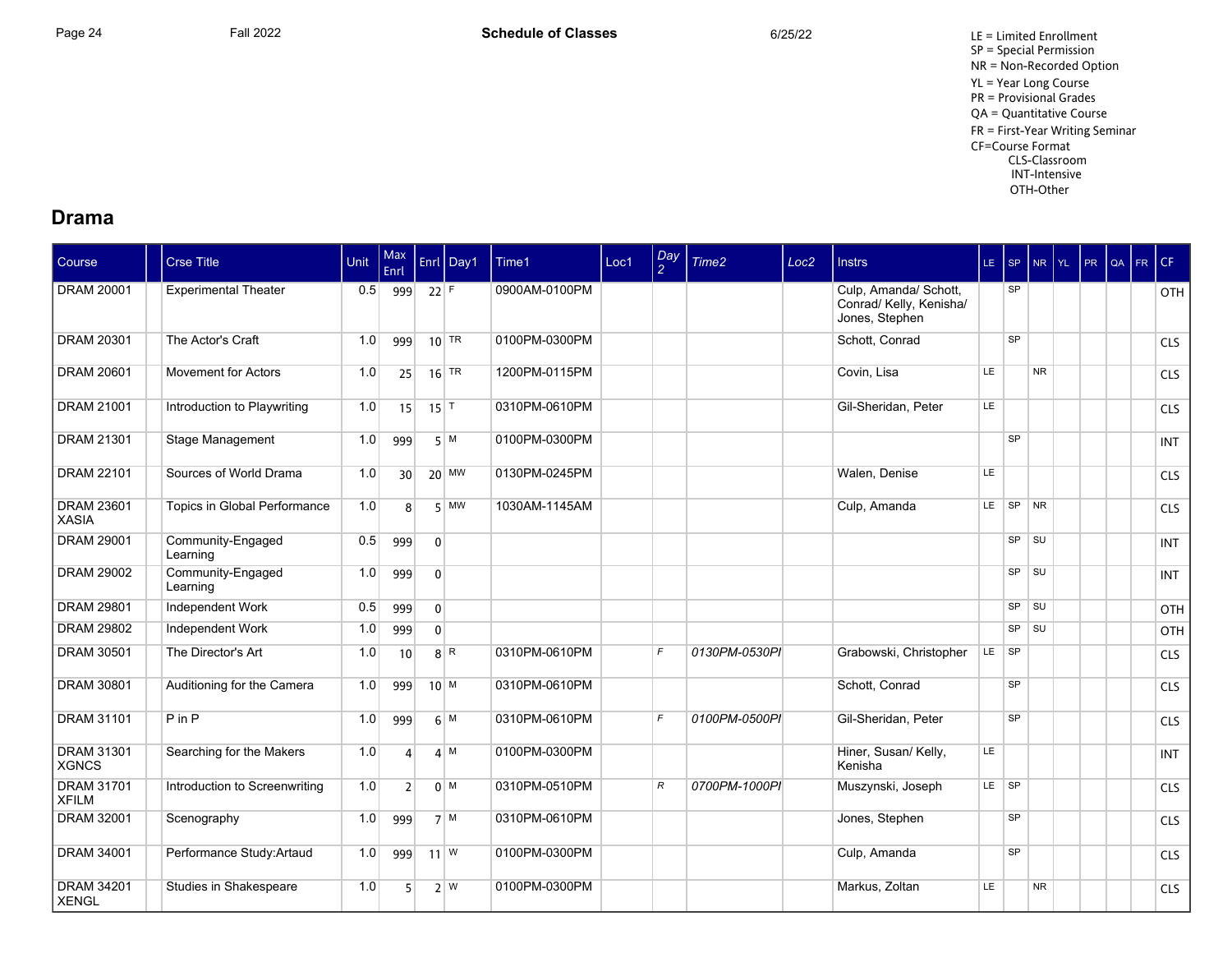Page 25 Fall 2022 Fall 2022 **Schedule of Classes** 6/25/22 6/25/22 LE = Limited Enrollment SP = Special Permission NR = Non-Recorded Option YL = Year Long Course PR = Provisional Grades QA = Quantitative Course FR = First-Year Writing Seminar CF=Course Format CLS-Classroom INT-Intensive OTH-Other

## **Drama**

| Course                  | <b>Crse Title</b>       | Unit             | Enrl |     | Max Enrl Day 1 | Time1         | Loc1 | Day: | Time <sub>2</sub> | Loc <sub>2</sub> | Instrs                 |           |      | SP NR YL | <b>IPR</b> | <b>IQA FRICE</b> |            |
|-------------------------|-------------------------|------------------|------|-----|----------------|---------------|------|------|-------------------|------------------|------------------------|-----------|------|----------|------------|------------------|------------|
| <b>DRAM 39001</b>       | Senior Project in Drama | 1.0              | 999  | 9 F |                | 0900AM-0100PM |      |      |                   |                  | Grabowski, Christopher | <b>SP</b> |      |          |            |                  | <b>INT</b> |
| <sup>1</sup> DRAM 39901 | Senior Independent Work | 0.5 <sub>1</sub> | 999  |     |                |               |      |      |                   |                  |                        | <b>SP</b> | ⊩SU  |          |            |                  | OTH        |
| DRAM 39902              | Senior Independent Work | 1.0 <sub>1</sub> | 999  |     |                |               |      |      |                   |                  |                        | <b>SP</b> | ∣ SU |          |            |                  | OTH        |

## **Earth Science**

| Course                            | <b>Crse Title</b>                       | Unit | Max<br>Enrl |                | Enrl Day1                | Time1                                    | Loc1 | Day<br>$\overline{2}$ | Time2         | Loc <sub>2</sub> | <b>Instrs</b>        |         |           |           | LE SP NR YL PR |    |    | QA FR CF  |            |
|-----------------------------------|-----------------------------------------|------|-------------|----------------|--------------------------|------------------------------------------|------|-----------------------|---------------|------------------|----------------------|---------|-----------|-----------|----------------|----|----|-----------|------------|
| <b>ESCI 10501</b>                 | Field Geology of Hudson<br>Valley       | 0.5  | 22          |                | $10$ WF                  | 1200PM-0115PM<br>*1st six-week<br>course |      | $\mathsf{F}$          | 0130PM-0530PI |                  | Walker, Jeffrey      | LE.     |           | <b>NR</b> |                |    |    |           | <b>CLS</b> |
| <b>ESCI 11101</b>                 | Enviro Justice/Anthropocene             | 1.0  | 17          |                | $0 \vert$ MW             | 0130PM-0245PM                            |      |                       |               |                  | Schneiderman, Jill   | LE.     |           |           |                |    |    | <b>FR</b> | <b>CLS</b> |
| <b>ESCI 15101</b><br><b>XGEOG</b> | The Solid Earth: Physical<br>Geol       | 1.0  | 11          |                | $6 \overline{\text{MW}}$ | 1030AM-1145AM                            |      | R                     | 0130PM-0530PI |                  | Schneiderman, Jill   | LE      |           | <b>NR</b> |                |    | QA |           | <b>CLS</b> |
| <b>ESCI 19801</b>                 | Special Projects/Earth<br>Science       | 0.5  | 999         | $\overline{0}$ |                          |                                          |      |                       |               |                  |                      |         | SP        | ∣s∪       |                |    |    |           | <b>CLS</b> |
| <b>ESCI 20301</b>                 | Earth History                           | 1.0  | 22          |                | $14$ MW                  | 0900AM-1015AM                            |      | М                     | 0130PM-0530PI |                  | Zayac, John          | LE.     |           | <b>NR</b> |                |    |    |           | <b>CLS</b> |
| <b>ESCI 22001</b><br><b>XGEOG</b> | Cartography Spa Data Vis/<br><b>GIS</b> | 1.0  | 9           |                | $9$ TR                   | 0130PM-0245PM                            |      | $\tau$                | 0310PM-0510PI |                  | Cunningham, Mary Ann | LE      |           | <b>NR</b> |                |    | QA |           | <b>CLS</b> |
| <b>ESCI 22101</b><br><b>XGEOG</b> | Soils                                   | 1.0  | 12          |                | $17$ TR                  | 1200PM-0115PM                            |      | $\tau$                | 0130PM-0530PI |                  | Walker, Jeffrey      | LE.     |           | <b>NR</b> |                |    |    |           | <b>CLS</b> |
| <b>ESCI 29001</b>                 | Community-Engaged<br>Learning           | 0.5  | 999         | $\overline{0}$ |                          |                                          |      |                       |               |                  |                      |         | <b>SP</b> | SU        |                |    |    |           | <b>INT</b> |
| <b>ESCI 29002</b>                 | Community-Engaged<br>Learning           | 1.0  | 999         | $\mathbf{0}$   |                          |                                          |      |                       |               |                  |                      |         | $SP$ $SU$ |           |                |    |    |           | <b>INT</b> |
| ESCI 29801                        | Independent Work                        | 0.5  | 999         | $\overline{0}$ |                          |                                          |      |                       |               |                  |                      |         | $SP$ $SU$ |           |                |    |    |           | OTH        |
| <b>ESCI 29802</b>                 | Independent Work                        | 1.0  | 999         | $\overline{0}$ |                          |                                          |      |                       |               |                  |                      |         | $SP$ $SU$ |           |                |    |    |           | <b>OTH</b> |
| ESCI 30001                        | Senior Research and Thesis              | 0.5  | 999         | 5              |                          |                                          |      |                       |               |                  |                      |         | SP        | SU YL     |                | PR |    |           | <b>INT</b> |
| <b>ESCI 33501</b><br><b>XENST</b> | Paleoclimatology                        | 1.0  | 8           |                | 8   M                    | 0130PM-0530PM                            |      |                       |               |                  | Menking, Kirsten     | $LE$ SP |           |           |                |    |    |           | <b>INT</b> |
| <b>ESCI 39901</b>                 | Senior Independent Work                 | 0.5  | 999         | $\overline{0}$ |                          |                                          |      |                       |               |                  |                      |         | SP SU     |           |                |    |    |           | <b>OTH</b> |
| ESCI 39902                        | Senior Independent Work                 | 1.0  | 999         | $\mathbf 0$    |                          |                                          |      |                       |               |                  |                      |         | SP        | SU        |                |    |    |           | <b>OTH</b> |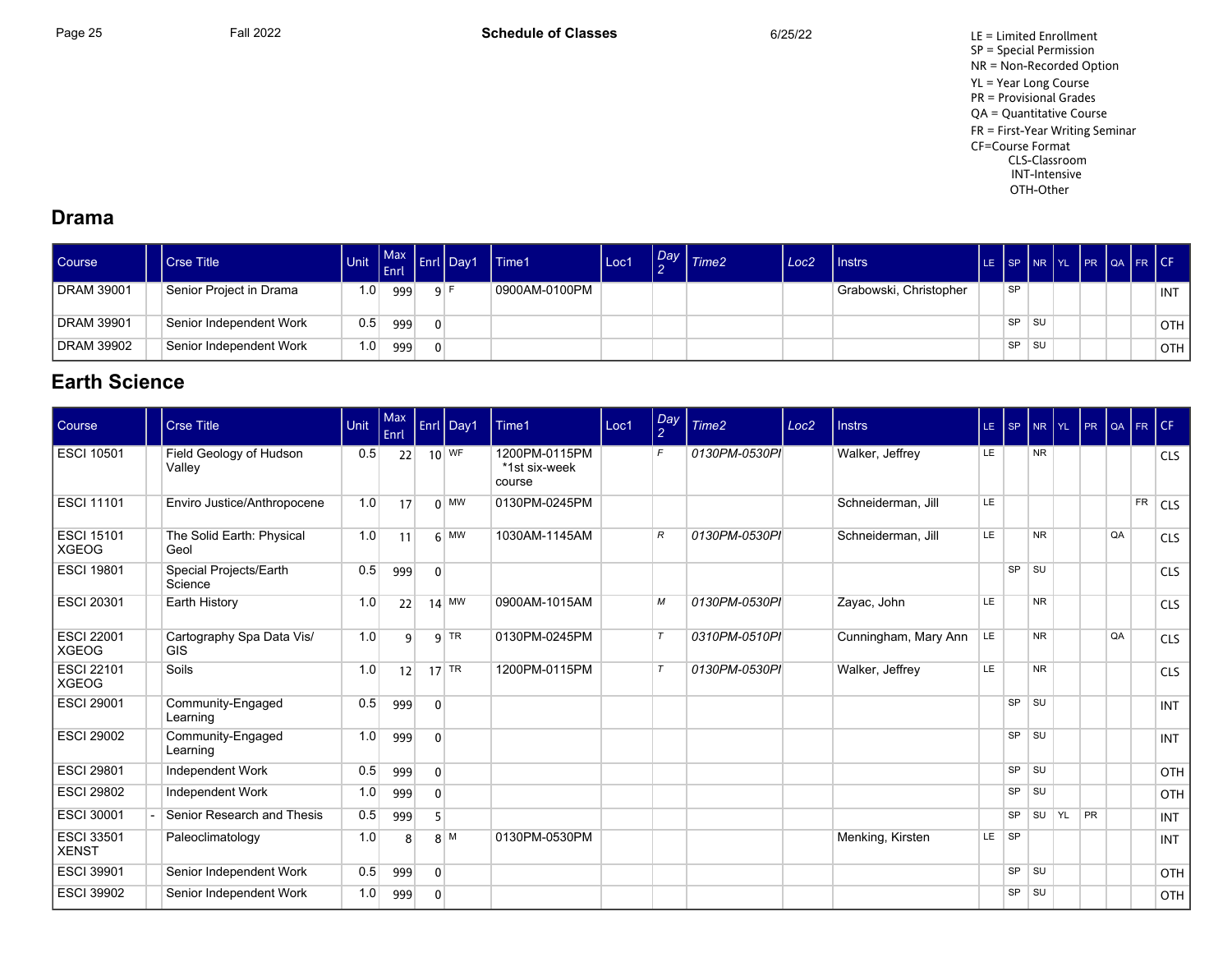Page 26 Fall 2022 Fall 2022 **Schedule of Classes** 6/25/22 6/25/22 LE = Limited Enrollment SP = Special Permission NR = Non-Recorded Option YL = Year Long Course PR = Provisional Grades QA = Quantitative Course FR = First-Year Writing Seminar CF=Course Format CLS-Classroom INT-Intensive OTH-Other

## **Earth Science and Soci-**

| <b>Course</b>     | <b>Crse Title</b>             | <b>Control English</b> |     |                | -nit Max Enri Day | Time1 | Loc1 | $\sim$ | Day Time2 | Loc <sub>2</sub> | I Instrs |           |    |    |    | LE SP NR YL PR QA FR CF |            |
|-------------------|-------------------------------|------------------------|-----|----------------|-------------------|-------|------|--------|-----------|------------------|----------|-----------|----|----|----|-------------------------|------------|
| <b>ESSC 29001</b> | Community-Engaged<br>Learning | 0.5                    | 999 | $\Omega$       |                   |       |      |        |           |                  |          | <b>SP</b> | SU |    |    |                         | INT        |
| ESSC 29002        | Community-Engaged<br>Learning | 1.0                    | 999 | $\overline{0}$ |                   |       |      |        |           |                  |          | <b>SP</b> | SU |    |    |                         | <b>INT</b> |
| ESSC 29801        | Independent Work              | 0.5                    | 999 | $\overline{0}$ |                   |       |      |        |           |                  |          | <b>SP</b> | SU |    |    |                         | OTH        |
| ESSC 29802        | Independent Work              | 1.0                    | 999 | $\overline{0}$ |                   |       |      |        |           |                  |          | SP        | SU |    |    |                         | <b>OTH</b> |
| ESSC 30001        | Senior Thesis                 | 0.5                    | 999 | $\overline{0}$ |                   |       |      |        |           |                  |          | SP        |    | YL | PR |                         | INT        |
| ESSC 39901        | Senior Independent Work       | 0.5                    | 999 | $\overline{0}$ |                   |       |      |        |           |                  |          | SP        | SU |    |    |                         | OTH        |
| ESSC 39902        | Senior Independent Work       | 1.0                    | 999 | $\Omega$       |                   |       |      |        |           |                  |          | SP        | SU |    |    |                         | OTH        |

## **Economics**

| Course            | <b>Crse Title</b> |                           | Unit | $\vert$ Max<br>Enrl | Enrl Day1                | Time1         | Loc1 | Day<br>$\overline{2}$ | Time <sub>2</sub> | Loc <sub>2</sub> | <b>Instrs</b>    |     | LE SP NR YL PR |  |    | $ QA FR$ CF |            |
|-------------------|-------------------|---------------------------|------|---------------------|--------------------------|---------------|------|-----------------------|-------------------|------------------|------------------|-----|----------------|--|----|-------------|------------|
| <b>ECON 10201</b> |                   | Introduction to Economics | 1.0  | 25                  | $4$ TR                   | 0900AM-1015AM |      |                       |                   |                  | Lemon, Andrew    | LE  | <b>NR</b>      |  | QA |             | <b>CLS</b> |
| <b>ECON 10202</b> |                   | Introduction to Economics | 1.0  | 25                  | $4$ TR                   | 1030AM-1145AM |      |                       |                   |                  | Lemon, Andrew    | LE. | <b>NR</b>      |  | QA |             | <b>CLS</b> |
| ECON 10203        |                   | Introduction to Economics | 1.0  | 25                  | $5$ MW                   | 1030AM-1145AM |      |                       |                   |                  | Atwood, Alicia   | LE  | <b>NR</b>      |  | QA |             | <b>CLS</b> |
| <b>ECON 10204</b> |                   | Introduction to Economics | 1.0  | 25                  | $3$ MW                   | 1200PM-0115PM |      |                       |                   |                  | Atwood, Alicia   | LE  | <b>NR</b>      |  | QA |             | <b>CLS</b> |
| <b>ECON 10205</b> |                   | Introduction to Economics | 1.0  | 25                  | $4$ TR                   | 1030AM-1145AM |      |                       |                   |                  | Kagy, Gisella    | LE  | <b>NR</b>      |  | QA |             | <b>CLS</b> |
| <b>ECON 10206</b> |                   | Introduction to Economics | 1.0  | 25                  | $2$ TR                   | 1200PM-0115PM |      |                       |                   |                  | Kagy, Gisella    | LE  | <b>NR</b>      |  | QA |             | <b>CLS</b> |
| <b>ECON 10207</b> |                   | Introduction to Economics | 1.0  | 25                  | $4 \overline{\text{MW}}$ | 1200PM-0115PM |      |                       |                   |                  | Brusentsev, Vera | LE  | <b>NR</b>      |  | QA |             | <b>CLS</b> |
| <b>ECON 10208</b> |                   | Introduction to Economics | 1.0  | 25                  | $2$ TR                   | 0130PM-0245PM |      |                       |                   |                  | Brusentsev, Vera | LE. | <b>NR</b>      |  | QA |             | <b>CLS</b> |
| <b>ECON 10209</b> |                   | Introduction to Economics | 1.0  | 25                  | TR                       | 0310PM-0425PM |      |                       |                   |                  | Brusentsev, Vera | LE. | <b>NR</b>      |  | QA |             | <b>CLS</b> |
| ECON 12001        |                   | Principles of Accounting  | 1.0  | 30 <sup>°</sup>     | $32$ TR                  | 1200PM-0115PM |      |                       |                   |                  | Nash, David      | LE  | <b>NR</b>      |  |    |             | <b>CLS</b> |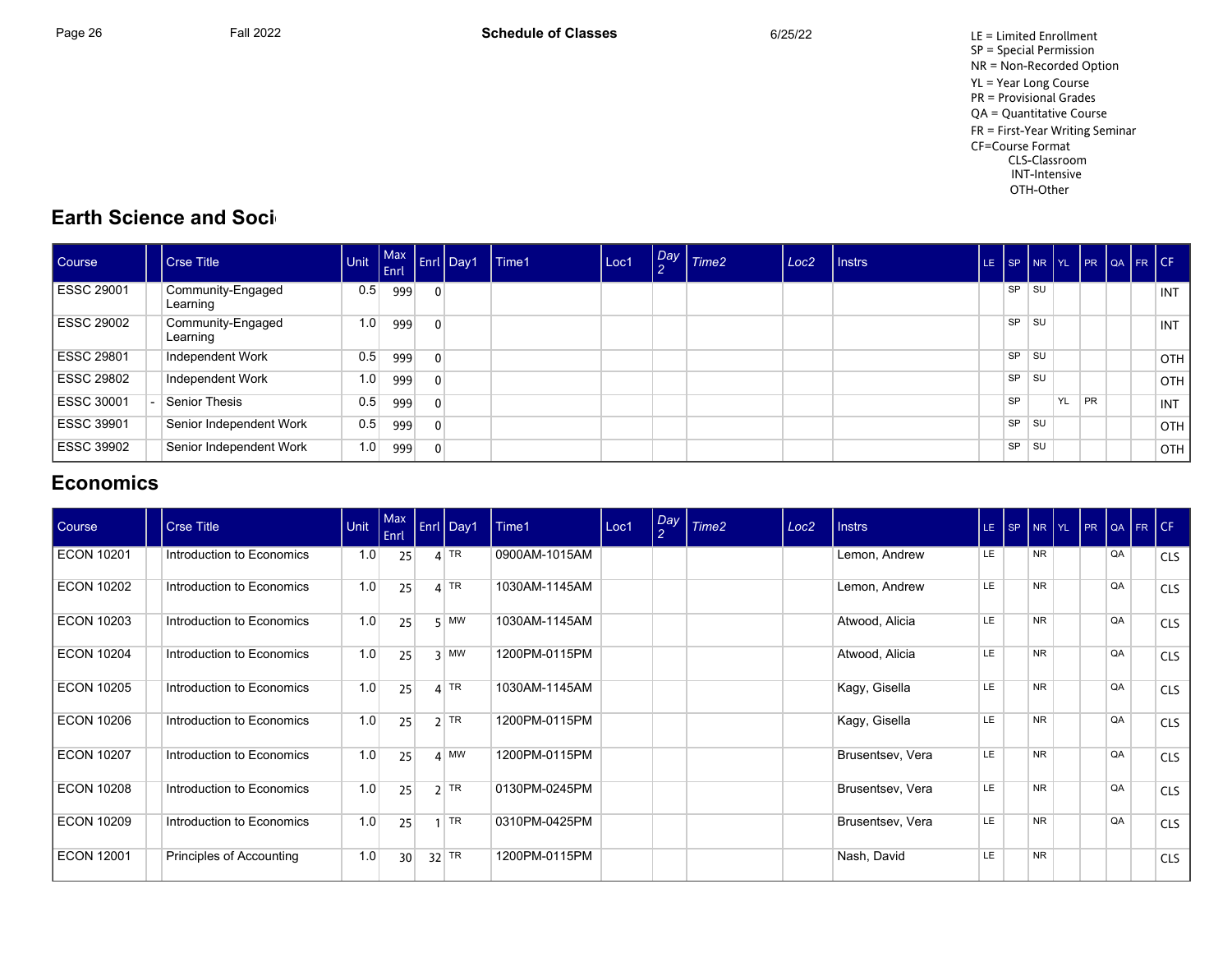Page 27 **Fall 2022** Fall 2022 **Schedule of Classes** 6/25/22 6/25/22 LE = Limited Enrollment SP = Special Permission NR = Non-Recorded Option YL = Year Long Course PR = Provisional Grades QA = Quantitative Course FR = First-Year Writing Seminar CF=Course Format CLS-Classroom INT-Intensive OTH-Other

## **Economics**

| Course                            | <b>Crse Title</b>                        | Unit | Max<br>Enrl     |                | Enrl Day1 | Time1                                  | Loc1 | Day<br>2 | Time2 | Loc <sub>2</sub> | <b>Instrs</b>   |     | $LE$ SP         |           | NR YL PR QA FR CF |  |            |
|-----------------------------------|------------------------------------------|------|-----------------|----------------|-----------|----------------------------------------|------|----------|-------|------------------|-----------------|-----|-----------------|-----------|-------------------|--|------------|
| <b>ECON 20001</b>                 | Macroeconomic Theory                     | 1.0  |                 | $20$ 19 MW     |           | 1200PM-0115PM<br>* NRO Seniors<br>only |      |          |       |                  | Argudo, Esteban |     | LE SP NR        |           |                   |  | <b>CLS</b> |
| <b>ECON 20002</b>                 | Macroeconomic Theory                     | 1.0  | 20              |                | $19$ MW   | 0130PM-0245PM<br>* NRO Seniors<br>only |      |          |       |                  | Argudo, Esteban |     | LE SP NR        |           |                   |  | CLS        |
| <b>ECON 20101</b>                 | Microeconomic Theory                     | 1.0  | 20 <sup>1</sup> |                | $18$ TR   | 0900AM-1015AM<br>* NRO Seniors<br>only |      |          |       |                  | Jehle, Geoffrey |     | LE SP NR        |           |                   |  | <b>CLS</b> |
| <b>ECON 20102</b>                 | Microeconomic Theory                     | 1.0  |                 | 20 $20$ TR     |           | 1030AM-1145AM<br>* NRO Seniors<br>only |      |          |       |                  | Jehle, Geoffrey |     | LE SP NR        |           |                   |  | <b>CLS</b> |
| <b>ECON 20301</b>                 | Introduction to Econometrics             | 1.0  |                 | $20$ 12 MW     |           | 0900AM-1015AM<br>* NRO Seniors<br>only |      |          |       |                  | Johnson, Paul   |     | $LE$ $SP$ $NR$  |           |                   |  | <b>CLS</b> |
| <b>ECON 20302</b>                 | Introduction to Econometrics             | 1.0  | 20              |                | $19$ MW   | 1030AM-1145AM<br>* NRO Seniors<br>only |      |          |       |                  | Johnson, Paul   |     | LE SP NR        |           |                   |  | <b>CLS</b> |
| <b>ECON 21501</b>                 | The Science of Strategy                  | 1.0  | 20 <sup>1</sup> |                | $20$ MW   | 1030AM-1145AM                          |      |          |       |                  | Jehle, Geoffrey | LE  |                 | <b>NR</b> |                   |  | <b>CLS</b> |
| <b>ECON 22501</b>                 | Financial Markets/<br>Investments        | 1.0  |                 | 20 23 MW       |           | 1200PM-0115PM                          |      |          |       |                  | Pearlman, Sarah | LE. |                 | <b>NR</b> |                   |  | <b>CLS</b> |
| <b>ECON 22502</b>                 | <b>Financial Markets/</b><br>Investments | 1.0  | 20 <sup>1</sup> |                | $25$ MW   | 0130PM-0245PM                          |      |          |       |                  | Pearlman, Sarah | LE. |                 | <b>NR</b> |                   |  | <b>CLS</b> |
| <b>ECON 27701</b>                 | Economic History of Americas             | 1.0  | 20              |                | $q$ TR    | 0900AM-1015AM                          |      |          |       |                  | Frye, Dustin    | LE  |                 | <b>NR</b> |                   |  | <b>CLS</b> |
| <b>ECON 27702</b>                 | Economic History of Americas             | 1.0  | 20              |                | $12$ TR   | 1030AM-1145AM                          |      |          |       |                  | Frye, Dustin    | LE. |                 | <b>NR</b> |                   |  | <b>CLS</b> |
| <b>ECON 29001</b>                 | Community-Engaged<br>Learning            | 0.5  | 999             | $\overline{0}$ |           |                                        |      |          |       |                  |                 |     | SP              | <b>SU</b> |                   |  | OTH        |
| <b>ECON 29002</b>                 | Community-Engaged<br>Learning            | 1.0  | 999             | $\overline{0}$ |           |                                        |      |          |       |                  |                 |     | $SP$ $  SU$     |           |                   |  | OTH        |
| <b>ECON 29801</b>                 | Independent Work                         | 0.5  | 999             | 0 <sup>1</sup> |           |                                        |      |          |       |                  |                 |     | SP              | <b>SU</b> |                   |  | OTH        |
| <b>ECON 29802</b>                 | Independent Work                         | 1.0  | 999             | $\overline{0}$ |           |                                        |      |          |       |                  |                 |     | SP <sup>2</sup> | l su      |                   |  | OTH        |
| <b>ECON 30001</b>                 | Senior Research                          | 1.0  | 13              |                | $7$ TR    | 0310PM-0425PM                          |      |          |       |                  | Ho, Benjamin    | LE. |                 |           |                   |  | <b>CLS</b> |
| <b>ECON 31801</b><br><b>XURBS</b> | Urban and Regional<br>Economics          | 1.0  | 13              |                | $13$ MW   | 1030AM-1145AM                          |      |          |       |                  | Frye, Dustin    | LE. |                 | <b>NR</b> |                   |  | <b>CLS</b> |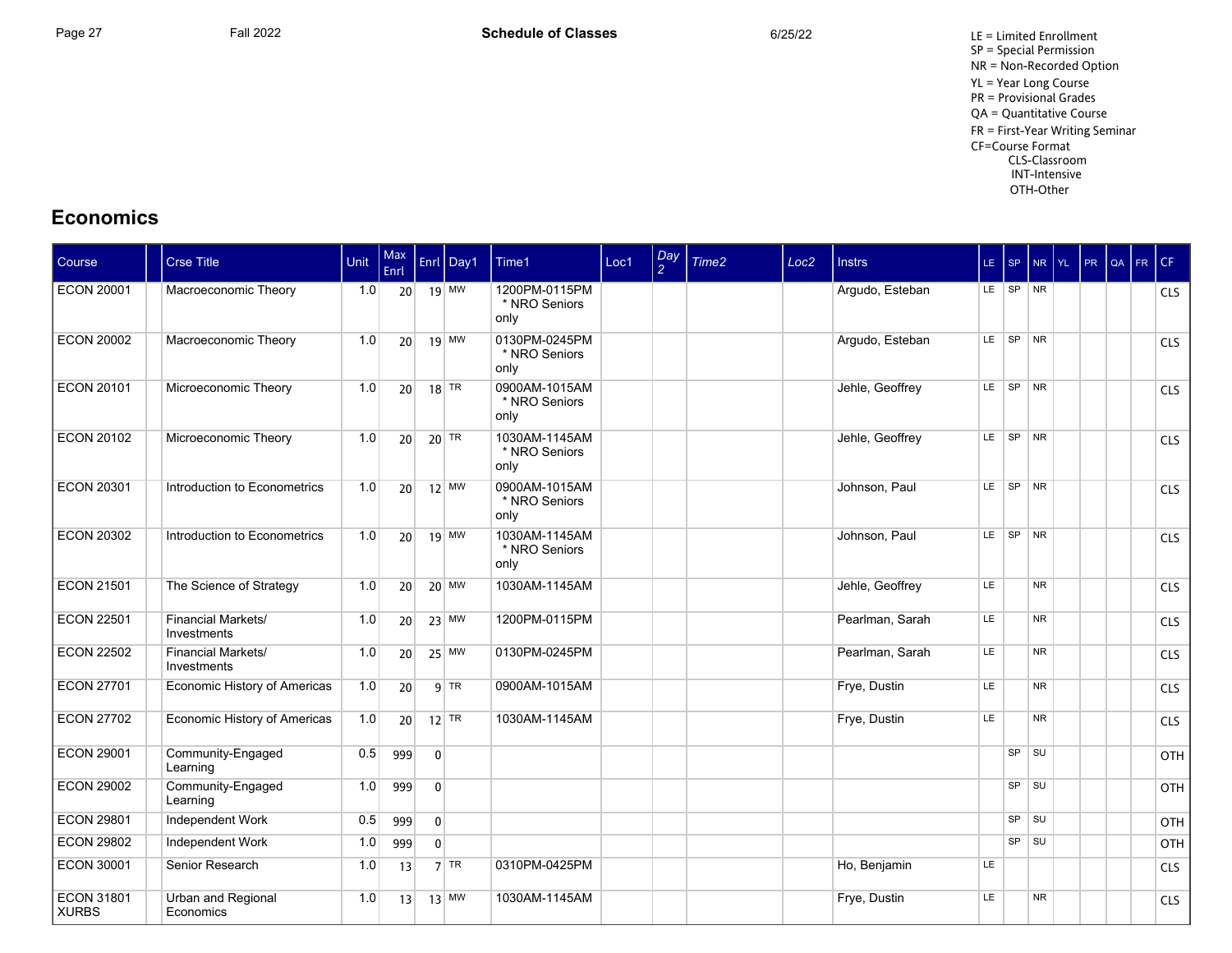Page 28 Fall 2022 Fall 2022 **Schedule of Classes** 6/25/22 6/25/22 LE = Limited Enrollment SP = Special Permission NR = Non-Recorded Option YL = Year Long Course PR = Provisional Grades QA = Quantitative Course FR = First-Year Writing Seminar CF=Course Format CLS-Classroom INT-Intensive OTH-Other

## **Economics**

| Course            | Crse Title                  | Unit | <b>Enrl</b> |                | Fort Max Enri Day1 | Time1         | Loc1 | Day Time2 | Loc <sub>2</sub> | l Instrs     | LE ISP    |           |           | NR YL PR QA FR CF |  |  |            |
|-------------------|-----------------------------|------|-------------|----------------|--------------------|---------------|------|-----------|------------------|--------------|-----------|-----------|-----------|-------------------|--|--|------------|
| <b>ECON 33301</b> | <b>Behavioral Economics</b> | 1.0  | 13          |                | $10$ TR            | 1200PM-0115PM |      |           |                  | Ho, Benjamin | <b>LE</b> |           | <b>NR</b> |                   |  |  | <b>CLS</b> |
| <b>ECON 33302</b> | <b>Behavioral Economics</b> | 1.0  | 13          |                | $6$ TR             | 0130PM-0245PM |      |           |                  | Ho, Benjamin | LE        |           | <b>NR</b> |                   |  |  | <b>CLS</b> |
| ECON 35501        | Industrial Organization     | 1.0  | 13          |                | 13 TR              | 0130PM-0245PM |      |           |                  | Ge, Qi       | <b>LE</b> |           | <b>NR</b> |                   |  |  | <b>CLS</b> |
| ECON 35502        | Industrial Organization     | 1.0  | 13          |                | $3$ TR             | 0310PM-0425PM |      |           |                  | Ge, Qi       | LE        |           | <b>NR</b> |                   |  |  | <b>CLS</b> |
| ECON 39901        | Senior Independent Work     | 0.5  | 999         | $\Omega$       |                    |               |      |           |                  |              |           | <b>SP</b> | l su      |                   |  |  | <b>OTH</b> |
| <b>ECON 39902</b> | Senior Independent Work     | 1.0  | 999         | $\overline{0}$ |                    |               |      |           |                  |              |           | <b>SP</b> | ⊩SU       |                   |  |  | OTH        |

## **Education**

| Course                            | <b>Crse Title</b>                 | Unit | $ $ Max<br>Enrl |              | Enrl Day1 | Time1         | Loc1 | Day<br>$\overline{2}$ | Time <sub>2</sub> | Loc <sub>2</sub> | <b>Instrs</b>               |           | LE SP NR YL PR QA FR CF |           |  |           |            |
|-----------------------------------|-----------------------------------|------|-----------------|--------------|-----------|---------------|------|-----------------------|-------------------|------------------|-----------------------------|-----------|-------------------------|-----------|--|-----------|------------|
| <b>EDUC 15001</b><br><b>XAFRS</b> | Crit Approach to Youth Justice    | 1.0  | 8               |              | $4^{M}$   | 0600PM-0800PM |      |                       |                   |                  | McCloskey, Erin             |           | LE SP NR                |           |  |           | <b>CLS</b> |
| <b>EDUC 16201</b>                 | Educ/Opportunity in the U.S.      | 1.0  | 17              |              | TR        | 1030AM-1145AM |      |                       |                   |                  | Bjork, Christopher          | <b>LE</b> |                         |           |  | <b>FR</b> | <b>CLS</b> |
| <b>EDUC 23501</b>                 | Issues/Contemporary Educ          | 1.0  | 25              |              | $25$ TR   | 1030AM-1145AM |      |                       |                   |                  | Ardizzone, Leonisa          | LE.       |                         |           |  |           | <b>CLS</b> |
| <b>EDUC 23502</b>                 | <b>Issues/Contemporary Educ</b>   | 1.0  | 25              |              | $26$ TR   | 0310PM-0425PM |      |                       |                   |                  | Ardizzone, Leonisa          | LE.       |                         |           |  |           | <b>CLS</b> |
| <b>EDUC 25001</b>                 | Intro/Special Education           | 1.0  | 20              |              | $22$ MW   | 1030AM-1145AM |      |                       |                   |                  |                             | <b>LE</b> |                         | <b>NR</b> |  |           | <b>CLS</b> |
| <b>EDUC 25601</b><br>XLALS/URBS   | Bilingualism and/in K-12          | 1.0  | 10              |              | $9$ MW    | 1200PM-0115PM |      |                       |                   |                  | Holland, Tracey             | LE        |                         | <b>NR</b> |  |           | <b>CLS</b> |
| <b>EDUC 26101</b>                 | Intergrp Dialogue Race<br>Migratn | 1.0  | 15              |              | $16$ MW   | 1030AM-1145AM |      |                       |                   |                  | Williams Brown,<br>Kimberly | LE.       |                         |           |  |           | <b>INT</b> |
| <b>EDUC 26301</b>                 | Adolescent/Amer Society           | 1.0  | 20              |              | $18$ TR   | 0130PM-0245PM |      |                       |                   |                  | Ardizzone, Leonisa          | LE.       |                         |           |  |           | <b>CLS</b> |
| <b>EDUC 27901</b><br><b>XWFQS</b> | Rethinking Gender in<br>Education | 1.0  | 15              |              | $12$ MW   | 1200PM-0115PM |      |                       |                   |                  | Williams Brown,<br>Kimberly | LE        |                         |           |  |           | <b>CLS</b> |
| <b>EDUC 29001</b>                 | Community-Engaged<br>Learning     | 0.5  | 999             | 5            |           |               |      |                       |                   |                  |                             |           | SP SU                   |           |  |           | <b>INT</b> |
| <b>EDUC 29002</b>                 | Community-Engaged<br>Learning     | 1.0  | 999             | $\mathbf{0}$ |           |               |      |                       |                   |                  |                             |           | $SP$ $SU$               |           |  |           | <b>INT</b> |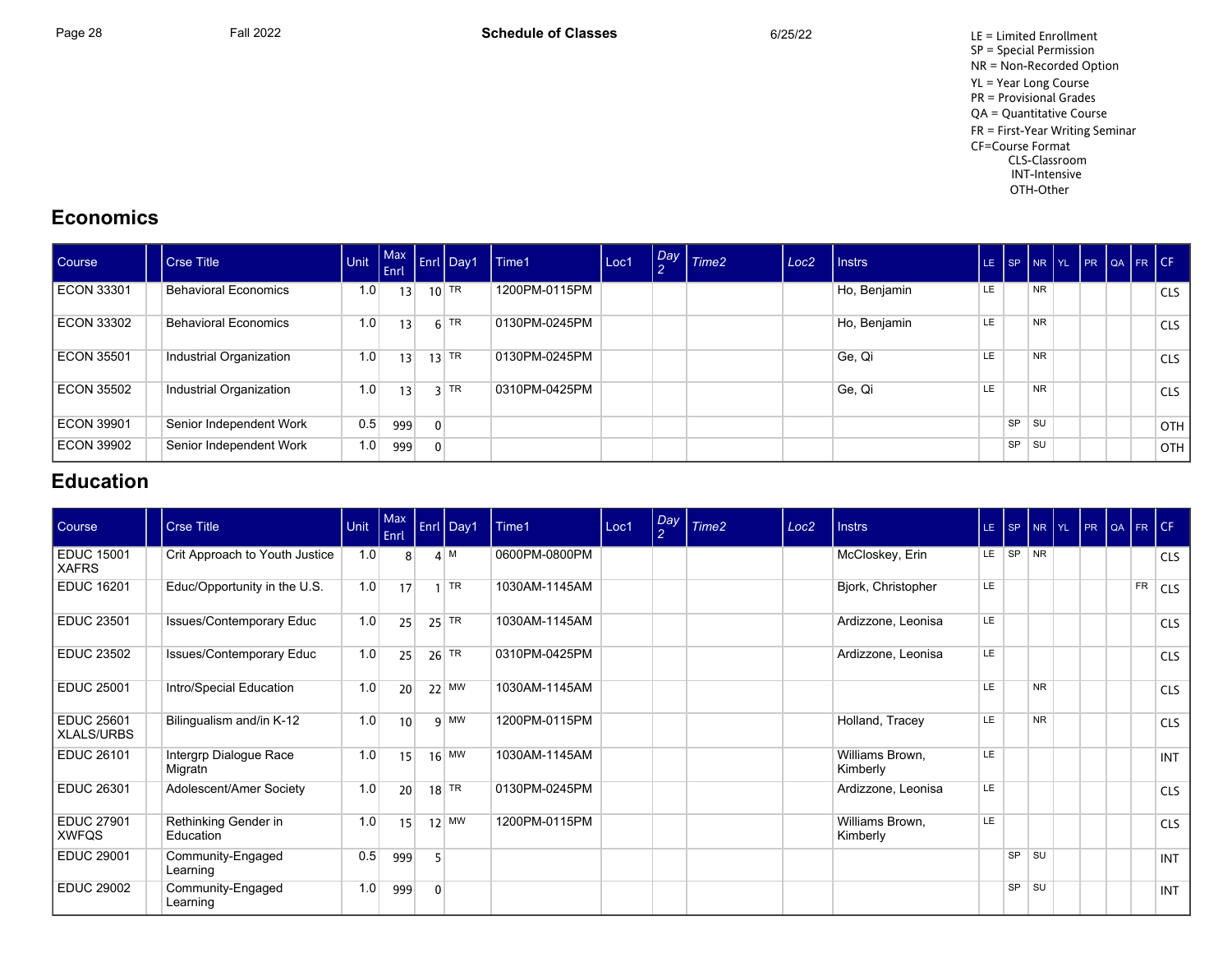Page 29 Fall 2022 Fall 2022 **Schedule of Classes** 6/25/22 6/25/22 LE = Limited Enrollment SP = Special Permission NR = Non-Recorded Option YL = Year Long Course PR = Provisional Grades QA = Quantitative Course FR = First-Year Writing Seminar CF=Course Format CLS-Classroom INT-Intensive OTH-Other

## **Education**

| Course                                 | <b>Crse Title</b>                  | Unit | Max<br>Enrl     |                   | Enrl Day1        | Time1         | Loc1 | $\left  \frac{Day}{2} \right $ | Time <sub>2</sub> | Loc <sub>2</sub> | <b>Instrs</b>               |           | LE SP     | $N$ R $Y$ L |           | PR | QA | $F$ R $CF$ |            |
|----------------------------------------|------------------------------------|------|-----------------|-------------------|------------------|---------------|------|--------------------------------|-------------------|------------------|-----------------------------|-----------|-----------|-------------|-----------|----|----|------------|------------|
| <b>EDUC 29801</b>                      | Independent Work                   | 0.5  | 999             | $\overline{0}$    |                  |               |      |                                |                   |                  |                             |           |           | $SP$ $SU$   |           |    |    |            | OTH        |
| <b>EDUC 29802</b>                      | Independent Work                   | 1.0  | 999             | $\mathbf{0}$      |                  |               |      |                                |                   |                  |                             |           | <b>SP</b> | <b>SU</b>   |           |    |    |            | OTH        |
| <b>EDUC 30001</b>                      | Senior Portfolio: Childhood Ed     | 1.0  | 7               |                   | $4$ T            | 0400PM-0600PM |      |                                |                   |                  | Hantzopoulos, Maria         | <b>LE</b> |           |             |           |    |    |            | <b>OTH</b> |
| <b>EDUC 30101</b>                      | Senior Porfolio: Adolescent<br>Ed  | 1.0  | २               |                   | $6$ <sup>T</sup> | 0400PM-0600PM |      |                                |                   |                  | Hantzopoulos, Maria         | LE.       |           |             |           |    |    |            | OTH        |
| <b>EDUC 30201</b>                      | Senior Thesis/Project              | 0.5  | 999             | 5                 |                  |               |      |                                |                   |                  |                             |           | <b>SP</b> |             | <b>YL</b> |    |    |            | <b>INT</b> |
| <b>EDUC 30501</b>                      | Senior Thesis/Proj                 | 1.0  | 999             | $\mathbf{0}$      |                  |               |      |                                |                   |                  |                             |           | <b>SP</b> |             |           |    |    |            | <b>INT</b> |
| <b>EDUC 32201</b><br><b>XAFRS/WFQS</b> | The Afro-Indo-Anglo<br>Caribbean   | 1.0  | 8               |                   | $6$ <sup>T</sup> | 0100PM-0300PM |      |                                |                   |                  | Williams Brown,<br>Kimberly | LE        |           |             |           |    |    |            | <b>CLS</b> |
| <b>EDUC 35001</b>                      | The Teaching of Reading            | 1.0  | 15              |                   | 4 R              | 0100PM-0400PM |      |                                |                   |                  | McCloskey, Erin             | LE.       |           |             |           |    |    |            | <b>CLS</b> |
| <b>EDUC 36001</b>                      | Workshop/Curric Develop            | 0.5  | 999             | 10 <sup>1</sup>   |                  |               |      |                                |                   |                  | Hantzopoulos, Maria         |           |           |             |           |    |    |            | OTH        |
| <b>EDUC 36201</b>                      | Student Teach Prac Elem            | 2.0  | 3               | 5                 |                  |               |      |                                |                   |                  |                             | LE.       | SP        | <b>SU</b>   |           |    |    |            | OTH        |
| <b>EDUC 36501</b>                      | Social Science Rsch Meth           | 1.0  | 20 <sup>2</sup> | $14$ <sup>R</sup> |                  | 0310PM-0610PM |      |                                |                   |                  | Del Razo, Jaime             | <b>LE</b> |           |             |           |    |    |            | <b>CLS</b> |
| <b>EDUC 37201</b>                      | Student Teaching: Adolscnt<br>Educ | 2.0  | 3               | 3                 |                  |               |      |                                |                   |                  |                             | LE.       | SP        | <b>SU</b>   |           |    |    |            | OTH        |
| <b>EDUC 37301</b><br><b>XURBS</b>      | Adolescent Literacy                | 1.0  | 15              |                   | 9 M              | 0100PM-0400PM |      |                                |                   |                  |                             | LE.       |           | <b>NR</b>   |           |    |    |            | <b>CLS</b> |
| <b>EDUC 38401</b>                      | <b>Advanced Seminar</b>            | 1.0  | 17              | $17$ T            |                  | 0100PM-0300PM |      |                                |                   |                  | Hantzopoulos, Maria         | LE.       |           |             |           |    |    |            | <b>CLS</b> |
| <b>EDUC 38601</b><br>XLALS/SOCI        | Ghetto Schooling                   | 1.0  | 3               |                   | 3 W              | 0100PM-0300PM |      |                                |                   |                  | Rueda, Erendira             | LE        |           | <b>NR</b>   |           |    |    |            | <b>CLS</b> |
| <b>EDUC 39901</b>                      | Senior Independent Work            | 0.5  | 999             | $\mathbf{0}$      |                  |               |      |                                |                   |                  |                             |           | SP        | <b>SU</b>   |           |    |    |            | <b>OTH</b> |
| <b>EDUC 39902</b>                      | Senior Independent Work            | 1.0  | 999             | $\mathbf{0}$      |                  |               |      |                                |                   |                  |                             |           | <b>SP</b> | <b>SU</b>   |           |    |    |            | OTH        |

**English**<br>Engl 101 Art of Reading and Writing - individual section titles li:

| <b>Course</b> | <b>Crse Title</b>            | <b>Unit</b>      | Enrl            | Max Enrl Day 1 | l Time1       | Loc1 | $\sqrt{Day}$ $\sqrt{Time2}$ | Loc <sub>2</sub> | $ $ Instrs   |     |  |  |    | LE SP NR YL PR QA FR CF |
|---------------|------------------------------|------------------|-----------------|----------------|---------------|------|-----------------------------|------------------|--------------|-----|--|--|----|-------------------------|
| ENGL 10101    | Brit Lit Beowulf-Shakespeare | 1.0 <sub>1</sub> | 17 <sup>1</sup> | $0 \mid$ MW    | 0900AM-1015AM |      |                             |                  | Amodio, Mark | LE. |  |  | FR | CLS                     |
| ENGL 10102    | The Unknown Self             | .0 <sub>1</sub>  | 17 <sup>1</sup> | $0$ TR         | 1030AM-1145AM |      |                             |                  |              |     |  |  | FR | CLS                     |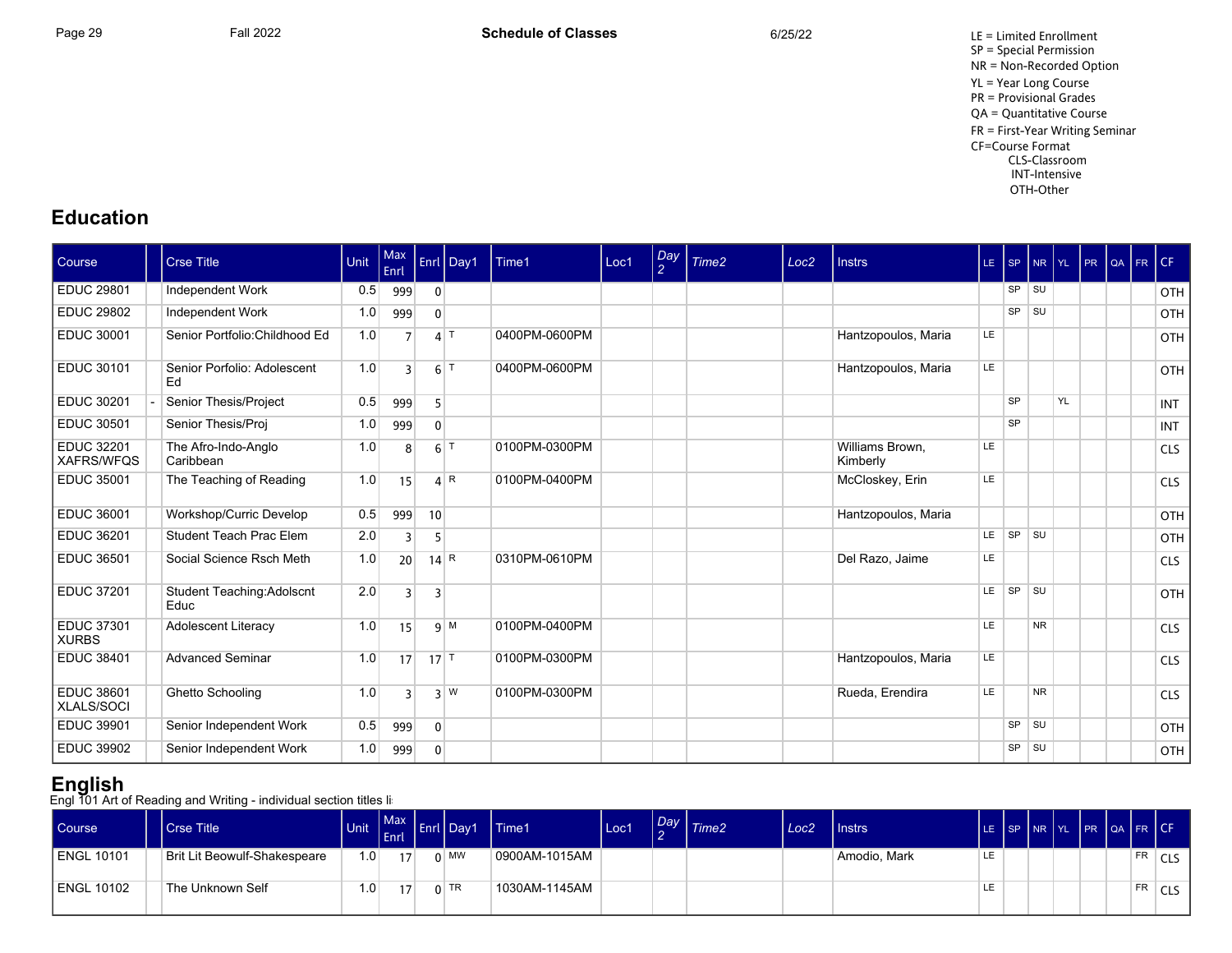**English**<br>Engl 101 Art of Reading and Writing - individual section titles li:

| Course            | <b>Crse Title</b>                        | Unit | Max<br>Enrl    |                             | Enrl Day1    | Time1         | Loc1 | Day<br>$\mathcal{L}$ | Time <sub>2</sub> | Loc <sub>2</sub> | <b>Instrs</b>    | LE SP     |           | NR YL | PR | QA FR CF   |                |
|-------------------|------------------------------------------|------|----------------|-----------------------------|--------------|---------------|------|----------------------|-------------------|------------------|------------------|-----------|-----------|-------|----|------------|----------------|
| <b>ENGL 10103</b> | Wisdom Literature                        | 1.0  | 17             |                             | $0$ TR       | 0130PM-0245PM |      |                      |                   |                  | Kane, Paul       | LE.       |           |       |    |            | $FR$ CLS       |
| <b>ENGL 10104</b> | The Essay Form                           | 1.0  | 17             |                             | $0$ TR       | 0130PM-0245PM |      |                      |                   |                  | Kumar, Amitava   | LE        |           |       |    |            | $FR$ CLS       |
| <b>ENGL 10105</b> | Jane Eyres                               | 1.0  | 17             |                             | $0$ MWF      | 1030AM-1120AM |      |                      |                   |                  | Zlotnick, Susan  | LE.       |           |       |    |            | $FR$ CLS       |
| <b>ENGL 10106</b> | Fragment as a Form/<br>Knowledge         | 1.0  | 17             |                             | $0$ TR       | 1030AM-1145AM |      |                      |                   |                  | Harmon, Joshua   | <b>LE</b> |           |       |    |            | FR CLS         |
| <b>ENGL 10107</b> | Beneath/Apocalyptic<br>Landscape         | 1.0  | 17             |                             | $1$ TR       | 1200PM-0115PM |      |                      |                   |                  | Means, David     | LE        |           |       |    |            | $FR$ CLS       |
| <b>ENGL 10108</b> | Race in American Literature              | 1.0  | 17             |                             | $0$ TR       | 1030AM-1145AM |      |                      |                   |                  | Roberts, Zachary | <b>LE</b> |           |       |    |            | $FR$ CLS       |
| <b>ENGL 10109</b> | Allegories of the Self                   | 1.0  | 17             |                             | $0$ MR       | 0100PM-0215PM |      |                      |                   |                  | Hill, Thomas     | LE        |           |       |    |            | $FR$ CLS       |
| <b>ENGL 10110</b> | Women in Love                            | 1.0  | 17             |                             | $0$ TR       | 1030AM-1145AM |      |                      |                   |                  | Taylor, Mark     | LE        |           |       |    |            | FR CLS         |
| <b>ENGL 10111</b> | Ulysses at 100                           | 1.0  | 17             |                             | $0 \vert$ MW | 1030AM-1145AM |      |                      |                   |                  | Schultz, Matthew | LE.       |           |       |    |            | $FR$ CLS       |
| <b>ENGL 10112</b> | <b>Troubling Girlhood</b>                | 1.0  | 17             |                             | $0$ TR       | 0900AM-1015AM |      |                      |                   |                  | Dunbar, Eve      | LE        |           |       |    | FR         | <sub>CLS</sub> |
| <b>ENGL 10113</b> | Fragment /Form of Knowledge              | 1.0  | 17             |                             | $0$ TR       | 1200PM-0115PM |      |                      |                   |                  | Harmon, Joshua   | LE.       |           |       |    | FR.        | <sub>CLS</sub> |
| <b>ENGL 10114</b> | Women in Love                            | 1.0  | 17             |                             | $0$ TR       | 0130PM-0245PM |      |                      |                   |                  | Taylor, Mark     | LE        |           |       |    | ${\sf FR}$ | <sub>CLS</sub> |
| <b>ENGL 10115</b> | Heartache/Humor/ Loneliness              | 1.0  | 17             |                             | $0$ TR       | 1200PM-0115PM |      |                      |                   |                  |                  | LE        |           |       |    | FR         | <sub>CLS</sub> |
| <b>ENGL 17001</b> | Approaches to Literary<br><b>Studies</b> | 1.0  | 21             |                             | $11$ TR      | 1200PM-0115PM |      |                      |                   |                  | Kane, Jean       | LE.       |           |       |    |            | CLS            |
| <b>ENGL 17801</b> | <b>Improvisational Writing</b>           | 0.5  | 8 <sup>1</sup> |                             | $8^{M}$      | 0310PM-0400PM |      |                      |                   |                  | Kane, Jean       | LE.       | <b>SU</b> |       |    |            | <b>INT</b>     |
| <b>ENGL 20501</b> | <b>Introductory Creative Writing</b>     | 1.0  | 16             | $16$ <sup>T</sup>           |              | 0310PM-0510PM |      |                      |                   |                  | Harmon, Joshua   | LE        | <b>NR</b> |       |    |            | <b>CLS</b>     |
| <b>ENGL 20502</b> | <b>Introductory Creative Writing</b>     | 1.0  | 16             | $16$ <sup>T</sup>           |              | 0100PM-0300PM |      |                      |                   |                  | O'Neill, Tracy   | LE        | <b>NR</b> |       |    |            | <b>CLS</b>     |
| <b>ENGL 20503</b> | <b>Introductory Creative Writing</b>     | 1.0  | 16             | $16$ M                      |              | 0100PM-0300PM |      |                      |                   |                  | Shengold, Nina   | LE        | <b>NR</b> |       |    |            | <b>CLS</b>     |
| <b>ENGL 20504</b> | <b>Introductory Creative Writing</b>     | 1.0  | 16             | $16 \overline{\mid R \mid}$ |              | 0100PM-0300PM |      |                      |                   |                  | Shengold, Nina   | LE.       | <b>NR</b> |       |    |            | CLS            |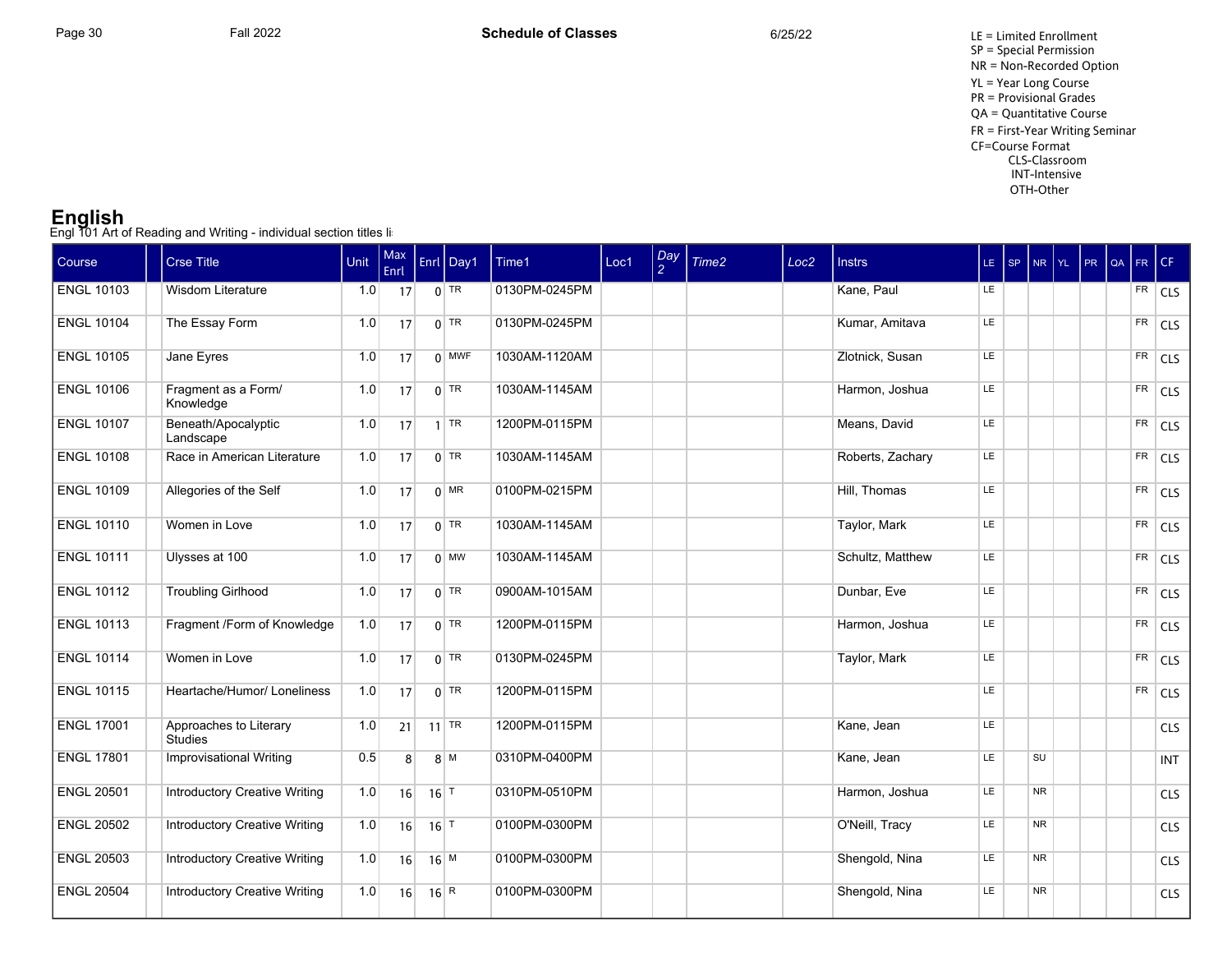**English**<br>Engl 101 Art of Reading and Writing - individual section titles li:

| Course                            | <b>Crse Title</b>                      | Unit | Max<br>Enrl    |                | Enrl Day1          | Time1         | Loc1 | Day<br>$\mathcal{P}$ | Time <sub>2</sub> | Loc <sub>2</sub> | <b>Instrs</b>        |           | LE SP     |           | NR YL | I PR | $\alpha$ Fr $\epsilon$ |            |
|-----------------------------------|----------------------------------------|------|----------------|----------------|--------------------|---------------|------|----------------------|-------------------|------------------|----------------------|-----------|-----------|-----------|-------|------|------------------------|------------|
| <b>ENGL 20901</b>                 | Adv Creat Writ: Narrative              | 1.0  | 16             | $14$ T         |                    | 0310PM-0510PM |      |                      |                   |                  |                      | LE.       |           | <b>NR</b> |       |      |                        | <b>CLS</b> |
| <b>ENGL 21101</b>                 | Adv Creative Writing: Verse            | 1.0  | 16             | 11             |                    | 0400PM-0600PM |      |                      |                   |                  | Kane, Paul           | LE.       |           | <b>NR</b> |       |      |                        | <b>CLS</b> |
| <b>ENGL 21601</b>                 | Modern Drama: Txt/Prfrmance            | 1.0  | 22             |                | $15$ MW            | 1030AM-1145AM |      |                      |                   |                  | Markus, Zoltan       | LE        |           | <b>NR</b> |       |      |                        | <b>CLS</b> |
| <b>ENGL 21701</b>                 | Literary Criticism & Theory            | 1.0  | 22             |                | $20$ MW            | 1200PM-0115PM |      |                      |                   |                  | Graham, Wendy        | LE.       |           | <b>NR</b> |       |      |                        | <b>CLS</b> |
| <b>ENGL 21901</b><br>XAFRS/AMST   | Queer of Color Critique                | 1.0  | 10             |                | $10$ <sup>TR</sup> | 1200PM-0115PM |      |                      |                   |                  | Perez, Hiram         | LE.       |           | <b>NR</b> |       |      |                        | <b>CLS</b> |
| <b>ENGL 22201</b>                 | Early British Literature               | 1.0  | 22             |                | $15$ MW            | 0130PM-0245PM |      |                      |                   |                  | Amodio, Mark         | LE        |           | <b>NR</b> |       |      |                        | <b>CLS</b> |
| <b>ENGL 22301</b><br><b>XAFRS</b> | Surrealism African Diaspora            | 1.0  | 12             |                | $9$ TR             | 1200PM-0100PM |      |                      |                   |                  | Reyes Salas, Michael | LE.       |           | <b>NR</b> |       |      |                        | <b>CLS</b> |
| <b>ENGL 22501</b>                 | American Lit Origins to 1865           | 1.0  | 22             |                | $14$ TR            | 0130PM-0245PM |      |                      |                   |                  | Roberts, Zachary     | LE        |           | <b>NR</b> |       |      |                        | <b>CLS</b> |
| <b>ENGL 22901</b>                 | Asian American Literature              | 1.0  | 22             |                | $10$ MW            | 1200PM-0115PM |      |                      |                   |                  |                      | LE        |           | <b>NR</b> |       |      |                        | <b>CLS</b> |
| <b>ENGL 23001</b><br><b>XLALS</b> | Latina/o Literature                    | 1.0  | 12             |                | $8$ TR             | 0310PM-0425PM |      |                      |                   |                  | Perez, Hiram         | <b>LE</b> |           | <b>NR</b> |       |      |                        | <b>CLS</b> |
| <b>ENGL 23101</b><br><b>XAMST</b> | Native American Literature             | 1.0  | 12             |                | $12$ TR            | 0310PM-0425PM |      |                      |                   |                  | McGlennen, Molly     | <b>LE</b> |           | <b>NR</b> |       |      |                        | <b>CLS</b> |
| <b>ENGL 23501</b>                 | Old English                            | 1.0  | 22             |                | $14$ MW            | 1030AM-1145AM |      |                      |                   |                  | Amodio, Mark         | LE.       |           | <b>NR</b> |       |      |                        | <b>CLS</b> |
| <b>ENGL 24001</b>                 | Shakespeare                            | 1.0  | 22             |                | $9$ TR             | 0310PM-0425PM |      |                      |                   |                  | Dunn, Leslie         | <b>LE</b> |           | <b>NR</b> |       |      |                        | <b>CLS</b> |
| <b>ENGL 24301</b><br><b>XAFRS</b> | <b>Black Writers Against Surveill</b>  | 1.0  | 12             |                | $5$ TR             | 0310PM-0425PM |      |                      |                   |                  | Reyes Salas, Michael | LE        |           | <b>NR</b> |       |      |                        | <b>CLS</b> |
| <b>ENGL 26201</b>                 | <b>Postcolonial Literatures</b>        | 1.0  | 22             |                | $22$ TR            | 1200PM-0115PM |      |                      |                   |                  | Kumar, Amitava       | LE        |           | <b>NR</b> |       |      |                        | <b>CLS</b> |
| <b>ENGL 27101</b>                 | Reviewing Shakespeare                  | 0.5  | 10             |                | 9 M                | 0310PM-0510PM |      |                      |                   |                  | Markus, Zoltan       | LE        |           | <b>SU</b> |       |      |                        | <b>INT</b> |
| <b>ENGL 27301</b>                 | Slow and Close: Toni<br>Morrison       | 0.5  | 8 <sup>1</sup> |                | $9 \overline{R}$   | 1030AM-1145AM |      |                      |                   |                  | Dunbar, Eve          | LE        |           | SU        |       |      |                        | <b>INT</b> |
| <b>ENGL 27401</b><br><b>XAMST</b> | Reading/Writing Amer.<br><b>Memoir</b> | 0.5  | 7 <sup>1</sup> |                | 8 W                | 0100PM-0300PM |      |                      |                   |                  | Perez, Hiram         | LE.       | SP SU     |           |       |      |                        | <b>INT</b> |
| <b>ENGL 29001</b>                 | Community-Engaged<br>Learning          | 0.5  | 999            | $\overline{0}$ |                    |               |      |                      |                   |                  |                      |           | $SP$ $SU$ |           |       |      |                        | <b>INT</b> |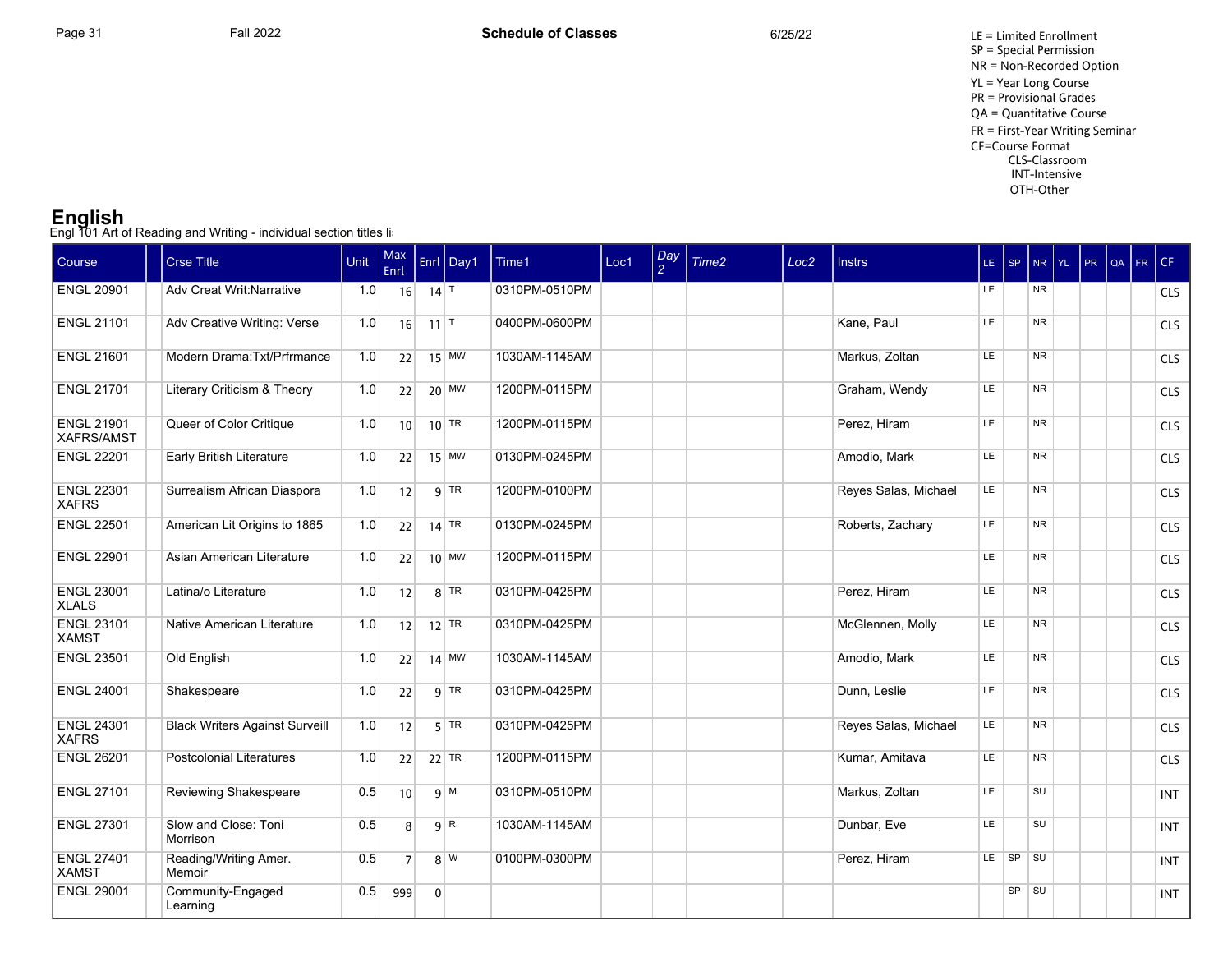**English**<br>Engl 101 Art of Reading and Writing - individual section titles li:

| Course                            | <b>Crse Title</b>                  | Unit | Max<br>Enrl     |                             | Enrl Day1        | Time1                                    | Loc1 | Day<br>2 | Time <sub>2</sub> | Loc <sub>2</sub> | <b>Instrs</b>    | LE SP     |           |                |       |  | NR YL PR QA FR CF |            |
|-----------------------------------|------------------------------------|------|-----------------|-----------------------------|------------------|------------------------------------------|------|----------|-------------------|------------------|------------------|-----------|-----------|----------------|-------|--|-------------------|------------|
| <b>ENGL 29002</b>                 | Community-Engaged<br>Learning      | 1.0  | 999             | $\overline{0}$              |                  |                                          |      |          |                   |                  |                  |           | $SP$ $SU$ |                |       |  |                   | <b>INT</b> |
| <b>ENGL 29801</b>                 | Independent Work                   | 0.5  | 999             | $\overline{0}$              |                  |                                          |      |          |                   |                  |                  |           | $SP$ $SU$ |                |       |  |                   | OTH        |
| <b>ENGL 29802</b>                 | Independent Work                   | 1.0  | 999             | $\Omega$                    |                  |                                          |      |          |                   |                  |                  |           | $SP$ $SU$ |                |       |  |                   | OTH        |
| <b>ENGL 30001</b>                 | Senior Tutorial                    | 1.0  | 999             |                             |                  |                                          |      |          |                   |                  | McGlennen, Molly |           | <b>SP</b> | l su           |       |  |                   | <b>INT</b> |
| <b>ENGL 30401</b>                 | <b>Creative Writing Seminar</b>    | 1.0  | 15              | $12$ <sup>T</sup>           |                  | 0400PM-0600PM                            |      |          |                   |                  | O'Neill, Tracy   | <b>LE</b> |           | <b>NR</b>      |       |  |                   | CLS        |
| <b>ENGL 30501</b>                 | Senior Creative Writing Sem        | 1.0  | 12              | $13 \overline{\mid R \mid}$ |                  | 0310PM-0510PM                            |      |          |                   |                  | Means, David     | LE SP     |           |                | YL PR |  |                   | <b>CLS</b> |
| <b>ENGL 31901</b><br><b>XAFRS</b> | Race and its Metaphors             | 1.0  | 12              | $12$ T                      |                  | 1030AM-1230PM                            |      |          |                   |                  | Dunbar, Eve      | LE        |           | <b>NR</b>      |       |  |                   | <b>CLS</b> |
| <b>ENGL 32501</b>                 | <b>Graphic Narratives</b>          | 1.0  | 15              | $14$ M                      |                  | 0310PM-0510PM                            |      |          |                   |                  | Antelves, Peter  | LE        |           | N <sub>R</sub> |       |  |                   | <b>CLS</b> |
| <b>ENGL 32801</b><br><b>XGNCS</b> | Literature/Amer Renaissance        | 1.0  | 10 <sup>1</sup> |                             | $5$ T            | 0310PM-0510PM                            |      |          |                   |                  | Roberts, Zachary | LE        |           | <b>NR</b>      |       |  |                   | <b>CLS</b> |
| <b>ENGL 34201</b><br><b>XDRAM</b> | Studies in Shakespeare             | 1.0  | 10              |                             | $10^{W}$         | 0100PM-0300PM                            |      |          |                   |                  | Markus, Zoltan   | LE        |           | <b>NR</b>      |       |  |                   | <b>CLS</b> |
| <b>ENGL 36501</b><br><b>XGNCS</b> | The Brontes                        | 1.0  | 14              | $14$ T                      |                  | 0400PM-0600PM                            |      |          |                   |                  | Taylor, Mark     | LE        |           | <b>NR</b>      |       |  |                   | <b>CLS</b> |
| <b>ENGL 37801</b>                 | <b>Flash Fiction</b>               | 0.5  | 8 <sup>1</sup>  |                             | 8 W              | 0100PM-0300PM<br>*1st six-week<br>course |      |          |                   |                  | O'Neill, Tracy   | LE        |           | SU             |       |  |                   | <b>INT</b> |
| <b>ENGL 37901</b>                 | The Research Intensive             | 0.5  | 8 <sup>1</sup>  |                             | 6F               | 0300PM-0500PM<br>*1st six-week<br>course |      |          |                   |                  | Zlotnick, Susan  | LE        | $ $ SP    | $\vert$ su     |       |  |                   | <b>INT</b> |
| <b>ENGL 38901</b>                 | Am Beauty: Culture/<br>Countercult | 0.5  | 6 <sup>1</sup>  |                             | $6 \overline{R}$ | 0400PM-0600PM<br>*1st six-week<br>course |      |          |                   |                  | Kane, Paul       | LE.       | SP SU     |                |       |  |                   | <b>INT</b> |
| <b>ENGL 39901</b>                 | Senior Independent Work            | 0.5  | 999             | $\overline{0}$              |                  |                                          |      |          |                   |                  |                  |           | SP SU     |                |       |  |                   | <b>OTH</b> |
| <b>ENGL 39902</b>                 | Senior Independent Work            | 1.0  | 999             | $\overline{0}$              |                  |                                          |      |          |                   |                  |                  |           | SP        | l su           |       |  |                   | <b>OTH</b> |

#### **Environmental Studies**

| Course      | <b>Crse Title</b>                 | Unit             | Enrl | Max Enrl Day1 | <b>Time1</b>  | Loc1 | Day<br>$\sim$<br>- | Time2         | Loc <sub>2</sub> | Instrs           |    |  | LE SP NR YL PR QA FR CF |    |        |
|-------------|-----------------------------------|------------------|------|---------------|---------------|------|--------------------|---------------|------------------|------------------|----|--|-------------------------|----|--------|
| LENST 12401 | Essentials/Environmental<br>Scnce | 1.0 <sub>1</sub> | 221  | $12$ TR       | 1030AM-1145AM |      | D                  | 0130PM-0530PI |                  | Menking, Kirsten | LE |  |                         | QA | $\sim$ |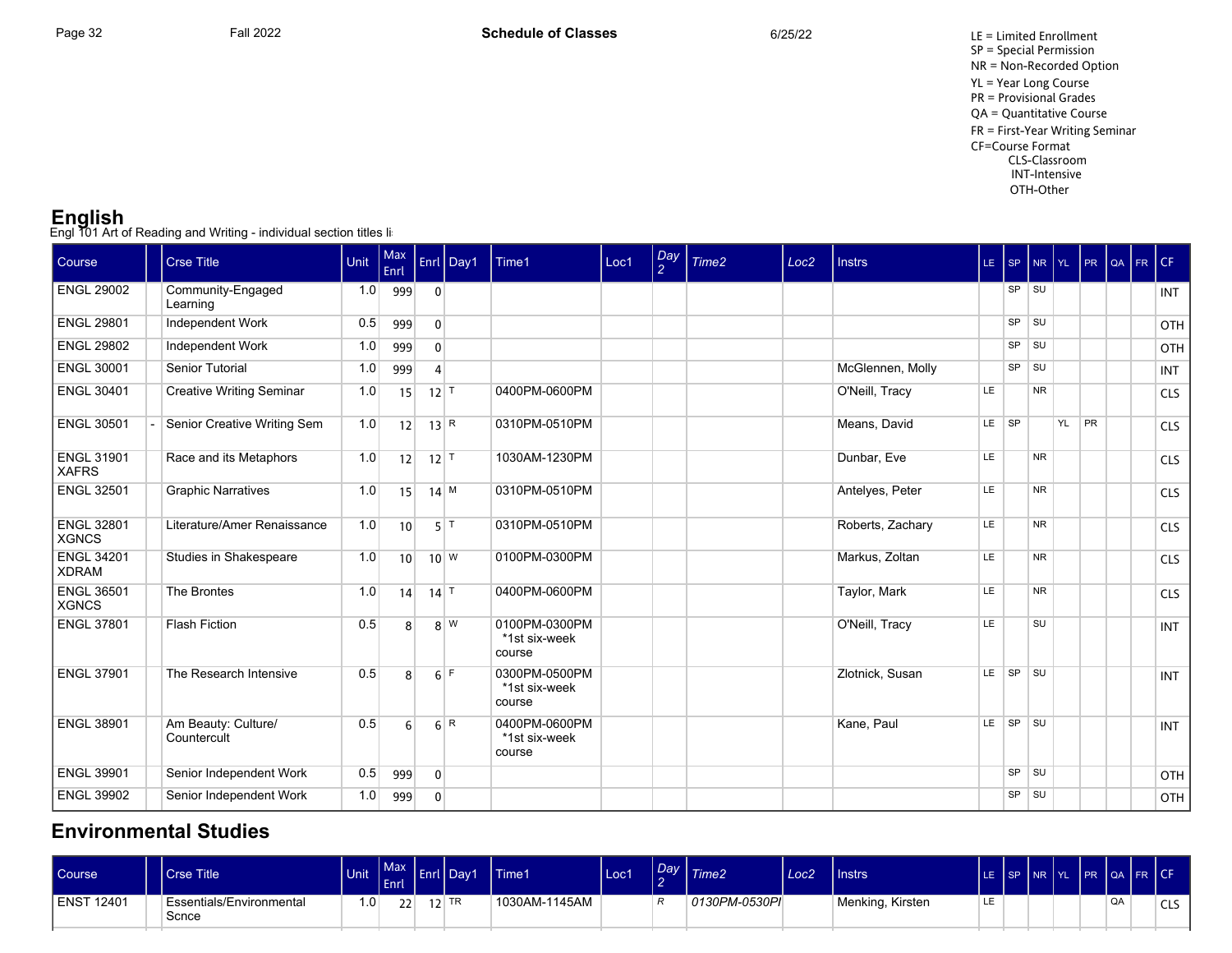## **Environmental Studies**

| <b>Course</b>                         | <b>Crse Title</b>               | Unit | Max<br>Enrl     |                  | Enrl   Day1 | Time1         | Loc1 | Day<br>$\mathcal{L}$ | Time <sub>2</sub> | Loc <sub>2</sub> | <b>Instrs</b>        | LE SP |             | $NR$ $YL$ |               | PR        | QA | FR CF |            |
|---------------------------------------|---------------------------------|------|-----------------|------------------|-------------|---------------|------|----------------------|-------------------|------------------|----------------------|-------|-------------|-----------|---------------|-----------|----|-------|------------|
| <b>ENST 16201</b>                     | <b>Climate Fight</b>            | 1.0  | 30 <sup>1</sup> |                  | $20$ MW     | 1030AM-1145AM |      |                      |                   |                  | Seidman, Jeffrey     | LE.   |             | SU        |               |           |    |       | <b>INT</b> |
| <b>ENST 26401</b><br><b>XAMST</b>     | Apocalypse Now                  | 1.0  | 14              |                  | $15$ TR     | 0130PM-0245PM |      |                      |                   |                  | Cornelius, Randolph  | LE    |             |           |               |           |    |       | <b>CLS</b> |
| <b>ENST 26601</b><br><b>XSOCI</b>     | Racism. Waste and<br>Resistance | 1.0  | 10 <sup>1</sup> |                  | $10$ MW     | 0900AM-1015AM |      |                      |                   |                  | Batur, Pinar         | LE    |             | <b>NR</b> |               |           |    |       | CLS        |
| <b>ENST 27801</b><br><b>XPOLI/STS</b> | Envi. Political Thought         | 1.0  | 5 <sup>1</sup>  |                  | $4$ TR      | 0130PM-0245PM |      |                      |                   |                  | Sagan, Claire        | LE    |             | <b>NR</b> |               |           |    |       | <b>CLS</b> |
| <b>ENST 28501</b><br><b>XANTH</b>     | Power, Justice, Environment     | 1.0  | 12              |                  | $11$ MW     | 0130PM-0245PM |      |                      |                   |                  | Ghosh, Kaushik       | LE    |             | <b>NR</b> |               |           |    |       | <b>CLS</b> |
| <b>ENST 29001</b>                     | Community-Engaged<br>Learning   | 0.5  | 999             |                  |             |               |      |                      |                   |                  |                      |       | $SP$ $SU$   |           |               |           |    |       | <b>INT</b> |
| <b>ENST 29002</b>                     | Community-Engaged<br>Learning   | 1.0  | 999             | $\overline{0}$   |             |               |      |                      |                   |                  |                      |       | $SP$ $  SU$ |           |               |           |    |       | <b>INT</b> |
| <b>ENST 29801</b>                     | <b>Independent Work</b>         | 0.5  | 999             | $\overline{0}$   |             |               |      |                      |                   |                  |                      |       | SP          | ∣s∪       |               |           |    |       | OTH        |
| <b>ENST 29802</b>                     | <b>Independent Work</b>         | 1.0  | 999             | $\overline{0}$   |             |               |      |                      |                   |                  |                      |       | SP          | <b>SU</b> |               |           |    |       | OTH        |
| <b>ENST 30001</b>                     | Senior Thesis/Project           | 1.0  | 999             | $\overline{0}$   |             |               |      |                      |                   |                  | Cunningham, Mary Ann |       | SP          | <b>SU</b> |               |           |    |       | <b>INT</b> |
| <b>ENST 30101</b>                     | <b>Thesis Preparation</b>       | 0.5  | 999             |                  | $8^{M}$     | 1030AM-1230PM |      |                      |                   |                  | Batur, Pinar         |       | <b>SP</b>   | ∣s∪       |               |           |    |       | <b>CLS</b> |
| <b>ENST 30102</b>                     | <b>Thesis Preparation</b>       | 0.5  | 999             |                  | 5M          | 0100PM-0300PM |      |                      |                   |                  | Batur, Pinar         |       | SP          | $ $ SU    |               |           |    |       | CLS        |
| <b>ENST 30301</b>                     | Thesis                          | 0.5  | 999             | $\mathbf{1}$     |             |               |      |                      |                   |                  | Menking, Kirsten     |       | SP          | SU        | YL            | PR        |    |       | <b>INT</b> |
| <b>ENST 30302</b>                     | Thesis                          | 0.5  | 999             | $\Delta$         |             |               |      |                      |                   |                  | Cunningham, Mary Ann |       | SP          | SU YL     |               | <b>PR</b> |    |       | <b>INT</b> |
| <b>ENST 30303</b>                     | Thesis                          | 0.5  | 999             |                  |             |               |      |                      |                   |                  | Ronsheim, Margaret   |       | SP          | SU        | YL            | <b>PR</b> |    |       | <b>INT</b> |
| <b>ENST 30304</b>                     | Thesis                          | 0.5  | 999             | $\overline{0}$   |             |               |      |                      |                   |                  | Hughey, Myra         |       | SP          | SU YL     |               | <b>PR</b> |    |       | <b>INT</b> |
| <b>ENST 30305</b>                     | Thesis                          | 0.5  | 999             | $6 \overline{6}$ |             |               |      |                      |                   |                  | Batur, Pinar         |       | SP          | SU        | <b>YL</b>     | <b>PR</b> |    |       | <b>INT</b> |
| <b>ENST 30306</b>                     | Thesis                          | 0.5  | 999             |                  |             |               |      |                      |                   |                  | Christenson, Lynn    |       | SP          | SU YL     |               | <b>PR</b> |    |       | <b>INT</b> |
| <b>ENST 30307</b>                     | Thesis                          | 0.5  | 999             | $\overline{0}$   |             |               |      |                      |                   |                  | Schwarz, Jodi        |       | <b>SP</b>   | SU        | $\mathsf{YL}$ | <b>PR</b> |    |       | <b>INT</b> |
| <b>ENST 30308</b>                     | Thesis                          | 0.5  | 999             | $\mathbf{0}$     |             |               |      |                      |                   |                  | Cornelius, Randolph  |       | SP          | SU YL     |               | PR        |    |       | <b>INT</b> |
| <b>ENST 30309</b>                     | Thesis                          | 0.5  | 999             | $\overline{0}$   |             |               |      |                      |                   |                  | Seidman, Jeffrey     |       | SP          | SU YL     |               | <b>PR</b> |    |       | <b>INT</b> |
| <b>ENST 30401</b>                     | Thesis                          | 0.5  | 999             | 2 <sup>1</sup>   |             |               |      |                      |                   |                  |                      |       | SP          | SU YL     |               | <b>PR</b> |    |       | <b>INT</b> |
| <b>ENST 33501</b><br>  XESCI          | Paleoclimatology                | 1.0  | $\overline{3}$  |                  | $3 \mid M$  | 0130PM-0530PM |      |                      |                   |                  | Menking, Kirsten     | LE.   | $ $ SP      |           |               |           |    |       | <b>INT</b> |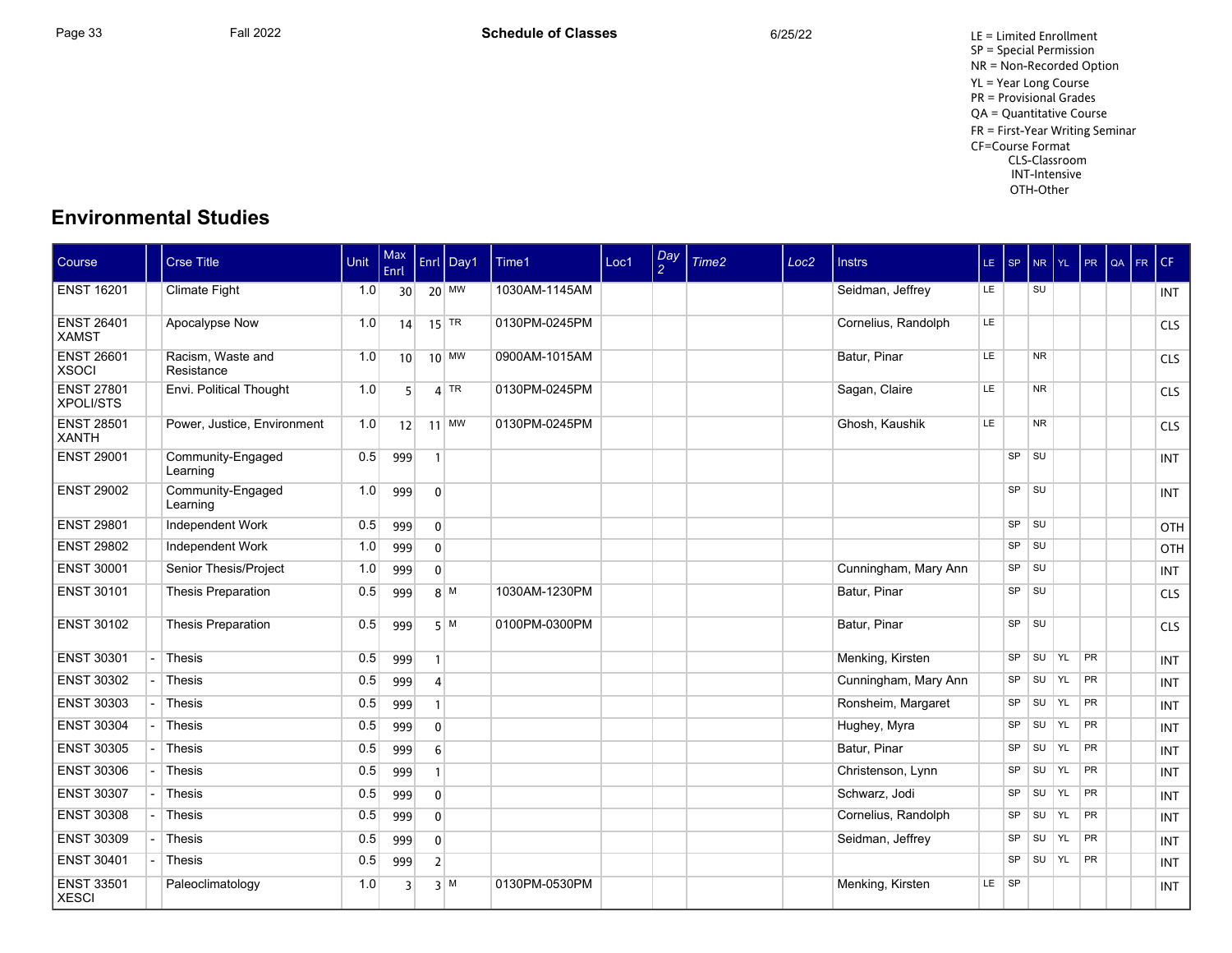Page 34 Fall 2022 Fall 2022 **Schedule of Classes** 6/25/22 6/25/22 LE = Limited Enrollment SP = Special Permission NR = Non-Recorded Option YL = Year Long Course PR = Provisional Grades QA = Quantitative Course FR = First-Year Writing Seminar CF=Course Format CLS-Classroom INT-Intensive OTH-Other

## **Environmental Studies**

| Course                                          | Crse Title               | <b>Unit</b> | <b>LEnri</b> |                | Max Enrl Day 1 | Time1         | Loc1 | $\sqrt{Day}$<br>$\Omega$ | $\mid$ Time2 | Loc <sub>2</sub> | <b>Instrs</b>     |     |           |           |  | LE SP NR YL PR QA FR CF |            |
|-------------------------------------------------|--------------------------|-------------|--------------|----------------|----------------|---------------|------|--------------------------|--------------|------------------|-------------------|-----|-----------|-----------|--|-------------------------|------------|
| <b>ENST 33601</b><br>XAFRS/HIST/<br><b>WFQS</b> | Black on Earth           | 1.0         |              |                | $0 \mid M$     | 0100PM-0300PM |      |                          |              |                  | Puglisi, Allison  |     |           | <b>NR</b> |  |                         | <b>CLS</b> |
| <b>ENST 35601</b><br>XGEOG/URBS                 | Envrmntl Land-Use Plan   | 1.0         |              |                | $1$ F          | 0900AM-1200PM |      |                          |              |                  | Blickstein, Susan | LE. | <b>SP</b> |           |  |                         | <b>CLS</b> |
| ENST 37201<br>XGEOG/INTL                        | <b>Political Ecology</b> | 1.0         |              |                | 2 R            | 0310PM-0610PM |      |                          |              |                  | Nevins, Joseph    | LE  | <b>SP</b> |           |  |                         | <b>CLS</b> |
| <b>ENST 37501</b><br>XCHEM                      | <b>Aquatic Chemistry</b> | 1.0         |              |                | $0$ TR         | 1030AM-1145AM |      |                          |              |                  | Keimowitz, Alison | LE  |           | <b>NR</b> |  |                         | <b>CLS</b> |
| <b>ENST 39901</b>                               | Senior Independent Work  | 0.5         | 999          |                |                |               |      |                          |              |                  |                   |     | <b>SP</b> | <b>SU</b> |  |                         | <b>OTH</b> |
| <b>ENST 39902</b>                               | Senior Independent Work  | 1.0         | 999          | $\overline{0}$ |                |               |      |                          |              |                  |                   |     | SP        | <b>SU</b> |  |                         | OTH        |

## **Film**

| Course                     | <b>Crse Title</b>            | Unit | Max<br>Enrl     | Enrl Day1 | Time1                                                                 | Loc1 | $\log$<br>$\overline{2}$ | Time <sub>2</sub> | Loc <sub>2</sub> | <b>Instrs</b>     |     |                        | LE SP NR YL PR QA FR CF |  |    |                |
|----------------------------|------------------------------|------|-----------------|-----------|-----------------------------------------------------------------------|------|--------------------------|-------------------|------------------|-------------------|-----|------------------------|-------------------------|--|----|----------------|
| <b>FILM 18001</b>          | The Screenplay as Literature | 1.0  | 17              | $0$ MW    | 1200PM-0115PM                                                         |      | R                        | 0700PM-1000PI     |                  | Muszynski, Joseph | LE  |                        |                         |  | FR | <sub>CLS</sub> |
| <b>FILM 20901</b>          | World Cinema                 | 1.0  | 25              | $27$ MW   | 0130PM-0245PM<br>*Additional<br>Screening<br>Sunday<br>$3:10-6:10$ pm |      |                          | 0700PM-1000PI     |                  | Harvey, Sophia    | LE. |                        |                         |  |    | <b>CLS</b>     |
| <b>FILM 21301</b>          | Conspiracy Films and Series  | 1.0  | 15              | $q$ TR    | 0130PM-0245PM                                                         |      |                          | 0700PM-1000PI     |                  | Stein, Erica      | LE. | SP NR                  |                         |  |    | <b>CLS</b>     |
| FILM 21701<br><b>XART</b>  | Video Art                    | 1.0  | $\mathbf{8}$    | $q$ MW    | 0950AM-1150AM                                                         |      |                          |                   |                  | Gunnels, Abigail  | LE. | <b>SP</b>              |                         |  |    | <b>CLS</b>     |
| FILM 21801                 | Genre: The Western           | 1.0  | 20              | $6$ MW    | 0130PM-0245PM<br>*Additional<br>Screening<br>Sunday 12-3pm            |      | М                        | 0700PM-1000PI     |                  | Mask, Mia         | LE. | $\overline{\text{SP}}$ |                         |  |    | <b>CLS</b>     |
| <b>FILM 22301</b><br>XURBS | Cinemas and Urbanism         | 1.0  | 10 <sup>1</sup> | $11$ TR   | 1030AM-1145AM<br>*Additional<br>Screening:<br>Sunday<br>12:00-3:00 pm |      |                          | 0700PM-1000PI     |                  | Stein, Erica      | LE. | SP                     |                         |  |    | <b>CLS</b>     |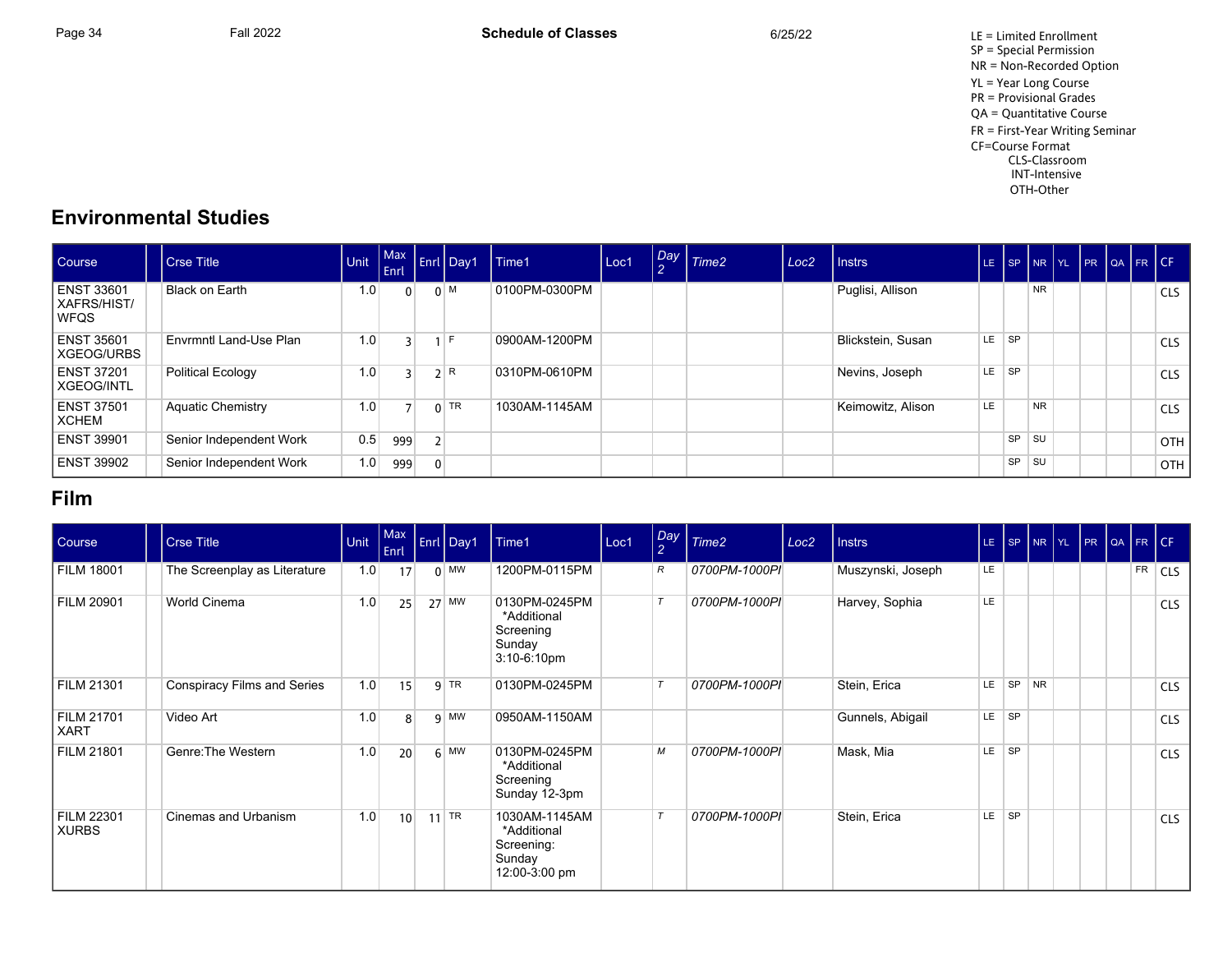Page 35 Fall 2022 Fall 2022 **Schedule of Classes** 6/25/22 6/25/22 LE = Limited Enrollment SP = Special Permission NR = Non-Recorded Option YL = Year Long Course PR = Provisional Grades QA = Quantitative Course FR = First-Year Writing Seminar CF=Course Format CLS-Classroom INT-Intensive OTH-Other

#### **Film**

| Course                            | <b>Crse Title</b>             | Unit | Max<br>Enrl     |                   | Enrl Day1    | Time1                                                                                       | Loc1 | Day<br>2      | Time2         | Loc <sub>2</sub> | <b>Instrs</b>     |           | LE SP     | $NR$ $YL$   | PR | QA FR CF |            |
|-----------------------------------|-------------------------------|------|-----------------|-------------------|--------------|---------------------------------------------------------------------------------------------|------|---------------|---------------|------------------|-------------------|-----------|-----------|-------------|----|----------|------------|
| <b>FILM 23101</b><br><b>XMEDS</b> | Minorities in the Media       | 1.0  | 15              |                   | $8 \vert$ MW | 1030AM-1145AM<br>*Additional<br><b>Screening Time</b><br>Sunday<br>$3:10-6:10$ pm           |      | М             | 0700PM-1000PI |                  | Mask, Mia         | LE SP     |           |             |    |          | <b>CLS</b> |
| <b>FILM 24001</b>                 | Sculpting Images in Time      | 1.0  | 12              |                   | 9 R          | 1030AM-0130PM                                                                               |      | $\mathcal{R}$ | 0310PM-0510PI |                  | Iris, Denise      | LE SP     |           |             |    |          | <b>CLS</b> |
| <b>FILM 24201</b>                 | Fragile Presence              | 0.5  | 12              | $12$ F            |              | 1030AM-1230PM                                                                               |      |               |               |                  | Iris, Denise      | LE.       | SP SU     |             |    |          | <b>INT</b> |
| <b>FILM 25601</b><br><b>XMEDS</b> | American Television History   | 1.0  | 13              |                   | $12$ TR      | 1030AM-1145AM<br>*Additional<br>Screening<br>Sunday 12:00-<br>3:00 <sub>pm</sub>            |      | $\mathcal{R}$ | 0700PM-1000PI |                  | Kupfer, Alexander | $LE$ $SP$ |           |             |    |          | CLS        |
| <b>FILM 29001</b>                 | Community-Engaged<br>Learning | 0.5  | 999             | $\overline{0}$    |              |                                                                                             |      |               |               |                  |                   |           |           | $SP$ $  SU$ |    |          | <b>INT</b> |
| <b>FILM 29002</b>                 | Community-Engaged<br>Learning | 1.0  | 999             | $\mathbf{0}$      |              |                                                                                             |      |               |               |                  |                   |           | SP        | $\vert$ su  |    |          | <b>INT</b> |
| <b>FILM 29801</b>                 | Independent Study             | 0.5  | 999             | $\overline{0}$    |              |                                                                                             |      |               |               |                  |                   |           | SP        | <b>SU</b>   |    |          | OTH        |
| <b>FILM 29802</b>                 | Independent Study             | 1.0  | 999             | $\mathbf 0$       |              |                                                                                             |      |               |               |                  |                   |           | <b>SP</b> | l SU        |    |          | OTH        |
| <b>FILM 30001</b>                 | Film Research Thesis          | 1.0  | 999             | $\mathbf{1}$      |              |                                                                                             |      |               |               |                  |                   |           | <b>SP</b> |             |    |          | OTH        |
| <b>FILM 30101</b>                 | Film Screenplay Thesis        | 1.0  | 999             | $\mathbf{1}$      |              |                                                                                             |      |               |               |                  |                   |           | <b>SP</b> |             |    |          | OTH        |
| <b>FILM 31701</b><br><b>XDRAM</b> | Introduction to Screenwriting | 1.0  | 10 <sup>1</sup> | $10^{M}$          |              | 0310PM-0510PM<br>*Additional<br>Screening<br>Sunday<br>7:00-10:00pm                         |      | $\mathcal{R}$ | 0700PM-1000PI |                  | Muszynski, Joseph | LE.       | $ $ SP    |             |    |          | CLS        |
| <b>FILM 32401</b>                 | Cinema Modes                  | 1.0  | 12              |                   | $7$ T        | 1200PM-0300PM<br>*Apply for this<br>course: https://<br>forms.gle/<br>bPvJkpohWX1AD<br>7hW8 |      |               |               |                  |                   |           | LE SP     |             |    |          | <b>CLS</b> |
| <b>FILM 32501</b>                 | Writing the Short Film        | 1.0  | 12              | $10$ <sup>T</sup> |              | 1200PM-0300PM                                                                               |      |               |               |                  | Iris, Denise      |           | LE SP     |             |    |          | CLS        |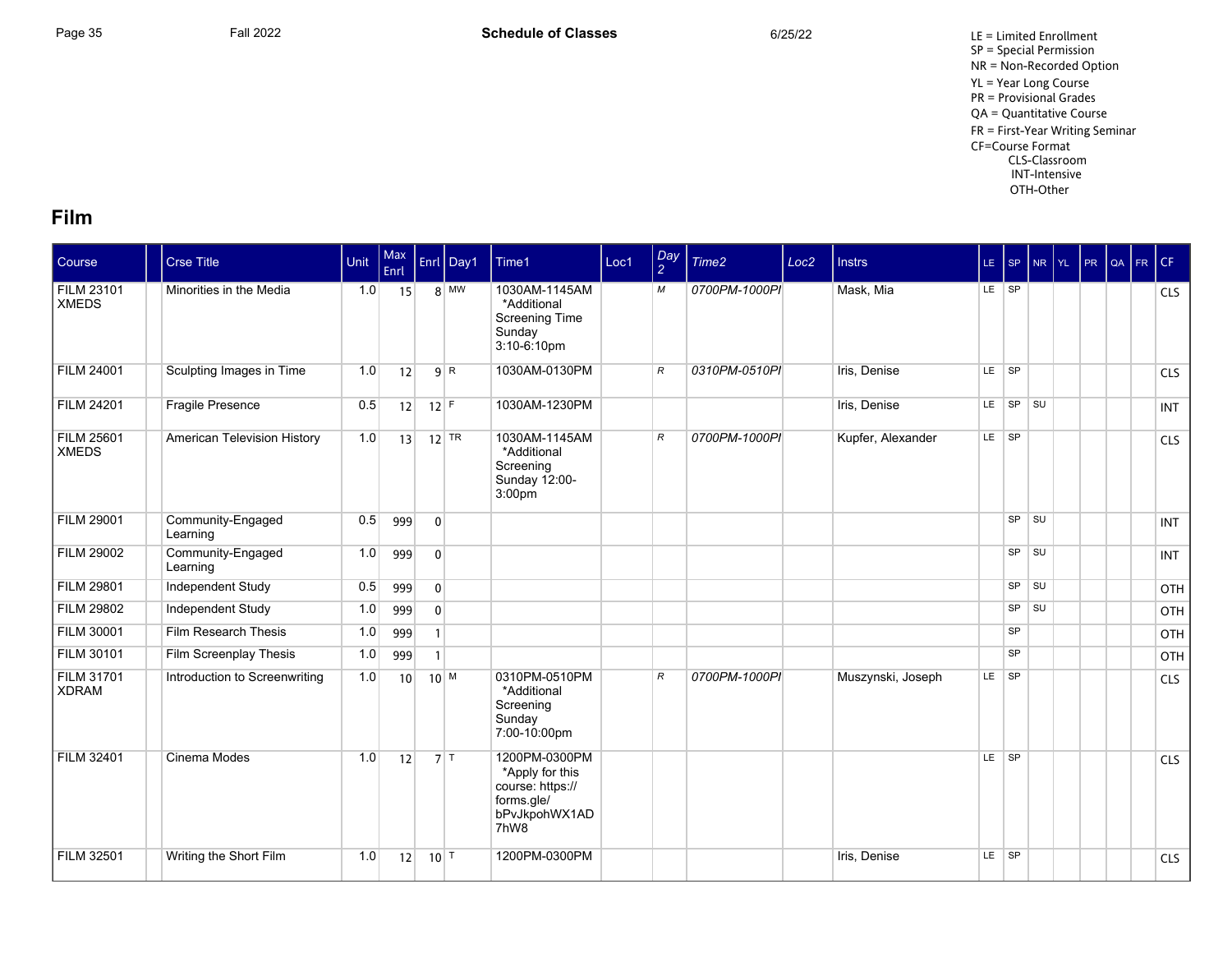Page 36 Fall 2022 Fall 2022 **Schedule of Classes** 6/25/22 6/25/22 LE = Limited Enrollment SP = Special Permission NR = Non-Recorded Option YL = Year Long Course PR = Provisional Grades QA = Quantitative Course FR = First-Year Writing Seminar CF=Course Format CLS-Classroom INT-Intensive OTH-Other

#### **Film**

| Course            | <b>Crse Title</b>                 | Unit | Max<br>Enrl |                   | Enrl Day1  | Time1                                                                                       | Loc1 | $\frac{Day}{2}$ | Time <sub>2</sub> | Loc <sub>2</sub> | <b>Instrs</b>                  |     |           |    | LE SP NR YL PR QA FR CF |  |            |
|-------------------|-----------------------------------|------|-------------|-------------------|------------|---------------------------------------------------------------------------------------------|------|-----------------|-------------------|------------------|--------------------------------|-----|-----------|----|-------------------------|--|------------|
| <b>FILM 32601</b> | Senior Project: Non-Fiction       | 1.0  | 12          |                   | $9 \mid W$ | 1200PM-0300PM<br>*Apply for this<br>course: https://<br>forms.gle/<br>yi3jgJH6UrBbZm<br>NA6 |      |                 |                   |                  | Slattery-Quintanilla,<br>Shane | LE. | $ $ SP    |    |                         |  | <b>CLS</b> |
| FILM 33101        | <b>Compilation Films</b>          | 1.0  | 15          |                   | $10^{W}$   | 0100PM-0300PM<br>*Additional<br>Screening:<br>Sunday<br>7:00-10:00 pm                       |      | М               | 0310PM-0610PI     |                  | Kupfer, Alexander              | LE. | SP        |    |                         |  | <b>CLS</b> |
| <b>FILM 39101</b> | Sensuous Theory Writing<br>Wrkshp | 0.5  | 15          | 15                |            |                                                                                             |      |                 |                   |                  | Harvey, Sophia                 | LE. | <b>SP</b> | SU |                         |  | <b>INT</b> |
| FILM 39201        | Sensuous Theory                   | 1.0  | 15          | $15$ <sup>T</sup> |            | 0310PM-0510PM<br>*Additional<br>Screening:<br>Sunday 3:10<br>$-6:10pm$                      |      | М               | 0700PM-1000PI     |                  | Harvey, Sophia                 | LE. | <b>SP</b> |    |                         |  | <b>CLS</b> |
| FILM 39901        | Senior Independent Work           | 0.5  | 999         | $\mathbf{0}$      |            |                                                                                             |      |                 |                   |                  |                                |     | SP        | SU |                         |  | OTH        |
| <b>FILM 39902</b> | Senior Independent Work           | 1.0  | 999         | $\mathbf{0}$      |            |                                                                                             |      |                 |                   |                  |                                |     | SP        | SU |                         |  | OTH        |

## **French & Francophone**

| Course           | Crse Title                   |     | $ $ Enrl        | Unit $\left[\begin{array}{c c} \text{Max} \\ \text{-} \end{array}\right]$ Enrl Day1 | Time1                                                | Loc1 | Day Time2 | Loc <sub>2</sub> | I Instrs      |     | LE $ SP NR $ |           |           |  |           | YL PR QA FR CF |
|------------------|------------------------------|-----|-----------------|-------------------------------------------------------------------------------------|------------------------------------------------------|------|-----------|------------------|---------------|-----|--------------|-----------|-----------|--|-----------|----------------|
| FFS 10501        | <b>Elementary French</b>     | 1.0 | 20              | $10$ MTWR                                                                           | 0930AM-1020AM                                        |      |           |                  | Brancky, Anne | LE. |              |           | YL        |  |           | <b>CLS</b>     |
| <b>FFS 10502</b> | <b>Elementary French</b>     | 1.0 | 20 <sup>1</sup> | 2 MTWR                                                                              | 1030AM-1120AM                                        |      |           |                  | Hiner, Susan  | LE  |              |           | <b>YL</b> |  |           | <b>CLS</b>     |
| FFS 10901        | <b>Basic French Review</b>   | 1.0 | 20 <sup>1</sup> | $6$ MTWR                                                                            | 0930AM-1020AM                                        |      |           |                  | Amos, Matthew | LE. |              |           |           |  |           | <b>CLS</b>     |
| FFS 17001        | Perspectives in F&F Cultures | 1.0 | 17              | $0$ TR                                                                              | 0130PM-0245PM                                        |      |           |                  | Cutchin, Adam | LE. |              |           |           |  | <b>FR</b> | <b>CLS</b>     |
| FFS 20501        | Intermediate French I        | 1.0 | 20 <sup>1</sup> | $2$ TR                                                                              | 1200PM-0115PM<br>*Plus 1<br>Conversation<br>Hour TBA |      |           |                  | Amos, Matthew | LE. |              | <b>NR</b> |           |  |           | <b>CLS</b>     |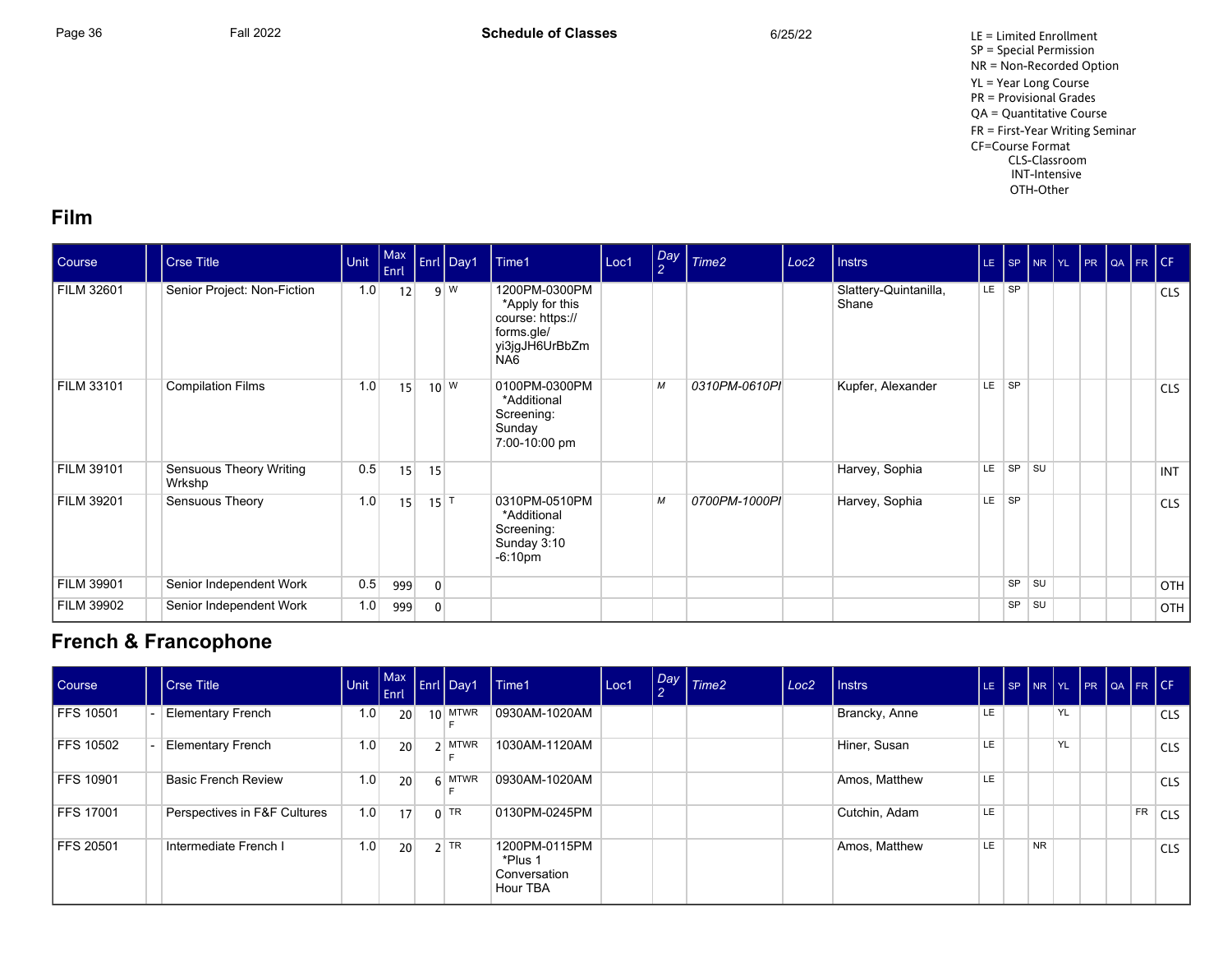## **French & Francophone**

| <b>Course</b>    | <b>Crse Title</b>                         | Unit | Max<br>Enrl     |                | Enrl Day1     | Time1                                                | Loc1 | Day<br>$\mathcal{P}$ | Time <sub>2</sub> | Loc <sub>2</sub> | <b>Instrs</b>          |     | LE SP     | $N$ R $Y$ L    | PR QA FR CF |  |            |
|------------------|-------------------------------------------|------|-----------------|----------------|---------------|------------------------------------------------------|------|----------------------|-------------------|------------------|------------------------|-----|-----------|----------------|-------------|--|------------|
| <b>FFS 20502</b> | Intermediate French I                     | 1.0  | 20 <sup>2</sup> |                | $6 \mid$ MW   | 0130PM-0245PM<br>*Plus 1<br>Conversation<br>hour TBA |      |                      |                   |                  | Parker, Thomas         | LE. |           | <b>NR</b>      |             |  | <b>CLS</b> |
| <b>FFS 20601</b> | Intermediate French II                    | 1.0  | 20              |                | $6$ TR        | 1200PM-0115PM<br>*Plus 1<br>Conversation<br>hour TBA |      |                      |                   |                  | Celerier, Patricia-Pia | LE  |           | <b>NR</b>      |             |  | CLS        |
| <b>FFS 20602</b> | Intermediate French II                    | 1.0  | 20              |                | $3$ MW        | 0130PM-0245PM<br>*Plus 1<br>Conversation<br>hour TBA |      |                      |                   |                  | Cutchin, Adam          | LE  |           | <b>NR</b>      |             |  | CLS        |
| <b>FFS 21001</b> | Francphne<br>Wrld:Text,Sound,Imag         | 1.0  | 20 <sup>1</sup> |                | $8$ TR        | 1030AM-1145AM<br>*Plus 1<br>Conversation<br>hour TBA |      |                      |                   |                  | Amos, Matthew          | LE  |           | <b>NR</b>      |             |  | <b>CLS</b> |
| <b>FFS 21002</b> | Francphne<br>Wrld:Text,Sound,Imag         | 1.0  | 20              |                | $5$ MW        | 1200PM-0115PM<br>*Plus 1<br>Conversation<br>hour TBA |      |                      |                   |                  | Cutchin, Adam          | LE  |           | <b>NR</b>      |             |  | CLS        |
| <b>FFS 21201</b> | Reading Literature and Film               | 1.0  | 20 <sup>1</sup> |                | $14$ TR       | 0130PM-0245PM                                        |      |                      |                   |                  | Celerier, Patricia-Pia | LE. |           | <b>NR</b>      |             |  | <b>CLS</b> |
| <b>FFS 24001</b> | <b>Grammar and Composition</b>            | 1.0  | 20 <sup>1</sup> |                | $6 \mid M W$  | 1030AM-1145AM                                        |      |                      |                   |                  | Swamy, Vinay           | LE. |           | <b>NR</b>      |             |  | <b>CLS</b> |
| <b>FFS 28001</b> | French TV Series Unwound                  | 1.0  | 20              |                | $10$ TR       | 0435PM-0550PM                                        |      |                      |                   |                  | Celerier, Patricia-Pia | LE  |           | <b>NR</b>      |             |  | CLS        |
| <b>FFS 29401</b> | <b>Cyber France: Media/Politcs</b><br>His | 0.5  | 5 <sup>1</sup>  |                | $5$ F         | 0100PM-0300PM                                        |      |                      |                   |                  | Swamy, Vinay           | LE  |           | N <sub>R</sub> |             |  | <b>INT</b> |
| <b>FFS 30001</b> | Senior Thesis                             | 1.0  | 999             | $\overline{0}$ |               |                                                      |      |                      |                   |                  |                        |     | <b>SP</b> |                |             |  | <b>INT</b> |
| <b>FFS 30101</b> | Senior Translation                        | 0.5  | 999             | 0 <sup>1</sup> |               |                                                      |      |                      |                   |                  |                        |     | <b>SP</b> | <b>SU</b>      |             |  | OTH        |
| <b>FFS 35501</b> | Worlds of Science Fiction                 | 1.0  | 15              | 10             |               | 0100PM-0300PM<br>Worlds of<br><b>Science Fiction</b> |      |                      |                   |                  | Parker, Thomas         | LE  |           | <b>NR</b>      |             |  | CLS        |
| <b>FFS 36601</b> | L Ecole et la Republique                  | 1.0  | 15              |                | $10^{\mid W}$ | 0100PM-0300PM                                        |      |                      |                   |                  | Swamy, Vinay           | LE  |           | <b>NR</b>      |             |  | CLS        |
| <b>FFS 39201</b> | Exile, Migration & Community              | 0.5  | 5 <sup>1</sup>  |                | $5$ F         | 1030AM-1230PM<br>Exile, Migration<br>& Community     |      |                      |                   |                  | Brancky, Anne          | LE  |           | <b>NR</b>      |             |  | <b>INT</b> |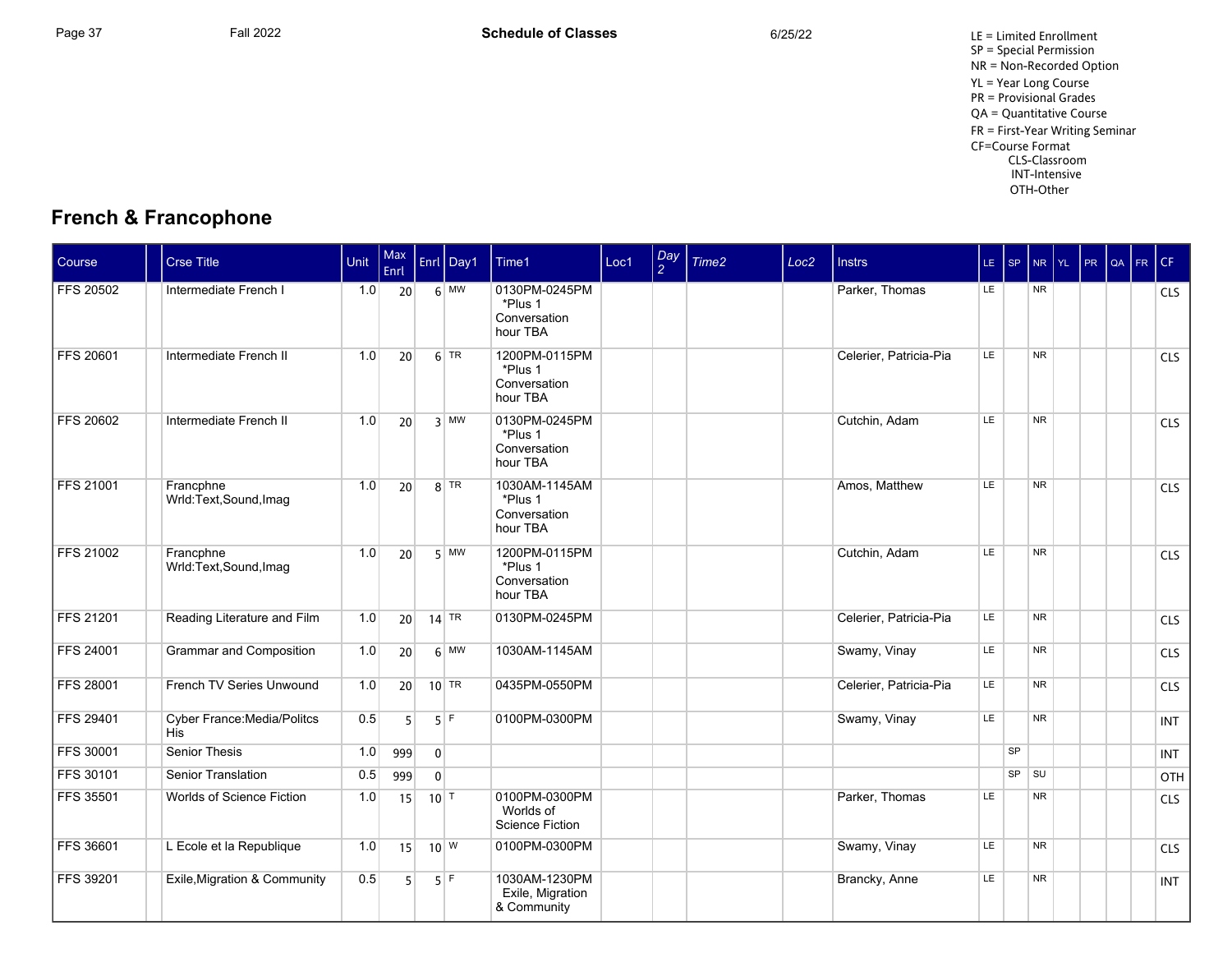Page 38 Fall 2022 Fall 2022 **Schedule of Classes** 6/25/22 6/25/22 LE = Limited Enrollment SP = Special Permission NR = Non-Recorded Option YL = Year Long Course PR = Provisional Grades QA = Quantitative Course FR = First-Year Writing Seminar CF=Course Format CLS-Classroom INT-Intensive OTH-Other

## **French & Francophone**

| <b>Course</b> | <b>Crse Title</b>        | Unit | <b>Max</b><br><b>LEnri</b> | - 1 - 4 | Enrl   Day1 | 'Time1        | Loc1 | Day<br>$\sim$ | Time2 | Loc <sub>2</sub> | Instrs            |   | ILE ISP INR IYL |                 | IPR OA FR CF |  |            |
|---------------|--------------------------|------|----------------------------|---------|-------------|---------------|------|---------------|-------|------------------|-------------------|---|-----------------|-----------------|--------------|--|------------|
| FFS 39401     | Post-Study Away Projects | 0.5  |                            |         | l R         | 1030AM-1230PM |      |               |       |                  | Thomas<br>Parker, | ᄔ |                 | NR <sup>1</sup> |              |  | <b>INT</b> |

## **Geography**

| Course                          | <b>Crse Title</b>                       | Unit | Max<br>Enrl  |                | Enrl Day1        | Time1         | Loc1 | Day    | Time2         | Loc <sub>2</sub> | <b>Instrs</b>        | $LE$ $SP$ |           | NR.            | l yl | PR | l QA | $F$ R $CF$ |            |
|---------------------------------|-----------------------------------------|------|--------------|----------------|------------------|---------------|------|--------|---------------|------------------|----------------------|-----------|-----------|----------------|------|----|------|------------|------------|
| GEOG 10201<br><b>XINTL</b>      | Global Geography                        | 1.0  | 25           |                | $7$ MW           | 1030AM-1145AM |      |        |               |                  | Nevins, Joseph       | LE        |           | <b>NR</b>      |      |    |      |            | <b>CLS</b> |
| GEOG 11001                      | Climate Action: Tales/Front Lin         | 1.0  | 17           |                | $0$ TR           | 1030AM-1145AM |      |        |               |                  | Cunningham, Mary Ann | LE        |           |                |      |    |      | <b>FR</b>  | <b>CLS</b> |
| GEOG 15101<br><b>XESCI</b>      | The Solid Earth: Physical<br>Geol       | 1.0  | 11           |                | $6$ MW           | 1030AM-1145AM |      | R      | 0130PM-0530PI |                  | Schneiderman, Jill   | LE        |           | <b>NR</b>      |      |    | QA   |            | <b>CLS</b> |
| GEOG 22001<br><b>XESCI</b>      | Cartography Spa Data Vis/<br><b>GIS</b> | 1.0  | 10           |                | $10$ TR          | 0130PM-0245PM |      | $\tau$ | 0310PM-0510PI |                  | Cunningham, Mary Ann | LE.       |           | <b>NR</b>      |      |    | QA   |            | <b>CLS</b> |
| GEOG 22101<br><b>XESCI</b>      | Soils                                   | 1.0  | 12           |                | $4$ TR           | 1200PM-0115PM |      | $\tau$ | 0130PM-0530PI |                  | Walker, Jeffrey      | LE        |           | <b>NR</b>      |      |    |      |            | <b>CLS</b> |
| GEOG 24801<br><b>XURBS</b>      | Housing Crises and Activism             | 1.0  | 15           |                | $5$ TR           | 0310PM-0425PM |      |        |               |                  | Elrick, John         | LE        |           | <b>NR</b>      |      |    |      |            | <b>CLS</b> |
| GEOG 25001<br><b>XURBS</b>      | Urban Geog:Space/Place/<br>Environ      | 1.0  | 15           |                | $10$ MW          | 1200PM-0115PM |      |        |               |                  | Elrick, John         | LE        |           |                |      |    |      |            | <b>CLS</b> |
| GEOG 26601<br><b>XINTL</b>      | Popultn, Envirnmnt/Sustain<br>Devl      | 1.0  | 16           |                | $16$ MW          | 0130PM-0245PM |      |        |               |                  | Nevins, Joseph       | LE        |           | N <sub>R</sub> |      |    |      |            | <b>CLS</b> |
| GEOG 27601<br><b>XINTL</b>      | Spaces of Global Capitalism             | 1.0  | 15           |                | $10$ TR          | 1200PM-0115PM |      |        |               |                  | Zhou, Yu             | LE        |           | N <sub>R</sub> |      |    |      |            | <b>CLS</b> |
| GEOG 29002                      | Community-Engaged<br>Learning           | 1.0  | 999          | $\overline{0}$ |                  |               |      |        |               |                  |                      |           | SP SU     |                |      |    |      |            | <b>INT</b> |
| GEOG 29701                      | Readings In Geography                   | 0.5  | 999          | $\overline{0}$ |                  |               |      |        |               |                  |                      |           | $SP$ $SU$ |                |      |    |      |            | OTH        |
| GEOG 29801                      | Independent Work                        | 0.5  | 999          | $\overline{0}$ |                  |               |      |        |               |                  |                      |           | $SP$ $SU$ |                |      |    |      |            | OTH        |
| GEOG 29802                      | Independent Work                        | 1.0  | 999          | $\overline{0}$ |                  |               |      |        |               |                  |                      |           | SP SU     |                |      |    |      |            | OTH        |
| GEOG 30401                      | Senior Seminar                          | 1.0  | 12           |                | $q \mid M$       | 0310PM-0610PM |      |        |               |                  | Zhou, Yu             | LE SP     |           |                |      |    |      |            | <b>CLS</b> |
| GEOG 35601<br><b>XENST/URBS</b> | Envrmntl Land-Use Plan                  | 1.0  | 5            |                | 5F               | 0900AM-1200PM |      |        |               |                  | Blickstein, Susan    | LE SP     |           |                |      |    |      |            | <b>CLS</b> |
| GEOG 37201<br><b>XENST/INTL</b> | <b>Political Ecology</b>                | 1.0  | $\mathsf{q}$ |                | 10 <sup> R</sup> | 0310PM-0610PM |      |        |               |                  | Nevins, Joseph       | $LE$ $SP$ |           |                |      |    |      |            | <b>CLS</b> |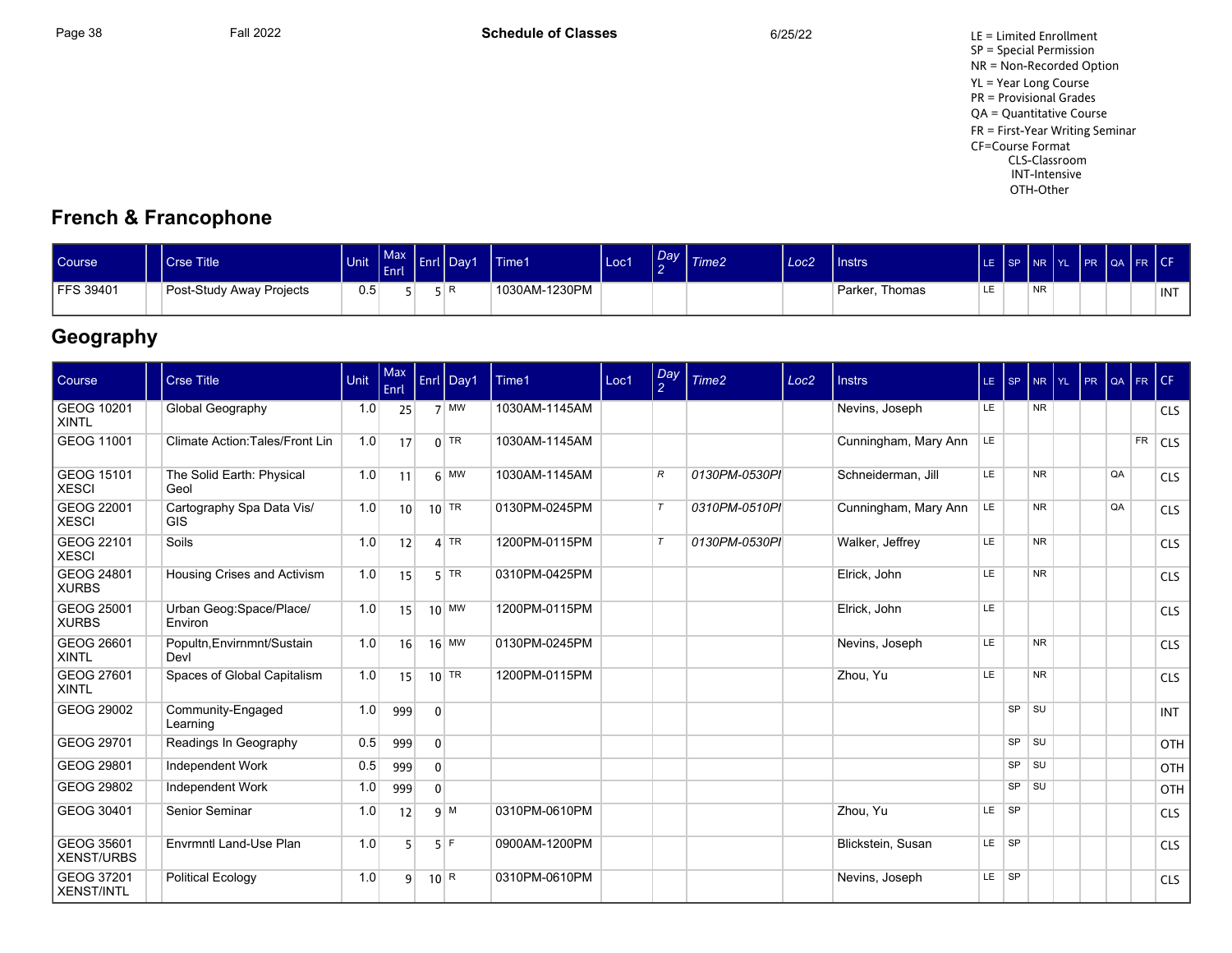

## **Geography**

| Course     | <b>Crse Title</b>       | <b>Unit</b>      | Max <sup>1</sup><br><b>Enrl</b> | -nrl | l Day1 | <b>Time1</b> | Loc' | $\sim$ | $\log$ $\frac{7}{1}$ Time2 | Loc <sub>2</sub> | Instrs | LE ISP INR YL |           |      | PR QA FR CF |  |                  |
|------------|-------------------------|------------------|---------------------------------|------|--------|--------------|------|--------|----------------------------|------------------|--------|---------------|-----------|------|-------------|--|------------------|
| GEOG 39901 | Senior Independent Work | 0.5              | 999                             |      |        |              |      |        |                            |                  |        |               | <b>SP</b> | ∣ SU |             |  | OTH <sub>1</sub> |
| GEOG 39902 | Senior Independent Work | 1.0 <sub>1</sub> | 999                             |      |        |              |      |        |                            |                  |        |               | <b>SP</b> | l su |             |  | OTH.             |

# Geography-Anthropolog

| Course     | l Crse Title                  | <b>Unit</b> | $ $ Enrl |          | $\left  \begin{array}{c} \text{Max} \\ \text{-} \end{array} \right $ Enrl Day1 | Time1 | Loc1 | Day<br>$\sim$ | Time2 | Loc2 | Instrs |  |           |  |  | LE SP NR YL PR QA FR CF |
|------------|-------------------------------|-------------|----------|----------|--------------------------------------------------------------------------------|-------|------|---------------|-------|------|--------|--|-----------|--|--|-------------------------|
| GEAN 29001 | Community-Engaged<br>Learning | 0.0         | 999      | $\Omega$ |                                                                                |       |      |               |       |      |        |  | <b>NR</b> |  |  | INT                     |
| GEAN 29002 | Community-Engaged<br>Learning | 0.0         | 999      | $\Omega$ |                                                                                |       |      |               |       |      |        |  | <b>NR</b> |  |  | INT                     |

## **German**

| Course                            | <b>Crse Title</b>                 | Unit | $ $ Max<br>Enrl |              | Enrl Day1      | Time1                                    | Loc1 | Day<br>$\mathcal{P}$ | Time2 | Loc <sub>2</sub> | <b>Instrs</b>       | $LE$ $ SP$ |       | NR YL     | PR | QA FR CF |           |            |
|-----------------------------------|-----------------------------------|------|-----------------|--------------|----------------|------------------------------------------|------|----------------------|-------|------------------|---------------------|------------|-------|-----------|----|----------|-----------|------------|
| <b>GERM 10201</b>                 | Life & Love on the Dancefloor     | 1.0  | 17              |              | $0$ MWF        | 0900AM-1015AM                            |      |                      |       |                  |                     | LE.        |       |           |    |          | <b>FR</b> | <b>CLS</b> |
| GERM 10501                        | Beg German: Stories/<br>Childhood | 1.0  | 20              |              | $9$ MWF        | 0900AM-1015AM                            |      |                      |       |                  | von der Emde, Silke | LE         |       | NR YL     |    |          |           | <b>CLS</b> |
| <b>GERM 10502</b>                 | Beg German: Stories/<br>Childhood | 1.0  | 20              |              | 4 MWF          | 1200PM-0115PM                            |      |                      |       |                  |                     | LE.        |       | NR YL     |    |          |           | <b>CLS</b> |
| <b>GERM 18101</b><br>XGNCS        | Nietzsche's Style                 | 0.5  | $\overline{ }$  |              | $7$ MR         | 0310PM-0425PM<br>*2nd 6 week<br>course * |      |                      |       |                  | Schneider, Jeffrey  | LE.        |       | <b>NR</b> |    |          |           | <b>CLS</b> |
| <b>GERM 21001</b>                 | Intermediate German I             | 1.0  | 20              |              | $6$ MWF        | 0900AM-1015AM                            |      |                      |       |                  | Schreiber, Elliott  | LE.        |       | <b>NR</b> |    |          |           | <b>CLS</b> |
| <b>GERM 23501</b><br><b>XMEDS</b> | <b>Toy Stories</b>                | 1.0  | 10 <sup>1</sup> |              | $10$ MW        | 1200PM-0115PM                            |      |                      |       |                  | Schreiber, Elliott  | LE         |       | <b>NR</b> |    |          |           | <b>CLS</b> |
| GERM 24001                        | Intro to German Theater           | 1.0  | 15              |              | 7 MWF          | 1200PM-0115PM                            |      |                      |       |                  | von der Emde, Silke | LE         |       | <b>NR</b> |    |          |           | <b>CLS</b> |
| <b>GERM 27401</b>                 | East German Cinema Then &<br>Now  | 1.0  | 10              |              | M <sub>R</sub> | 0310PM-0425PM                            |      |                      |       |                  | von der Emde, Silke | LE         |       | <b>NR</b> |    |          |           | <b>INT</b> |
| GERM 29001                        | Community-Engaged<br>Learning     | 0.5  | 999             | $\mathbf{0}$ |                |                                          |      |                      |       |                  |                     |            | SP    | ∣s∪       |    |          |           | <b>INT</b> |
| <b>GERM 29002</b>                 | Community-Engaged<br>Learning     | 1.0  | 999             | $\mathbf{0}$ |                |                                          |      |                      |       |                  |                     |            | SP SU |           |    |          |           | <b>INT</b> |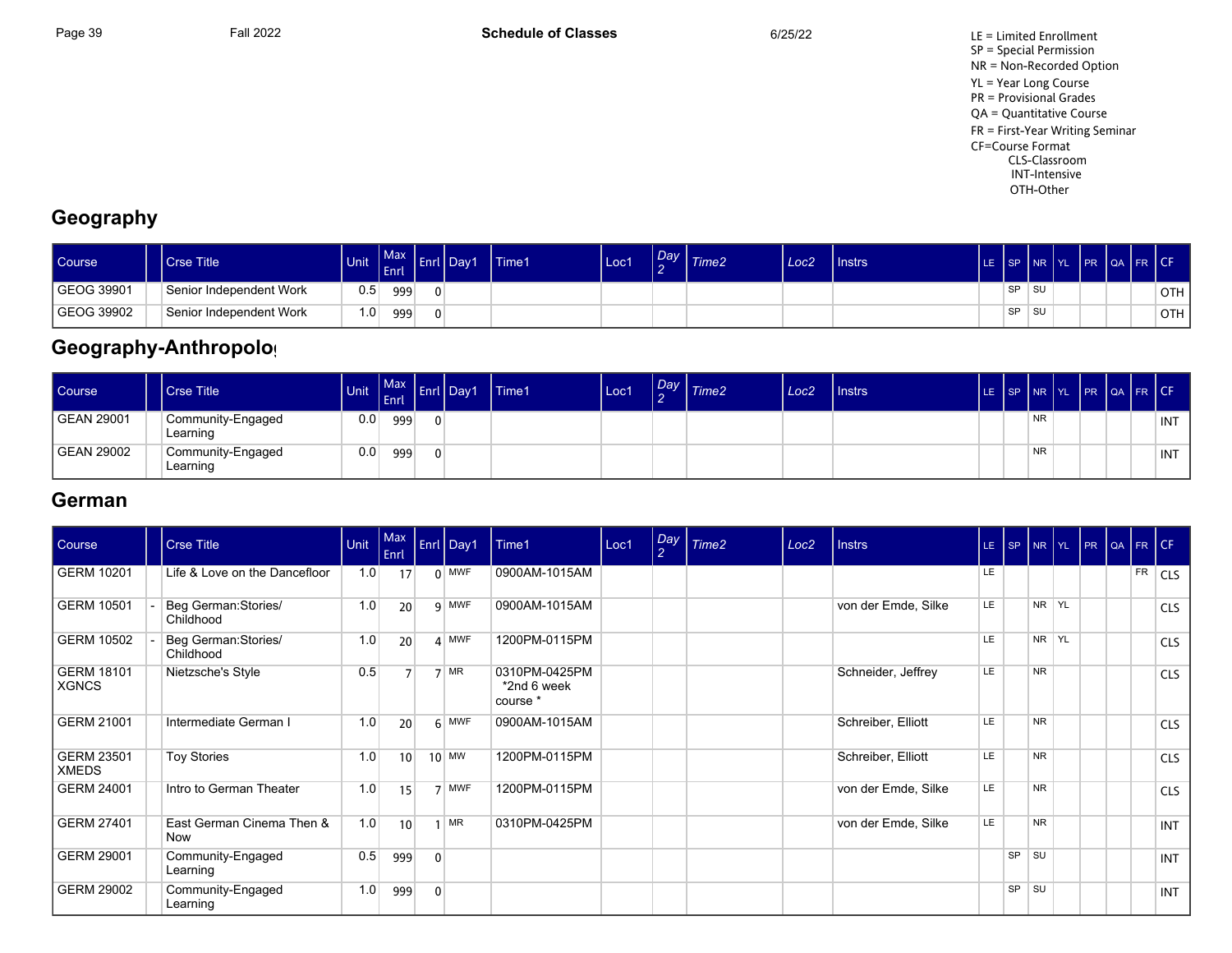

## **German**

| <b>Course</b>     | <b>Crse Title</b>                 | <b>Unit</b> | <b>V</b> Enri |                | Max Enri Day1 | Time1         | Loc1 | $\sim$ | Day Time2 | Loc <sub>2</sub> | Instrs             | LE. |           | SP NR YL  |           |           | FR QA FR CF |            |
|-------------------|-----------------------------------|-------------|---------------|----------------|---------------|---------------|------|--------|-----------|------------------|--------------------|-----|-----------|-----------|-----------|-----------|-------------|------------|
| <b>GERM 29801</b> | Independent Work                  | 0.5         | 999           | $\mathbf{0}$   |               |               |      |        |           |                  |                    |     | <b>SP</b> | <b>SU</b> |           |           |             | <b>OTH</b> |
| <b>GERM 29802</b> | Independent Work                  | 1.0         | 999           | $\overline{0}$ |               |               |      |        |           |                  |                    |     | <b>SP</b> | <b>SU</b> |           |           |             | <b>OTH</b> |
| GERM 30001        | Senior Thesis                     | 1.0         | 999           | $\overline{0}$ |               |               |      |        |           |                  |                    |     | <b>SP</b> |           |           |           |             | INT        |
| GERM 30101        | Language and Question of<br>Style | 1.0         | 10            |                | $6$ MR        | 0435PM-0550PM |      |        |           |                  | Schneider, Jeffrey | LE  |           | <b>NR</b> |           |           |             | <b>CLS</b> |
| <b>GERM 30201</b> | Senior Thesis                     | 0.5         | 999           | $\Omega$       |               |               |      |        |           |                  |                    |     | <b>SP</b> |           | <b>YL</b> | <b>PR</b> |             | INT        |
| <b>GERM 39901</b> | Senior Independent Work           | 0.5         | 999           | $\overline{0}$ |               |               |      |        |           |                  |                    |     | <b>SP</b> | . SU      |           |           |             | <b>OTH</b> |
| <b>GERM 39902</b> | Senior Independent Work           | 1.0         | 999           | $\Omega$       |               |               |      |        |           |                  |                    |     | SP        | . SU      |           |           |             | <b>OTH</b> |

## **Global Nineteenth Cent**

| Course                                 | <b>Crse Title</b>                | Unit | Max<br>Enrl    |                | <b>Enrl Day1</b> | Time1         | Loc1 | Day | Time <sub>2</sub> | Loc <sub>2</sub> | l Instrs l                         |     | LE $ SP NR$ |           | <b>TYL</b> | PR |  | QA FR CF   |
|----------------------------------------|----------------------------------|------|----------------|----------------|------------------|---------------|------|-----|-------------------|------------------|------------------------------------|-----|-------------|-----------|------------|----|--|------------|
| <b>GNCS 15001</b><br>XCLCS/HIST        | <b>Global Nineteenth Century</b> | 1.0  |                |                | $5$ MWF          | 0130PM-0220PM |      |     |                   |                  | Zlotnick, Susan/<br>Murdoch, Lydia | LE  |             | <b>NR</b> |            |    |  | <b>CLS</b> |
| <b>GNCS 18101</b><br><b>XGERM</b>      | Nietzsche's Style                | 0.5  |                |                | $0$ MR           | 0310PM-0425PM |      |     |                   |                  | Schneider, Jeffrey                 | LE  |             | <b>NR</b> |            |    |  | <b>CLS</b> |
| <b>GNCS 25401</b><br><b>XHIST/URBS</b> | Victorian Britain                | 1.0  |                |                | $5$ TR           | 1030AM-1145AM |      |     |                   |                  | Murdoch, Lydia                     | LE  |             | <b>NR</b> |            |    |  | <b>CLS</b> |
| <b>GNCS 31301</b><br>XDRAM             | Searching for the Makers         | 1.0  | 4              |                | 4 M              | 0100PM-0300PM |      |     |                   |                  | Hiner, Susan/ Kelly,<br>Kenisha    | LE  |             |           |            |    |  | <b>INT</b> |
| <b>GNCS 32801</b><br>XENGL             | Literature/Amer Renaissance      | 1.0  |                | 0 <sup>1</sup> |                  | 0310PM-0510PM |      |     |                   |                  | Roberts, Zachary                   | LE. |             | <b>NR</b> |            |    |  | <b>CLS</b> |
| <b>GNCS 35401</b><br>  XHIST           | History and Politics of Grief    | 1.0  | $\overline{2}$ |                | $2$ F            | 1030AM-1230PM |      |     |                   |                  | Murdoch, Lydia                     | LE  |             | <b>NR</b> |            |    |  | <b>INT</b> |
| <b>GNCS 36501</b><br>  XENGL           | The Brontes                      | 1.0  |                | $0$   1        |                  | 0400PM-0600PM |      |     |                   |                  | Taylor, Mark                       | LE  |             | <b>NR</b> |            |    |  | <b>CLS</b> |

## **Greek and Roman Studi**

| Course       | <b>Crse Title</b>       | Unit             | $\blacksquare$ Max<br><b>LEnri</b> | $\vert$ Enrl $\vert$ Day1 | <b>Time1</b>  | Loc1 | Day | Time <sub>2</sub> | Loc <sub>2</sub> | Instrs           | LE SP NR YL PR QA FR CF |           |  |           |        |
|--------------|-------------------------|------------------|------------------------------------|---------------------------|---------------|------|-----|-------------------|------------------|------------------|-------------------------|-----------|--|-----------|--------|
| I GRST 10301 | Homer's Iliad           | 1.0              |                                    | $0$ TR                    | 0130PM-0245PM |      |     |                   |                  | Friedman, Rachel | LE                      |           |  | <b>FR</b> | 'CLS ∣ |
| I GRST 12601 | <b>Elementary Greek</b> | 1.0 <sub>1</sub> | 25                                 | <b>MTWR</b>               | 1030AM-1120AM |      |     |                   |                  | Friedman, Rachel | LE                      | <b>NR</b> |  |           | CLS    |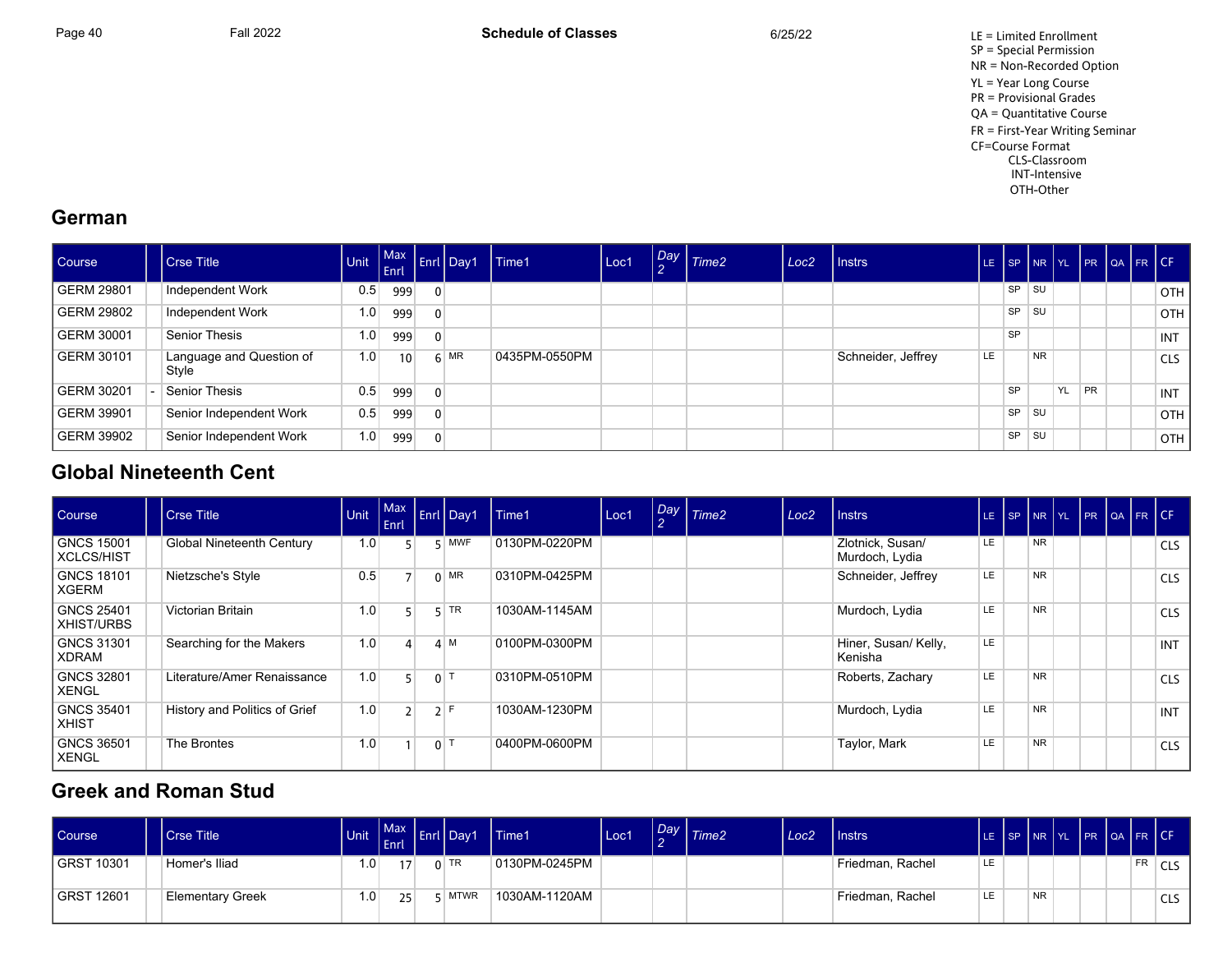Page 41 Fall 2022 Fall 2022 **Schedule of Classes** 6/25/22 6/25/22 LE = Limited Enrollment SP = Special Permission NR = Non-Recorded Option YL = Year Long Course PR = Provisional Grades QA = Quantitative Course FR = First-Year Writing Seminar CF=Course Format CLS-Classroom INT-Intensive OTH-Other

## **Greek and Roman Studi**

| Course                            | <b>Crse Title</b>          | Unit | $ $ Max<br>Enrl |                | Enrl Day1   | Time1         | Loc1 | Day<br>$\overline{2}$ | Time2 | Loc <sub>2</sub> | <b>Instrs</b>    |     |    |           |                           |           | LE SP NR YL PR QA FR CF |            |
|-----------------------------------|----------------------------|------|-----------------|----------------|-------------|---------------|------|-----------------------|-------|------------------|------------------|-----|----|-----------|---------------------------|-----------|-------------------------|------------|
| <b>GRST 14501</b>                 | Elementary Latin           | 1.0  | 999             |                | $6$ MTWR    | 0930AM-1020AM |      |                       |       |                  |                  |     |    |           | NR YL                     |           |                         | <b>CLS</b> |
| <b>GRST 18001</b>                 | <b>Reading Antiquity</b>   | 1.0  | 30 <sup>1</sup> |                | $12$ MW     | 1200PM-0115PM |      |                       |       |                  | Dozier, Curtis   | LE. |    | <b>NR</b> |                           |           |                         | <b>CLS</b> |
| <b>GRST 21101</b><br>XART/URBS    | Rome: The Art of Empire    | 1.0  | 10              |                | $1$ TR      | 0310PM-0425PM |      |                       |       |                  | D'Ambra, Eve     | LE. |    |           |                           |           |                         | <b>CLS</b> |
| <b>GRST 24501</b>                 | Intermediate Latin I       | 1.0  | 999             |                | $4$ MWF     | 0130PM-0220PM |      |                       |       |                  |                  |     |    | <b>NR</b> |                           |           |                         | <b>CLS</b> |
| <b>GRST 30201</b><br><b>XENST</b> | <b>Ancient Death/Dying</b> | 1.0  | 15              |                | $15$ TR     | 1200PM-0115PM |      |                       |       |                  | Tobin, Carolyn   | LE. |    | <b>NR</b> |                           |           |                         | <b>CLS</b> |
| <b>GRST 32601</b>                 | Readings in Greek          | 1.0  | 10 <sup>1</sup> |                | $3$ TR      | 0130PM-0245PM |      |                       |       |                  | Dozier, Curtis   | LE. |    | <b>NR</b> |                           |           |                         | <b>INT</b> |
| GRST 34301                        | Tacitus                    | 1.0  | 999             |                | $3$ TR      | 0435PM-0550PM |      |                       |       |                  | Dozier, Curtis   |     |    | <b>NR</b> |                           |           |                         | <b>CLS</b> |
| GRST 36001                        | <b>Senior Thesis</b>       | 1.0  | 999             | $\overline{0}$ |             |               |      |                       |       |                  |                  |     | SP | <b>SU</b> |                           |           |                         | INT        |
| GRST 36101                        | Thesis Prep                | 0.5  |                 |                | $0 \vert W$ | 0100PM-0300PM |      |                       |       |                  | Friedman, Rachel | LE. | SP | <b>SU</b> | $\overline{\mathsf{Y}}$ L | <b>PR</b> |                         | INT        |
| GRST 36301                        | Senior Project             | 0.5  | 999             | $\overline{0}$ |             |               |      |                       |       |                  |                  |     | SP | <b>SU</b> |                           |           |                         | INT        |

## **Haitian Creole**

| Course     | Crse Title               | <b>Unit</b> | Max<br>Enrl <sup>1</sup> | <b>Lend</b> | rl Day1 | Time1 | Loc1 | Day<br>-- | Time <sub>2</sub> | Loc <sub>2</sub> | Instrs          | ΙF | l SP i    | Inr Iyl |     |    | PR QA FR CF |       |
|------------|--------------------------|-------------|--------------------------|-------------|---------|-------|------|-----------|-------------------|------------------|-----------------|----|-----------|---------|-----|----|-------------|-------|
| CREO 10501 | Beginning Haitian Creole | ا 0. ا      | 999                      |             |         |       |      |           |                   |                  | Gerhardi, Lioba |    | <b>QD</b> |         | YL. | PR |             | OTH I |

## **Hebrew**

| Course            | <b>Crse Title</b>        | <b>Unit End Inc.</b> |                 |          | Finit Max Enrl Day1 | l Time1       | Loc1 | $\sqrt{\frac{Day}{a}}$ Time2 | Loc <sub>2</sub> | l Instrs    |    |           |           |   |  | LE SP NR YL PR QA FR CF |       |
|-------------------|--------------------------|----------------------|-----------------|----------|---------------------|---------------|------|------------------------------|------------------|-------------|----|-----------|-----------|---|--|-------------------------|-------|
| <b>HEBR 10501</b> | <b>Elementary Hebrew</b> | 1.0 <sub>1</sub>     | 20 <sup>1</sup> |          | $5$ MTWR            | 0930AM-1020AM |      |                              |                  | Veto, Agnes | LE |           | NR.       | Y |  |                         | CLS   |
| HEBR 29801        | Independent Work         | 0.5                  | 999             |          |                     |               |      |                              |                  |             |    | SP.       | <b>SU</b> |   |  |                         | OTH I |
| <b>HEBR 29802</b> | Independent Work         | 1.0                  | 999             | $\Omega$ |                     |               |      |                              |                  |             |    | $SP$ $SU$ |           |   |  |                         | OTH I |
| HEBR 39901        | Senior Independent Work  | 0.5                  | 999             | $\Omega$ |                     |               |      |                              |                  |             |    | SP        | <b>SU</b> |   |  |                         | OTH I |
| <b>HEBR 39902</b> | Senior Independent Work  | 1.0                  | 999             | $\Omega$ |                     |               |      |                              |                  |             |    | <b>SP</b> | SU        |   |  |                         | OTH I |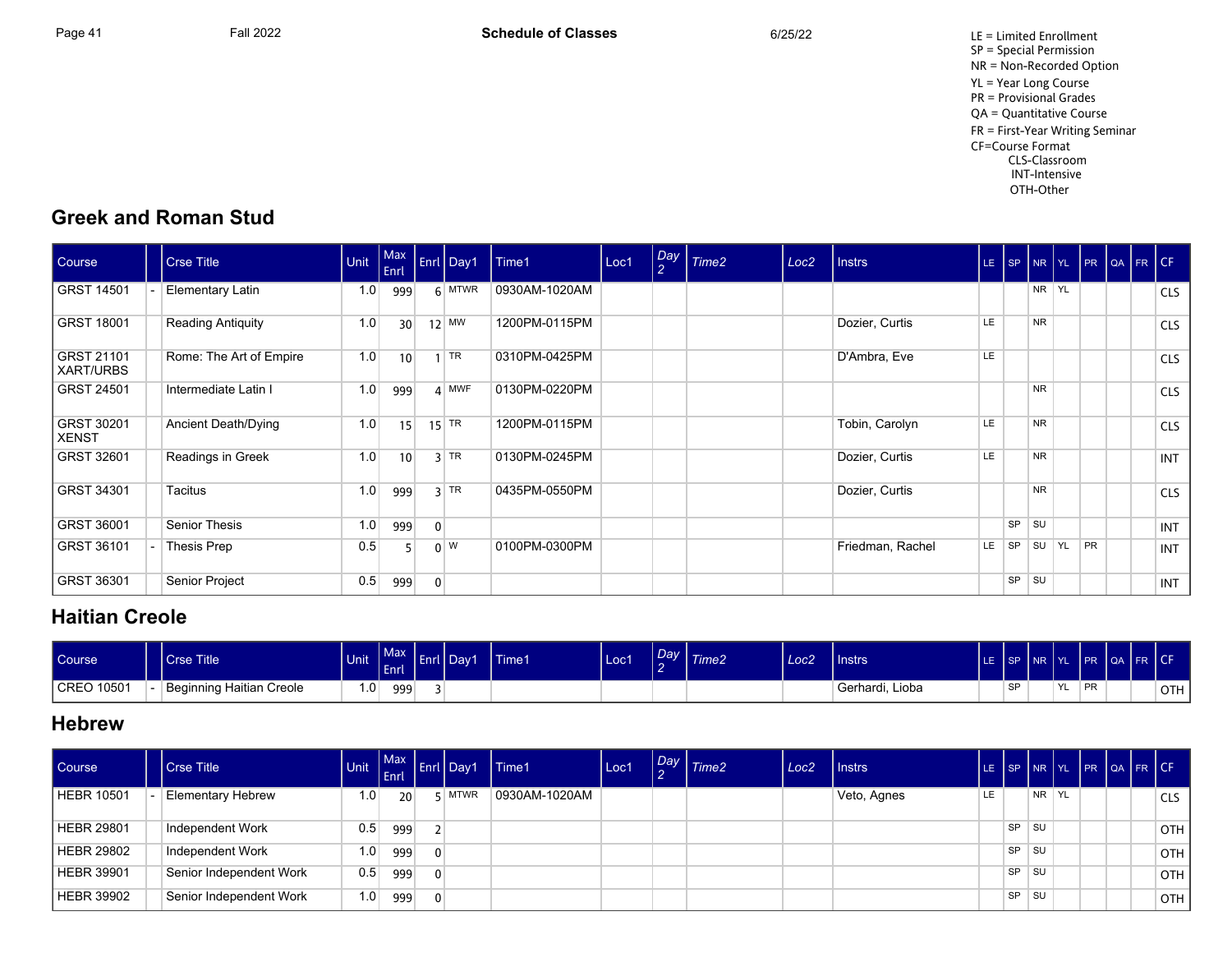Page 42 **Fall 2022** Fall 2022 **Schedule of Classes** 6/25/22 6/25/22 LE = Limited Enrollment SP = Special Permission NR = Non-Recorded Option YL = Year Long Course PR = Provisional Grades QA = Quantitative Course FR = First-Year Writing Seminar CF=Course Format CLS-Classroom INT-Intensive OTH-Other

## **Hindi**

| Course            | Crse Title <sup>1</sup> | <b>Unit</b>      | <b>Max</b><br>Enrl | . . | Enrl   Day1 | Time1 | Loc1 | $\sim$ | $\log$ $\frac{7}{1}$ Time2 | Loc2 | Instrs          |           | LE SP INR YL |           |           | IPR LOA FR ICF |            |
|-------------------|-------------------------|------------------|--------------------|-----|-------------|-------|------|--------|----------------------------|------|-----------------|-----------|--------------|-----------|-----------|----------------|------------|
| <b>HIND 10501</b> | Beginning Hindi         | 1.0              | 999                |     |             |       |      |        |                            |      | Gerhardi, Lioba | SP        |              | <b>YL</b> | <b>PR</b> |                | <b>OTH</b> |
| <b>HIND 21001</b> | Intermediate Hindi      | 1.0 <sub>1</sub> | 999                |     |             |       |      |        |                            |      | Gerhardi, Lioba | SP        |              | <b>YL</b> | <b>PR</b> |                | <b>OTH</b> |
| <b>HIND 31001</b> | Advanced Hindi I        | 1.0              | 999                |     |             |       |      |        |                            |      | Gerhardi, Lioba | <b>SP</b> | <b>NR</b>    |           |           |                | OTH        |

## **Hispanic Studies**

| Course                            | <b>Crse Title</b>                         | Unit | Max<br>Enrl     |                | Enrl Day1          | Time1         | Loc1 | Day<br>2 | Time <sub>2</sub> | Loc <sub>2</sub> | <b>Instrs</b>             | LE SP |    |                | NR YL PR |  | QA FR CF |            |
|-----------------------------------|-------------------------------------------|------|-----------------|----------------|--------------------|---------------|------|----------|-------------------|------------------|---------------------------|-------|----|----------------|----------|--|----------|------------|
| <b>HISP 10501</b>                 | Elementary Spanish Lang                   | 1.0  | 10 <sup>1</sup> |                | $10$ MTWR<br>E     | 0930AM-1020AM |      |          |                   |                  |                           | LE.   |    | NR YL          |          |  |          | <b>CLS</b> |
| <b>HISP 10502</b>                 | Elementary Spanish Lang                   | 1.0  | 10              |                | 7 MTWR<br>E        | 1030AM-1120AM |      |          |                   |                  |                           | LE    |    | NR YL          |          |  |          | <b>CLS</b> |
| <b>HISP 20501</b>                 | Intermediate Spanish                      | 1.0  | 10 <sup>1</sup> |                | $10$ MWF           | 1030AM-1120AM |      |          |                   |                  |                           | LE    |    | <b>NR</b>      |          |  |          | <b>CLS</b> |
| <b>HISP 20502</b>                 | Intermediate Spanish                      | 1.0  | 10 <sup>1</sup> |                | $10$ MWF           | 1200PM-1250PM |      |          |                   |                  | Aronna, Michael           | LE.   |    | NR.            |          |  |          | <b>CLS</b> |
| <b>HISP 20503</b>                 | Intermediate Spanish                      | 1.0  | 10              |                | 9 MWF              | 0130PM-0220PM |      |          |                   |                  |                           | LE    |    | <b>NR</b>      |          |  |          | <b>CLS</b> |
| <b>HISP 20601</b>                 | Read/Write Hisp. Culture                  | 1.0  | 10 <sup>1</sup> |                | $10$ TR            | 1030AM-1145AM |      |          |                   |                  | Romero Rivera.<br>Marcela | LE.   |    | N <sub>R</sub> |          |  |          | <b>CLS</b> |
| <b>HISP 20602</b>                 | Read/Write Hisp. Culture                  | 1.0  | 10 <sup>1</sup> |                | $10$ <sup>TR</sup> | 1200PM-0115PM |      |          |                   |                  | Romero Rivera,<br>Marcela | LE    |    | NR.            |          |  |          | <b>CLS</b> |
| <b>HISP 21601</b>                 | Reading & Writing Short<br><b>Stories</b> | 1.0  | 999             |                | $13$ MW            | 1200PM-0115PM |      |          |                   |                  | Cesareo, Mario            |       |    |                |          |  |          | <b>CLS</b> |
| <b>HISP 21602</b>                 | Reading & Writing Short<br><b>Stories</b> | 1.0  | 999             |                | $10$ MW            | 0130PM-0245PM |      |          |                   |                  | Cesareo, Mario            |       |    |                |          |  |          | <b>CLS</b> |
| <b>HISP 22701</b><br><b>XLALS</b> | <b>Colonial Latin America</b>             | 1.0  | 20              |                | $18$ MW            | 0130PM-0245PM |      |          |                   |                  | Aronna, Michael           | LE.   |    |                |          |  |          | <b>CLS</b> |
| <b>HISP 22901</b><br><b>XLALS</b> | Postcolonial Latin America                | 1.0  | 16              |                | 11 TR              | 0130PM-0245PM |      |          |                   |                  | Romero Rivera,<br>Marcela | LE    |    |                |          |  |          | <b>CLS</b> |
| <b>HISP 27401</b><br><b>XLALS</b> | <b>Writing Workshop</b>                   | 1.0  | $\overline{3}$  | $\overline{2}$ |                    |               |      |          |                   |                  | Cesareo, Mario            | LE SP |    |                |          |  |          | <b>INT</b> |
| <b>HISP 27501</b>                 | The Oviedo Project                        | 0.5  | 5 <sup>1</sup>  | $\overline{2}$ |                    |               |      |          |                   |                  | Paravisini, Lizabeth      | LE.   |    |                |          |  |          | <b>INT</b> |
| <b>HISP 27502</b>                 | The Oviedo Project                        | 0.5  | 5               | $\mathbf{0}$   |                    |               |      |          |                   |                  | Paravisini, Lizabeth      | LE    |    |                |          |  |          | <b>INT</b> |
| <b>HISP 29001</b>                 | Community-Engaged<br>Learning             | 0.5  | 999             | $\mathbf 0$    |                    |               |      |          |                   |                  |                           |       | SP | <b>SU</b>      |          |  |          | <b>INT</b> |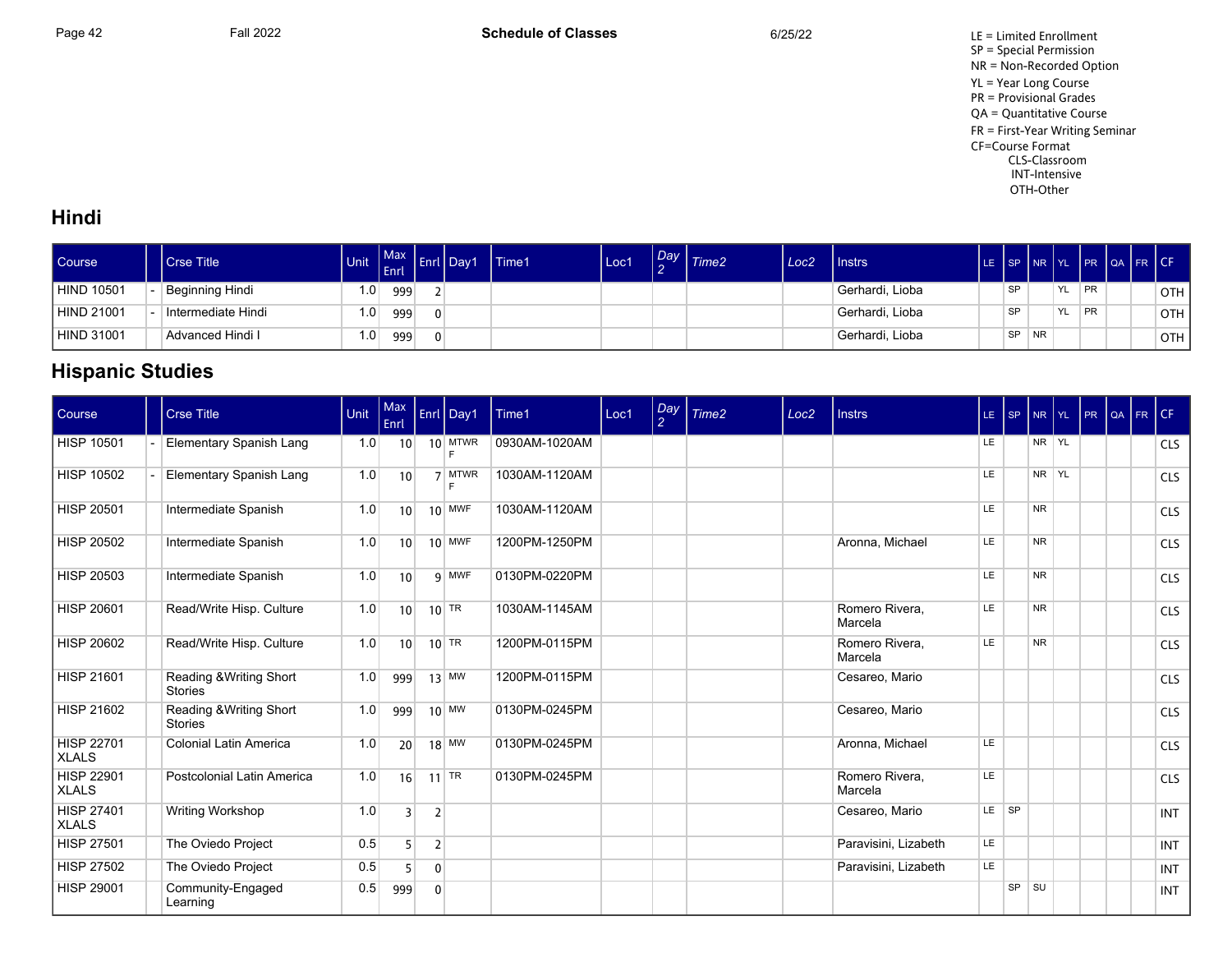Page 43 Fall 2022 Fall 2022 **Schedule of Classes** 6/25/22 6/25/22 LE = Limited Enrollment SP = Special Permission NR = Non-Recorded Option YL = Year Long Course PR = Provisional Grades QA = Quantitative Course FR = First-Year Writing Seminar CF=Course Format CLS-Classroom INT-Intensive OTH-Other

## **Hispanic Studies**

| Course                     | Crse Title                    | Unit | Enrl           |                | Max Enrl Day1 | Time1         | Loc1 | $\overline{2}$ | Day Time2 | Loc <sub>2</sub> | l Instrs             | LE. |           | $SP$ $NR$ $YL$ |  | PR QA FR CF |            |
|----------------------------|-------------------------------|------|----------------|----------------|---------------|---------------|------|----------------|-----------|------------------|----------------------|-----|-----------|----------------|--|-------------|------------|
| HISP 29002                 | Community-Engaged<br>Learning | 1.0  | 999            | $\mathbf{0}$   |               |               |      |                |           |                  |                      |     | <b>SP</b> | <b>SU</b>      |  |             | <b>INT</b> |
| HISP 29801                 | Independent Work              | 0.5  | 999            |                |               |               |      |                |           |                  |                      |     | <b>SP</b> | l su           |  |             | OTH        |
| HISP 29802                 | Independent Work              | 1.0  | 999            | $\overline{0}$ |               |               |      |                |           |                  |                      |     | SP        | l su           |  |             | OTH        |
| HISP 30001                 | Senior Thesis                 | 1.0  | 999            |                |               |               |      |                |           |                  |                      |     | SP        | SU             |  |             | INT        |
| HISP 37401<br>  XLALS      | Writing Workshop              | 1.0  | $\overline{3}$ |                |               |               |      |                |           |                  | Cesareo, Mario       | LE. | SP        |                |  |             | <b>INT</b> |
| HISP 37501                 | The Oviedo Project            | 0.5  | 5              | 3              |               |               |      |                |           |                  | Paravisini, Lizabeth | LE. |           |                |  |             | INT        |
| <b>HISP 37502</b>          | The Oviedo Project            | 1.0  |                |                |               |               |      |                |           |                  | Paravisini, Lizabeth | LE. |           |                |  |             | <b>INT</b> |
| HISP 38701<br><b>XLALS</b> | Latin American Seminar        | 1.0  | 15             |                | 15 M          | 0310PM-0510PM |      |                |           |                  |                      | LE. |           |                |  |             | <b>CLS</b> |
| <b>HISP 39901</b>          | Senior Independent Work       | 0.5  | 999            | $\overline{0}$ |               |               |      |                |           |                  |                      |     | <b>SP</b> | <b>SU</b>      |  |             | <b>OTH</b> |
| <b>HISP 39902</b>          | Senior Independent Work       | 1.0  | 999            |                |               |               |      |                |           |                  |                      |     | SP        | SU             |  |             | <b>OTH</b> |

## **History**

| Course                          | <b>Crse Title</b>                 | Unit | Max<br>Enrl | Enrl Day1   | Time1                                                                  | Loc1 | Day<br>$\mathcal{P}$ | Time <sub>2</sub> | Loc <sub>2</sub> | l Instrs                           | LE  | SP NR |           | YL PR QA FR CF |           |            |
|---------------------------------|-----------------------------------|------|-------------|-------------|------------------------------------------------------------------------|------|----------------------|-------------------|------------------|------------------------------------|-----|-------|-----------|----------------|-----------|------------|
| HIST 10301<br><b>XCLCS/RELI</b> | How We Got Here                   | 1.0  | 10          | $9$ TR      | 0130PM-0245PM<br>*Additnl<br>meetings on 6<br>Thursdays<br>$5:30-7$ pm |      |                      |                   |                  | Bisaha, Nancy/<br>Epstein, Marc    | LE. |       | <b>NR</b> |                |           | <b>CLS</b> |
| HIST 10401<br>XAMST/ASIA        | Asian American Hist               | 1.0  | 25          | $6$ MW      | 0900AM-1015AM                                                          |      |                      |                   |                  | Shih, Ashanti                      | LE. |       | <b>NR</b> |                |           | <b>CLS</b> |
| HIST 11501                      | <b>Russian Revolutions</b>        | 1.0  | 17          | $0$ MW      | 1200PM-0115PM                                                          |      |                      |                   |                  | Pohl, Michaela                     | LE. |       | <b>NR</b> |                | <b>FR</b> | <b>CLS</b> |
| <b>HIST 12501</b>               | Famous Trials/Early Mod<br>Europe | 1.0  | 17          | $0$ TR      | 0900AM-1015AM                                                          |      |                      |                   |                  | Choudhury, Mita                    | LE. |       |           |                | <b>FR</b> | <b>CLS</b> |
| HIST 15001<br>XCLCS/GNCS        | Global Nineteenth Century         | 1.0  | 11          | 8 MWF       | 0130PM-0220PM                                                          |      |                      |                   |                  | Zlotnick, Susan/<br>Murdoch, Lydia | LE. |       | <b>NR</b> |                |           | <b>CLS</b> |
| <b>HIST 16101</b>               | Rewriting the Amer West           | 1.0  | 17          | $0$ MWF     | 0900AM-0950AM                                                          |      |                      |                   |                  | Edwards, Rebecca                   | LE. |       |           |                | <b>FR</b> | <b>CLS</b> |
| HIST 16301                      | Hist/Amer Foreign Relations       | 1.0  | 17          | $0 \mid$ MW | 0130PM-0245PM                                                          |      |                      |                   |                  | Brigham, Robert                    | LE. |       |           |                | <b>FR</b> | <b>CLS</b> |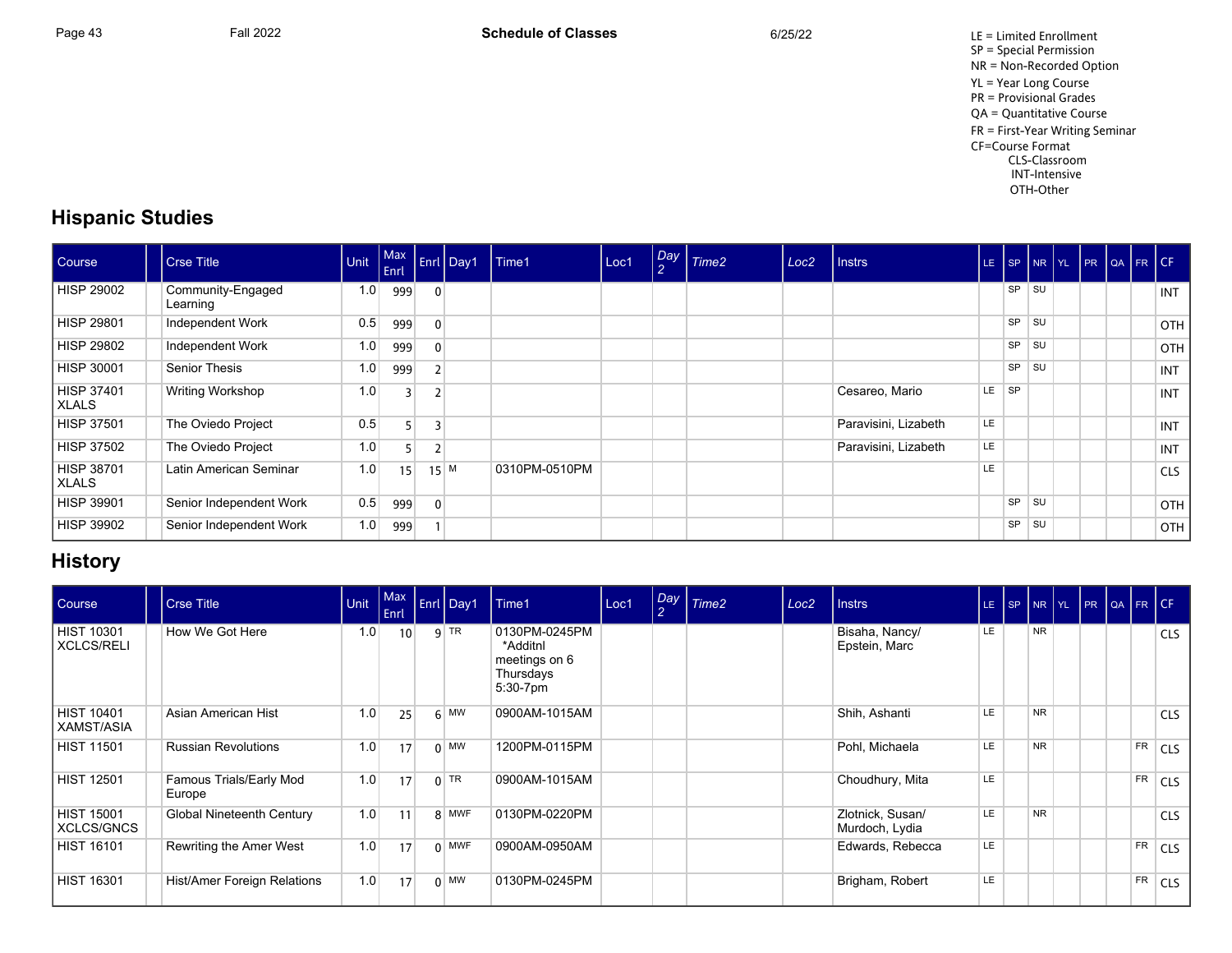## **History**

| Course                                 | <b>Crse Title</b>                          | Unit | Max<br><b>Enrl</b> |                | Enrl   Day1  | Time1         | Loc1 | $\frac{Day}{2}$ | Time <sub>2</sub> | Loc <sub>2</sub> | <b>Instrs</b>    | $LE$ SP |           | NR             | YL | PR        | QA | FR        | CF         |
|----------------------------------------|--------------------------------------------|------|--------------------|----------------|--------------|---------------|------|-----------------|-------------------|------------------|------------------|---------|-----------|----------------|----|-----------|----|-----------|------------|
| <b>HIST 17501</b><br><b>XAFRS</b>      | Race/Resist/Renaiss S. Africa              | 1.0  | 10                 |                | $0 \vert$ MW | 1030AM-1145AM |      |                 |                   |                  | Rashid, Ismail   | LE.     |           |                |    |           |    | <b>FR</b> | <b>CLS</b> |
| <b>HIST 17502</b><br><b>XAFRS</b>      | Race/Resist/Renaiss S. Africa              | 1.0  | 12                 |                | $6$ MW       | 0130PM-0245PM |      |                 |                   |                  | Rashid, Ismail   | LE      |           |                |    |           |    |           | <b>CLS</b> |
| <b>HIST 22201</b><br>XAMST/LALS        | The Politics of Borders                    | 1.0  | 15                 |                | $10$ MW      | 1200PM-0115PM |      |                 |                   |                  | Madrigal, Raquel | LE      |           |                |    |           |    |           | <b>CLS</b> |
| <b>HIST 22601</b>                      | Northern Europe in<br>Renaissance          | 1.0  | 25                 |                | $19$ TR      | 1030AM-1145AM |      |                 |                   |                  | Bisaha, Nancy    | LE      |           |                |    |           |    |           | <b>CLS</b> |
| <b>HIST 23501</b><br><b>XINTL</b>      | <b>Ending Deadly Conflict</b>              | 1.0  | 13                 |                | $15$ MW      | 1030AM-1145AM |      |                 |                   |                  | Brigham, Robert  | LE      |           | <b>NR</b>      |    |           |    |           | <b>CLS</b> |
| <b>HIST 23601</b><br>XAFRS/WFQS        | <b>Black Freedom</b>                       | 1.0  | $\overline{9}$     |                | $8 $ TR      | 1200PM-0115PM |      |                 |                   |                  | Puglisi, Allison | LE      |           | N <sub>R</sub> |    |           |    |           | <b>CLS</b> |
| <b>HIST 23602</b><br>XAFRS/WFQS        | <b>Black Freedom</b>                       | 1.0  | $\overline{0}$     | $\mathbf{0}$   |              |               |      |                 |                   |                  |                  |         |           |                |    |           |    |           | <b>CLS</b> |
| <b>HIST 24201</b>                      | Russian Empire to 1812                     | 1.0  | 25                 |                | $17$ TR      | 1200PM-0115PM |      |                 |                   |                  | Pohl, Michaela   | LE      |           |                |    |           |    |           | <b>CLS</b> |
| <b>HIST 24501</b><br>XASIA/STS         | Meds, Health&Disease: E.Asia               | 1.0  | 8 <sup>1</sup>     |                | $8$ TR       | 0900AM-1015AM |      |                 |                   |                  | Soon, Wayne      | LE      |           |                |    |           |    |           | <b>CLS</b> |
| <b>HIST 24901</b><br><b>XSTS</b>       | Global Sci/Empire 1800-<br>Present         | 1.0  | 25                 |                | $5$ TR       | 0310PM-0425PM |      |                 |                   |                  | Shih, Ashanti    | LE      |           | N <sub>R</sub> |    |           |    |           | <b>CLS</b> |
| <b>HIST 25401</b><br><b>XURBS/GNCS</b> | Victorian Britain                          | 1.0  | 15                 |                | $18$ TR      | 1030AM-1145AM |      |                 |                   |                  | Murdoch, Lydia   | LE.     |           | N <sub>R</sub> |    |           |    |           | <b>CLS</b> |
| <b>HIST 26001</b><br><b>XWFQS</b>      | Sex&Reprod 19C:Before<br>M.Sanger          | 1.0  | 13                 |                | $12$ MW      | 1200PM-0115PM |      |                 |                   |                  | Edwards, Rebecca | LE      |           |                |    |           |    |           | <b>CLS</b> |
| <b>HIST 27401</b>                      | Early America                              | 1.0  | 25                 |                | $20$ MW      | 1030AM-1145AM |      |                 |                   |                  | Merrell, James   | LE      |           | <b>NR</b>      |    |           |    |           | <b>CLS</b> |
| <b>HIST 29001</b>                      | Community-Engaged<br>Learning              | 0.5  | 999                | $\overline{0}$ |              |               |      |                 |                   |                  |                  |         | SP        | <b>SU</b>      |    |           |    |           | INT        |
| <b>HIST 29002</b>                      | Community-Engaged<br>Learning              | 1.0  | 999                | $\mathbf{0}$   |              |               |      |                 |                   |                  |                  |         | $SP$ $SU$ |                |    |           |    |           | <b>INT</b> |
| <b>HIST 29801</b>                      | Independent Work                           | 0.5  | 999                | $\overline{0}$ |              |               |      |                 |                   |                  |                  |         | $SP$ $SU$ |                |    |           |    |           | OTH        |
| <b>HIST 29802</b>                      | Independent Work                           | 1.0  | 999                | $\overline{0}$ |              |               |      |                 |                   |                  |                  |         | <b>SP</b> | l su           |    |           |    |           | OTH        |
| <b>HIST 30001</b>                      | Thesis<br>Prep:Srces, Meth, Interpr        | 1.0  | 12                 |                | $4$ F        | 1030AM-1230PM |      |                 |                   |                  | Brigham, Robert  | LE.     | <b>SP</b> |                | YL | <b>PR</b> |    |           | <b>CLS</b> |
| <b>HIST 30002</b>                      | <b>Thesis</b><br>Prep:Srces, Meth, Interpr | 1.0  | 12                 |                | 4 R          | 0310PM-0510PM |      |                 |                   |                  | Choudhury, Mita  | LE SP   |           |                | YL | PR        |    |           | <b>CLS</b> |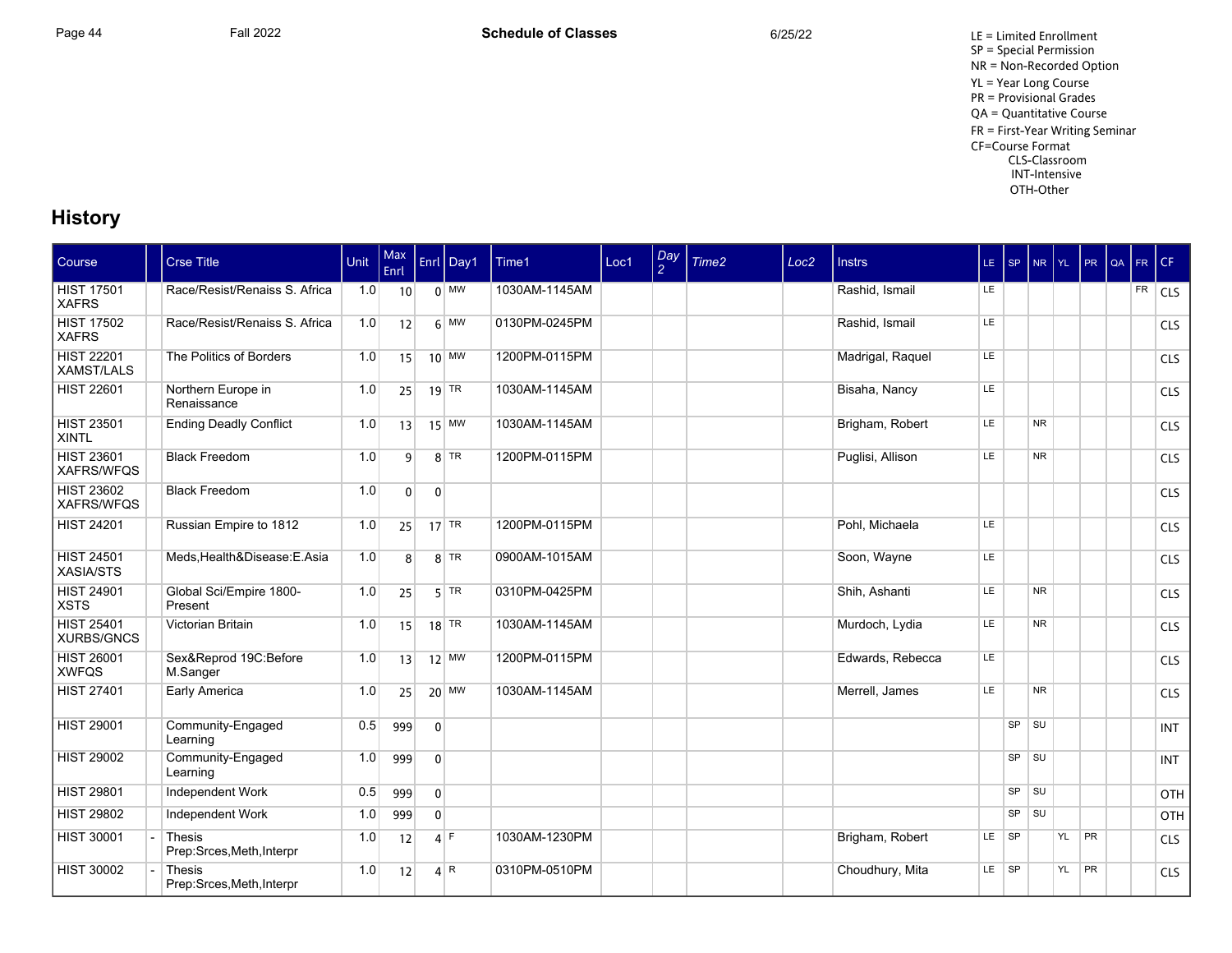Page 45 Fall 2022 Fall 2022 **Schedule of Classes** 6/25/22 6/25/22 LE = Limited Enrollment SP = Special Permission NR = Non-Recorded Option YL = Year Long Course PR = Provisional Grades QA = Quantitative Course FR = First-Year Writing Seminar CF=Course Format CLS-Classroom INT-Intensive OTH-Other

## **History**

| Course                                          | <b>Crse Title</b>                          | Unit | Max<br>Enrl    |                | Enrl Day1       | Time1         | Loc1 | Day<br>$\overline{2}$ | Time <sub>2</sub> | Loc <sub>2</sub> | <b>Instrs</b>    |     |           |           | LE SP NR YL PR QA FR CF |           |  |            |
|-------------------------------------------------|--------------------------------------------|------|----------------|----------------|-----------------|---------------|------|-----------------------|-------------------|------------------|------------------|-----|-----------|-----------|-------------------------|-----------|--|------------|
| <b>HIST 30003</b>                               | <b>Thesis</b><br>Prep:Srces, Meth, Interpr | 1.0  | 12             |                | 3 R             | 0310PM-0510PM |      |                       |                   |                  | Mendiola, Daniel | LE. | <b>SP</b> |           | YL                      | <b>PR</b> |  | <b>CLS</b> |
| <b>HIST 30004</b>                               | Thesis<br>Prep:Srces, Meth, Interpr        | 1.0  | 12             |                | $4$ T           | 0310PM-0510PM |      |                       |                   |                  | Rashid, Ismail   | LE. | <b>SP</b> |           | <b>YL</b>               | <b>PR</b> |  | <b>CLS</b> |
| <b>HIST 31201</b><br><b>XASIA</b>               | Taiwan, Hong Kong, and the<br>Chi          | 1.0  |                |                | $\mathbf{A}$ T  | 1030AM-1230PM |      |                       |                   |                  | Soon, Wayne      | LE. |           |           |                         |           |  | <b>CLS</b> |
| <b>HIST 33601</b><br>XAFRS/ENST/<br><b>WFQS</b> | <b>Black on Earth</b>                      | 1.0  | 12             |                | 9 M             | 0100PM-0300PM |      |                       |                   |                  | Puglisi, Allison | LE  |           | <b>NR</b> |                         |           |  | <b>CLS</b> |
| <b>HIST 35401</b><br><b>XGNCS</b>               | History and Politics of Grief              | 1.0  | $\overline{3}$ |                | $3$ F           | 1030AM-1230PM |      |                       |                   |                  | Murdoch, Lydia   | LE. |           | <b>NR</b> |                         |           |  | <b>INT</b> |
| <b>HIST 36301</b><br><b>XLALS</b>               | Bordering the Americas                     | 1.0  | 12             |                | 9 <sup> T</sup> | 0100PM-0300PM |      |                       |                   |                  | Mendiola, Daniel | LE  |           |           |                         |           |  | <b>CLS</b> |
| <b>HIST 37501</b>                               | Nineteenth-Cent America at<br>War          | 1.0  | 12             | $10$ F         |                 | 0100PM-0300PM |      |                       |                   |                  | Edwards, Rebecca | LE  |           |           |                         |           |  | <b>CLS</b> |
| <b>HIST 39201</b>                               | Independnt Study-Senior<br>Thesis          | 1.0  | 999            | $\mathbf{0}$   |                 |               |      |                       |                   |                  |                  |     | <b>SP</b> |           |                         |           |  | OTH        |
| <b>HIST 39901</b>                               | Senior Independent Work                    | 0.5  | 999            | $\mathbf{0}$   |                 |               |      |                       |                   |                  |                  |     | SP        | <b>SU</b> |                         |           |  | OTH        |
| <b>HIST 39902</b>                               | Senior Independent Work                    | 1.0  | 999            | $\overline{0}$ |                 |               |      |                       |                   |                  |                  |     | SP        | l su      |                         |           |  | <b>OTH</b> |

## **Independent Program**

| Course     | Crse Title           | Unit          | $Max \mid$<br>____<br>Enrl | ' Day1 | Time1 | Loc1 | $\sim$ | $\left  \frac{Day}{a} \right $ Time2 | Loc <sub>2</sub> | <b>Unstrs</b> |     |      | LE ISP INR IYL | FR QA FR CF |  |     |
|------------|----------------------|---------------|----------------------------|--------|-------|------|--------|--------------------------------------|------------------|---------------|-----|------|----------------|-------------|--|-----|
| INDP 30001 | <b>Senior Thesis</b> | $0.5^{\circ}$ |                            |        |       |      |        |                                      |                  |               | LE. | l SP | ISU YL         | <b>PR</b>   |  | INT |

## **International Studies**

Intl106 may be taken NRO by Jr & Sr non-majors only. 110 ma

| <b>Course</b>         | l Crse Title                 | Unit | Enrl            | $\left  \begin{array}{c} \text{Max} \\ - \end{array} \right $ Enrl Day1 | Time1         | Loc1 | $\left  \begin{smallmatrix} Day \\ a \end{smallmatrix} \right $ Time2 | Loc <sub>2</sub> | I Instrs        |    |           |  |  | LE SP NR YL PR QA FR CF |
|-----------------------|------------------------------|------|-----------------|-------------------------------------------------------------------------|---------------|------|-----------------------------------------------------------------------|------------------|-----------------|----|-----------|--|--|-------------------------|
| INTL 10201<br>  XGEOG | Global Geography             | 1.0  | 15 <sup>1</sup> | $0 \mid$ MW                                                             | 1030AM-1145AM |      |                                                                       |                  | Nevins, Joseph  | LE | <b>NR</b> |  |  | CLS                     |
| <b>INTL 10601</b>     | Perspectives in Intl Studies | 1.0  | 20 <sup>1</sup> | $7$ TR                                                                  | 1030AM-1145AM |      |                                                                       |                  |                 | LE |           |  |  | CLS                     |
| <b>INTL 10602</b>     | Perspectives in Intl Studies | 1.0  | 20 <sup>1</sup> | २ MW                                                                    | 0130PM-0245PM |      |                                                                       |                  | Holland, Tracey | LE |           |  |  | <b>CLS</b>              |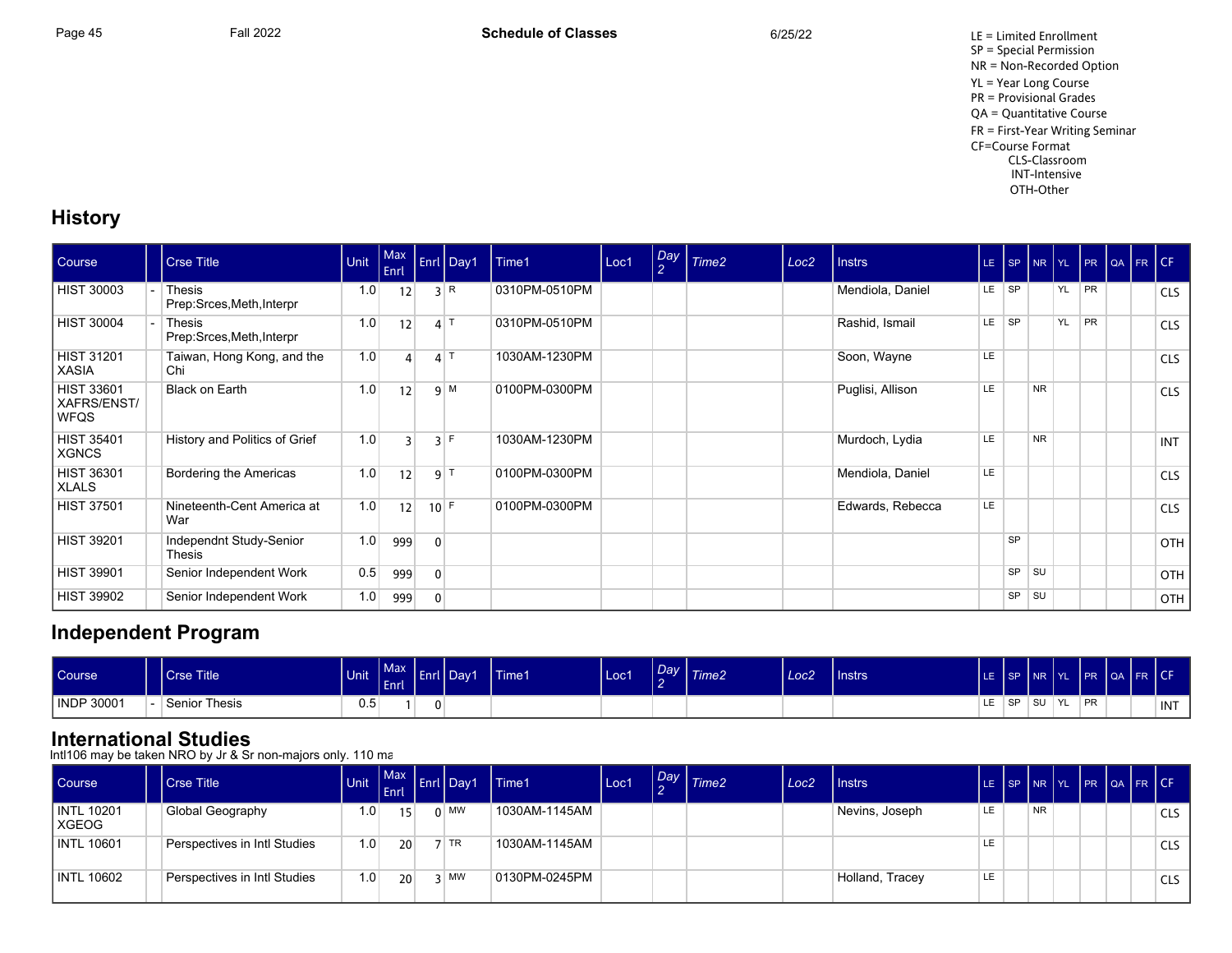Page 46 Fall 2022 Fall 2022 **Schedule of Classes** 6/25/22 6/25/22 LE = Limited Enrollment SP = Special Permission NR = Non-Recorded Option YL = Year Long Course PR = Provisional Grades QA = Quantitative Course FR = First-Year Writing Seminar CF=Course Format CLS-Classroom INT-Intensive OTH-Other

### **International Studies**

Intl106 may be taken NRO by Jr & Sr non-majors only. 110 ma

| Course                                 | <b>Crse Title</b>                  | Unit | Max<br>Enrl     |                | Enrl Day1          | Time1         | Loc1 | $\frac{Day}{2}$ | Time <sub>2</sub> | Loc <sub>2</sub> | <b>Instrs</b>        | $LE$ $ SP$ |           | NR YL          |    | PR | QA FR CF |            |
|----------------------------------------|------------------------------------|------|-----------------|----------------|--------------------|---------------|------|-----------------|-------------------|------------------|----------------------|------------|-----------|----------------|----|----|----------|------------|
| <b>INTL 23501</b><br><b>XHIST</b>      | <b>Ending Deadly Conflict</b>      | 1.0  | 12              |                | $13$ MW            | 1030AM-1145AM |      |                 |                   |                  | Brigham, Robert      | LE.        |           | N <sub>R</sub> |    |    |          | <b>CLS</b> |
| <b>INTL 25101</b><br><b>XWFQS</b>      | <b>Global Feminism</b>             | 1.0  | 10 <sup>1</sup> |                | $10$ MW            | 0130PM-0245PM |      |                 |                   |                  | Anatrone, Sole       | LE         |           |                |    |    |          | <b>CLS</b> |
| <b>INTL 26601</b><br><b>XGEOG</b>      | Popultn, Envirnmnt/Sustain<br>Devl | 1.0  | 9               |                | $8$ MW             | 0130PM-0245PM |      |                 |                   |                  | Nevins, Joseph       | LE         |           | <b>NR</b>      |    |    |          | <b>CLS</b> |
| <b>INTL 27601</b><br><b>XGEOG</b>      | Spaces of Global Capitalism        | 1.0  | 10              |                | $4$ TR             | 1200PM-0115PM |      |                 |                   |                  | Zhou, Yu             | LE         |           | <b>NR</b>      |    |    |          | <b>CLS</b> |
| <b>INTL 29001</b>                      | Community-Engaged<br>Learning      | 0.5  | 999             | $\mathbf 0$    |                    |               |      |                 |                   |                  |                      |            | $SP$ $SU$ |                |    |    |          | <b>INT</b> |
| <b>INTL 29002</b>                      | Community-Engaged<br>Learning      | 1.0  | 999             | $\mathbf 0$    |                    |               |      |                 |                   |                  |                      |            | $SP$ $SU$ |                |    |    |          | <b>INT</b> |
| <b>INTL 29801</b>                      | Independent Work                   | 0.5  | 999             | $\overline{0}$ |                    |               |      |                 |                   |                  |                      |            | $SP$ $SU$ |                |    |    |          | OTH        |
| <b>INTL 29802</b>                      | <b>Independent Work</b>            | 1.0  | 999             | $\mathbf 0$    |                    |               |      |                 |                   |                  |                      |            | $SP$ $SU$ |                |    |    |          | <b>OTH</b> |
| <b>INTL 30003</b>                      | <b>Senior Thesis</b>               | 1.0  | 999             |                |                    |               |      |                 |                   |                  | Koechlin, Timothy    |            | <b>SP</b> |                |    |    |          | <b>INT</b> |
| <b>INTL 30101</b>                      | <b>Thesis</b>                      | 0.5  | 999             | 19             |                    |               |      |                 |                   |                  |                      |            |           |                | YL | PR |          | <b>INT</b> |
| <b>INTL 30501</b>                      | Senior Seminar                     | 1.0  | 13              |                | $3$ T              | 0310PM-0510PM |      |                 |                   |                  | Koechlin, Timothy    | $LE$ $SP$  |           |                |    |    |          | <b>CLS</b> |
| <b>INTL 30502</b>                      | Senior Seminar                     | 1.0  | 13              |                | 6 R                | 0310PM-0510PM |      |                 |                   |                  | Koechlin, Timothy    | $LE$ $SP$  |           |                |    |    |          | <b>CLS</b> |
| <b>INTL 33001</b><br><b>XAFRS/RELI</b> | Reli/Critical Theory/Politics      | 1.0  | $\Delta$        |                | $0^{M}$            | 0310PM-0510PM |      |                 |                   |                  | Wesselhoeft, Kirsten | LE         |           | <b>NR</b>      |    |    |          | <b>CLS</b> |
| <b>INTL 37201</b><br>XENST/GEOG        | <b>Political Ecology</b>           | 1.0  | $\Omega$        |                | $0^{\overline{R}}$ | 0310PM-0610PM |      |                 |                   |                  | Nevins, Joseph       |            | SP        |                |    |    |          | <b>CLS</b> |
| <b>INTL 39901</b>                      | Senior Independent Work            | 0.5  | 999             | $\overline{0}$ |                    |               |      |                 |                   |                  |                      |            | $SP$ $SU$ |                |    |    |          | <b>OTH</b> |
| <b>INTL 39902</b>                      | Senior Independent Work            | 1.0  | 999             | $\mathbf{0}$   |                    |               |      |                 |                   |                  |                      |            | $SP$ $SU$ |                |    |    |          | <b>OTH</b> |

## **Irish/Gaelic**

| Course <sup>1</sup> | l Crse Title              | <b>Unit</b> | <b>Max</b><br>. Enrl | . I<br>Enrl | Day1 | <b>Time1</b> | Loc1 | Day | Time2 | Loc <sub>2</sub> | l Instrs |  |           |     |           | LE SP NR YL PR QA FR CF |       |
|---------------------|---------------------------|-------------|----------------------|-------------|------|--------------|------|-----|-------|------------------|----------|--|-----------|-----|-----------|-------------------------|-------|
| <b>IRSH 10501</b>   | Introductory Irish/Gaelic | ا 0. ا      | 999                  |             |      |              |      |     |       |                  |          |  |           | YL. | <b>PR</b> |                         | OTH   |
| IRSH 21001          | Intermediate Irish/Gaelic | $1.0^+$     | 999                  | 0.          |      |              |      |     |       |                  |          |  |           | YL. | <b>PR</b> |                         | OTH I |
| <b>IRSH 31001</b>   | Advanced Irish/Gaelic     | ≀0.،        | 999                  | $\Omega$    |      |              |      |     |       |                  |          |  | <b>NR</b> |     |           |                         | OTH   |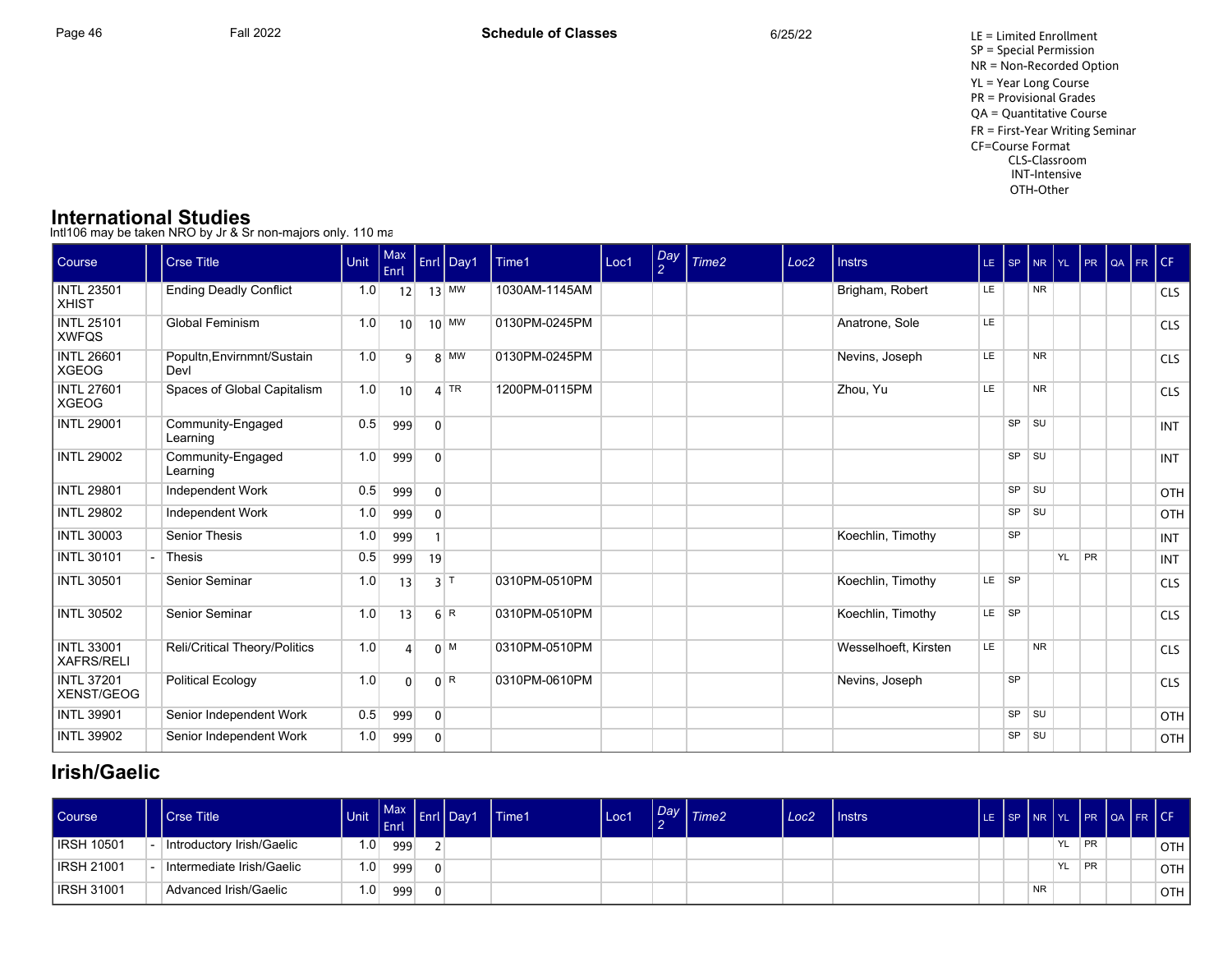## **Italian**

| Course                                     | <b>Crse Title</b>              | Unit | Max<br>Enrl    |                | Enrl Day1        | Time1                                    | Loc1 | Day<br>2 | Time <sub>2</sub> | Loc <sub>2</sub> | <b>Instrs</b>      |           | $LE$ $SP$ | NR YL PR |    | QA FR CF  |            |
|--------------------------------------------|--------------------------------|------|----------------|----------------|------------------|------------------------------------------|------|----------|-------------------|------------------|--------------------|-----------|-----------|----------|----|-----------|------------|
| <b>ITAL 10501</b>                          | Elementary Italian             | 1.0  | 24             |                | $5$ MTWR<br>E    | 0930AM-1020AM                            |      |          |                   |                  | Anatrone, Sole     | LE.       |           | YL       | PR |           | <b>CLS</b> |
| <b>ITAL 10502</b>                          | Elementary Italian             | 1.0  | 24             |                | 4 MTWR<br>E      | 1200PM-1250PM                            |      |          |                   |                  | Antenucci, Emily   | LE        |           | YL       | PR |           | <b>CLS</b> |
| <b>ITAL 10901</b>                          | Advanced Elementary Italian    | 1.0  | 20             |                | <b>MTWR</b><br>F | 1030AM-1120AM                            |      |          |                   |                  | Gelmi, Alberto     | $LE$ $SP$ |           |          |    |           | <b>CLS</b> |
| <b>ITAL 12201</b><br>XMEDS/<br><b>WFQS</b> | Queer Italian American Media   | 0.5  | 7 <sup>1</sup> |                | 7 MW             | 1030AM-1145AM<br>*1st six-week<br>course |      |          |                   |                  | Anatrone, Sole     | LE        |           |          |    |           | <b>CLS</b> |
| <b>ITAL 12301</b><br>XMEDS/<br><b>WFQS</b> | Women on the Italian Screen    | 0.5  | 8              |                | $8$ MW           | 1030AM-1145AM<br>*2nd six-week<br>course |      |          |                   |                  | Anatrone, Sole     | LE        |           |          |    |           | <b>CLS</b> |
| <b>ITAL 16801</b>                          | Food Culture and Italian Ident | 1.0  | 17             |                | $0$ TR           | 0130PM-0245PM                            |      |          |                   |                  | Bondavalli, Simona | LE        |           |          |    | <b>FR</b> | CLS        |
| <b>ITAL 18201</b>                          | Southern Ital on Page/Screen   | 1.0  | 17             |                | $0$ TR           | 0310PM-0425PM                            |      |          |                   |                  | Antenucci, Emily   | <b>LE</b> |           |          |    | FR        | <b>CLS</b> |
| <b>ITAL 20501</b>                          | Intermediate Italian I         | 1.0  | 20             |                | $14$ MR          | 0310PM-0425PM                            |      |          |                   |                  | Bondavalli, Simona | LE.       |           |          |    |           | <b>CLS</b> |
| <b>ITAL 21701</b>                          | Adv Comp & Oral Expression     | 1.0  | 15             |                | $7$ MW           | 0130PM-0245PM                            |      |          |                   |                  | Antenucci, Emily   | LE        |           |          |    |           | <b>CLS</b> |
| <b>ITAL 29001</b>                          | Community-Engaged<br>Learning  | 0.5  | 999            | $\overline{0}$ |                  |                                          |      |          |                   |                  |                    |           | $SP$ $SU$ |          |    |           | <b>INT</b> |
| <b>ITAL 29002</b>                          | Community-Engaged<br>Learning  | 1.0  | 999            | $\overline{0}$ |                  |                                          |      |          |                   |                  |                    |           | SP SU     |          |    |           | <b>INT</b> |
| <b>ITAL 29801</b>                          | Independent Work               | 0.5  | 999            | $\overline{0}$ |                  |                                          |      |          |                   |                  |                    |           | SP SU     |          |    |           | OTH        |
| <b>ITAL 29802</b>                          | Independent Work               | 1.0  | 999            | $\overline{0}$ |                  |                                          |      |          |                   |                  |                    |           | SP SU     |          |    |           | OTH        |
| <b>ITAL 30201</b>                          | Senior Project                 | 0.5  | 999            | $\overline{3}$ |                  |                                          |      |          |                   |                  | Bondavalli, Simona |           | <b>SP</b> | YL       | PR |           | <b>INT</b> |
| <b>ITAL 34201</b>                          | Boccaccio's Decameron          | 1.0  | 15             |                | $8$   T          | 0630PM-0830PM                            |      |          |                   |                  | Gelmi, Alberto     | LE        |           |          |    |           | <b>CLS</b> |
| <b>ITAL 39901</b>                          | Senior Independent Work        | 0.5  | 999            | $\overline{0}$ |                  |                                          |      |          |                   |                  |                    |           | SP SU     |          |    |           | <b>OTH</b> |
| <b>ITAL 39902</b>                          | Senior Independent Work        | 1.0  | 999            | $\overline{0}$ |                  |                                          |      |          |                   |                  |                    |           | $SP$ $SU$ |          |    |           | OTH        |

**Japanese**<br>Also see courses listed at 'CHJA' - Chinese and Japanese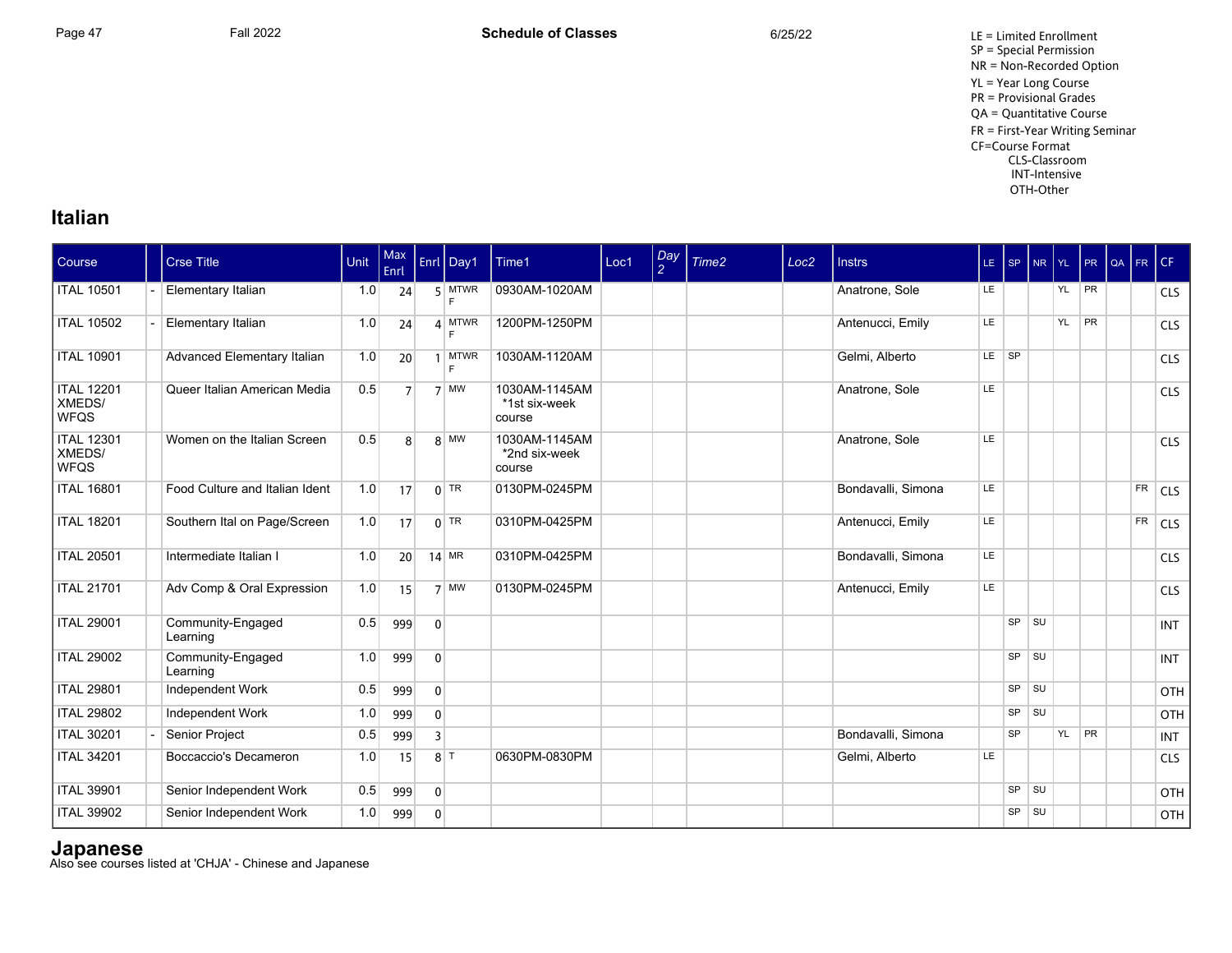Page 48 Fall 2022 Fall 2022 **Schedule of Classes** 6/25/22 6/25/22 LE = Limited Enrollment SP = Special Permission NR = Non-Recorded Option YL = Year Long Course PR = Provisional Grades QA = Quantitative Course FR = First-Year Writing Seminar CF=Course Format CLS-Classroom INT-Intensive OTH-Other

**Japanese**<br>Also see courses listed at 'CHJA' - Chinese and Japanese

| <b>Course</b>              | <b>Crse Title</b>             | Unit | Max<br>Enrl     |                | Enrl Day1        | Time1         | Loc1 | Day<br>2 | Time <sub>2</sub> | Loc <sub>2</sub> | <b>Instrs</b>   | LE SP |           |            |    | NR YL PR QA | FR CF |            |
|----------------------------|-------------------------------|------|-----------------|----------------|------------------|---------------|------|----------|-------------------|------------------|-----------------|-------|-----------|------------|----|-------------|-------|------------|
| JAPA 10501                 | <b>Elementary Japanese</b>    | 1.5  | 20              |                | 8 MTWR           | 0930AM-1020AM |      |          |                   |                  | Matsubara, Yuko | LE    |           | NR YL      |    |             |       | <b>CLS</b> |
| JAPA 10502                 | Elementary Japanese           | 1.5  | 20              |                | $5$ MTWR<br>F    | 1030AM-1120AM |      |          |                   |                  | Matsubara, Yuko | LE    |           | NR YL      |    |             |       | <b>CLS</b> |
| JAPA 20501                 | Intermediate Japanese         | 1.5  | 20              | 11             | <b>MTWR</b><br>F | 0930AM-1020AM |      |          |                   |                  | Naito, Yumiko   | LE    |           | NR YL      |    |             |       | <b>CLS</b> |
| JAPA 20502                 | Intermediate Japanese         | 1.5  | 20              |                | 7 MTWR           | 1030AM-1120AM |      |          |                   |                  | Naito, Yumiko   | LE    |           | NR YL      |    |             |       | <b>CLS</b> |
| JAPA 29001                 | Community-Engaged<br>Learning | 0.5  | 999             | $\overline{0}$ |                  |               |      |          |                   |                  |                 |       | SP        | l su       |    |             |       | <b>INT</b> |
| JAPA 29002                 | Community-Engaged<br>Learning | 1.0  | 999             | $\mathbf{0}$   |                  |               |      |          |                   |                  |                 |       | SP        | l su       |    |             |       | <b>INT</b> |
| JAPA 29801                 | Independent Work              | 0.5  | 999             | $\Omega$       |                  |               |      |          |                   |                  |                 |       | $SP$ $SU$ |            |    |             |       | <b>INT</b> |
| JAPA 29802                 | Independent Work              | 1.0  | 999             | $\mathbf{0}$   |                  |               |      |          |                   |                  |                 |       | SP        | <b>SU</b>  |    |             |       | <b>INT</b> |
| JAPA 30001                 | <b>Senior Thesis</b>          | 0.5  | 999             | $\Omega$       |                  |               |      |          |                   |                  | Qiu, Peipei     |       | <b>SP</b> |            | YL | <b>PR</b>   |       | <b>INT</b> |
| JAPA 30201                 | Senior Project                | 1.0  | 999             |                |                  |               |      |          |                   |                  | Qiu, Peipei     |       | <b>SP</b> |            |    |             |       | <b>INT</b> |
| JAPA 30301                 | Senior Project                | 0.5  | 999             | $\overline{2}$ |                  |               |      |          |                   |                  | Qiu, Peipei     |       | <b>SP</b> |            | YL | PR          |       | <b>INT</b> |
| JAPA 30501                 | Advanced Japanese             | 1.0  | 12              |                | $11$ MWF         | 1200PM-1250PM |      |          |                   |                  | Qiu, Peipei     | LE    |           | <b>NR</b>  |    |             |       | <b>CLS</b> |
| JAPA 35001                 | Adv Readings in Japanese      | 1.0  | 10              |                | 5 MWF            | 1200PM-1250PM |      |          |                   |                  | Naito, Yumiko   | LE.   |           | <b>NR</b>  |    |             |       | <b>CLS</b> |
| JAPA 36101<br><b>XASIA</b> | Youth in Japanese Lit         | 1.0  | 10 <sup>1</sup> |                | $10^{M}$         | 0310PM-0510PM |      |          |                   |                  |                 | LE    |           | <b>NR</b>  |    |             |       | <b>CLS</b> |
| JAPA 39901                 | Senior Independent Work       | 0.5  | 999             | $\overline{0}$ |                  |               |      |          |                   |                  |                 |       | SP        | <b>SU</b>  |    |             |       | OTH        |
| JAPA 39902                 | Senior Independent Work       | 1.0  | 999             | $\mathbf{0}$   |                  |               |      |          |                   |                  |                 |       | SP        | $\vert$ SU |    |             |       | OTH        |

## **Jewish Studies**

| <b>Course</b>         | l Crse Title                       | <b>Unit</b> | $ $ Enrl        | $\left  \begin{array}{c} \text{Max} \\ - \end{array} \right $ Enrl Day1 | l Time1       | Loc1 | Day | $\mid$ Time2 | Loc2 | I Instrs      |    |           |  | LE SP NR YL PR QA FR CF |            |
|-----------------------|------------------------------------|-------------|-----------------|-------------------------------------------------------------------------|---------------|------|-----|--------------|------|---------------|----|-----------|--|-------------------------|------------|
| <b>JWST 10101</b>     | Politics, Law, Story               | $.0 \,$     | 20 <sup>1</sup> | $21$ TR                                                                 | 0900AM-1015AM |      |     |              |      | Bush, Andrew  | LE | <b>NR</b> |  |                         | <b>CLS</b> |
| UWST 24101<br>l XRELI | Land of Israel/State of Israel     | 1.0         | 10 <sup>1</sup> | $\mathbf{A}$ MW                                                         | 1030AM-1145AM |      |     |              |      | Veto, Agnes   | LE | <b>NR</b> |  |                         | <b>CLS</b> |
| UWST 25501<br>l XRELI | <b>Western Mystical Traditions</b> | 1.0         | 10 <sup>1</sup> | $4$ TR                                                                  | 0310PM-0425PM |      |     |              |      | Epstein, Marc | LE |           |  |                         | <b>CLS</b> |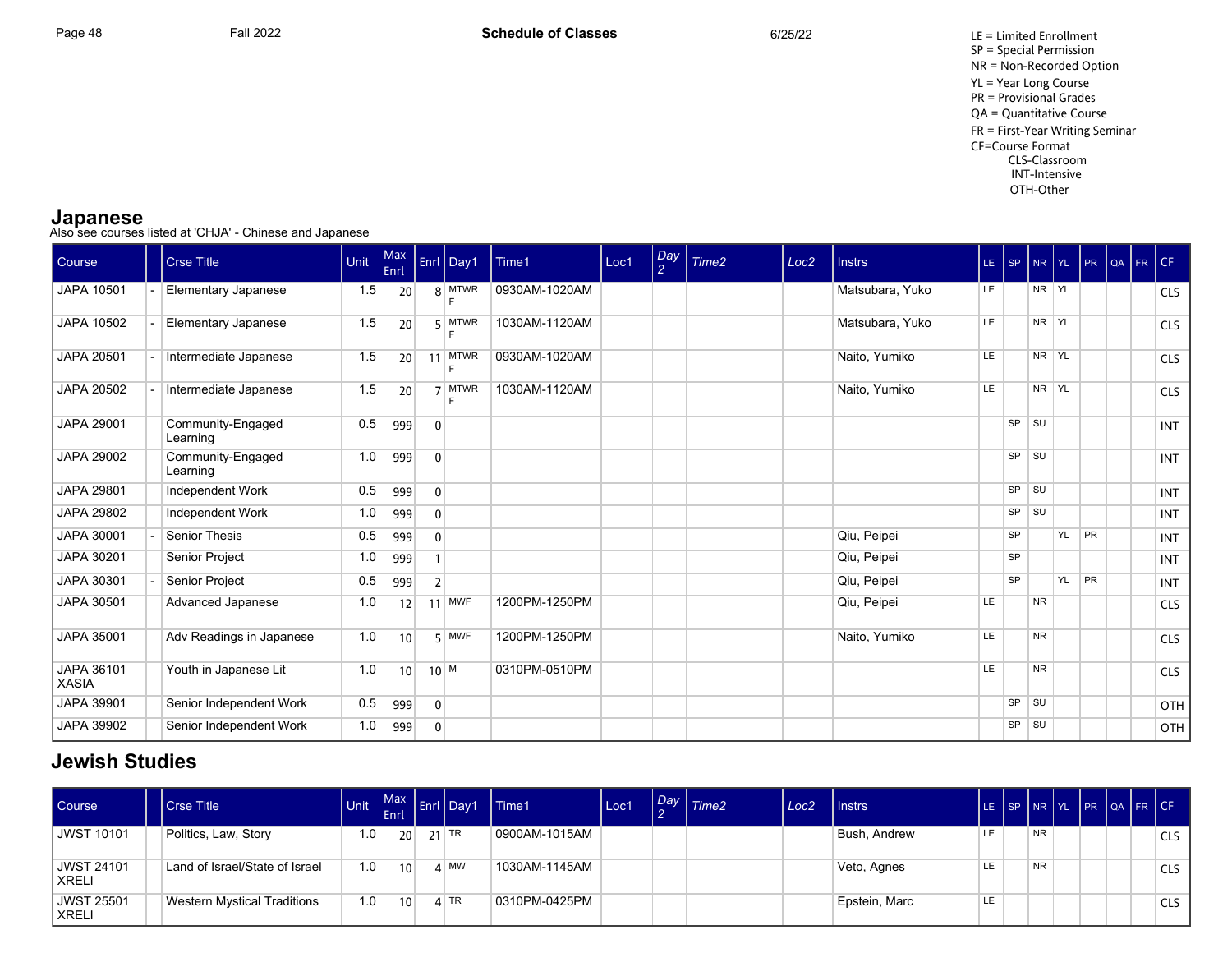Page 49 Fall 2022 Fall 2022 **Schedule of Classes** 6/25/22 6/25/22 LE = Limited Enrollment SP = Special Permission NR = Non-Recorded Option YL = Year Long Course PR = Provisional Grades QA = Quantitative Course FR = First-Year Writing Seminar CF=Course Format CLS-Classroom INT-Intensive OTH-Other

## **Jewish Studies**

| Course     | <b>Crse Title</b>                  |                  | Enrl |          | Max Enrl Day1 | Time1         | Loc1 | $\frac{Day}{2}$ Time2 | Loc <sub>2</sub> | <b>Instrs</b>   |     |           |           |  | LE SP NR YL PR QA FR CF |            |
|------------|------------------------------------|------------------|------|----------|---------------|---------------|------|-----------------------|------------------|-----------------|-----|-----------|-----------|--|-------------------------|------------|
| UWST 30001 | Senior Thesis/Project              | 1.0              | 999  |          |               |               |      |                       |                  |                 |     | <b>SP</b> | ∣ su      |  |                         | <b>INT</b> |
| UWST 31501 | American Jewish Literature         | 1.0 <sub>1</sub> | 12   |          | 8 W           | 0100PM-0300PM |      |                       |                  | Antelyes, Peter | LE. |           | <b>NR</b> |  |                         | <b>CLS</b> |
| UWST 35001 | Americanizatn Jew/Cltr/Wrd/<br>Img | 1.0              | 15   |          | 4 1           | 0310PM-0510PM |      |                       |                  | Bush, Andrew    | LE  |           | <b>NR</b> |  |                         | <b>CLS</b> |
| UWST 39901 | Senior Independent Work            | 0.5              | 999  | $\Omega$ |               |               |      |                       |                  |                 |     | <b>SP</b> | l su      |  |                         | <b>OTH</b> |
| UWST 39902 | Senior Independent Work            | 1.0              | 999  | $\Omega$ |               |               |      |                       |                  |                 |     | <b>SP</b> | ⊩SU       |  |                         | <b>OTH</b> |

## **Latin American & Latinx**

| Course                                 | <b>Crse Title</b>             | Unit | Max<br>Enrl    |                | Enrl Day1    | Time1         | Loc1 | Day<br>$\overline{2}$ | Time <sub>2</sub> | Loc <sub>2</sub> | <b>Instrs</b>             | $LE$ SP   |           | NR YL     |           | PR        | QA | FR CF |            |
|----------------------------------------|-------------------------------|------|----------------|----------------|--------------|---------------|------|-----------------------|-------------------|------------------|---------------------------|-----------|-----------|-----------|-----------|-----------|----|-------|------------|
| <b>LALS 21601</b><br><b>XAMST/ANTH</b> | Language Revitalization       | 1.0  |                |                | $1 \mid W$   | 1230PM-0200PM |      |                       |                   |                  | Tavarez, David            |           | LE SP NR  |           |           |           |    |       | <b>INT</b> |
| <b>LALS 22201</b><br><b>XAMST/HIST</b> | The Politics of Borders       | 1.0  | 7 <sup>1</sup> |                | $7$ MW       | 1200PM-0115PM |      |                       |                   |                  | Madrigal, Raquel          | LE.       |           |           |           |           |    |       | <b>CLS</b> |
| <b>LALS 22701</b><br><b>XHISP</b>      | Colonial Latin America        | 1.0  | $\overline{0}$ |                | $0 \vert$ MW | 0130PM-0245PM |      |                       |                   |                  | Aronna, Michael           |           |           |           |           |           |    |       | <b>CLS</b> |
| <b>LALS 22901</b><br><b>XHISP</b>      | Postcolonial Latin America    | 1.0  | $\overline{2}$ |                | TR           | 0130PM-0245PM |      |                       |                   |                  | Romero Rivera.<br>Marcela | LE        |           |           |           |           |    |       | <b>CLS</b> |
| <b>LALS 23001</b><br><b>XENGL</b>      | Latina/o Literature           | 1.0  | 10             |                | $4$ TR       | 0310PM-0425PM |      |                       |                   |                  | Perez, Hiram              | <b>LE</b> |           | <b>NR</b> |           |           |    |       | <b>CLS</b> |
| <b>LALS 24301</b><br><b>XANTH</b>      | Mesoamerican Worlds           | 1.0  | 10             |                | $3$ MW       | 1030AM-1145AM |      |                       |                   |                  | Tavarez, David            | LE.       |           | <b>NR</b> |           |           |    |       | <b>CLS</b> |
| <b>LALS 25601</b><br><b>XEDUC/URBS</b> | Bilingualism and/in K-12      | 1.0  | ξ              |                | $3$ MW       | 1200PM-0115PM |      |                       |                   |                  | Holland, Tracey           | LE.       |           | <b>NR</b> |           |           |    |       | <b>CLS</b> |
| <b>LALS 27401</b><br><b>XHISP</b>      | Writing Workshop              | 1.0  |                | $\mathbf{0}$   |              |               |      |                       |                   |                  | Cesareo, Mario            | $LE$ $SP$ |           |           |           |           |    |       | <b>INT</b> |
| <b>LALS 29001</b>                      | Community-Engaged<br>Learning | 0.5  | 999            | $\mathbf{0}$   |              |               |      |                       |                   |                  |                           |           | <b>SP</b> | l SU      |           |           |    |       | <b>INT</b> |
| <b>LALS 29002</b>                      | Community-Engaged<br>Learning | 1.0  | 999            | $\mathbf{0}$   |              |               |      |                       |                   |                  |                           |           | SP        | l SU      |           |           |    |       | <b>INT</b> |
| <b>LALS 29801</b>                      | Independent Work              | 0.5  | 999            | $\mathbf{0}$   |              |               |      |                       |                   |                  |                           |           | SP        | <b>SU</b> |           |           |    |       | <b>INT</b> |
| <b>LALS 29802</b>                      | Independent Work              | 1.0  | 999            | $\overline{0}$ |              |               |      |                       |                   |                  |                           |           | SP        | <b>SU</b> |           |           |    |       | <b>INT</b> |
| <b>LALS 30001</b>                      | <b>Senior Thesis</b>          | 0.5  | 999            | $\mathbf{0}$   |              |               |      |                       |                   |                  | Rueda, Erendira           |           | <b>SP</b> |           | <b>YL</b> | <b>PR</b> |    |       | <b>INT</b> |
| <b>LALS 30201</b>                      | <b>Senior Thesis</b>          | 1.0  | 999            | $\mathbf{0}$   |              |               |      |                       |                   |                  | Rueda, Erendira           |           | <b>SP</b> |           |           |           |    |       | <b>INT</b> |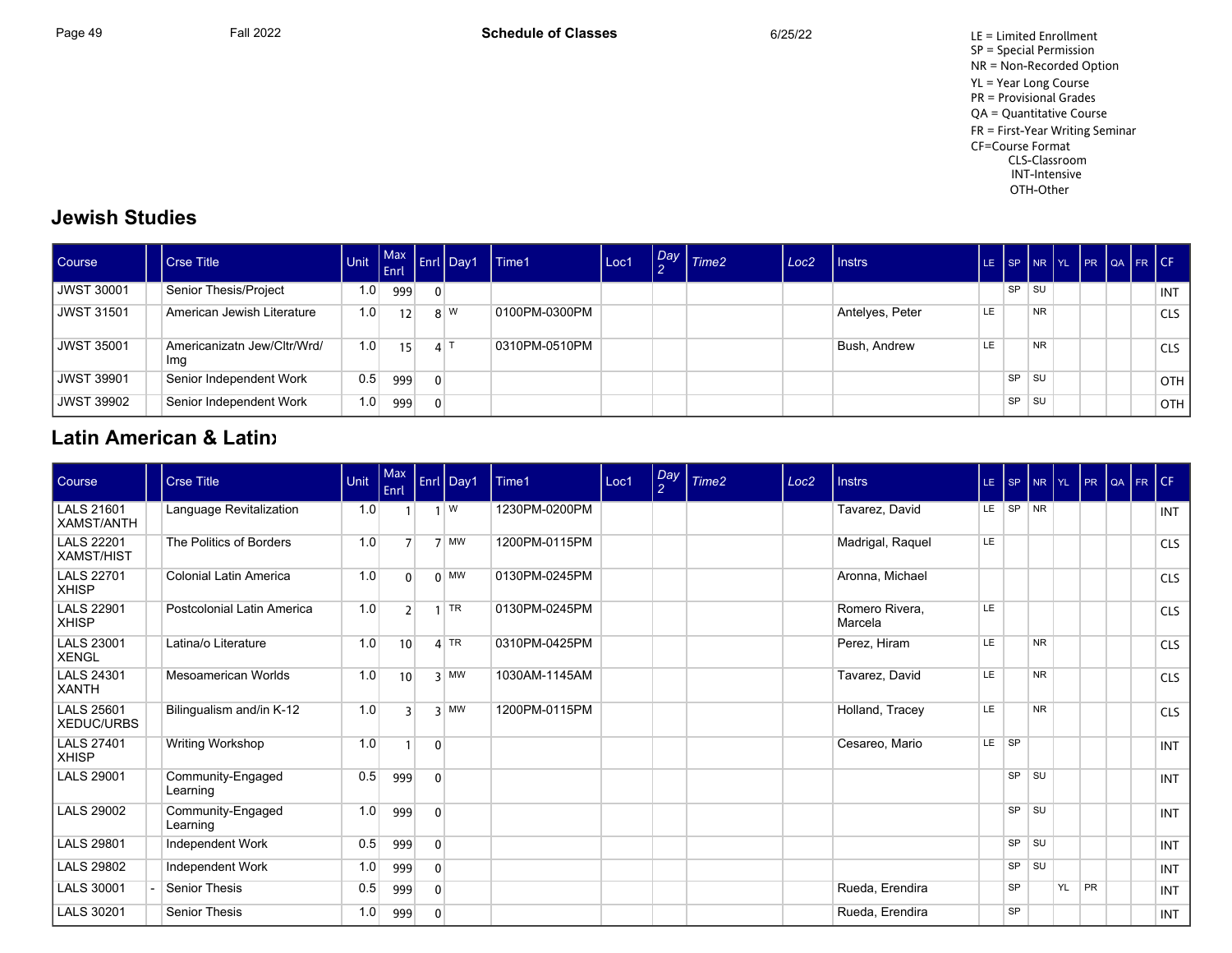Page 50 Fall 2022 Fall 2022 **Schedule of Classes** 6/25/22 6/25/22 LE = Limited Enrollment SP = Special Permission NR = Non-Recorded Option YL = Year Long Course PR = Provisional Grades QA = Quantitative Course FR = First-Year Writing Seminar CF=Course Format CLS-Classroom INT-Intensive OTH-Other

## **Latin American & Latinx**

| Course                      | Crse Title              | <b>Unit</b> | Enrl           |                | Max Enrl Day1 | Time1         | Loc1 | Day Time2 | Loc <sub>2</sub> | <b>Instrs</b>    | LE. |           |           |    |           | SP NR YL PR QA FR CF |            |
|-----------------------------|-------------------------|-------------|----------------|----------------|---------------|---------------|------|-----------|------------------|------------------|-----|-----------|-----------|----|-----------|----------------------|------------|
| LALS 30301                  | Senior Project          | 0.5         | 999            |                |               |               |      |           |                  | Rueda, Erendira  |     | <b>SP</b> |           | YL | <b>PR</b> |                      | INT        |
| LALS 30501                  | Senior Project          | 1.0         | 999            | $\overline{0}$ |               |               |      |           |                  | Rueda, Erendira  |     | <b>SP</b> |           |    |           |                      | INT        |
| LALS 36301<br>l xhist       | Bordering the Americas  | 1.0         |                |                | $3^{1}$       | 0100PM-0300PM |      |           |                  | Mendiola, Daniel | LE  |           |           |    |           |                      | <b>CLS</b> |
| LALS 37401<br>l XHISP.      | Writing Workshop        | 1.0         | $\overline{0}$ |                |               |               |      |           |                  | Cesareo, Mario   |     | <b>SP</b> |           |    |           |                      | <b>INT</b> |
| LALS 38601<br>l XEDUC/SOCI- | Ghetto Schooling        | 1.0         |                |                | $3 \mid W$    | 0100PM-0300PM |      |           |                  | Rueda, Erendira  | LE. |           | <b>NR</b> |    |           |                      | <b>CLS</b> |
| LALS 39901                  | Senior Independent Work | 0.5         | 999            | $\overline{0}$ |               |               |      |           |                  |                  |     | SP        |           |    |           |                      | INT        |
| LALS 39902                  | Senior Independent Work | 1.0         | 999            |                |               |               |      |           |                  |                  |     | <b>SP</b> |           |    |           |                      | INT        |

## **Mathematics**

| Course     | <b>Crse Title</b>                  | Unit | Enrl | Max Enrl Day1 | Time1                                    | Loc1 | Day<br>$\mathcal{P}$ | Time <sub>2</sub> | Loc <sub>2</sub> | <b>Instrs</b>    |           | $LE$ $ SP$ |           |  |    | NR YL PR QA FR CF |            |
|------------|------------------------------------|------|------|---------------|------------------------------------------|------|----------------------|-------------------|------------------|------------------|-----------|------------|-----------|--|----|-------------------|------------|
| MATH 12101 | Single Variable Calculus           | 1.0  | 35   | $11$ MWF      | 1030AM-1120AM                            |      |                      |                   |                  | Morin, Benjamin  | LE.       |            | <b>NR</b> |  | QA |                   | <b>CLS</b> |
| MATH 12102 | Single Variable Calculus           | 1.0  | 35   | $14$ MW       | 1200PM-0115PM                            |      |                      |                   |                  | Albertini, Jules | LE        |            | <b>NR</b> |  | QA |                   | <b>CLS</b> |
| MATH 12103 | Single Variable Calculus           | 1.0  | 35   | $14$ MW       | 0130PM-0245PM                            |      |                      |                   |                  | Albertini, Jules | LE.       |            | <b>NR</b> |  | QA |                   | <b>CLS</b> |
| MATH 12601 | Calculus IIA: Integration Theor    | 0.5  | 35   | $10$ MWF      | 1030AM-1120AM<br>*1st six-week<br>course |      |                      |                   |                  | Calta, Kariane   | LE        |            | <b>NR</b> |  | QA |                   | <b>CLS</b> |
| MATH 12602 | Calculus IIA: Integration Theor    | 0.5  | 35   | 7 MWF         | 0930AM-1020AM<br>*1st six-week<br>course |      |                      |                   |                  |                  | LE.       |            | <b>NR</b> |  | QA |                   | <b>CLS</b> |
| MATH 12603 | Calculus IIA: Integration Theor    | 0.5  | 35   | $12$ MWF      | 1200PM-1250PM<br>*1st six-week<br>course |      |                      |                   |                  | Gould, Hudson    | LE.       |            | <b>NR</b> |  | QA |                   | <b>CLS</b> |
| MATH 12701 | Calculus IIB: Sequences<br>&Series | 0.5  | 35   | 8 MWF         | 1030AM-1120AM<br>*2nd six-week<br>course |      |                      |                   |                  | Calta, Kariane   | LE.       |            | <b>NR</b> |  | QA |                   | <b>CLS</b> |
| MATH 12702 | Calculus IIB: Sequences<br>&Series | 0.5  | 35   | $6$ MWF       | 0930AM-1020AM<br>*2nd six-week<br>course |      |                      |                   |                  |                  | <b>LE</b> |            | <b>NR</b> |  | QA |                   | <b>CLS</b> |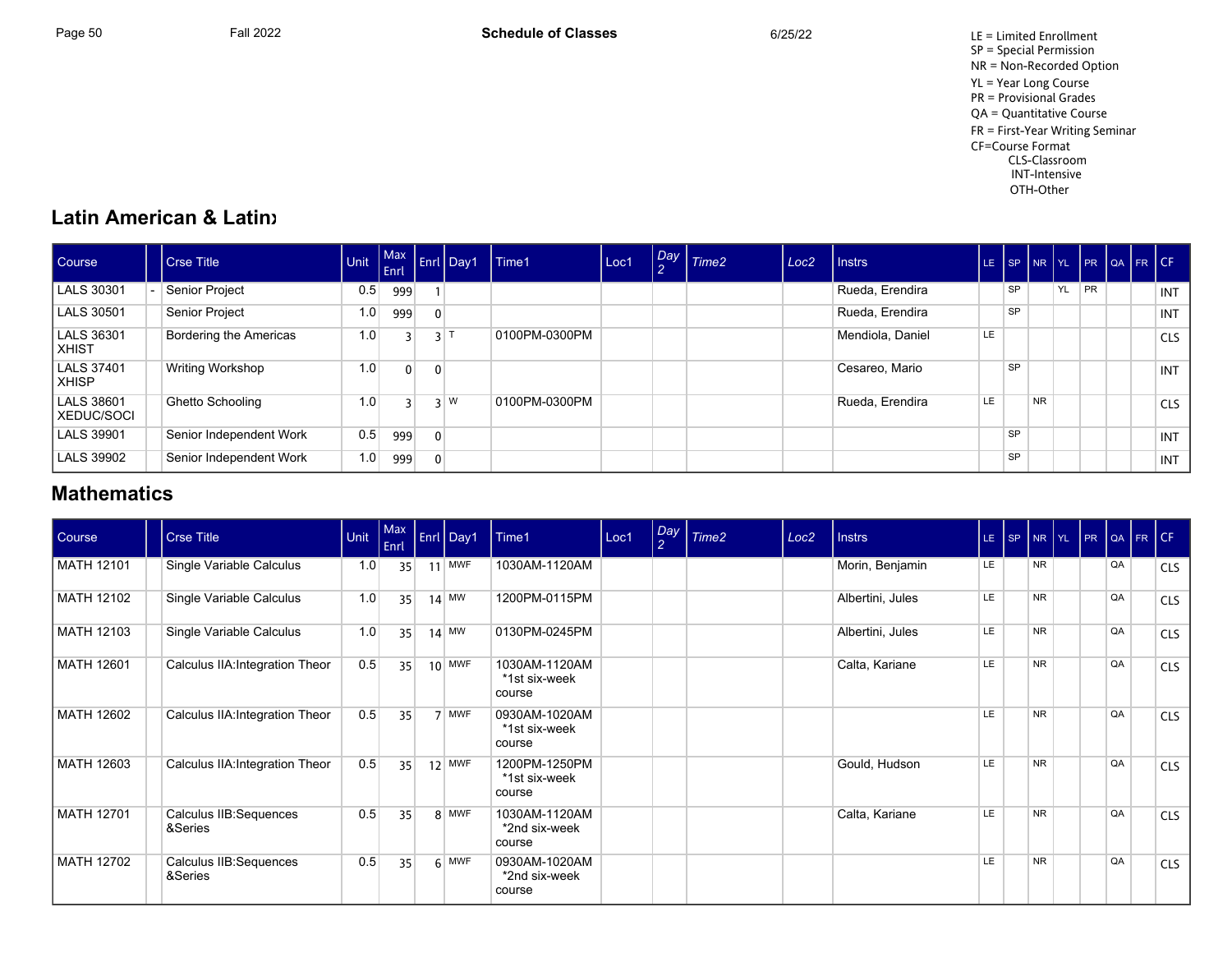## **Mathematics**

| Course                            | <b>Crse Title</b>                 | Unit | Max<br>Enrl     |                | Enrl   Day1 | Time1                                    | Loc1 | $\frac{Day}{2}$ | Time <sub>2</sub> | Loc <sub>2</sub> | <b>Instrs</b>         | $LE$ SP |           | $NR$ $YL$ | PR | QA | FR | CF         |
|-----------------------------------|-----------------------------------|------|-----------------|----------------|-------------|------------------------------------------|------|-----------------|-------------------|------------------|-----------------------|---------|-----------|-----------|----|----|----|------------|
| <b>MATH 12703</b>                 | Calculus IIB:Sequences<br>&Series | 0.5  | 35              |                | 8 MWF       | 1200PM-1250PM<br>*2nd six-week<br>course |      |                 |                   |                  | Gould, Hudson         | LE.     |           | <b>NR</b> |    | QA |    | <b>CLS</b> |
| <b>MATH 14401</b><br><b>XCMPU</b> | Foundations of Data Science       | 1.0  | 12              |                | $0$ F       | 0100PM-0300PM                            |      | TR              | 1030AM-1145AI     |                  | An, Ming-Wen          | LE.     |           | <b>NR</b> |    | QA |    | <b>CLS</b> |
| MATH 22001                        | Multivariable Calculus            | 1.0  | 33              |                | $11$ TR     | 0900AM-1015AM                            |      |                 |                   |                  | Lowrance, Adam        | LE.     |           | <b>NR</b> |    | QA |    | <b>CLS</b> |
| MATH 22002                        | Multivariable Calculus            | 1.0  | 33              |                | $12$ TR     | 1030AM-1145AM                            |      |                 |                   |                  | Lowrance, Adam        | LE      |           | <b>NR</b> |    | QA |    | CLS        |
| MATH 22003                        | Multivariable Calculus            | 1.0  | 33              |                | $13$ MWF    | 0930AM-1020AM                            |      |                 |                   |                  | Lowrance, Lisa        | LE.     |           | <b>NR</b> |    | QA |    | <b>CLS</b> |
| <b>MATH 22004</b>                 | Multivariable Calculus            | 1.0  | 33              |                | 7 MWF       | 1030AM-1120AM                            |      |                 |                   |                  | Lowrance, Lisa        | LE.     |           | <b>NR</b> |    | QA |    | <b>CLS</b> |
| MATH 22101                        | Linear Algebra                    | 1.0  | 30 <sup>1</sup> |                | $14$ MWF    | 1030AM-1120AM                            |      |                 |                   |                  | Calta, Kariane        | LE.     |           | <b>NR</b> |    | QA |    | <b>CLS</b> |
| MATH 22102                        | Linear Algebra                    | 1.0  | 30 <sup>1</sup> |                | $24$ MWF    | 1200PM-1250PM                            |      |                 |                   |                  | Lotto, Benjamin       | LE.     |           | <b>NR</b> |    | QA |    | <b>CLS</b> |
| MATH 22801                        | Methods of Applied Math           | 1.0  | 30 <sup>1</sup> |                | $22$ MWF    | 0130PM-0220PM                            |      |                 |                   |                  |                       | LE      |           | <b>NR</b> |    |    |    | <b>CLS</b> |
| MATH 24001                        | Intro to Statistics               | 1.0  | 30 <sup>1</sup> |                | $29$ MWF    | 1200PM-1250PM                            |      |                 |                   |                  | An, Ming-Wen          | LE      |           | <b>NR</b> |    | QA |    | <b>CLS</b> |
| MATH 24002                        | Intro to Statistics               | 1.0  | 30 <sup>1</sup> |                | 29 MWF      | 0130PM-0220PM                            |      |                 |                   |                  | An, Ming-Wen          | LE.     |           | <b>NR</b> |    | QA |    | <b>CLS</b> |
| MATH 24101                        | Probability                       | 1.0  | 30 <sup>1</sup> |                | $23$ WF     | 0900AM-1015AM                            |      |                 |                   |                  | Hu, Jingchen (Monika) | LE.     |           | <b>NR</b> |    |    |    | <b>CLS</b> |
| <b>MATH 24102</b>                 | Probability                       | 1.0  | 30 <sup>°</sup> |                | 28 WF       | 0130PM-0245PM                            |      |                 |                   |                  | Hu, Jingchen (Monika) | LE.     |           | <b>NR</b> |    |    |    | <b>CLS</b> |
| MATH 26101                        | Intro to Number Theory            | 1.0  | 20 <sup>1</sup> |                | $15$ MWF    | 1200PM-1250PM                            |      |                 |                   |                  | Calta, Kariane        | LE.     |           | <b>NR</b> |    | QA |    | <b>CLS</b> |
| <b>MATH 26102</b>                 | Intro to Number Theory            | 1.0  | 20 <sup>1</sup> |                | $15$ MWF    | 0130PM-0220PM                            |      |                 |                   |                  | Calta, Kariane        | LE.     |           | <b>NR</b> |    | QA |    | <b>CLS</b> |
| MATH 29001                        | Community-Engaged<br>Learning     | 0.5  | 999             | $\overline{0}$ |             |                                          |      |                 |                   |                  |                       |         | SP        | SU        |    |    |    | <b>INT</b> |
| MATH 29002                        | Community-Engaged<br>Learning     | 1.0  | 999             | $\overline{0}$ |             |                                          |      |                 |                   |                  |                       |         | SP        | <b>SU</b> |    |    |    | <b>INT</b> |
| MATH 29801                        | Independent Work                  | 0.5  | 999             | $\overline{0}$ |             |                                          |      |                 |                   |                  |                       |         | SP        | SU        |    |    |    | OTH        |
| MATH 29802                        | Independent Work                  | 1.0  | 999             | $\overline{0}$ |             |                                          |      |                 |                   |                  |                       |         | $SP$ $SU$ |           |    |    |    | OTH        |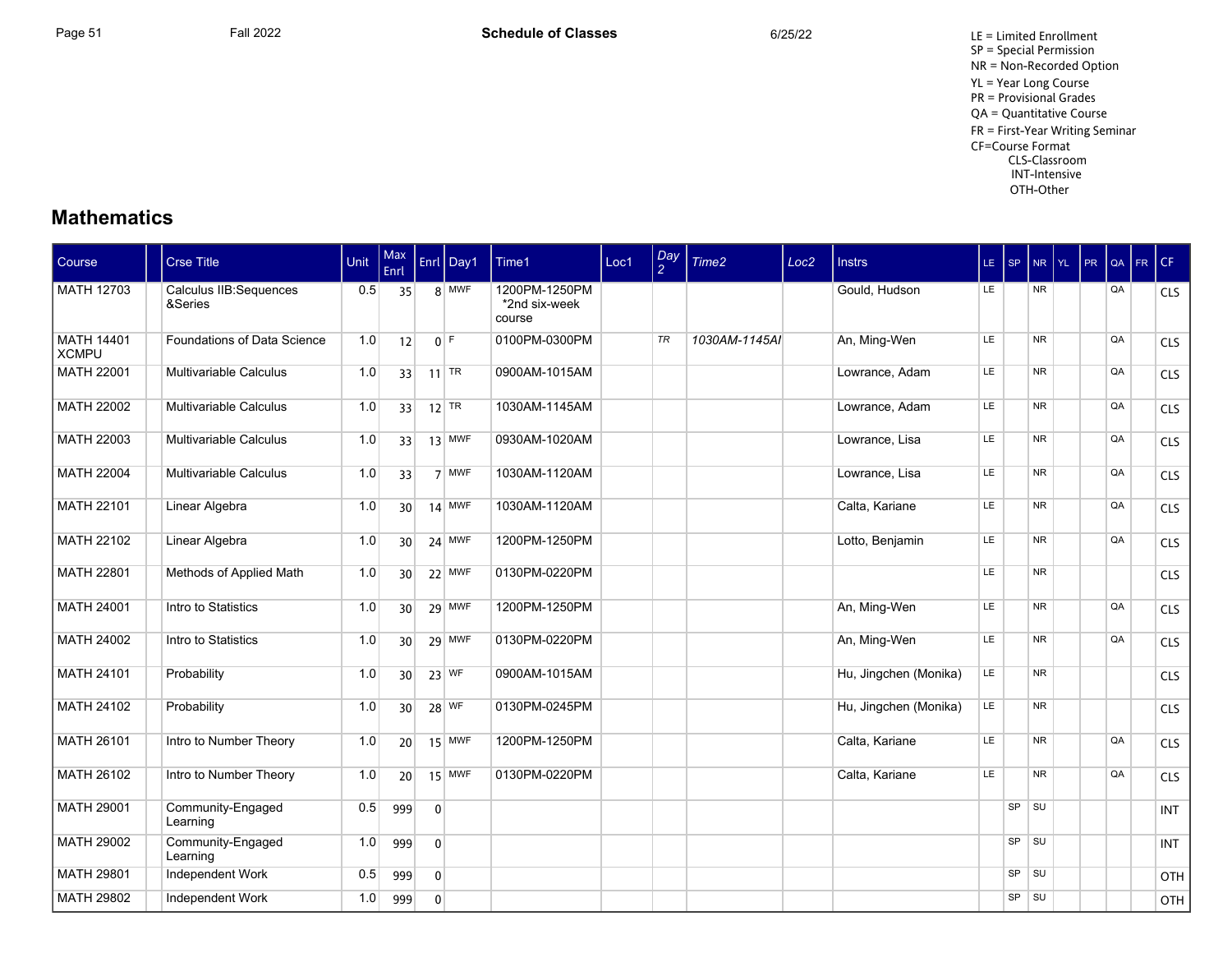Page 52 Fall 2022 Fall 2022 **Schedule of Classes** 6/25/22 6/25/22 LE = Limited Enrollment SP = Special Permission NR = Non-Recorded Option YL = Year Long Course PR = Provisional Grades QA = Quantitative Course FR = First-Year Writing Seminar CF=Course Format CLS-Classroom INT-Intensive OTH-Other

## **Mathematics**

| Course            | <b>Crse Title</b>                   | Unit | $ $ Max<br>Enrl |                | Enrl Day1 | Time1         | Loc1 | $\left  \frac{Day}{2} \right $ | Time <sub>2</sub> | Loc <sub>2</sub> | <b>Instrs</b>         |       | $LE$ $SP$ |           | NR YL PR |    | $\log$ FR CF |            |
|-------------------|-------------------------------------|------|-----------------|----------------|-----------|---------------|------|--------------------------------|-------------------|------------------|-----------------------|-------|-----------|-----------|----------|----|--------------|------------|
| <b>MATH 30102</b> | Topics in Adv Math and Stats        | 1.0  | 10              |                | 9 R       | 0100PM-0300PM |      |                                |                   |                  | Hu, Jingchen (Monika) | LE SP |           |           |          | QA |              | <b>INT</b> |
| MATH 30103        | Topics in Adv Math and Stats        | 1.0  | 10              |                | $6$ MWF   | 0130PM-0220PM |      |                                |                   |                  | Frank, Natalie        | LE SP |           |           |          | QA |              | <b>INT</b> |
| <b>MATH 31501</b> | Adv. Topics in Applied Math         | 1.0  | 20              |                | $19$ MWF  | 1200PM-1250PM |      |                                |                   |                  | Morin, Benjamin       | LE.   |           | <b>NR</b> |          | QA |              | <b>CLS</b> |
| MATH 32101        | Real Analysis                       | 1.0  | 20              |                | $19$ MWF  | 0930AM-1020AM |      |                                |                   |                  | Lotto, Benjamin       | LE    |           | <b>NR</b> |          | QA |              | <b>CLS</b> |
| MATH 33901        | Topology                            | 1.0  | 20              |                | 8 MWF     | 1030AM-1120AM |      |                                |                   |                  | McCleary, John        | LE    |           | <b>NR</b> |          |    |              | <b>CLS</b> |
| <b>MATH 35101</b> | Mathematical Logic                  | 1.0  | 20              |                | $14$ MWF  | 0130PM-0220PM |      |                                |                   |                  | Steinhorn, Charles    | LE.   |           | <b>NR</b> |          | QA |              | <b>CLS</b> |
| MATH 36101        | Modern Algebra I                    | 1.0  | 20              |                | $18$ MWF  | 0130PM-0220PM |      |                                |                   |                  | Lowrance, Adam        | LE.   |           | <b>NR</b> |          | QA |              | <b>CLS</b> |
| MATH 36401        | Advanced Linear Algebra             | 1.0  | 20              |                | $19$ MWF  | 1200PM-1250PM |      |                                |                   |                  | Frank, Natalie        | LE.   |           | <b>NR</b> |          | QA |              | <b>CLS</b> |
| <b>MATH 38201</b> | <b>Statistical Machine Learning</b> | 1.0  | 20              |                | $23$ MWF  | 1030AM-1120AM |      |                                |                   |                  | An, Ming-Wen          | LE    |           | <b>NR</b> |          |    |              | <b>CLS</b> |
| MATH 38301        | <b>Optimization Methods</b>         | 1.0  | 20              |                | $12$ MWF  | 1030AM-1120AM |      |                                |                   |                  | Borum, Andy           | LE    |           | <b>NR</b> |          |    |              | <b>CLS</b> |
| <b>MATH 39901</b> | Senior Independent Work             | 0.5  | 999             | $\overline{0}$ |           |               |      |                                |                   |                  |                       |       | SP        | <b>SU</b> |          |    |              | OTH        |
| MATH 39902        | Senior Independent Work             | 1.0  | 999             | $\overline{0}$ |           |               |      |                                |                   |                  |                       |       | SP        | <b>SU</b> |          |    |              | OTH        |

## **Media Studies**

| Course                            | Crse Title                   | <b>Unit</b>      | Enrl     | Init Max Enrl Day1 | l Time1                                  | Loc1 | Day Time2 | Loc <sub>2</sub> | <b>Instrs</b>     | LE SP NR YL PR QA FR CF |  |  |  |            |
|-----------------------------------|------------------------------|------------------|----------|--------------------|------------------------------------------|------|-----------|------------------|-------------------|-------------------------|--|--|--|------------|
| <b>MEDS 12201</b><br>  XITAL/WFQS | Queer Italian American Media | 0.5              |          | ς   MW             | 1030AM-1145AM<br>*1st six-week<br>course |      |           |                  | Anatrone, Sole    | LE                      |  |  |  | CLS        |
| <b>MEDS 12301</b><br>  XITAL/WFQS | Women on the Italian Screen  | 0.5              | $\Delta$ | $4 \mid M W$       | 1030AM-1145AM<br>*2nd six-week<br>course |      |           |                  | Anatrone, Sole    | LE                      |  |  |  | CLS        |
| <b>MEDS 16001</b>                 | Approaches to Media Studies  | 1.0 <sub>1</sub> | 25       | $15$ TR            | 0130PM-0245PM                            |      |           |                  | Kupfer, Alexander | LE                      |  |  |  | <b>CLS</b> |
| <b>MEDS 16002</b>                 | Approaches to Media Studies  | 1.0              | 25       | $10$ TR            | 0310PM-0425PM                            |      |           |                  | Ellman, Tom       | LE                      |  |  |  | <b>CLS</b> |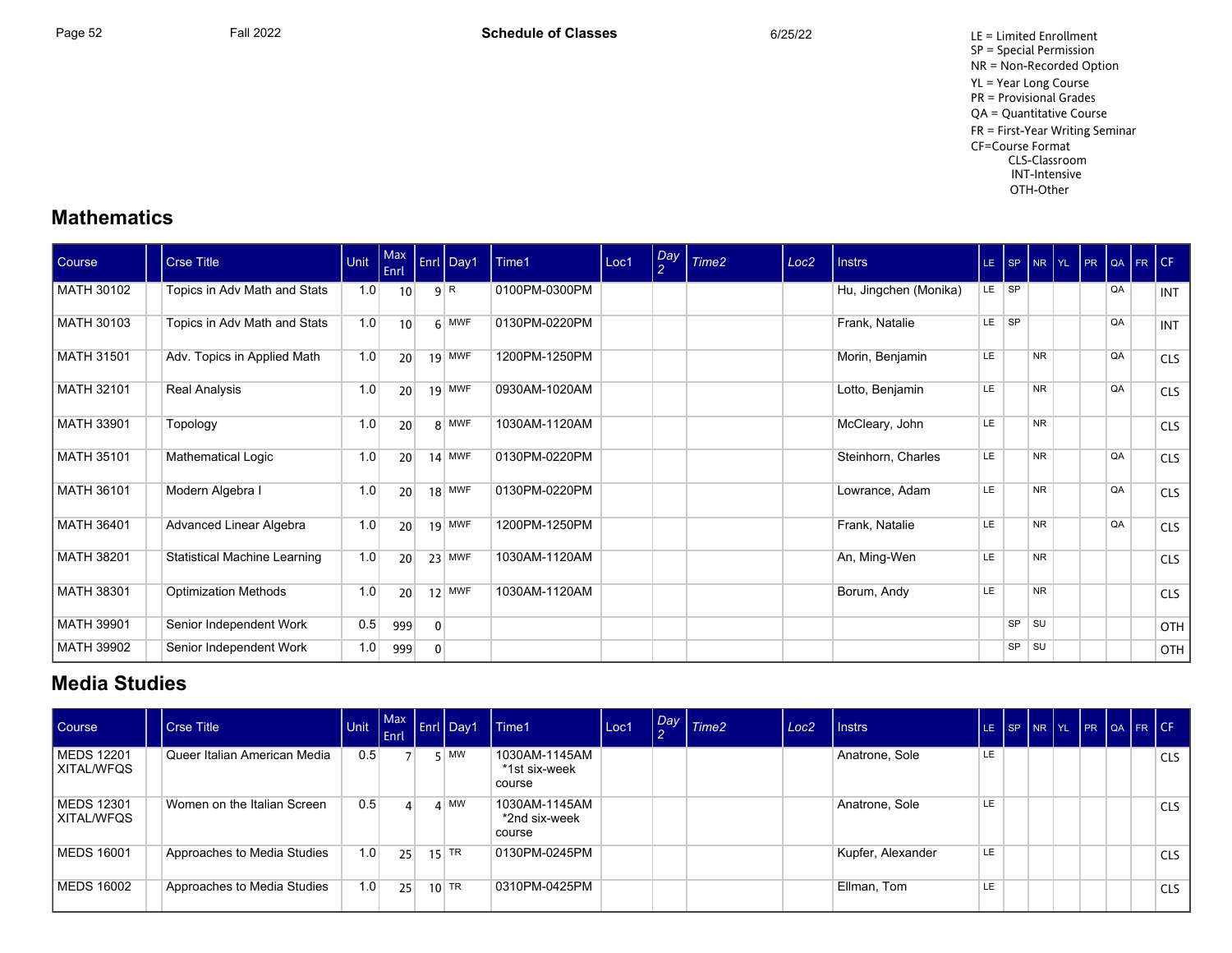Page 53 Fall 2022 Fall 2022 **Schedule of Classes** 6/25/22 6/25/22 LE = Limited Enrollment SP = Special Permission NR = Non-Recorded Option YL = Year Long Course PR = Provisional Grades QA = Quantitative Course FR = First-Year Writing Seminar CF=Course Format CLS-Classroom INT-Intensive OTH-Other

## **Media Studies**

| <b>Course</b>                         | <b>Crse Title</b>                 | <b>Unit</b> | <b>Max</b><br>Enrl |                | Enrl Day1  | Time1                                                         | Loc1 | Day<br>$\overline{2}$ | Time <sub>2</sub> | Loc <sub>2</sub> | <b>Instrs</b>      | LE.       | l SP.     | NR YL     |    | <b>PR</b> | l QA | FR CF |            |
|---------------------------------------|-----------------------------------|-------------|--------------------|----------------|------------|---------------------------------------------------------------|------|-----------------------|-------------------|------------------|--------------------|-----------|-----------|-----------|----|-----------|------|-------|------------|
| <b>MEDS 20401</b><br><b>XPSYC</b>     | Media Psychology                  | 1.0         | 13                 |                | $13$ TR    | 0130PM-0245PM                                                 |      |                       |                   |                  | Greenwood, Dara    | <b>LE</b> |           | <b>NR</b> |    |           |      |       | <b>CLS</b> |
| <b>MEDS 22201</b><br><b>XART</b>      | <b>Digital Art</b>                | 1.0         | 5 <sup>1</sup>     |                | $4$ MW     | 0950AM-1150AM<br>*see Art<br>Deprtmnt chair<br>for permission |      |                       |                   |                  |                    | LE SP     |           |           |    |           |      |       | CLS        |
| <b>MEDS 23101</b><br><b>XFILM</b>     | Minorities in the Media           | 1.0         | 5 <sup>1</sup>     |                | $5$ MW     | 1030AM-1145AM                                                 |      | M                     | 0700PM-1000PI     |                  | Mask, Mia          | LE.       |           |           |    |           |      |       | <b>CLS</b> |
| <b>MEDS 23501</b><br><b>XGERM</b>     | <b>Toy Stories</b>                | 1.0         | 10 <sup>1</sup>    |                | $10$ MW    | 1200PM-0115PM                                                 |      |                       |                   |                  | Schreiber. Elliott | LE.       |           | <b>NR</b> |    |           |      |       | <b>CLS</b> |
| <b>MEDS 24001</b><br><b>XWFQS</b>     | Gender & the Digital              | 1.0         | 10 <sup>1</sup>    |                | $10$ TR    | 0130PM-0245PM                                                 |      |                       |                   |                  | Woods, Eva         | LE        |           |           |    |           |      |       | <b>CLS</b> |
| <b>MEDS 24901</b>                     | The Book: A Global History        | 1.0         | 12                 |                | $8$ MW     | 1030AM-1145AM                                                 |      |                       |                   |                  | Patkus, Ronald     | LE        |           |           |    |           |      |       | CLS        |
| <b>MEDS 25601</b><br><b>XFILM</b>     | American Television History       | 1.0         | 7                  |                | $6$ TR     | 1030AM-1145AM                                                 |      | $\mathcal{R}$         | 0700PM-1000PI     |                  | Kupfer, Alexander  | LE.       | $ $ SP    |           |    |           |      |       | <b>CLS</b> |
| <b>MEDS 26001</b>                     | Media Theory                      | 1.0         | 25                 |                | $16$ TR    | 0310PM-0425PM                                                 |      |                       |                   |                  | Model, Katherine   | LE.       |           |           |    |           |      |       | <b>CLS</b> |
| <b>MEDS 26401</b><br><b>XART/URBS</b> | The Metropolitan Avant-<br>Gardes | 1.0         | 11                 |                | $5$ MW     | 0130PM-0245PM                                                 |      | M                     | 0700PM-1000PI     |                  | Nesbit, Molly      | <b>LE</b> |           |           |    |           |      |       | <b>CLS</b> |
| <b>MEDS 28401</b><br>XAMST/ANTH       | Global Indigenous Media           | 0.5         | 4                  |                | $5$ T      | 0310PM-0510PM                                                 |      |                       |                   |                  | Cohen, Colleen     | LE.       | SP        | <b>SU</b> |    |           |      |       | <b>INT</b> |
| <b>MEDS 29001</b>                     | Community-Engaged<br>Learning     | 0.5         | 999                | $\overline{0}$ |            |                                                               |      |                       |                   |                  |                    |           | SP        | <b>SU</b> |    |           |      |       | <b>INT</b> |
| <b>MEDS 29002</b>                     | Community-Engaged<br>Learning     | 1.0         | 999                | $\overline{0}$ |            |                                                               |      |                       |                   |                  |                    |           |           | SP SU     |    |           |      |       | <b>INT</b> |
| <b>MEDS 29801</b>                     | Independent Work                  | 0.5         | 999                | $\overline{0}$ |            |                                                               |      |                       |                   |                  |                    |           | <b>SP</b> | <b>SU</b> |    |           |      |       | OTH        |
| <b>MEDS 29802</b>                     | Independent Work                  | 1.0         | 999                | $\overline{0}$ |            |                                                               |      |                       |                   |                  |                    |           | SP        | SU        |    |           |      |       | OTH        |
| <b>MEDS 30305</b>                     | Senior Project Preparation        | 0.5         | 999                | 14             |            |                                                               |      |                       |                   |                  | Greenwood, Dara    |           | SP        |           | YL | PR        |      |       | <b>INT</b> |
| <b>MEDS 30501</b>                     | Senior Project                    | 1.0         | 999                | $\mathbf{0}$   |            |                                                               |      |                       |                   |                  |                    |           | <b>SP</b> |           |    |           |      |       | <b>INT</b> |
| <b>MEDS 31001</b>                     | Senior Seminar                    | 1.0         | 15                 |                | $13$ W     | 0100PM-0300PM                                                 |      |                       |                   |                  | Woods, Eva         | LE.       |           |           |    |           |      |       | CLS        |
| <b>MEDS 36401</b><br><b>XART</b>      | Seminar in 20th C/Contemp<br>Art  | 1.0         | $6 \mid$           |                | $1 \mid M$ | 0400PM-0600PM                                                 |      |                       |                   |                  | Nesbit, Molly      | LE.       | $ $ SP    |           |    |           |      |       | <b>CLS</b> |
| <b>MEDS 39901</b>                     | Senior Independent Work           | 0.5         | 999                | $\overline{0}$ |            |                                                               |      |                       |                   |                  |                    |           | SP        | SU        |    |           |      |       | OTH        |
| <b>MEDS 39902</b>                     | Senior Independent Work           | 1.0         | 999                | $\overline{0}$ |            |                                                               |      |                       |                   |                  |                    |           | <b>SP</b> | <b>SU</b> |    |           |      |       | <b>OTH</b> |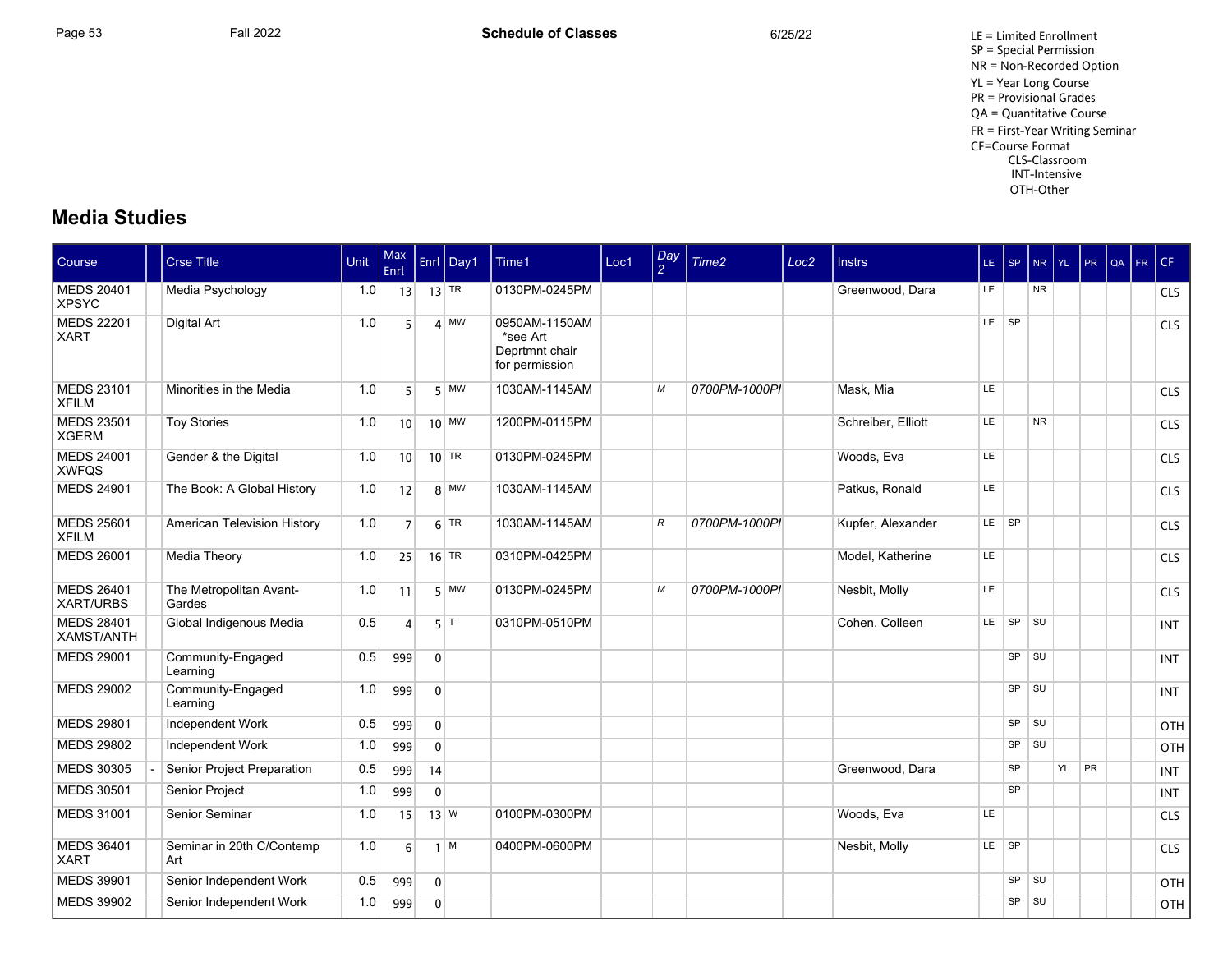## **Medieval/Renaissance \$**

| Course     | Crse Title                    | Unit | Max <sub>n</sub><br>Enrl | .nrl | Day1 | Time1 | Loc1 | Dav <sup>1</sup> | Time <sub>2</sub> | Loc <sub>2</sub> | Instrs | LE | l SP.     | l NR      | <b>IYL</b> | <b>I</b> PR | QA FR CF |       |
|------------|-------------------------------|------|--------------------------|------|------|-------|------|------------------|-------------------|------------------|--------|----|-----------|-----------|------------|-------------|----------|-------|
| MRST 30001 | Senior <sup>-</sup><br>Thesis | 0.5  | 99                       |      |      |       |      |                  |                   |                  |        | LE | <b>SP</b> | $N_{\rm}$ | I YL       | PR          |          | ' INT |

#### **Music**

| Course                            | <b>Crse Title</b>                 | Unit | Max<br>Enrl     |        | Enrl Day1                     | Time1                                                 | Loc1 | $\frac{Day}{2}$ | Time <sub>2</sub> | Loc <sub>2</sub> | <b>Instrs</b>                              |           | LE SP | NR | YL. | PR | QA FR CF  |            |
|-----------------------------------|-----------------------------------|------|-----------------|--------|-------------------------------|-------------------------------------------------------|------|-----------------|-------------------|------------------|--------------------------------------------|-----------|-------|----|-----|----|-----------|------------|
| <b>MUSI 10101</b>                 | <b>Fundamentals of Music</b>      | 1.0  | 25              |        | $13$ MW                       | 1030AM-1145AM                                         |      |                 |                   |                  | Chenette, Jeanmarie                        | LE.       |       |    |     |    |           | <b>CLS</b> |
| MUSI 10501                        | Music Theory I                    | 1.0  | 20 <sup>1</sup> | $11$ F |                               | 1030AM-1120AM                                         |      | TR              | 1030AM-1145AI     |                  | Fuller, Jonathan/<br>Motazedian, Tahirih   | LE.       |       |    |     |    |           | CLS        |
| <b>MUSI 10502</b>                 | Music Theory I                    | 1.0  | 20              |        | $15$ F                        | 0900AM-0950AM                                         |      | TR              | 0900AM-1015AI     |                  | Fuller. Jonathan/<br>Bonus, Alexander      | LE        |       |    |     |    |           | <b>CLS</b> |
| <b>MUSI 10503</b>                 | Music Theory I                    | 1.0  | 20              | $20$ F |                               | 0130PM-0245PM                                         |      | TR              | 0130PM-0245PI     |                  | Fuller, Jonathan/<br>Jordon-Conlin, Tamyka | LE        |       |    |     |    |           | <b>CLS</b> |
| <b>MUSI 13601</b><br><b>XASIA</b> | Introduction to World Music       | 1.0  | 15              |        | $8$ MW                        | 1200PM-0115PM                                         |      |                 |                   |                  | Patch, Justin                              | <b>LE</b> |       |    |     |    |           | <b>CLS</b> |
| MUSI 18001                        | Orpheus & Eurydice in the<br>Arts | 1.0  | 17              |        | $0 \vert$ MW                  | 0900AM-1015AM                                         |      |                 |                   |                  | Chenette, Jon                              | LE.       |       |    |     |    | <b>FR</b> | <b>CLS</b> |
| <b>MUSI 20201</b><br><b>XAFRS</b> | <b>Black Music</b>                | 1.0  | 15              |        | $12$ MW                       | 0130PM-0245PM                                         |      |                 |                   |                  | Jordon-Conlin, Tamyka                      | LE        |       |    |     |    |           | <b>CLS</b> |
| <b>MUSI 20501</b>                 | Music Theory III                  | 1.0  | 25              |        | $17$ TR                       | 0130PM-0245PM                                         |      |                 |                   |                  | Motazedian, Tahirih                        | LE        |       |    |     |    |           | <b>CLS</b> |
| MUSI 20701                        | Musicianship Skills I             | 0.5  | 15              |        | $11$ TR                       | 1200PM-0115PM                                         |      |                 |                   |                  | Ilic, Marija                               | LE        |       |    |     |    |           | OTH        |
| <b>MUSI 21101</b>                 | Counterpoint                      | 1.0  | 15              |        | $6 \overline{\text{MW}}$      | 0130PM-0245PM                                         |      |                 |                   |                  | Chenette, Jon                              | LE        |       |    |     |    |           | <b>CLS</b> |
| <b>MUSI 21501</b>                 | Composition I                     | 1.0  | 15              |        | $12$ TR                       | 1030AM-1145AM                                         |      |                 |                   |                  | Andersen, Drake                            | LE        |       |    |     |    |           | <b>CLS</b> |
| MUSI 21901                        | <b>Electronic Music</b>           | 1.0  | 12              |        | $10$ <sup>TR</sup>            | 0310PM-0425PM                                         |      |                 |                   |                  | Andersen, Drake                            |           | LE SP |    |     |    |           | <b>CLS</b> |
| <b>MUSI 24601</b>                 | Music and Ideas I                 | 1.0  | 20              |        | $6 \overline{\phantom{a}}$ MW | 1030AM-1145AM                                         |      | F               | 1030AM-1145AI     |                  | Patch, Justin/ Bonus,<br>Alexander         | LE.       |       |    |     |    |           | <b>CLS</b> |
| MUSI 24801                        | Music and Ideas III               | 1.0  | 20              |        | 8 MW                          | 1030AM-1145AM                                         |      |                 |                   |                  | Bonus, Alexander                           | LE        |       |    |     |    |           | <b>CLS</b> |
| MUSI 25201                        | Music/Pathology/Music/<br>Therapy | 1.0  | 20 <sup>1</sup> |        | $17$ MW                       | 1200PM-0115PM<br>Music<br>Pathology, Music<br>Therapy |      |                 |                   |                  | Motazedian, Tahirih                        | LE.       |       |    |     |    |           | <b>INT</b> |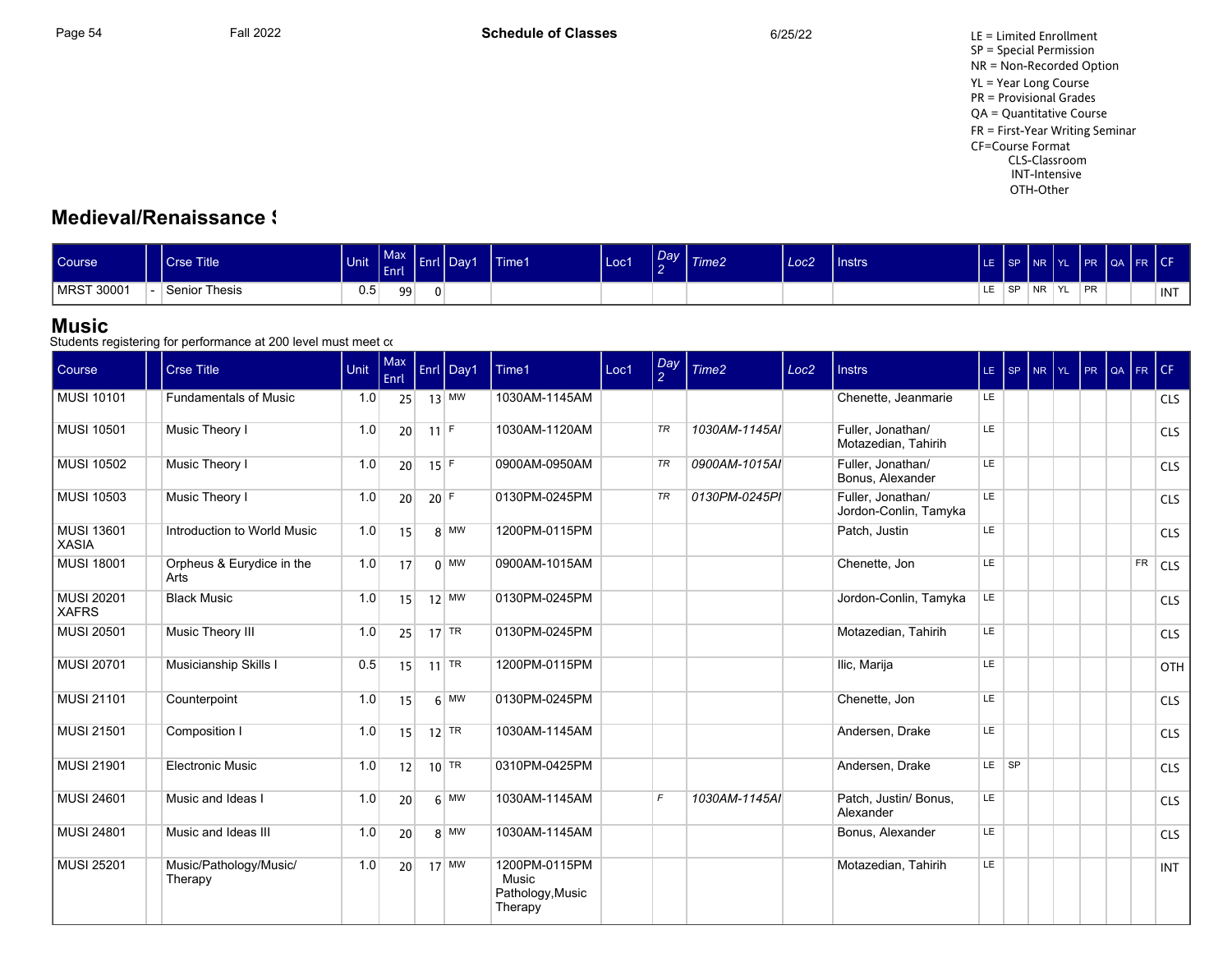#### **Music**

| Course            | <b>Crse Title</b>             | Unit | Max<br>Enrl |                  | Enrl $\vert$ Day1 | Time1         | Loc1 | $\frac{Day}{2}$ | Time <sub>2</sub> | Loc <sub>2</sub> | <b>Instrs</b>      |       |                |       | LE SP $NR YL PR QA$ | FR. | CF         |
|-------------------|-------------------------------|------|-------------|------------------|-------------------|---------------|------|-----------------|-------------------|------------------|--------------------|-------|----------------|-------|---------------------|-----|------------|
| <b>MUSI 29001</b> | Community-Engaged<br>Learning | 0.5  | 999         | $\overline{0}$   |                   |               |      |                 |                   |                  |                    |       | $SP$ $SU$      |       |                     |     | INT        |
| <b>MUSI 29002</b> | Community-Engaged<br>Learning | 1.0  | 999         | $\mathbf{0}$     |                   |               |      |                 |                   |                  |                    |       | $SP$ $SU$      |       |                     |     | <b>INT</b> |
| <b>MUSI 29801</b> | Independent Work              | 0.5  | 999         | $\mathbf{0}$     |                   |               |      |                 |                   |                  |                    | SP    | <b>SU</b>      |       |                     |     | OTH        |
| <b>MUSI 29802</b> | Independent Work              | 1.0  | 999         | $\mathbf{0}$     |                   |               |      |                 |                   |                  |                    | SP    | SU             |       |                     |     | OTH        |
| MUSI 30201        | <b>Senior Recital</b>         | 0.5  | 999         | $\Omega$         |                   |               |      |                 |                   |                  |                    | SP    | <b>SU</b>      |       |                     |     | <b>INT</b> |
| <b>MUSI 31501</b> | Composition III               | 1.0  | 12          |                  | $11$ TR           | 1200PM-0115PM |      |                 |                   |                  | Andersen, Drake    | LE SP |                |       |                     |     | <b>CLS</b> |
| <b>MUSI 39901</b> | Senior Independent Work       | 0.5  | 999         | $\overline{0}$   |                   |               |      |                 |                   |                  |                    |       | $SP$ $SU$      |       |                     |     | OTH        |
| <b>MUSI 39902</b> | Senior Independent Work       | 1.0  | 999         | $\overline{0}$   |                   |               |      |                 |                   |                  |                    | SP    | SU             |       |                     |     | OTH        |
| <b>MUSI 03801</b> | Jazz Combo Ensemble           | 0.0  | 999         |                  | 0 <sup>R</sup>    | 0630PM-0745PM |      |                 |                   |                  | Osborn, James      | SP    | <b>NG</b>      |       |                     |     | INT        |
| <b>MUSI 03802</b> | Jazz Combo Ensemble           | 0.0  | 999         |                  | 0 <sup>R</sup>    | 0800PM-0915PM |      |                 |                   |                  | Osborn, James      | SP    | N <sub>G</sub> |       |                     |     | <b>INT</b> |
| <b>MUSI 04401</b> | <b>Chamber Music</b>          | 0.0  | 999         | $\mathbf{1}$     |                   |               |      |                 |                   |                  | Navega, Eduardo    | SP    | $N$ G          |       |                     |     | INT        |
| <b>MUSI 04801</b> | Wind Ensemble                 | 0.0  | 999         |                  | $4$ T             | 0700PM-0900PM |      |                 |                   |                  | Osborn, James      | SP    | N <sub>G</sub> |       |                     |     | INT        |
| <b>MUSI 05001</b> | Jazz Ensemble                 | 0.0  | 999         |                  | 6 M               | 0700PM-0900PM |      |                 |                   |                  | Osborn, James      | SP    | N <sub>G</sub> |       |                     |     | <b>INT</b> |
| <b>MUSI 05201</b> | Orchestra                     | 0.0  | 999         |                  | $0$ UW            | 0700PM-0930PM |      |                 |                   |                  | Navega, Eduardo    |       | $SP$ NG        |       |                     |     | <b>INT</b> |
| <b>MUSI 05401</b> | <b>Women's Chorus</b>         | 0.0  | 999         |                  | 9 R               | 0515PM-0645PM |      | $\tau$          | 0515PM-0645PI     |                  | Howlett, Christine |       | $SP$ NG        |       |                     |     | <b>INT</b> |
| <b>MUSI 05601</b> | Choir                         | 0.0  | 999         |                  | $10^{W}$          | 0500PM-0630PM |      | R               | 0645PM-0815PI     |                  | Howlett, Christine |       | $SP$ NG        |       |                     |     | <b>INT</b> |
| <b>MUSI 05801</b> | <b>Chamber Singers</b>        | 0.0  | 999         |                  | $71$ M            | 0530PM-0630PM |      | W               | 0330PM-0430PI     |                  | Minter, Drew       |       | $SP$ NG        |       |                     |     | <b>INT</b> |
| <b>MUSI 13801</b> | Jazz Combo                    | 0.5  | 999         |                  | 0 <sup>R</sup>    | 0630PM-0745PM |      |                 |                   |                  | Osborn, James      | SP    |                |       |                     |     | <b>INT</b> |
| <b>MUSI 13802</b> | Jazz Combo                    | 0.5  | 999         |                  | 0 <sup>R</sup>    | 0800PM-0915PM |      |                 |                   |                  | Osborn, James      | SP    |                |       |                     |     | INT        |
| <b>MUSI 14401</b> | <b>Chamber Music</b>          | 0.5  | 999         | $\mathbf{1}$     |                   |               |      |                 |                   |                  | Navega, Eduardo    | SP    |                |       |                     |     | <b>INT</b> |
| MUSI 03101        | Introduction to Voice         | 0.0  | 999         | $\mathbf{0}$     |                   |               |      |                 |                   |                  | Budd, Courtenay    | SP    |                | NG YL |                     |     | INT        |
| MUSI 03201        | Introduction to Piano         | 0.0  | 999         | $6 \overline{6}$ |                   |               |      |                 |                   |                  | Posner, Amy Kawa   | SP    | NG YL          |       |                     |     | INT        |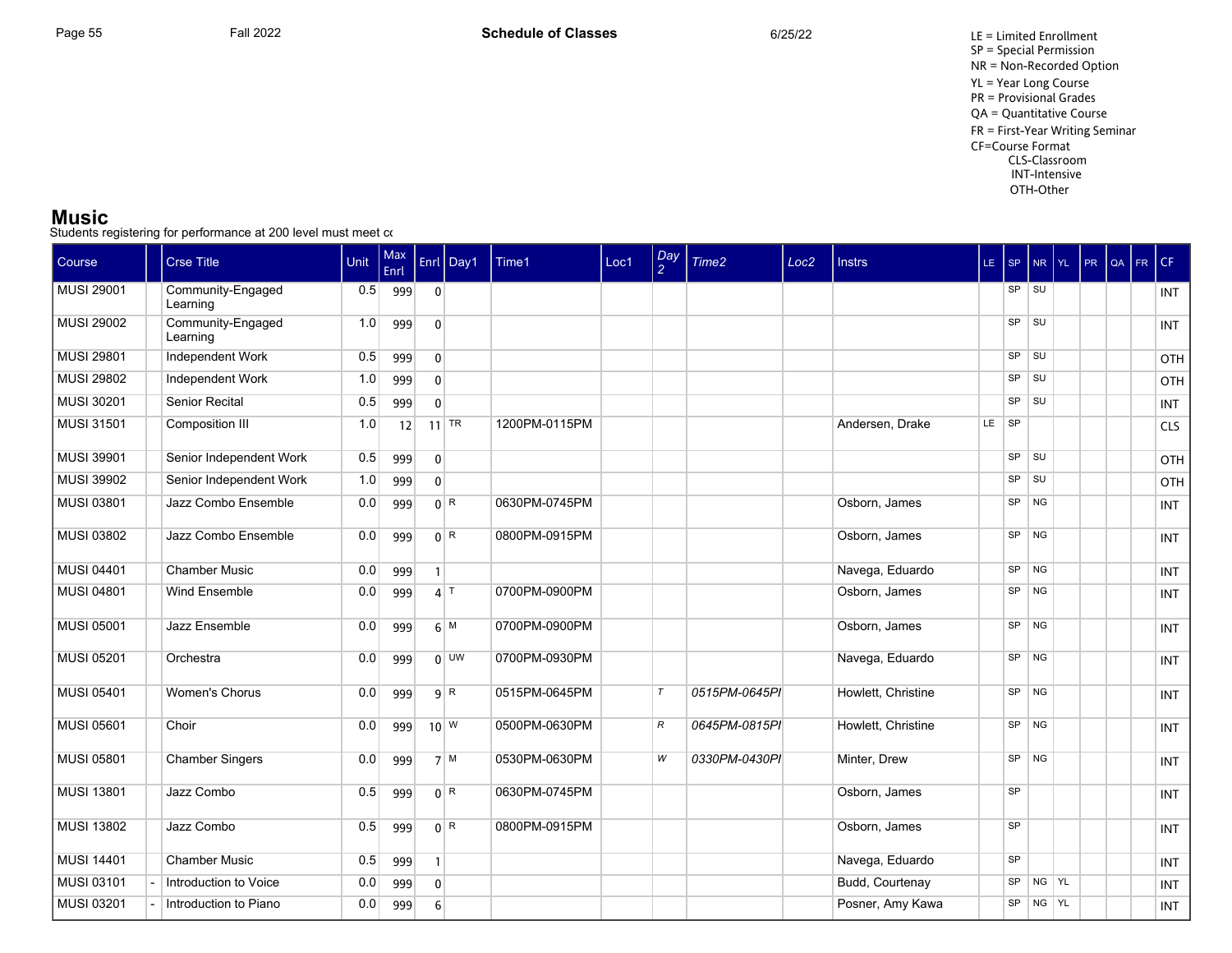#### **Music**

| Course            | <b>Crse Title</b>       | Unit | Max<br>Enrl |                         | Enrl Day1 | Time1 | Loc1 | $\frac{Day}{2}$ | Time <sub>2</sub> | Loc <sub>2</sub> | <b>Instrs</b>          |    |                | LE SP NR YL | $PR$ $QA$ | FR. | CF         |
|-------------------|-------------------------|------|-------------|-------------------------|-----------|-------|------|-----------------|-------------------|------------------|------------------------|----|----------------|-------------|-----------|-----|------------|
| MUSI 03401        | Jazz Guitar             | 0.0  | 999         | $\overline{0}$          |           |       |      |                 |                   |                  | DeMicco, Michael       | SP | <b>NG</b>      |             |           |     | INT        |
| <b>MUSI 03701</b> | Other Instruments       | 0.0  | 999         | $\mathbf{0}$            |           |       |      |                 |                   |                  |                        | SP | <b>NG</b>      |             |           |     | INT        |
| <b>MUSI 04201</b> | Jazz Piano              | 0.0  | 999         | $\overline{4}$          |           |       |      |                 |                   |                  | Tomlinson, Peter       | SP | <b>NG</b>      |             |           |     | INT        |
| <b>MUSI 04301</b> | Saxophone               | 0.0  | 999         | $\overline{1}$          |           |       |      |                 |                   |                  | Brellochs, Christopher | SP | <b>NG</b>      |             |           |     | <b>INT</b> |
| <b>MUSI 06001</b> | Piano                   | 0.0  | 999         | $\overline{\mathbf{3}}$ |           |       |      |                 |                   |                  | Ilic, Marija           | SP | <b>NG</b>      |             |           |     | INT        |
| <b>MUSI 06002</b> | Piano                   | 0.0  | 999         | $\overline{2}$          |           |       |      |                 |                   |                  | Sauer, Thomas          | SP | <b>NG</b>      |             |           |     | <b>INT</b> |
| <b>MUSI 06003</b> | Piano                   | 0.0  | 999         | $\overline{3}$          |           |       |      |                 |                   |                  | Polonsky, Anna         | SP | <b>NG</b>      |             |           |     | INT        |
| <b>MUSI 06004</b> | Piano                   | 0.0  | 999         | $\mathbf{0}$            |           |       |      |                 |                   |                  | Charney, Miriam        | SP | <b>NG</b>      |             |           |     | <b>INT</b> |
| <b>MUSI 06101</b> | Organ                   | 0.0  | 999         | 10                      |           |       |      |                 |                   |                  | Archer, Gail           | SP | <b>NG</b>      |             |           |     | INT        |
| MUSI 06201        | Harpsichord             | 0.0  | 999         | $\mathbf{0}$            |           |       |      |                 |                   |                  | Archer, Gail           | SP | <b>NG</b>      |             |           |     | INT        |
| MUSI 06301        | Voice                   | 0.0  | 999         | 5                       |           |       |      |                 |                   |                  | Ruff, James            | SP | <b>NG</b>      |             |           |     | INT        |
| MUSI 06302        | Voice                   | 0.0  | 999         | $\mathbf{0}$            |           |       |      |                 |                   |                  | Minter, Drew           | SP | <b>NG</b>      |             |           |     | INT        |
| <b>MUSI 06303</b> | Voice                   | 0.0  | 999         | $\mathbf{0}$            |           |       |      |                 |                   |                  | Nessinger, Mary        | SP | <b>NG</b>      |             |           |     | INT        |
| <b>MUSI 06304</b> | Voice                   | 0.0  | 999         | 5                       |           |       |      |                 |                   |                  | Osborne, Robert        | SP | <b>NG</b>      |             |           |     | INT        |
| <b>MUSI 06305</b> | Voice                   | 0.0  | 999         | $6 \overline{6}$        |           |       |      |                 |                   |                  | Rosales, Rachel        | SP | <b>NG</b>      |             |           |     | INT        |
| <b>MUSI 06306</b> | Voice                   | 0.0  | 999         | $\mathbf{0}$            |           |       |      |                 |                   |                  | Budd, Courtenay        | SP | <b>NG</b>      |             |           |     | INT        |
| <b>MUSI 06307</b> | Voice                   | 0.0  | 999         | $\mathbf{0}$            |           |       |      |                 |                   |                  | Howlett, Christine     | SP | <b>NG</b>      |             |           |     | INT        |
| <b>MUSI 06401</b> | Violin                  | 0.0  | 999         | $\overline{2}$          |           |       |      |                 |                   |                  | Young, Marka           | SP | <b>NG</b>      |             |           |     | <b>INT</b> |
| <b>MUSI 06402</b> | Violin                  | 0.0  | 999         | $\overline{3}$          |           |       |      |                 |                   |                  | Elashvili, Anna        | SP | <b>NG</b>      |             |           |     | INT        |
| <b>MUSI 06501</b> | Viola                   | 0.0  | 999         | $\overline{2}$          |           |       |      |                 |                   |                  | Farina, Danielle       | SP | <b>NG</b>      |             |           |     | INT        |
| <b>MUSI 06601</b> | Violoncello             | 0.0  | 999         | $\overline{3}$          |           |       |      |                 |                   |                  | Dhar, Yves             | SP | <b>NG</b>      |             |           |     | INT        |
| <b>MUSI 06701</b> | Double Bass             | 0.0  | 999         | $\mathbf{0}$            |           |       |      |                 |                   |                  | Merriman, Daniel       | SP | <b>NG</b>      |             |           |     | <b>INT</b> |
| <b>MUSI 06801</b> | <b>Classical Guitar</b> | 0.0  | 999         | $\overline{3}$          |           |       |      |                 |                   |                  | Babb, Trevor           | SP | <b>NG</b>      |             |           |     | INT        |
| <b>MUSI 06802</b> | <b>Classical Guitar</b> | 0.0  | 999         | $\mathbf{0}$            |           |       |      |                 |                   |                  |                        | SP | <b>NG</b>      |             |           |     | INT        |
| <b>MUSI 06901</b> | Harp                    | 0.0  | 999         | $\mathbf{1}$            |           |       |      |                 |                   |                  | Chenette, Jeanmarie    | SP | <b>NG</b>      |             |           |     | INT        |
| <b>MUSI 07001</b> | Flute                   | 0.0  | 999         | $\mathbf{0}$            |           |       |      |                 |                   |                  | Rotholz, Susan         | SP | <b>NG</b>      |             |           |     | <b>INT</b> |
| <b>MUSI 07101</b> | Oboe                    | 0.0  | 999         | $\mathbf{0}$            |           |       |      |                 |                   |                  | Bishkoff, Cheryl       | SP | <b>NG</b>      |             |           |     | INT        |
| MUSI 07201        | Clarinet                | 0.0  | 999         | $\mathbf{1}$            |           |       |      |                 |                   |                  | Tyson, lan             | SP | N <sub>G</sub> |             |           |     | INT        |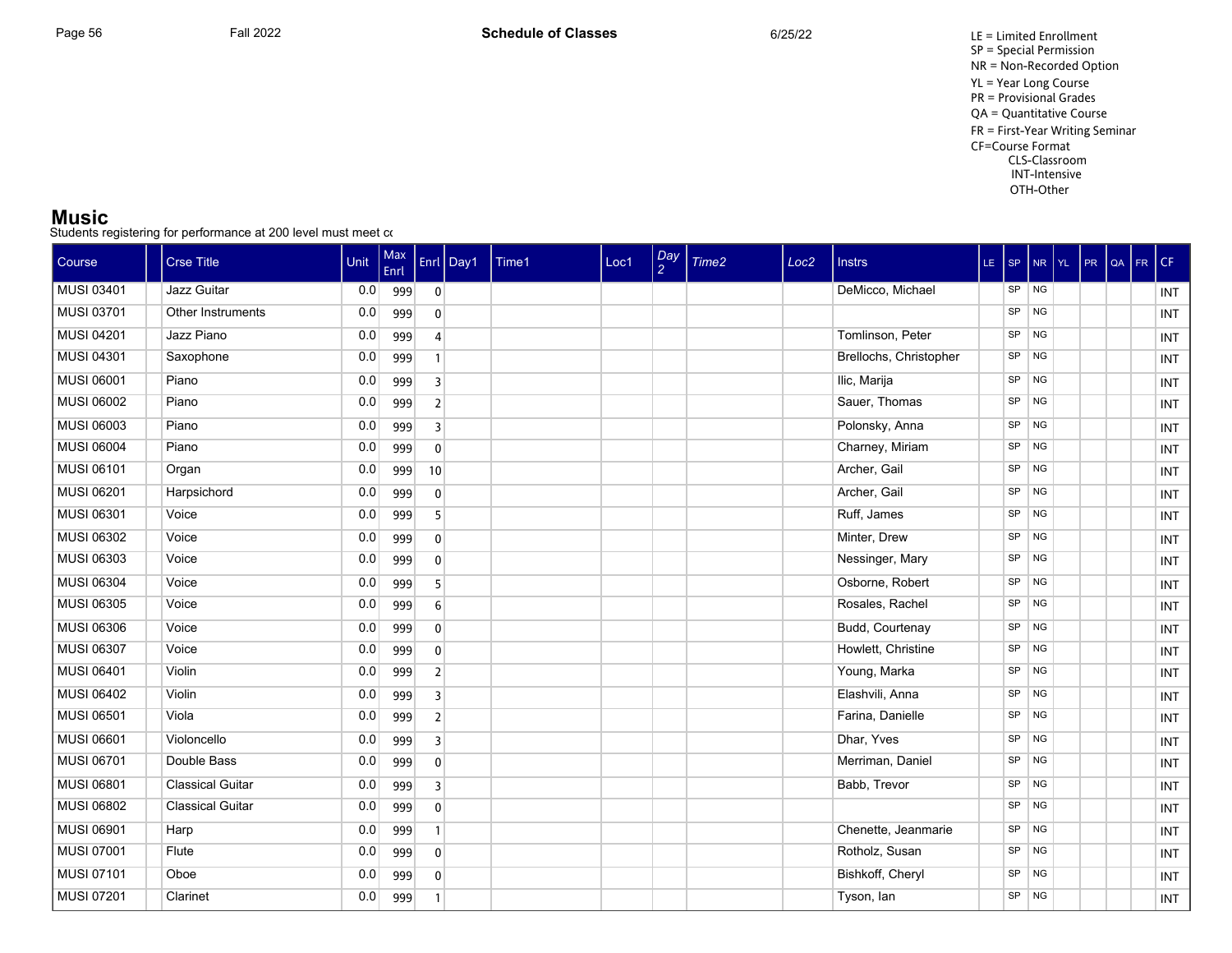Page 57 Fall 2022 Fall 2022 **Schedule of Classes** 6/25/22 6/25/22 LE = Limited Enrollment SP = Special Permission NR = Non-Recorded Option YL = Year Long Course PR = Provisional Grades QA = Quantitative Course FR = First-Year Writing Seminar CF=Course Format CLS-Classroom INT-Intensive OTH-Other

#### **Music**

| Course            | <b>Crse Title</b> | Unit | Max<br>Enrl |                | Enrl   Day1 | Time1 | Loc1 | $\frac{Day}{2}$ | Time <sub>2</sub> | Loc <sub>2</sub> | <b>Instrs</b>          | $LE$ SP   |           | $N_R$ $Y_L$ | PR | QA | FR | CF  |
|-------------------|-------------------|------|-------------|----------------|-------------|-------|------|-----------------|-------------------|------------------|------------------------|-----------|-----------|-------------|----|----|----|-----|
| <b>MUSI 07301</b> | Bassoon           | 0.0  | 999         | $\overline{0}$ |             |       |      |                 |                   |                  |                        | SP        | NG        |             |    |    |    | INT |
| MUSI 07401        | French Horn       | 0.0  | 999         |                |             |       |      |                 |                   |                  | Reit, Peter            | SP        | <b>NG</b> |             |    |    |    | INT |
| <b>MUSI 07501</b> | Trumpet           | 0.0  | 999         | $\mathbf{0}$   |             |       |      |                 |                   |                  | Osborn, James          | SP        | <b>NG</b> |             |    |    |    | INT |
| <b>MUSI 07601</b> | Trombone          | 0.0  | 999         | $\mathbf{0}$   |             |       |      |                 |                   |                  | Bellino, Paul          | SP        | <b>NG</b> |             |    |    |    | INT |
| <b>MUSI 07701</b> | Tuba              | 0.0  | 999         | $\mathbf{0}$   |             |       |      |                 |                   |                  | Bellino, Paul          | SP        | <b>NG</b> |             |    |    |    | INT |
| <b>MUSI 07801</b> | Percussion        | 0.0  | 999         | $\mathbf{0}$   |             |       |      |                 |                   |                  | Cassara, Frank         | SP        | <b>NG</b> |             |    |    |    | INT |
| MUSI 07802        | Percussion        | 0.0  | 999         | $\mathbf{0}$   |             |       |      |                 |                   |                  | Vazquez, Roland        | SP        | <b>NG</b> |             |    |    |    | INT |
| <b>MUSI 13401</b> | Jazz Guitar       | 0.5  | 999         | $\mathbf{0}$   |             |       |      |                 |                   |                  | DeMicco, Michael       | SP        |           |             |    |    |    | INT |
| <b>MUSI 13701</b> | Other Instruments | 0.5  | 999         | $\mathbf{0}$   |             |       |      |                 |                   |                  |                        | SP        |           |             |    |    |    | INT |
| <b>MUSI 14201</b> | Jazz Piano        | 0.5  | 999         | $\mathbf{1}$   |             |       |      |                 |                   |                  | Tomlinson, Peter       | SP        |           |             |    |    |    | INT |
| <b>MUSI 14301</b> | Saxophone         | 0.5  | 999         | $\mathbf{1}$   |             |       |      |                 |                   |                  | Brellochs, Christopher | SP        |           |             |    |    |    | INT |
| <b>MUSI 16001</b> | Piano             | 0.5  | 999         | $\mathbf{0}$   |             |       |      |                 |                   |                  | Ilic, Marija           | SP        |           |             |    |    |    | INT |
| <b>MUSI 16002</b> | Piano             | 0.5  | 999         |                |             |       |      |                 |                   |                  | Sauer, Thomas          | SP        |           |             |    |    |    | INT |
| <b>MUSI 16003</b> | Piano             | 0.5  | 999         | $\mathbf{0}$   |             |       |      |                 |                   |                  | Polonsky, Anna         | SP        |           |             |    |    |    | INT |
| <b>MUSI 16004</b> | Piano             | 0.5  | 999         | $\mathbf{0}$   |             |       |      |                 |                   |                  | Charney, Miriam        | SP        |           |             |    |    |    | INT |
| <b>MUSI 16101</b> | Organ             | 0.5  | 999         | $\mathbf{0}$   |             |       |      |                 |                   |                  | Archer, Gail           | SP        |           |             |    |    |    | INT |
| <b>MUSI 16201</b> | Harpsichord       | 0.5  | 999         | $\mathbf{0}$   |             |       |      |                 |                   |                  | Archer, Gail           | SP        |           |             |    |    |    | INT |
| <b>MUSI 16301</b> | Voice             | 0.5  | 999         | $\mathbf{0}$   |             |       |      |                 |                   |                  | Ruff, James            | SP        |           |             |    |    |    | INT |
| <b>MUSI 16302</b> | Voice             | 0.5  | 999         | $\mathbf{0}$   |             |       |      |                 |                   |                  | Minter, Drew           | SP        |           |             |    |    |    | INT |
| <b>MUSI 16303</b> | Voice             | 0.5  | 999         | $\mathbf{0}$   |             |       |      |                 |                   |                  | Nessinger, Mary        | <b>SP</b> |           |             |    |    |    | INT |
| <b>MUSI 16304</b> | Voice             | 0.5  | 999         | $\overline{2}$ |             |       |      |                 |                   |                  | Osborne, Robert        | SP        |           |             |    |    |    | INT |
| <b>MUSI 16305</b> | Voice             | 0.5  | 999         | $\Omega$       |             |       |      |                 |                   |                  | Rosales, Rachel        | SP        |           |             |    |    |    | INT |
| <b>MUSI 16306</b> | Voice             | 0.5  | 999         | $\mathbf{0}$   |             |       |      |                 |                   |                  | Budd, Courtenay        | SP        |           |             |    |    |    | INT |
| <b>MUSI 16307</b> | Voice             | 0.5  | 999         | $\mathbf{0}$   |             |       |      |                 |                   |                  | Howlett, Christine     | <b>SP</b> |           |             |    |    |    | INT |
| <b>MUSI 16401</b> | Violin            | 0.5  | 999         | $\mathbf{0}$   |             |       |      |                 |                   |                  | Young, Marka           | SP        |           |             |    |    |    | INT |
| <b>MUSI 16402</b> | Violin            | 0.5  | 999         | $\overline{2}$ |             |       |      |                 |                   |                  | Elashvili, Anna        | SP        |           |             |    |    |    | INT |
| <b>MUSI 16501</b> | Viola             | 0.5  | 999         | $\mathbf{0}$   |             |       |      |                 |                   |                  | Farina, Danielle       | SP        |           |             |    |    |    | INT |
| <b>MUSI 16601</b> | Violoncello       | 0.5  | 999         | $\mathbf{0}$   |             |       |      |                 |                   |                  | Dhar, Yves             | SP        |           |             |    |    |    | INT |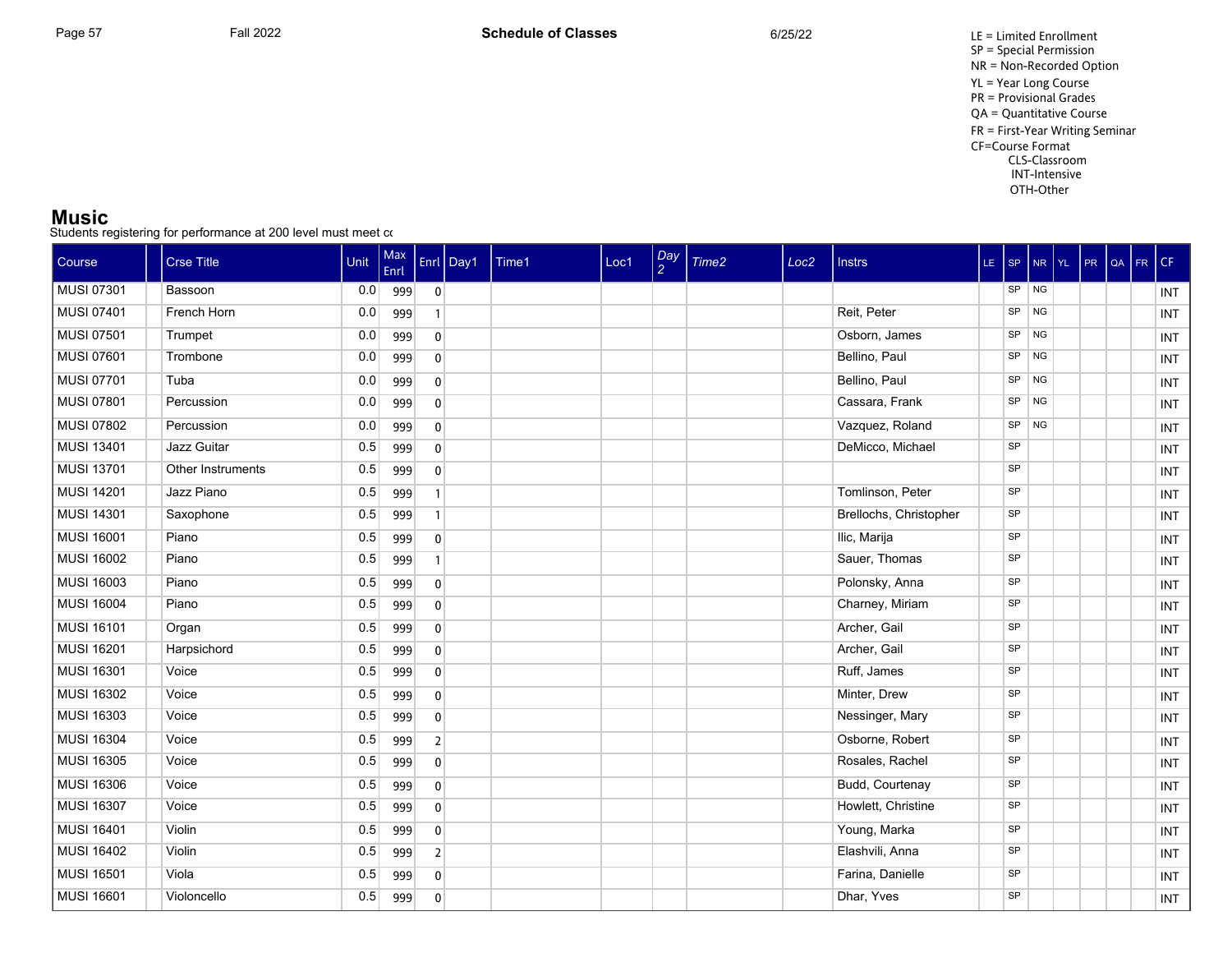Page 58 Fall 2022 Fall 2022 **Schedule of Classes** 6/25/22 6/25/22 LE = Limited Enrollment SP = Special Permission NR = Non-Recorded Option YL = Year Long Course PR = Provisional Grades QA = Quantitative Course FR = First-Year Writing Seminar CF=Course Format CLS-Classroom INT-Intensive OTH-Other

#### **Music**

| Course            | <b>Crse Title</b>       | Unit | Max<br>Enrl |                         | Enrl Day1 | Time1 | Loc1 | $\frac{Day}{2}$ | Time <sub>2</sub> | Loc <sub>2</sub> | <b>Instrs</b>          | LE SP NR YL |  | $PR$ $QA$ | FR. | CF         |
|-------------------|-------------------------|------|-------------|-------------------------|-----------|-------|------|-----------------|-------------------|------------------|------------------------|-------------|--|-----------|-----|------------|
| <b>MUSI 16701</b> | Double Bass             | 0.5  | 999         | $\overline{0}$          |           |       |      |                 |                   |                  | Merriman, Daniel       | <b>SP</b>   |  |           |     | INT        |
| <b>MUSI 16801</b> | <b>Classical Guitar</b> | 0.5  | 999         | $\overline{4}$          |           |       |      |                 |                   |                  | Babb, Trevor           | <b>SP</b>   |  |           |     | INT        |
| <b>MUSI 16802</b> | <b>Classical Guitar</b> | 0.5  | 999         | $\mathbf{0}$            |           |       |      |                 |                   |                  |                        | <b>SP</b>   |  |           |     | INT        |
| <b>MUSI 16901</b> | Harp                    | 0.5  | 999         | $\mathbf{0}$            |           |       |      |                 |                   |                  | Chenette, Jeanmarie    | SP          |  |           |     | INT        |
| <b>MUSI 17001</b> | Flute                   | 0.5  | 999         | $\mathbf{0}$            |           |       |      |                 |                   |                  | Rotholz, Susan         | SP          |  |           |     | INT        |
| <b>MUSI 17101</b> | Oboe                    | 0.5  | 999         | $\mathbf{0}$            |           |       |      |                 |                   |                  | Bishkoff, Cheryl       | SP          |  |           |     | INT        |
| <b>MUSI 17201</b> | Clarinet                | 0.5  | 999         | $\mathbf{0}$            |           |       |      |                 |                   |                  | Tyson, lan             | SP          |  |           |     | <b>INT</b> |
| <b>MUSI 17301</b> | Bassoon                 | 0.5  | 999         | $\mathbf{0}$            |           |       |      |                 |                   |                  |                        | SP          |  |           |     | <b>INT</b> |
| <b>MUSI 17401</b> | French Horn             | 0.5  | 999         | $\mathbf{0}$            |           |       |      |                 |                   |                  | Reit, Peter            | SP          |  |           |     | INT        |
| <b>MUSI 17501</b> | Trumpet                 | 0.5  | 999         | $\overline{1}$          |           |       |      |                 |                   |                  | Osborn, James          | SP          |  |           |     | INT        |
| <b>MUSI 17601</b> | Trombone                | 0.5  | 999         | $\mathbf 0$             |           |       |      |                 |                   |                  | Bellino, Paul          | SP          |  |           |     | INT        |
| <b>MUSI 17701</b> | Tuba                    | 0.5  | 999         | $\mathbf{0}$            |           |       |      |                 |                   |                  | Bellino, Paul          | SP          |  |           |     | INT        |
| <b>MUSI 17801</b> | Percussion              | 0.5  | 999         | $\mathbf 0$             |           |       |      |                 |                   |                  | Cassara, Frank         | SP          |  |           |     | INT        |
| <b>MUSI 17802</b> | Percussion              | 0.5  | 999         | $\mathbf{0}$            |           |       |      |                 |                   |                  | Vazquez, Roland        | SP          |  |           |     | <b>INT</b> |
| MUSI 23401        | Jazz Guitar             | 0.5  | 999         | $\mathbf{0}$            |           |       |      |                 |                   |                  | DeMicco, Michael       | SP          |  |           |     | INT        |
| MUSI 23701        | Other Instruments       | 0.5  | 999         | $\mathbf{0}$            |           |       |      |                 |                   |                  |                        | <b>SP</b>   |  |           |     | <b>INT</b> |
| <b>MUSI 24201</b> | Jazz Piano              | 0.5  | 999         | $\mathbf{0}$            |           |       |      |                 |                   |                  | Tomlinson, Peter       | SP          |  |           |     | <b>INT</b> |
| MUSI 24301        | Saxophone               | 0.5  | 999         | $\mathbf{0}$            |           |       |      |                 |                   |                  | Brellochs, Christopher | SP          |  |           |     | <b>INT</b> |
| <b>MUSI 26001</b> | Piano                   | 0.5  | 999         | $\mathbf{1}$            |           |       |      |                 |                   |                  | Ilic, Marija           | SP          |  |           |     | INT        |
| <b>MUSI 26002</b> | Piano                   | 0.5  | 999         | $\overline{\mathbf{3}}$ |           |       |      |                 |                   |                  | Sauer, Thomas          | SP          |  |           |     | <b>INT</b> |
| <b>MUSI 26003</b> | Piano                   | 0.5  | 999         | $\overline{2}$          |           |       |      |                 |                   |                  | Polonsky, Anna         | SP          |  |           |     | <b>INT</b> |
| <b>MUSI 26004</b> | Piano                   | 0.5  | 999         | $\mathbf{0}$            |           |       |      |                 |                   |                  | Charney, Miriam        | SP          |  |           |     | INT        |
| <b>MUSI 26101</b> | Organ                   | 0.5  | 999         | $\mathbf{1}$            |           |       |      |                 |                   |                  | Archer, Gail           | SP          |  |           |     | INT        |
| <b>MUSI 26201</b> | Harpsichord             | 0.5  | 999         | $\mathbf{0}$            |           |       |      |                 |                   |                  | Archer, Gail           | <b>SP</b>   |  |           |     | INT        |
| <b>MUSI 26301</b> | Voice                   | 0.5  | 999         | $\overline{1}$          |           |       |      |                 |                   |                  | Ruff, James            | SP          |  |           |     | INT        |
| <b>MUSI 26302</b> | Voice                   | 0.5  | 999         | $\mathbf{0}$            |           |       |      |                 |                   |                  | Minter, Drew           | SP          |  |           |     | <b>INT</b> |
| MUSI 26303        | Voice                   | 0.5  | 999         | $\mathbf{0}$            |           |       |      |                 |                   |                  | Nessinger, Mary        | SP          |  |           |     | INT        |
| <b>MUSI 26304</b> | Voice                   | 0.5  | 999         | $\mathbf 2$             |           |       |      |                 |                   |                  | Osborne, Robert        | SP          |  |           |     | INT        |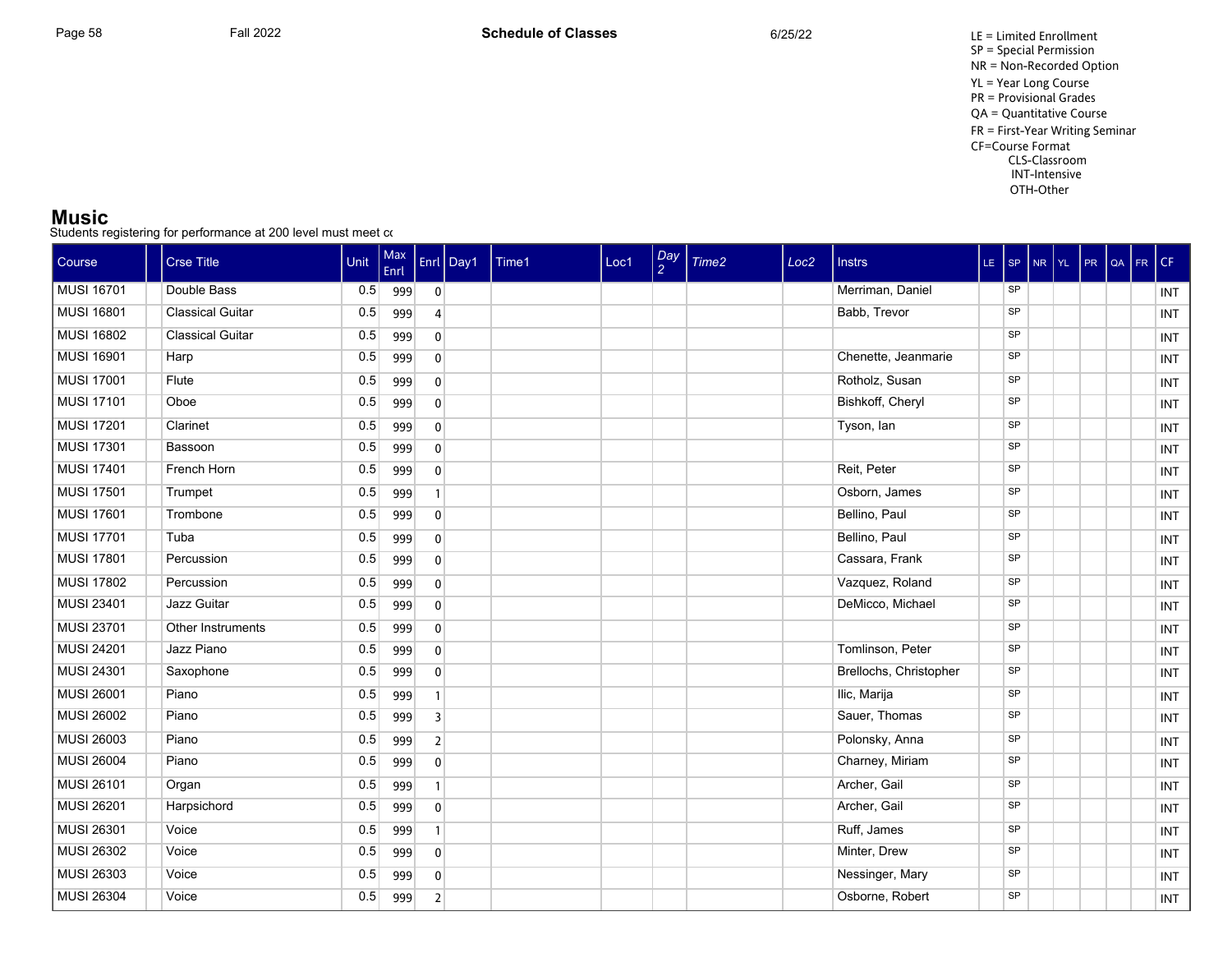#### **Music**

| Course            | <b>Crse Title</b>       | Unit | Max<br>Enrl |                | Enrl $\vert$ Day1 | Time1 | Loc1 | $\frac{Day}{2}$ | Time2 | Loc <sub>2</sub> | <b>Instrs</b>          |           |  | LE SP NR YL PR QA | FR. | CF         |
|-------------------|-------------------------|------|-------------|----------------|-------------------|-------|------|-----------------|-------|------------------|------------------------|-----------|--|-------------------|-----|------------|
| <b>MUSI 26305</b> | Voice                   | 0.5  | 999         | $\overline{3}$ |                   |       |      |                 |       |                  | Rosales, Rachel        | SP        |  |                   |     | INT        |
| <b>MUSI 26306</b> | Voice                   | 0.5  | 999         | $\mathbf{0}$   |                   |       |      |                 |       |                  | Budd, Courtenay        | SP        |  |                   |     | INT        |
| <b>MUSI 26307</b> | Voice                   | 0.5  | 999         | $\mathbf{0}$   |                   |       |      |                 |       |                  | Howlett, Christine     | SP        |  |                   |     | INT        |
| <b>MUSI 26401</b> | Violin                  | 0.5  | 999         | $\mathbf{0}$   |                   |       |      |                 |       |                  | Young, Marka           | SP        |  |                   |     | <b>INT</b> |
| <b>MUSI 26402</b> | Violin                  | 0.5  | 999         | $\overline{1}$ |                   |       |      |                 |       |                  | Elashvili, Anna        | SP        |  |                   |     | INT        |
| <b>MUSI 26501</b> | Viola                   | 0.5  | 999         | $\overline{1}$ |                   |       |      |                 |       |                  | Farina, Danielle       | SP        |  |                   |     | <b>INT</b> |
| <b>MUSI 26601</b> | Violoncello             | 0.5  | 999         | $\mathbf{0}$   |                   |       |      |                 |       |                  | Dhar, Yves             | SP        |  |                   |     | INT        |
| <b>MUSI 26701</b> | Double Bass             | 0.5  | 999         | $\mathbf{0}$   |                   |       |      |                 |       |                  | Merriman, Daniel       | SP        |  |                   |     | INT        |
| <b>MUSI 26801</b> | <b>Classical Guitar</b> | 0.5  | 999         | $\overline{3}$ |                   |       |      |                 |       |                  | Babb, Trevor           | SP        |  |                   |     | INT        |
| <b>MUSI 26802</b> | <b>Classical Guitar</b> | 0.5  | 999         | $\mathbf{0}$   |                   |       |      |                 |       |                  |                        | SP        |  |                   |     | <b>INT</b> |
| <b>MUSI 26901</b> | Harp                    | 0.5  | 999         | $\mathbf{1}$   |                   |       |      |                 |       |                  | Chenette, Jeanmarie    | SP        |  |                   |     | INT        |
| <b>MUSI 27001</b> | Flute                   | 0.5  | 999         | $\overline{1}$ |                   |       |      |                 |       |                  | Rotholz, Susan         | SP        |  |                   |     | INT        |
| <b>MUSI 27101</b> | Oboe                    | 0.5  | 999         | $\mathbf{0}$   |                   |       |      |                 |       |                  | Bishkoff, Cheryl       | <b>SP</b> |  |                   |     | INT        |
| <b>MUSI 27201</b> | Clarinet                | 0.5  | 999         | $\mathbf{0}$   |                   |       |      |                 |       |                  | Tyson, lan             | <b>SP</b> |  |                   |     | INT        |
| <b>MUSI 27301</b> | Bassoon                 | 0.5  | 999         | $\mathbf{0}$   |                   |       |      |                 |       |                  |                        | SP        |  |                   |     | INT        |
| <b>MUSI 27401</b> | French Horn             | 0.5  | 999         | $\mathbf{0}$   |                   |       |      |                 |       |                  | Reit, Peter            | SP        |  |                   |     | INT        |
| <b>MUSI 27501</b> | Trumpet                 | 0.5  | 999         |                |                   |       |      |                 |       |                  | Osborn, James          | SP        |  |                   |     | INT        |
| <b>MUSI 27601</b> | Trombone                | 0.5  | 999         | $\mathbf 0$    |                   |       |      |                 |       |                  | Bellino, Paul          | SP        |  |                   |     | <b>INT</b> |
| <b>MUSI 27701</b> | Tuba                    | 0.5  | 999         | $\mathbf 0$    |                   |       |      |                 |       |                  | Bellino, Paul          | SP        |  |                   |     | INT        |
| <b>MUSI 27801</b> | Percussion              | 0.5  | 999         | $\mathbf{0}$   |                   |       |      |                 |       |                  | Cassara, Frank         | <b>SP</b> |  |                   |     | INT        |
| <b>MUSI 27802</b> | Percussion              | 0.5  | 999         | $\mathbf{0}$   |                   |       |      |                 |       |                  | Vazquez, Roland        | SP        |  |                   |     | <b>INT</b> |
| <b>MUSI 33401</b> | Jazz Guitar             | 0.5  | 999         | $\mathbf{0}$   |                   |       |      |                 |       |                  | DeMicco, Michael       | SP        |  |                   |     | INT        |
| <b>MUSI 33701</b> | Other Instruments       | 0.5  | 999         | $\mathbf{0}$   |                   |       |      |                 |       |                  |                        | SP        |  |                   |     | INT        |
| <b>MUSI 34201</b> | Jazz Piano              | 0.5  | 999         | $\mathbf{0}$   |                   |       |      |                 |       |                  | Tomlinson, Peter       | <b>SP</b> |  |                   |     | <b>INT</b> |
| MUSI 34301        | Saxophone               | 0.5  | 999         | $\overline{1}$ |                   |       |      |                 |       |                  | Brellochs, Christopher | <b>SP</b> |  |                   |     | INT        |
| <b>MUSI 36001</b> | Piano                   | 0.5  | 999         | $\overline{1}$ |                   |       |      |                 |       |                  | Ilic, Marija           | SP        |  |                   |     | INT        |
| <b>MUSI 36002</b> | Piano                   | 0.5  | 999         | $\mathbf{1}$   |                   |       |      |                 |       |                  | Sauer, Thomas          | SP        |  |                   |     | INT        |
| <b>MUSI 36003</b> | Piano                   | 0.5  | 999         | $\overline{2}$ |                   |       |      |                 |       |                  | Polonsky, Anna         | SP        |  |                   |     | INT        |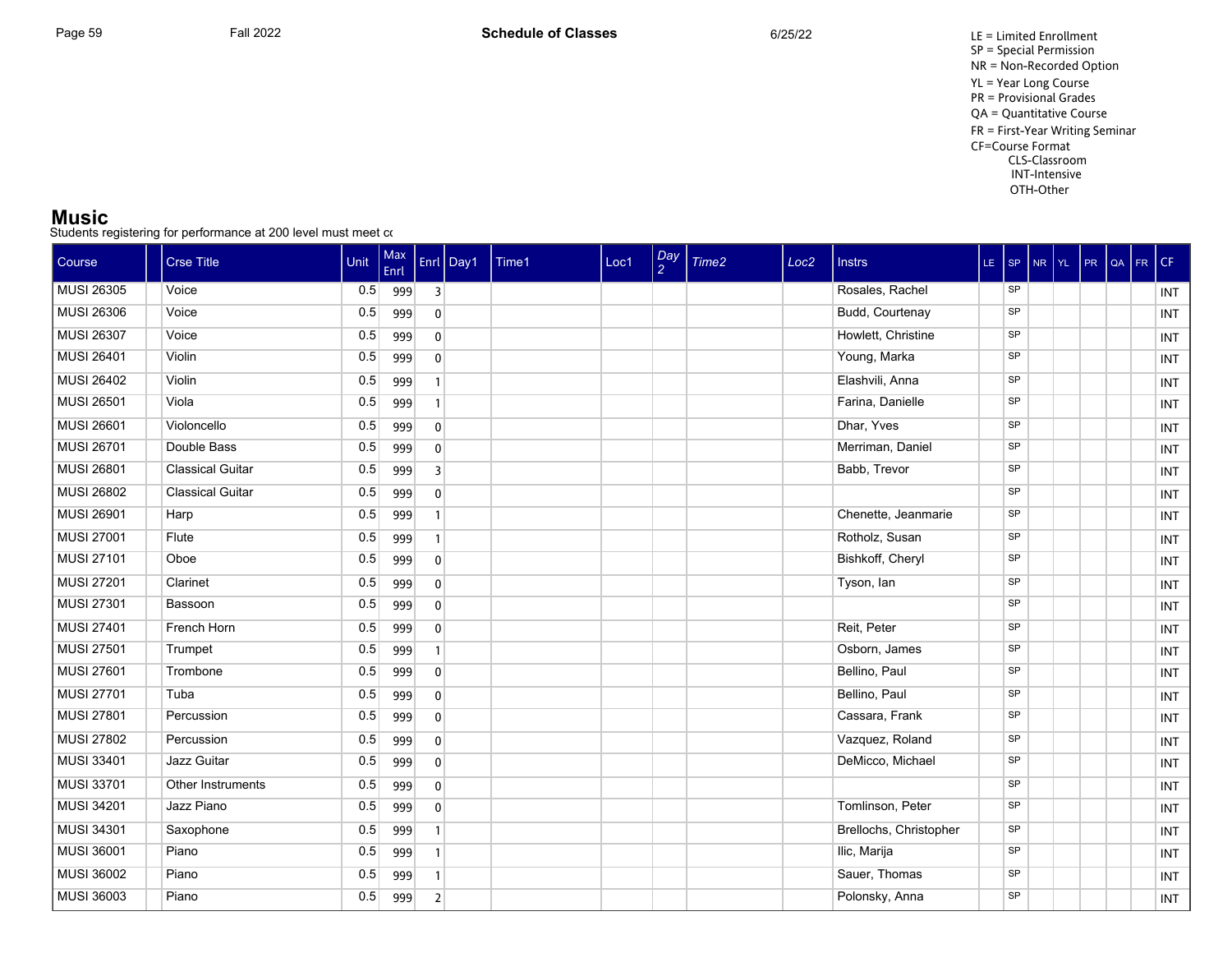#### **Music**

| Course            | <b>Crse Title</b>       | Unit | Max<br>Enrl |                | Enrl Day1 | Time1 | Loc1 | $\frac{Day}{2}$ | Time <sub>2</sub> | Loc <sub>2</sub> | <b>Instrs</b>       | LE SP NR YL |  | $PR$ $QA$ | FR. | CF         |
|-------------------|-------------------------|------|-------------|----------------|-----------|-------|------|-----------------|-------------------|------------------|---------------------|-------------|--|-----------|-----|------------|
| <b>MUSI 36004</b> | Piano                   | 0.5  | 999         | $\overline{0}$ |           |       |      |                 |                   |                  | Charney, Miriam     | <b>SP</b>   |  |           |     | INT        |
| <b>MUSI 36101</b> | Organ                   | 0.5  | 999         | $\mathbf{0}$   |           |       |      |                 |                   |                  | Archer, Gail        | SP          |  |           |     | INT        |
| <b>MUSI 36201</b> | Harpsichord             | 0.5  | 999         | $\mathbf{0}$   |           |       |      |                 |                   |                  | Archer, Gail        | SP          |  |           |     | INT        |
| <b>MUSI 36301</b> | Voice                   | 0.5  | 999         | $\overline{2}$ |           |       |      |                 |                   |                  | Ruff, James         | SP          |  |           |     | <b>INT</b> |
| MUSI 36302        | Voice                   | 0.5  | 999         | $\overline{1}$ |           |       |      |                 |                   |                  | Minter, Drew        | SP          |  |           |     | INT        |
| <b>MUSI 36303</b> | Voice                   | 0.5  | 999         | $\mathbf{0}$   |           |       |      |                 |                   |                  | Nessinger, Mary     | SP          |  |           |     | <b>INT</b> |
| <b>MUSI 36304</b> | Voice                   | 0.5  | 999         | $\mathbf{1}$   |           |       |      |                 |                   |                  | Osborne, Robert     | SP          |  |           |     | <b>INT</b> |
| <b>MUSI 36305</b> | Voice                   | 0.5  | 999         | $\mathbf{1}$   |           |       |      |                 |                   |                  | Rosales, Rachel     | SP          |  |           |     | INT        |
| <b>MUSI 36306</b> | Voice                   | 0.5  | 999         | $\mathbf{0}$   |           |       |      |                 |                   |                  | Budd, Courtenay     | SP          |  |           |     | INT        |
| <b>MUSI 36307</b> | Voice                   | 0.5  | 999         | $\mathbf{0}$   |           |       |      |                 |                   |                  | Howlett, Christine  | SP          |  |           |     | <b>INT</b> |
| MUSI 36401        | Violin                  | 0.5  | 999         | $\overline{2}$ |           |       |      |                 |                   |                  | Young, Marka        | SP          |  |           |     | <b>INT</b> |
| <b>MUSI 36402</b> | Violin                  | 0.5  | 999         | $\mathbf{0}$   |           |       |      |                 |                   |                  | Elashvili, Anna     | SP          |  |           |     | <b>INT</b> |
| <b>MUSI 36501</b> | Viola                   | 0.5  | 999         | $\mathbf 0$    |           |       |      |                 |                   |                  | Farina, Danielle    | SP          |  |           |     | INT        |
| <b>MUSI 36601</b> | Violoncello             | 0.5  | 999         | $\overline{1}$ |           |       |      |                 |                   |                  | Dhar, Yves          | SP          |  |           |     | <b>INT</b> |
| MUSI 36701        | Double Bass             | 0.5  | 999         | 0              |           |       |      |                 |                   |                  | Merriman, Daniel    | SP          |  |           |     | <b>INT</b> |
| <b>MUSI 36801</b> | <b>Classical Guitar</b> | 0.5  | 999         | $\overline{1}$ |           |       |      |                 |                   |                  | Babb, Trevor        | SP          |  |           |     | <b>INT</b> |
| <b>MUSI 36802</b> | <b>Classical Guitar</b> | 0.5  | 999         | $\mathbf 0$    |           |       |      |                 |                   |                  |                     | SP          |  |           |     | <b>INT</b> |
| <b>MUSI 36901</b> | Harp                    | 0.5  | 999         | $\overline{1}$ |           |       |      |                 |                   |                  | Chenette, Jeanmarie | SP          |  |           |     | <b>INT</b> |
| <b>MUSI 37001</b> | Flute                   | 0.5  | 999         | $\overline{1}$ |           |       |      |                 |                   |                  | Rotholz, Susan      | SP          |  |           |     | <b>INT</b> |
| <b>MUSI 37101</b> | Oboe                    | 0.5  | 999         | $\overline{0}$ |           |       |      |                 |                   |                  | Bishkoff, Cheryl    | SP          |  |           |     | <b>INT</b> |
| <b>MUSI 37201</b> | Clarinet                | 0.5  | 999         | $\mathbf{0}$   |           |       |      |                 |                   |                  | Tyson, lan          | SP          |  |           |     | <b>INT</b> |
| MUSI 37301        | Bassoon                 | 0.5  | 999         | $\mathbf{0}$   |           |       |      |                 |                   |                  |                     | SP          |  |           |     | INT        |
| <b>MUSI 37401</b> | French Horn             | 0.5  | 999         | $\mathbf{0}$   |           |       |      |                 |                   |                  | Reit, Peter         | SP          |  |           |     | INT        |
| <b>MUSI 37501</b> | Trumpet                 | 0.5  | 999         | $\mathbf{0}$   |           |       |      |                 |                   |                  | Osborn, James       | <b>SP</b>   |  |           |     | INT        |
| <b>MUSI 37601</b> | Trombone                | 0.5  | 999         | $\overline{2}$ |           |       |      |                 |                   |                  | Bellino, Paul       | SP          |  |           |     | INT        |
| <b>MUSI 37701</b> | Tuba                    | 0.5  | 999         | $\mathbf{0}$   |           |       |      |                 |                   |                  | Bellino, Paul       | SP          |  |           |     | INT        |
| <b>MUSI 37801</b> | Percussion              | 0.5  | 999         | $\mathbf{0}$   |           |       |      |                 |                   |                  | Cassara, Frank      | SP          |  |           |     | INT        |
| <b>MUSI 37802</b> | Percussion              | 0.5  | 999         | $\pmb{0}$      |           |       |      |                 |                   |                  | Vazquez, Roland     | SP          |  |           |     | INT        |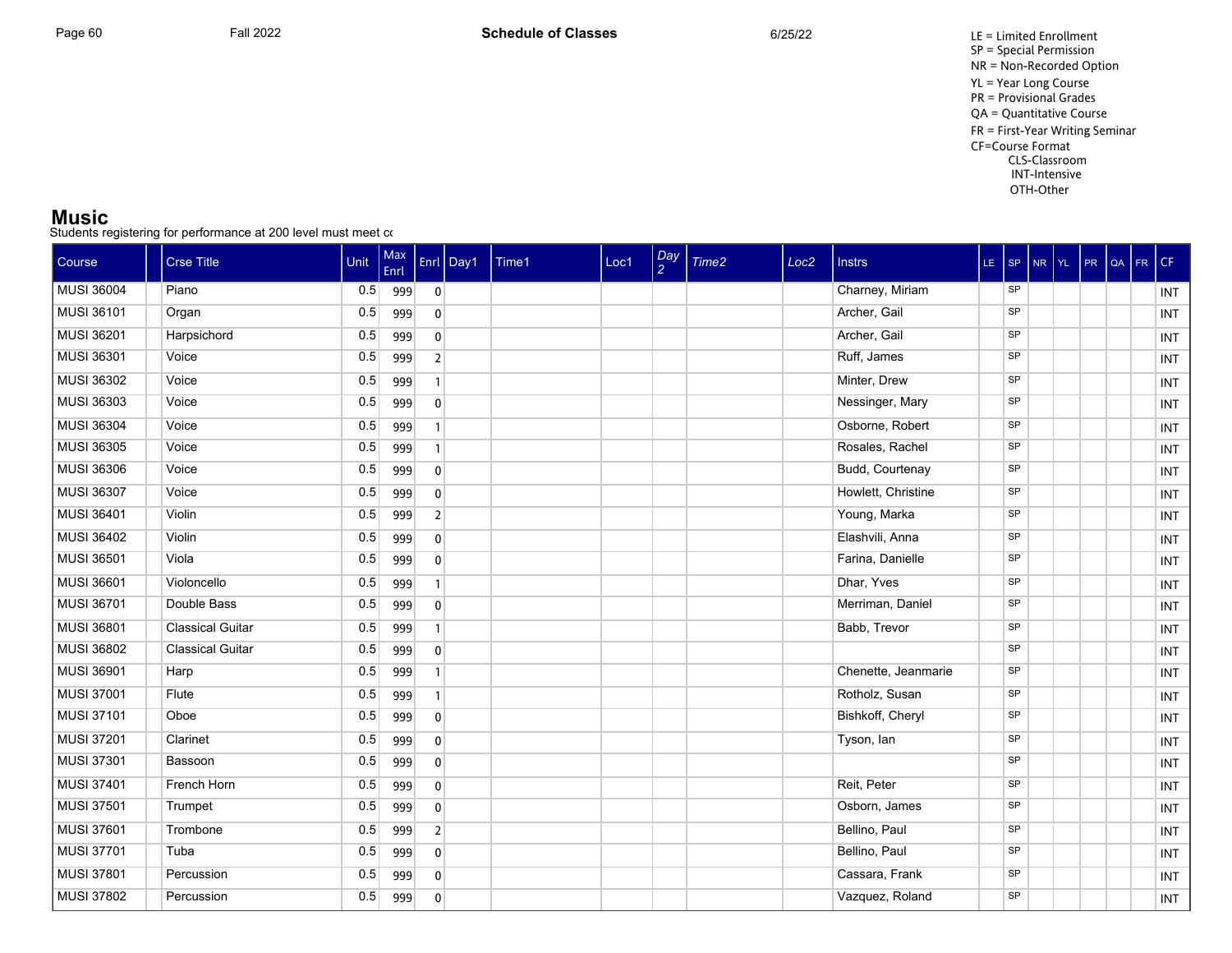#### **Music**

| Course            | <b>Crse Title</b>                 | Unit | Max<br>Enrl |                | Enrl Day1 | Time1 | Loc1 | Day<br>$\overline{2}$ | Time2 | Loc <sub>2</sub> | <b>Instrs</b>       | LE SP |           | $NR$ $YL$ |  | PR QA FR | l CF.      |
|-------------------|-----------------------------------|------|-------------|----------------|-----------|-------|------|-----------------------|-------|------------------|---------------------|-------|-----------|-----------|--|----------|------------|
| MUSI 38001        | 4th Year Instruction-Oboe         | 0.5  | 999         | $\mathbf{1}$   |           |       |      |                       |       |                  | Bishkoff, Cheryl    |       | SP        |           |  |          | <b>INT</b> |
| MUSI 38002        | 4th Year Instruction-Guitar       | 0.5  | 999         | $\mathbf{0}$   |           |       |      |                       |       |                  | Babb, Trevor        |       | <b>SP</b> |           |  |          | INT        |
| MUSI 38003        | 4th Year Instruction-Piano        | 0.5  | 999         | $\overline{0}$ |           |       |      |                       |       |                  | Ilic, Marija        |       | <b>SP</b> |           |  |          | INT        |
| <b>MUSI 38004</b> | 4th Year Instruction-Cello        | 0.5  | 999         | $\mathbf{1}$   |           |       |      |                       |       |                  | Dhar, Yves          |       | SP        |           |  |          | INT        |
| MUSI 38005        | 4th Year Instruction-Violin       | 0.5  | 999         | $\overline{0}$ |           |       |      |                       |       |                  | Elashvili, Anna     |       | <b>SP</b> |           |  |          | <b>INT</b> |
| MUSI 38006        | 4th Year Instruction-Voice        | 0.5  | 999         | $\overline{0}$ |           |       |      |                       |       |                  | Ruff, James         |       | <b>SP</b> |           |  |          | INT        |
| <b>MUSI 38007</b> | 4th Year Instruction-Voice        | 0.5  | 999         | $\overline{0}$ |           |       |      |                       |       |                  | Minter, Drew        |       | SP        |           |  |          | INT        |
| <b>MUSI 38008</b> | 4th Year Instruction-Voice        | 0.5  | 999         | $\overline{0}$ |           |       |      |                       |       |                  | Nessinger, Mary     |       | SP        |           |  |          | INT        |
| MUSI 38009        | 4th Year Instruction-Piano        | 0.5  | 999         | $\overline{0}$ |           |       |      |                       |       |                  | Sauer, Thomas       |       | <b>SP</b> |           |  |          | <b>INT</b> |
| <b>MUSI 38010</b> | 4th Year Instruction-Voice        | 0.5  | 999         | $\overline{0}$ |           |       |      |                       |       |                  | Osborne, Robert     |       | <b>SP</b> |           |  |          | <b>INT</b> |
| MUSI 38011        | 4th Year Instruction-Piano        | 0.5  | 999         | $\overline{0}$ |           |       |      |                       |       |                  | Polonsky, Anna      |       | <b>SP</b> |           |  |          | <b>INT</b> |
| MUSI 38012        | 4th Year Instruction-Organ        | 0.5  | 999         | $\mathbf{0}$   |           |       |      |                       |       |                  | Archer, Gail        |       | <b>SP</b> |           |  |          | <b>INT</b> |
| MUSI 38013        | 4th Year Instruction-Voice        | 0.5  | 999         | $\mathbf{1}$   |           |       |      |                       |       |                  | Rosales, Rachel     |       | <b>SP</b> |           |  |          | <b>INT</b> |
| MUSI 38014        | 4th Year Instruction-Violin       | 0.5  | 999         | $\overline{0}$ |           |       |      |                       |       |                  | Young, Marka        |       | <b>SP</b> |           |  |          | <b>INT</b> |
| <b>MUSI 38015</b> | 4th Year Instruction-<br>Trombone | 0.5  | 999         | $\mathbf{0}$   |           |       |      |                       |       |                  | Bellino, Paul       |       | SP        |           |  |          | <b>INT</b> |
| <b>MUSI 38016</b> | 4th Year Instruct-Percussion      | 0.5  | 999         | $\overline{0}$ |           |       |      |                       |       |                  | Cassara, Frank      |       | <b>SP</b> |           |  |          | <b>INT</b> |
| <b>MUSI 38017</b> | 4th Year Instruction-Viola        | 0.5  | 999         | $\overline{0}$ |           |       |      |                       |       |                  | Farina, Danielle    |       | <b>SP</b> |           |  |          | <b>INT</b> |
| MUSI 38018        | 4th Year Instruction-Piano        | 0.5  | 999         | $\mathbf{0}$   |           |       |      |                       |       |                  | Charney, Miriam     |       | <b>SP</b> |           |  |          | INT        |
| MUSI 38019        | 4th Year Instruction-Clarinet     | 0.5  | 999         | $\overline{0}$ |           |       |      |                       |       |                  | Tyson, lan          |       | <b>SP</b> |           |  |          | <b>INT</b> |
| MUSI 38020        | 4th Year Instruction-Fr Horn      | 0.5  | 999         | $\mathbf{0}$   |           |       |      |                       |       |                  | Reit, Peter         |       | <b>SP</b> |           |  |          | <b>INT</b> |
| MUSI 38021        | 4th Year Instruction-Trumpet      | 0.5  | 999         | $\overline{0}$ |           |       |      |                       |       |                  | Osborn, James       |       | SP        |           |  |          | <b>INT</b> |
| <b>MUSI 38022</b> | 4th Year Instruction-Guitar       | 0.5  | 999         | $\mathbf{0}$   |           |       |      |                       |       |                  |                     |       | <b>SP</b> |           |  |          | <b>INT</b> |
| MUSI 38023        | 4th Year Instruction-Harp         | 0.5  | 999         | $\mathbf{0}$   |           |       |      |                       |       |                  | Chenette, Jeanmarie |       | SP        |           |  |          | <b>INT</b> |
| MUSI 38024        | 4th Year Instruction-Flute        | 0.5  | 999         |                |           |       |      |                       |       |                  | Rotholz, Susan      |       | <b>SP</b> |           |  |          | <b>INT</b> |
| MUSI 38025        | 4th Year Instruction-Jz Guitar    | 0.5  | 999         | $\overline{0}$ |           |       |      |                       |       |                  | DeMicco, Michael    |       | <b>SP</b> |           |  |          | <b>INT</b> |
| <b>MUSI 38026</b> | 4th Year Instruct-Percussion      | 0.5  | 999         | $\Omega$       |           |       |      |                       |       |                  | Vazquez, Roland     |       | <b>SP</b> |           |  |          | INT        |
| <b>MUSI 38027</b> | 4th Year Instruction-Jz Piano     | 0.5  | 999         | $\mathbf{0}$   |           |       |      |                       |       |                  | Tomlinson, Peter    |       | <b>SP</b> |           |  |          | <b>INT</b> |
| MUSI 38028        | 4th Year Instruction-Bass         | 0.5  | 999         | $\mathbf{0}$   |           |       |      |                       |       |                  | Merriman, Daniel    |       | <b>SP</b> |           |  |          | INT        |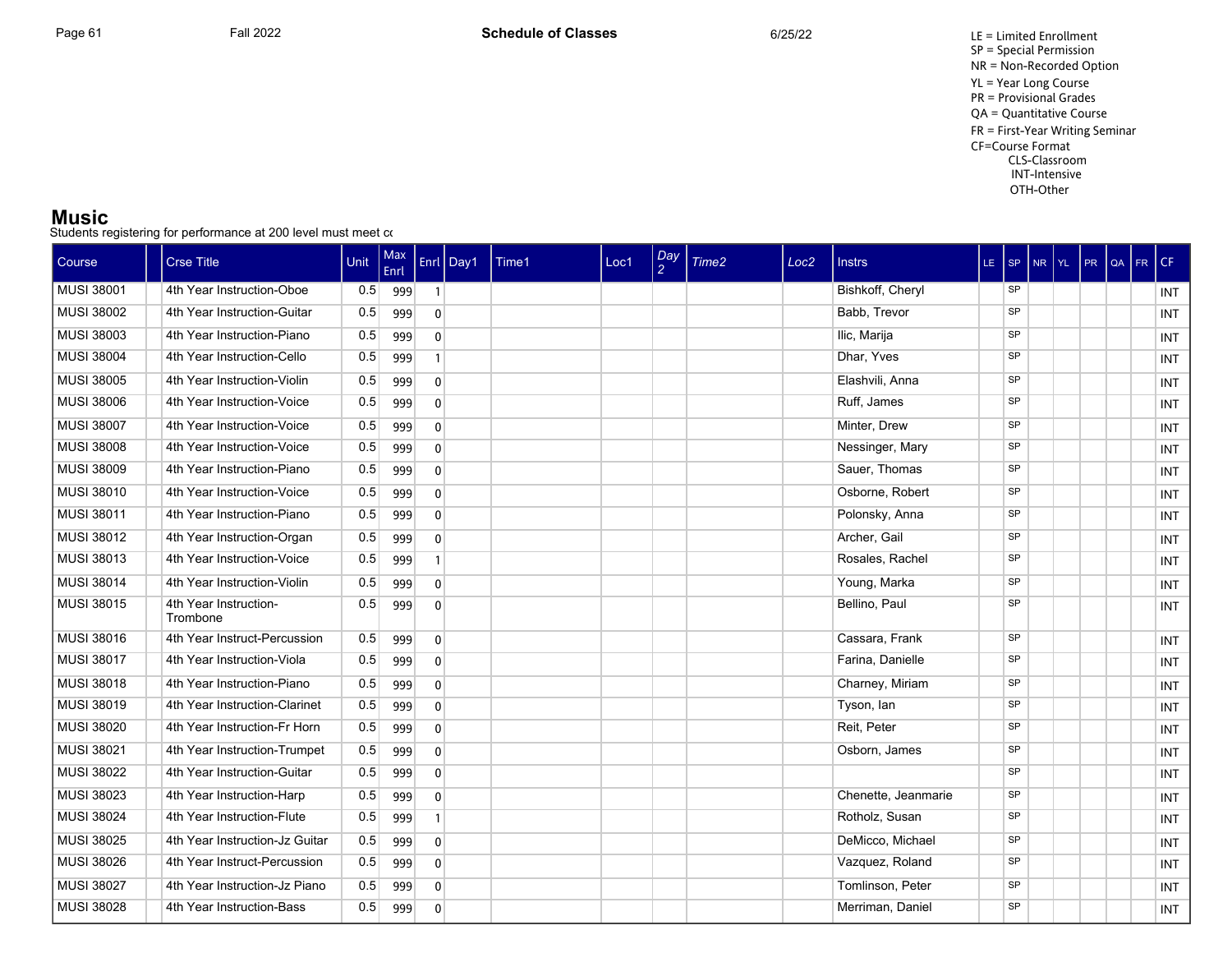Page 62 Fall 2022 Fall 2022 **Schedule of Classes** 6/25/22 6/25/22 LE = Limited Enrollment SP = Special Permission NR = Non-Recorded Option YL = Year Long Course PR = Provisional Grades QA = Quantitative Course FR = First-Year Writing Seminar CF=Course Format CLS-Classroom INT-Intensive OTH-Other

### **Music**

Students registering for performance at 200 level must meet co

| <b>Course</b> | Crse Title                         | Unit | $M_{\rm{av}}$<br>Enrl | . . | .<br>Day1 | <b>Time1</b> | Loc1 | Dav | Time2 | Loc2 | Instrs                 | LE. | ISP INR IYL |  | <b>IPR</b> | OA FR CF |     |
|---------------|------------------------------------|------|-----------------------|-----|-----------|--------------|------|-----|-------|------|------------------------|-----|-------------|--|------------|----------|-----|
| MUSI 38029    | 4th Year Instruction-<br>Saxophone | 0.5  | 999                   |     |           |              |      |     |       |      | Brellochs, Christopher |     | <b>SP</b>   |  |            |          | INT |

## **Neuroscience and Beha**

| Course                            | <b>Crse Title</b>                | Unit | Max<br>Enrl    |                | Enrl Day1    | Time1                                                                                 | Loc1 | Day<br>$\overline{2}$ | Time <sub>2</sub> | Loc <sub>2</sub> | <b>Instrs</b>     | LE SP     |           | NR        | $ Y_L $ | PR | QA | FR. | CF         |
|-----------------------------------|----------------------------------|------|----------------|----------------|--------------|---------------------------------------------------------------------------------------|------|-----------------------|-------------------|------------------|-------------------|-----------|-----------|-----------|---------|----|----|-----|------------|
| <b>NEUR 10501</b>                 | Intro:Neuroscience &<br>Behavior | 1.0  | 25             |                | $27$ MW      | 0900AM-1015AM                                                                         |      |                       |                   |                  | Duncan, Kelli     | LE.       |           | <b>NR</b> |         |    |    |     | <b>CLS</b> |
| <b>NEUR 24101</b><br><b>XPSYC</b> | Prin Physiological Psychology    | 1.0  | 5              |                | $5$ TR       | 0130PM-0245PM                                                                         |      |                       |                   |                  |                   | LE        |           | <b>NR</b> |         |    |    |     | <b>CLS</b> |
| <b>NEUR 24901</b><br><b>XPSYC</b> | Rsch Meth Physiological<br>Psych | 1.0  | २              |                | $3 \mid M$   | 0130PM-0530PM                                                                         |      | W                     | 0100PM-0300PI     |                  | Bergstrom, Hadley | LE        |           | <b>NR</b> |         |    |    |     | <b>CLS</b> |
| <b>NEUR 24902</b><br><b>XPSYC</b> | Rsch Meth Physiological<br>Psych | 1.0  | $\overline{2}$ |                | $2$ T        | 0130PM-0530PM                                                                         |      | W                     | 0100PM-0300PI     |                  | Bergstrom, Hadley | LE        |           | <b>NR</b> |         |    |    |     | <b>CLS</b> |
| <b>NEUR 29001</b>                 | Community-Engaged<br>Learning    | 0.5  | 999            | $\mathbf{1}$   |              |                                                                                       |      |                       |                   |                  |                   |           | SP        | <b>SU</b> |         |    |    |     | <b>INT</b> |
| <b>NEUR 29002</b>                 | Community-Engaged<br>Learning    | 1.0  | 999            | $\overline{0}$ |              |                                                                                       |      |                       |                   |                  |                   |           | SP        | <b>SU</b> |         |    |    |     | <b>INT</b> |
| <b>NEUR 29801</b>                 | Independent Work                 | 0.5  | 999            | $\mathbf{1}$   |              |                                                                                       |      |                       |                   |                  |                   |           | SP        | <b>SU</b> |         |    |    |     | OTH        |
| <b>NEUR 29802</b>                 | Independent Work                 | 1.0  | 999            | $\overline{0}$ |              |                                                                                       |      |                       |                   |                  |                   |           | <b>SP</b> | SU        |         |    |    |     | OTH        |
| <b>NEUR 30101</b>                 | Sem Neuroscience and<br>Behavior | 1.0  | 17             |                | $11$ TR      | 0310PM-0425PM                                                                         |      |                       |                   |                  | Newman, Lori      | $LE$ $SP$ |           |           |         |    |    |     | <b>CLS</b> |
| <b>NEUR 39301</b><br><b>XBIOL</b> | <b>Biology in Board Games</b>    | 1.0  | २              |                | $1 \rvert R$ | 0130PM-0530PM<br>* For info see<br>https://<br>pages vassar edu<br>biologyintensives/ |      |                       |                   |                  | Gall, Megan       | LE.       | SP        | <b>SU</b> |         |    |    |     | <b>INT</b> |
|                                   | <b>Biology in Board Games</b>    | 1.0  | २              |                | $1 \, R$     | 0130PM-0530PM<br>*Xlisted - See<br><b>Biol 393-01</b>                                 |      |                       |                   |                  | Gall, Megan       | LE        | SP        | <b>SU</b> |         |    |    |     | <b>INT</b> |
| <b>NEUR 39501</b>                 | Independent Research             | 0.5  | 999            | $\overline{2}$ |              |                                                                                       |      |                       |                   |                  |                   |           | SP        | <b>SU</b> |         |    |    |     | <b>INT</b> |
| <b>NEUR 39502</b>                 | Independent Research             | 1.0  | 999            | $\overline{0}$ |              |                                                                                       |      |                       |                   |                  |                   |           | SP        | <b>SU</b> |         |    |    |     | <b>INT</b> |

## **Philosophy**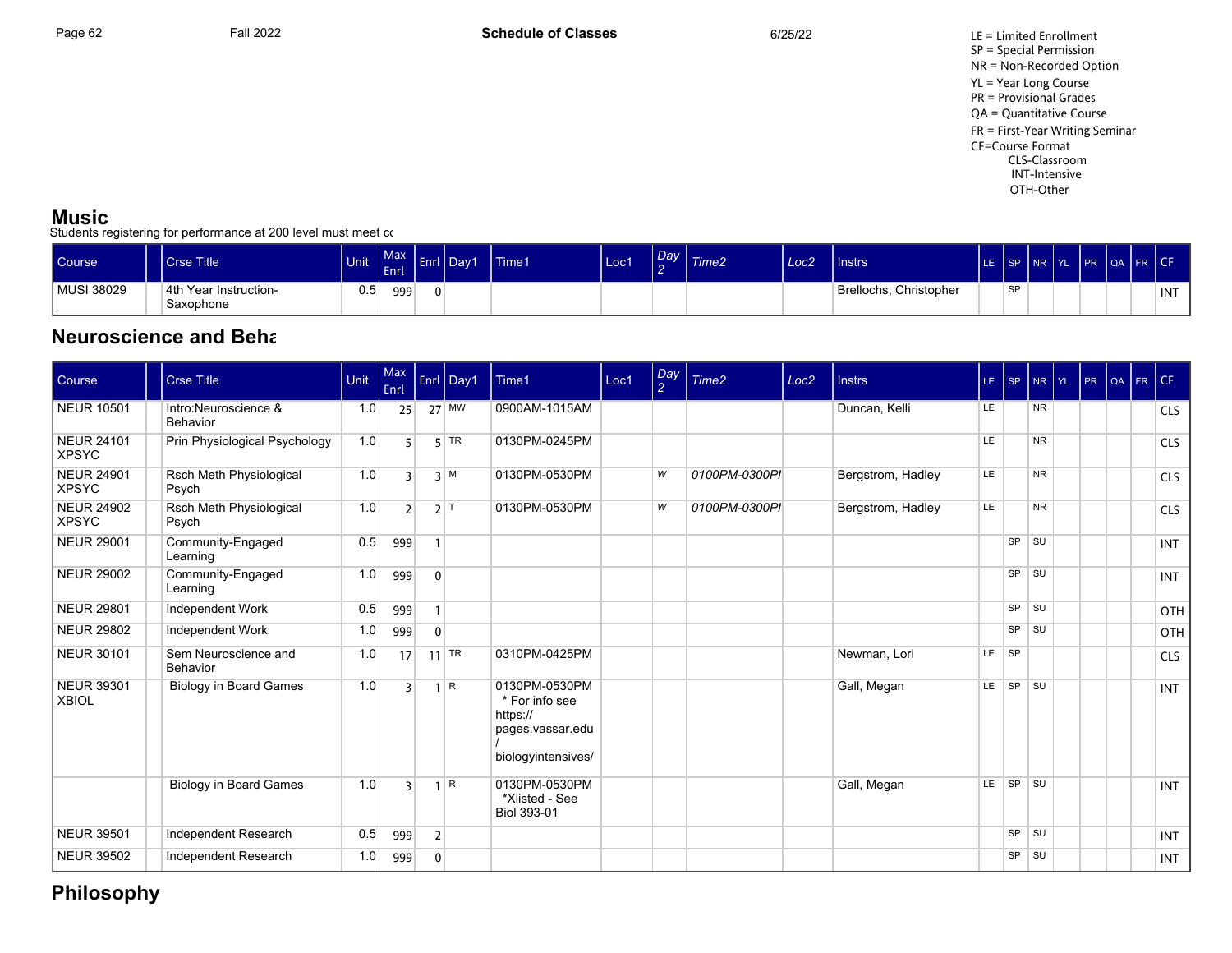Page 63 Fall 2022 Fall 2022 **Schedule of Classes** 6/25/22 6/25/22 LE = Limited Enrollment SP = Special Permission NR = Non-Recorded Option YL = Year Long Course PR = Provisional Grades QA = Quantitative Course FR = First-Year Writing Seminar CF=Course Format CLS-Classroom INT-Intensive OTH-Other

## **Philosophy**

| Course                            | <b>Crse Title</b>                 | Unit | Max<br>Enrl     |                   | Enrl Day1 | Time1         | Loc1 | $\frac{Day}{2}$ | Time <sub>2</sub> | Loc <sub>2</sub> | <b>Instrs</b>         | $LE$ SP   |           | NR YL          | PR        | QA FR CF |            |
|-----------------------------------|-----------------------------------|------|-----------------|-------------------|-----------|---------------|------|-----------------|-------------------|------------------|-----------------------|-----------|-----------|----------------|-----------|----------|------------|
| <b>PHIL 10101</b>                 | History/Western Phil:Ancient      | 1.0  | 17              |                   | $0$ TR    | 1030AM-1145AM |      |                 |                   |                  | Seidman, Jeffrey      | LE.       |           |                |           |          | $FR$ CLS   |
| PHIL 10501                        | Self and Meaning                  | 1.0  | 30 <sup>1</sup> |                   | $10$ TR   | 0130PM-0245PM |      |                 |                   |                  | Pendoley, Kathryn     | LE.       |           | N <sub>R</sub> |           |          | CLS        |
| PHIL 10502                        | Self and Meaning                  | 1.0  | 30              |                   | $6$ TR    | 0310PM-0425PM |      |                 |                   |                  | Pendoley, Kathryn     | <b>LE</b> |           | N <sub>R</sub> |           |          | <b>CLS</b> |
| PHIL 10601                        | Philosophy & Technology           | 1.0  | 15              |                   | $5$ MW    | 1030AM-1145AM |      |                 |                   |                  | Kelly, Jamie          | <b>LE</b> |           | <b>NR</b>      |           |          | <b>CLS</b> |
| <b>PHIL 10602</b>                 | Phil & Contemp Issues             | 1.0  | 30              |                   | $1$ MW    | 1200PM-0115PM |      |                 |                   |                  | Harrison, Rebecca     | LE        |           | <b>NR</b>      |           |          | <b>CLS</b> |
| PHIL 10603                        | Phil & Contemp Issues             | 1.0  | 30              |                   | $4$ MW    | 0130PM-0245PM |      |                 |                   |                  | Harrison, Rebecca     | <b>LE</b> |           | <b>NR</b>      |           |          | <b>CLS</b> |
| <b>PHIL 12501</b>                 | Logic                             | 1.0  | 30 <sup>1</sup> |                   | $21$ TR   | 1200PM-0115PM |      |                 |                   |                  | Moss, Matt            | <b>LE</b> |           |                |           |          | <b>CLS</b> |
| <b>PHIL 12502</b>                 | Logic                             | 1.0  | 30              |                   | $11$ TR   | 0130PM-0245PM |      |                 |                   |                  | Moss, Matt            | LE        |           |                |           |          | <b>CLS</b> |
| <b>PHIL 21501</b>                 | Phenomenology/Existential<br>That | 1.0  | 25              |                   | $15$ TR   | 1030AM-1145AM |      |                 |                   |                  | Harrison, Rebecca     | <b>LE</b> |           | <b>NR</b>      |           |          | <b>CLS</b> |
| <b>PHIL 22601</b><br><b>XSTS</b>  | Philosophy of Science             | 1.0  | 21              |                   | $20$ TR   | 1200PM-0115PM |      |                 |                   |                  | Pendoley, Kathryn     | LE        |           | <b>NR</b>      |           |          | <b>CLS</b> |
| <b>PHIL 23801</b>                 | Social & Political Philo          | 1.0  | 25              |                   | $9$ MW    | 0130PM-0245PM |      |                 |                   |                  | Silverbloom, Rachel   | <b>LE</b> |           |                |           |          | <b>CLS</b> |
| <b>PHIL 25001</b><br><b>XWFQS</b> | <b>Feminist Theory</b>            | 1.0  | 12              |                   | $11$ MW   | 1030AM-1145AM |      |                 |                   |                  | Silverbloom, Rachel   | LE        |           | N <sub>R</sub> |           |          | <b>CLS</b> |
| <b>PHIL 29001</b>                 | Community-Engaged<br>Learning     | 0.5  | 999             | $\mathbf{1}$      |           |               |      |                 |                   |                  |                       |           | SP        | $\vert$ SU     |           |          | <b>INT</b> |
| <b>PHIL 29002</b>                 | Community-Engaged<br>Learning     | 1.0  | 999             | $\overline{0}$    |           |               |      |                 |                   |                  |                       |           | $SP$ $SU$ |                |           |          | <b>INT</b> |
| <b>PHIL 29801</b>                 | Independent Work                  | 0.5  | 999             | $\overline{0}$    |           |               |      |                 |                   |                  |                       |           | $SP$ $SU$ |                |           |          | OTH        |
| PHIL 29802                        | Independent Work                  | 1.0  | 999             | $\mathbf{0}$      |           |               |      |                 |                   |                  |                       |           | SP        | <b>SU</b>      |           |          | OTH        |
| PHIL 30001                        | <b>Senior Thesis</b>              | 0.5  | 999             | $\overline{0}$    |           |               |      |                 |                   |                  |                       |           | <b>SP</b> | SU   YL        | <b>PR</b> |          | <b>INT</b> |
| PHIL 30201                        | <b>Senior Thesis</b>              | 1.0  | 999             | $\mathbf{0}$      |           |               |      |                 |                   |                  |                       |           | $SP$ $SU$ |                |           |          | <b>INT</b> |
| PHIL 31001                        | What Imagination Teaches          | 1.0  | 12              | $15$ <sup>T</sup> |           | 0310PM-0610PM |      |                 |                   |                  | Ortiz-Hinojosa, Sofia | LE        |           |                |           |          | <b>CLS</b> |
| PHIL 32001                        | Marx on Justice                   | 1.0  | 12              | $11$ F            |           | 1000AM-0100PM |      |                 |                   |                  | Kelly, Jamie          | LE        |           |                |           |          | <b>CLS</b> |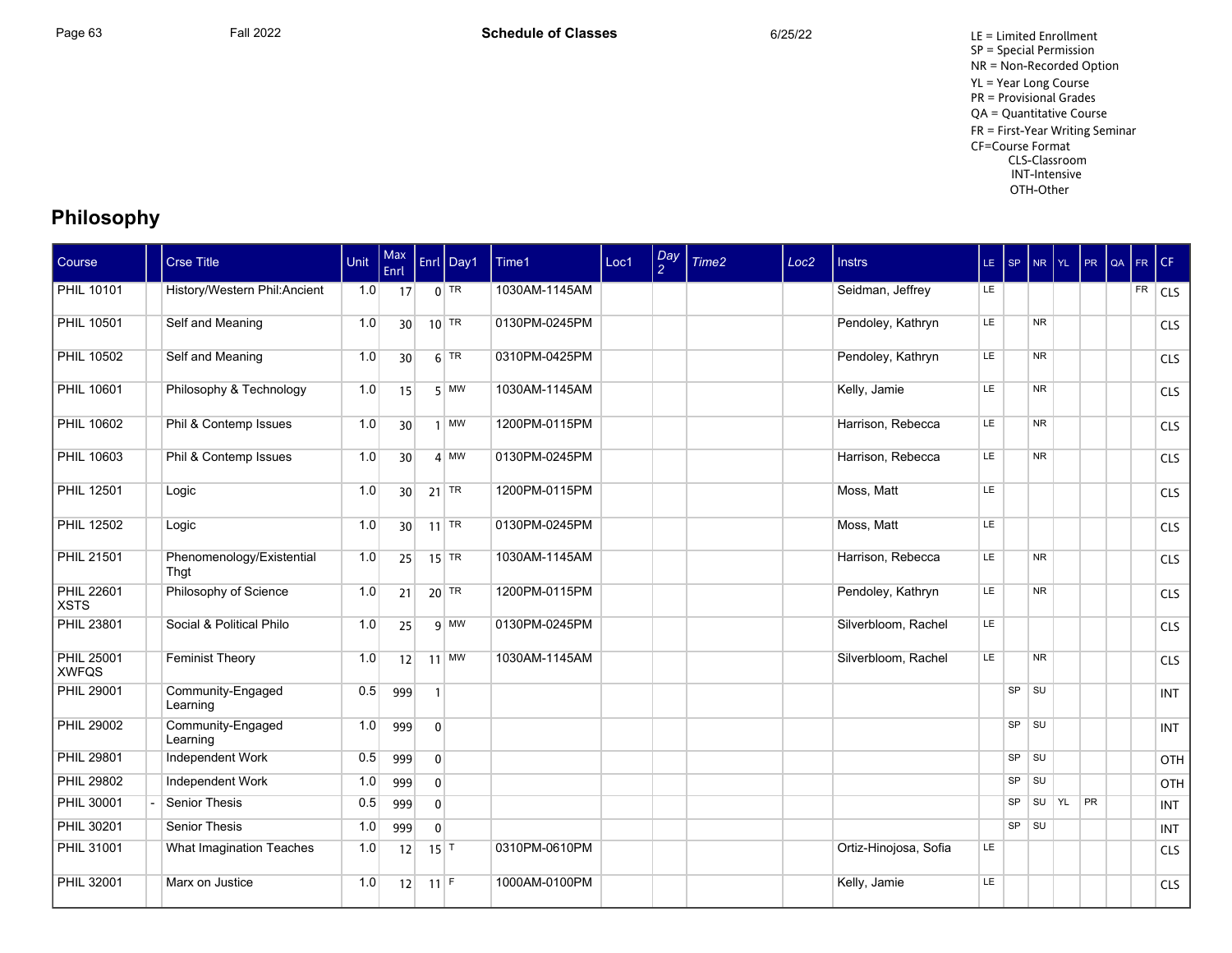Page 64 Fall 2022 Fall 2022 **Schedule of Classes** 6/25/22 6/25/22 LE = Limited Enrollment SP = Special Permission NR = Non-Recorded Option YL = Year Long Course PR = Provisional Grades QA = Quantitative Course FR = First-Year Writing Seminar CF=Course Format CLS-Classroom INT-Intensive OTH-Other

## **Philosophy**

| <b>Course</b>     | Crse Title                 | <b>Unit</b>      | <b>LEnrl</b> | Max Enri Day 1 | Time1         | Loc1 | Day | $\vert$ Time2 | Loc <sub>2</sub> | <b>I</b> Instrs | <b>ILE</b> |           |     |    |    | SP NR YL PR QA FR CF |            |
|-------------------|----------------------------|------------------|--------------|----------------|---------------|------|-----|---------------|------------------|-----------------|------------|-----------|-----|----|----|----------------------|------------|
| <b>PHIL 39001</b> | <sup>1</sup> Senior Thesis | 0.5              |              |                | 0100PM-0300PM |      |     |               |                  | Nemli, Osman    | LE.        | SP S      | ⊩SU | YL | PR |                      | INT        |
| <b>PHIL 39901</b> | Senior Independent Work    | 0.5 <sub>1</sub> | 999          |                |               |      |     |               |                  |                 |            | <b>SP</b> | ⊩SU |    |    |                      | <b>OTH</b> |
| <b>PHIL 39902</b> | Senior Independent Work    | 1.0              | 999          |                |               |      |     |               |                  |                 |            | <b>SP</b> | ⊩SU |    |    |                      | <b>OTH</b> |

## **Physical Education**

| Course            | Crse Title                    | Unit | Enrl            | Max Enrl Day1            | Time1         | Loc1 | $\log$<br>$\mathcal{P}$ | Time2 | Loc <sub>2</sub> | <b>Instrs</b>    | $LE$ SP   | NR YL | PR | QA FR CF |            |
|-------------------|-------------------------------|------|-----------------|--------------------------|---------------|------|-------------------------|-------|------------------|------------------|-----------|-------|----|----------|------------|
| PHED 11001        | Intro to Athletic Injury Care | 1.0  | 16              | 16 TR                    | 1030AM-1145AM |      |                         |       |                  | Finerghty, Judy  | LE.       |       |    |          | <b>CLS</b> |
| <b>PHED 11101</b> | <b>Weight Training</b>        | 0.5  | 16              | $16$ <sup>TR</sup>       | 1030AM-1145AM |      |                         |       |                  | McCreery, John   | LE.       | SU    |    |          | <b>OTH</b> |
| PHED 11102        | <b>Weight Training</b>        | 0.5  | 16              | $14$ MW                  | 1030AM-1145AM |      |                         |       |                  | Righter, Matthew | LE.       | SU    |    |          | OTH        |
| PHED 12101        | Bowling                       | 0.5  | 11              | $9$ MW                   | 1200PM-0115PM |      |                         |       |                  | Wells, Peter     | LE        | SU    |    |          | <b>OTH</b> |
| PHED 12501        | Beginning Golf I              | 0.5  | 10              | $7$ TR                   | 1030AM-1145AM |      |                         |       |                  | Mee, Ryan        | LE        | SU    |    |          | OTH        |
| <b>PHED 12502</b> | <b>Beginning Golf I</b>       | 0.5  | 10 <sup>1</sup> | $10$ TR                  | 0310PM-0425PM |      |                         |       |                  | Righter, Matthew | LE        | SU    |    |          | OTH        |
| PHED 12503        | Beginning Golf I              | 0.5  | 10              | $10$ MW                  | 0130PM-0245PM |      |                         |       |                  | Monaco, Lisa     | LE        | SU    |    |          | OTH        |
| PHED 12601        | Beginning Golf II             | 0.5  | $\overline{2}$  | $0$ TR                   | 1030AM-1145AM |      |                         |       |                  | Mee, Ryan        | LE        | SU    |    |          | OTH        |
| PHED 12602        | Beginning Golf II             | 0.5  | $\overline{2}$  | $2$ TR                   | 0310PM-0425PM |      |                         |       |                  | Righter, Matthew | LE        | SU    |    |          | OTH        |
| PHED 12603        | Beginning Golf II             | 0.5  | 2 <sup>1</sup>  | $2 \overline{\text{MW}}$ | 0130PM-0245PM |      |                         |       |                  | Monaco, Lisa     | <b>LE</b> | SU    |    |          | <b>OTH</b> |
| PHED 13001        | <b>Beginning Badminton</b>    | 0.5  | 14              | $12$ MW                  | 1200PM-0115PM |      |                         |       |                  | Warari, Michael  | LE        | SU    |    |          | OTH        |
| PHED 14201        | <b>Fencing Fundamentals</b>   | 0.5  | 12              | 8 MWF                    | 1200PM-1250PM |      |                         |       |                  | Gillman, Bruce   | LE.       | SU    |    |          | <b>OTH</b> |
| PHED 15001        | <b>Beginning Swimming I</b>   | 0.5  | 9               | $q$ MW                   | 1030AM-1145AM |      |                         |       |                  | Brown, Anthony   | LE.       | SU    |    |          | OTH        |
| PHED 19001        | Fundamental/Conditioning      | 0.5  | 14              | $9$ TR                   | 1200PM-0115PM |      |                         |       |                  | McDermott, Tina  | LE.       | SU    |    |          | OTH        |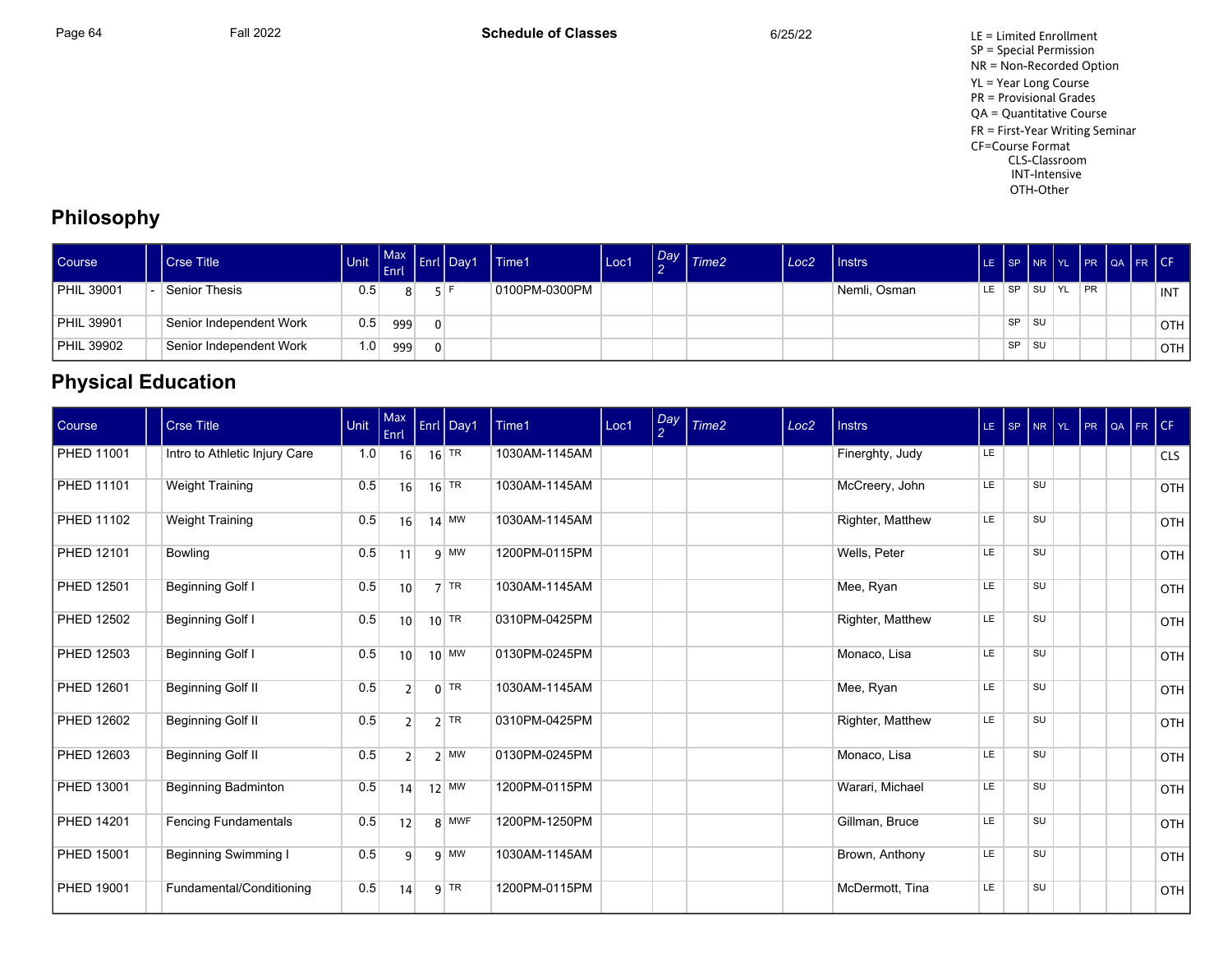Page 65 Fall 2022 Fall 2022 **Schedule of Classes** 6/25/22 6/25/22 LE = Limited Enrollment SP = Special Permission NR = Non-Recorded Option YL = Year Long Course PR = Provisional Grades QA = Quantitative Course FR = First-Year Writing Seminar CF=Course Format CLS-Classroom INT-Intensive OTH-Other

## **Physical Education**

| Course            | <b>Crse Title</b>                | <b>Unit</b> | Max<br>Enrl     |                | Enrl Day1 | Time1         | Loc1 | Day<br>2 | Time2 | Loc <sub>2</sub> | <b>Instrs</b>   | $LE$ SP |           | NR YL     | PR | l QA | FR | CF         |
|-------------------|----------------------------------|-------------|-----------------|----------------|-----------|---------------|------|----------|-------|------------------|-----------------|---------|-----------|-----------|----|------|----|------------|
| PHED 19002        | Fundamental/Conditioning         | 0.5         | 14              |                | $8$ TR    | 0130PM-0245PM |      |          |       |                  | Mee, Ryan       | LE.     |           | <b>SU</b> |    |      |    | OTH        |
| PHED 19101        | Beginning Squash I               | 0.5         | 10 <sup>1</sup> |                | $4$ TR    | 0130PM-0245PM |      |          |       |                  | Ames, David     | LE.     |           | <b>SU</b> |    |      |    | OTH        |
| PHED 19201        | Beginning Squash II              | 0.5         | $\overline{2}$  |                | $2$ TR    | 0130PM-0245PM |      |          |       |                  | Ames, David     | LE      |           | <b>SU</b> |    |      |    | OTH        |
| PHED 19301        | <b>Beginning Tennis</b>          | 0.5         | 4               |                | $11$ TR   | 1200PM-0115PM |      |          |       |                  | Perry, Martin   | LE.     |           | <b>SU</b> |    |      |    | OTH        |
| PHED 19701        | Low Intermediate Tennis          | 0.5         | 12              |                | $6$ TR    | 0130PM-0245PM |      |          |       |                  | Perry, Martin   | LE.     |           | SU        |    |      |    | OTH        |
| <b>PHED 27201</b> | Intermediate Tennis I            | 0.5         | 10              |                | $10$ TR   | 1030AM-1145AM |      |          |       |                  | McDermott, Tina | LE.     |           | SU        |    |      |    | OTH        |
| PHED 27301        | Intermediate Tennis II           | 0.5         | $\overline{2}$  |                | $0$ TR    | 1030AM-1145AM |      |          |       |                  | McDermott, Tina | LE.     |           | <b>SU</b> |    |      |    | OTH        |
| PHED 29001        | Community-Engaged<br>Learning    | 0.5         | 999             | $\overline{0}$ |           |               |      |          |       |                  |                 |         | <b>SP</b> | SU        |    |      |    | <b>INT</b> |
| PHED 29002        | Community-Engaged<br>Learning    | 1.0         | 999             | $\overline{0}$ |           |               |      |          |       |                  |                 |         | SP        | SU        |    |      |    | <b>INT</b> |
| PHED 29801        | Independent Work                 | 0.5         | 999             |                |           |               |      |          |       |                  |                 |         | SP        | SU        |    |      |    | OTH        |
| PHED 29802        | Independent Work                 | 1.0         | 999             | $\Omega$       |           |               |      |          |       |                  |                 |         | SP        | SU        |    |      |    | OTH        |
| PHED 32001        | Varsity Men's Cross Country      | 0.5         | 999             | 14             |           |               |      |          |       |                  | McCowan, James  |         |           | <b>SU</b> |    |      |    | OTH        |
| PHED 32002        | Varsity Women's Cross<br>Country | 0.5         | 999             | 6              |           |               |      |          |       |                  | McCowan, James  |         |           | SU        |    |      |    | OTH        |
| PHED 32003        | Varsity Women's Field<br>Hockey  | 0.5         | 999             | 20             |           |               |      |          |       |                  | Warari, Michael |         |           | SU        |    |      |    | OTH        |
| PHED 32004        | Varsity Men's Soccer             | 0.5         | 999             | 27             |           |               |      |          |       |                  | Hood, Jonathan  |         |           | SU        |    |      |    | OTH        |
| PHED 32005        | Varsity Women's Soccer           | 0.5         | 999             | 27             |           |               |      |          |       |                  | Simons, Keith   |         |           | <b>SU</b> |    |      |    | OTH        |
| PHED 32006        | Varsity Women's Volleyball       | 0.5         | 999             | 9              |           |               |      |          |       |                  | Penn. Jonathan  |         |           | SU        |    |      |    | OTH        |
| PHED 32007        | Varsity Men's Rugby              | 0.5         | 999             | 21             |           |               |      |          |       |                  | Brown, Anthony  |         |           | SU        |    |      |    | OTH        |
| PHED 32008        | Varsity Women's Rugby            | 0.5         | 999             | 24             |           |               |      |          |       |                  | Brown, Anthony  |         |           | SU        |    |      |    | OTH        |
| PHED 39901        | Senior Independent Work          | 0.5         | 999             | $\mathbf{0}$   |           |               |      |          |       |                  |                 |         | SP        | SU        |    |      |    | OTH        |
| PHED 39902        | Senior Independent Work          | 1.0         | 999             | $\mathbf{0}$   |           |               |      |          |       |                  |                 |         | <b>SP</b> | <b>SU</b> |    |      |    | OTH        |

## **Physics**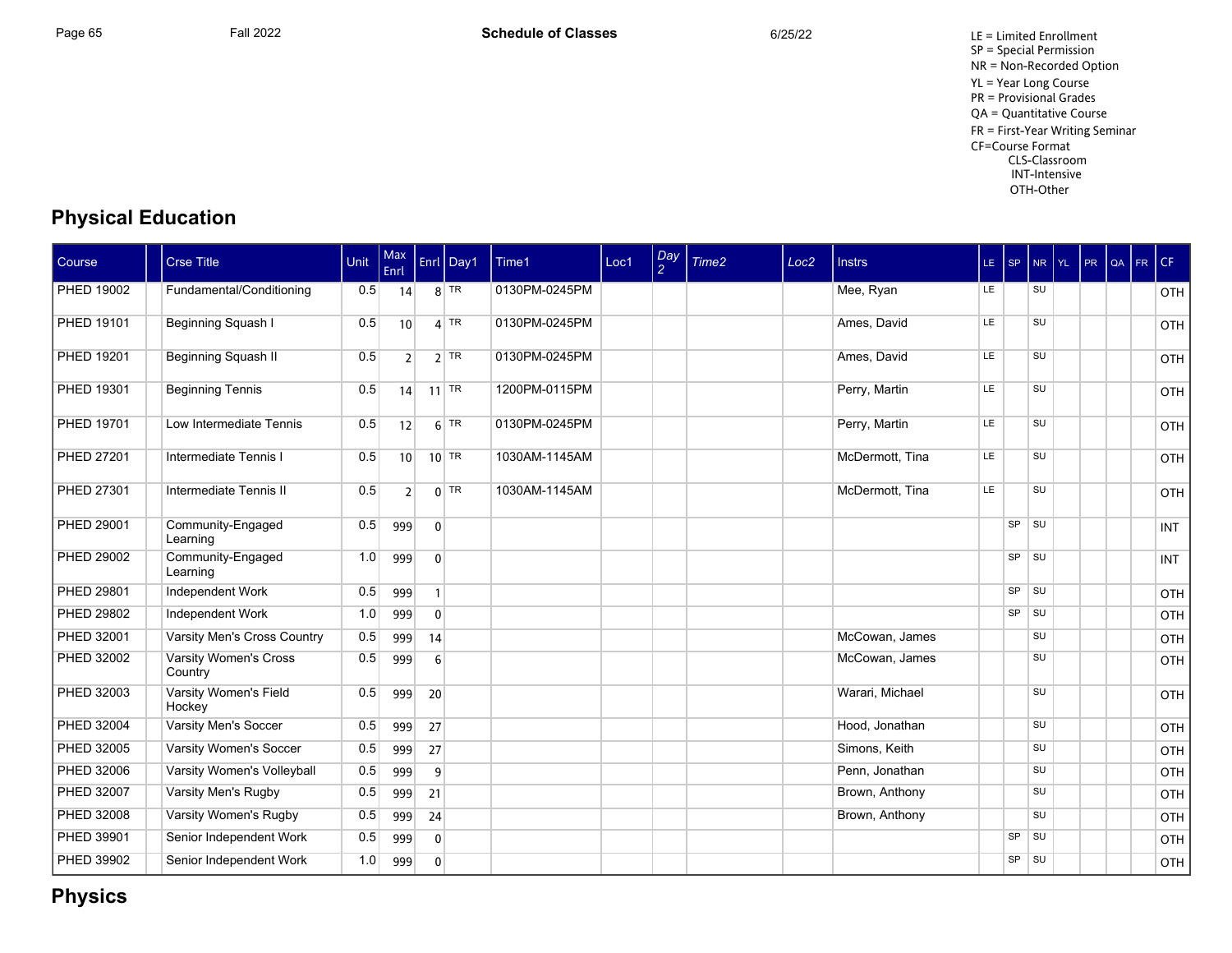Page 66 Fall 2022 Fall 2022 **Schedule of Classes** 6/25/22 6/25/22 LE = Limited Enrollment SP = Special Permission NR = Non-Recorded Option YL = Year Long Course PR = Provisional Grades QA = Quantitative Course FR = First-Year Writing Seminar CF=Course Format CLS-Classroom INT-Intensive OTH-Other

## **Physics**

| Course            | <b>Crse Title</b>                  | Unit | Max<br>Enrl    |                | Enrl Day1                | Time1         | Loc1 | $\frac{Day}{2}$ | Time2         | Loc <sub>2</sub> | <b>Instrs</b>                     | $LE$ SP |           | NR YL     | PR. | QA | FR | CF         |
|-------------------|------------------------------------|------|----------------|----------------|--------------------------|---------------|------|-----------------|---------------|------------------|-----------------------------------|---------|-----------|-----------|-----|----|----|------------|
| <b>PHYS 11101</b> | Intro to Physics I                 | 1.0  |                | $18$ 13 M      |                          | 0700PM-1000PM |      | TR              | 0900AM-1015AI |                  | Rishell, David/ Brooke,<br>Evelyn | LE.     |           |           |     | QA |    | <b>CLS</b> |
| <b>PHYS 11102</b> | Intro to Physics I                 | 1.0  | 18             |                | $11$ TR                  | 0900AM-1015AM |      | $\tau$          | 0310PM-0610PI |                  | Brooke, Evelyn                    | LE      |           |           |     | QA |    | <b>CLS</b> |
| <b>PHYS 11103</b> | Intro to Physics I                 | 1.0  | 18             |                | $14$ TR                  | 1030AM-1145AM |      | $\tau$          | 0700PM-1000PI |                  | Rishell, David                    | LE      |           |           |     | QA |    | <b>CLS</b> |
| <b>PHYS 11104</b> | Intro to Physics I                 | 1.0  | 18             |                | $9$ TR                   | 1030AM-1145AM |      | $\mathcal{F}$   | 1200PM-0300PI |                  | Rishell, David                    | LE.     |           |           |     | QA |    | <b>CLS</b> |
| <b>PHYS 11301</b> | Fundamentals of Physics I/<br>Lab  | 1.0  | 18             |                | $6 \overline{\text{MW}}$ | 1030AM-1145AM |      | М               | 0310PM-0610PI |                  | Rishell, David                    | LE.     |           |           |     | QA |    | <b>CLS</b> |
| <b>PHYS 11302</b> | Fundamentals of Physics I/<br>Lab  | 1.0  | 18             |                | $6$ TR                   | 0900AM-1015AM |      | $\mathcal{R}$   | 0310PM-0610PI |                  |                                   | LE.     |           |           |     | QA |    | <b>CLS</b> |
| <b>PHYS 11303</b> | Fundamentals of Physics I/<br>Lab  | 1.0  | 18             |                | $6$ TR                   | 1200PM-0115PM |      | $\mathcal{R}$   | 0700PM-1000PI |                  |                                   | LE.     |           |           |     | QA |    | <b>CLS</b> |
| <b>PHYS 11401</b> | Fundamentals of Physics II/<br>Lab | 1.0  | 18             |                | $3$ TR                   | 0900AM-1015AM |      | M               | 0310PM-0610PI |                  | Rishell, David/ Merlo,<br>Juan    | LE.     |           |           |     | QA |    | <b>CLS</b> |
| <b>PHYS 20001</b> | <b>Modern Physics</b>              | 1.0  | 15             |                | $10$ MWF                 | 0930AM-1020AM |      |                 |               |                  | Faul, Ulrich                      | LE      |           |           |     |    |    | <b>CLS</b> |
| <b>PHYS 20002</b> | <b>Modern Physics</b>              | 1.0  | 15             |                | 9 MWF                    | 1030AM-1120AM |      |                 |               |                  | Faul, Ulrich                      | LE.     |           |           |     |    |    | <b>CLS</b> |
| <b>PHYS 24001</b> | Electromagnetism I                 | 1.0  | 999            |                | $22$ TR                  | 1030AM-1145AM |      |                 |               |                  | Magnes, Jenny                     |         |           |           |     |    |    | <b>CLS</b> |
| <b>PHYS 26101</b> | Intensives Topics in Physics       | 1.0  | $\vert$        | $\overline{0}$ |                          |               |      |                 |               |                  | Daly, Brian                       | LE.     | $ $ SP    |           |     |    |    | <b>INT</b> |
| <b>PHYS 26102</b> | Intensives Topics in Physics       | 1.0  | $\overline{3}$ | $\overline{2}$ |                          |               |      |                 |               |                  | Merlo, Juan                       | LE.     | <b>SP</b> |           |     |    |    | <b>INT</b> |
| <b>PHYS 26103</b> | Intensives Topics in Physics       | 1.0  | 4              | $\mathbf{1}$   |                          |               |      |                 |               |                  | Magnes, Jenny                     | LE.     | <b>SP</b> |           |     |    |    | <b>INT</b> |
| <b>PHYS 26201</b> | Intensive Topics in Physics        | 0.5  | 999            | $\mathbf{0}$   |                          |               |      |                 |               |                  | Daly, Brian                       |         | SP        |           |     |    |    | <b>INT</b> |
| <b>PHYS 26202</b> | Intensive Topics in Physics        | 0.5  | 3              | $\mathbf{1}$   |                          |               |      |                 |               |                  | Magnes, Jenny                     | LE.     | ∣ sP      |           |     |    |    | <b>INT</b> |
| PHYS 26203        | Intensive Topics in Physics        | 0.5  | 3              | $\overline{4}$ |                          |               |      |                 |               |                  | Merlo, Juan                       | LE.     |           |           |     |    |    | <b>INT</b> |
| <b>PHYS 29001</b> | Community-Engaged<br>Learning      | 0.5  | 999            | $\overline{0}$ |                          |               |      |                 |               |                  |                                   |         | SP        | <b>SU</b> |     |    |    | <b>INT</b> |
| <b>PHYS 29002</b> | Community-Engaged<br>Learning      | 1.0  | 999            | $\mathbf{0}$   |                          |               |      |                 |               |                  |                                   |         | SP        | SU        |     |    |    | <b>INT</b> |
| <b>PHYS 29801</b> | Independent Work                   | 0.5  | 999            | 1 <sup>1</sup> |                          |               |      |                 |               |                  |                                   |         | SP        | SU        |     |    |    | OTH        |
| <b>PHYS 29802</b> | Independent Work                   | 1.0  | 999            | 1 <sup>1</sup> |                          |               |      |                 |               |                  |                                   |         | SP        | SU        |     |    |    | OTH        |
| <b>PHYS 30001</b> | <b>Senior Thesis</b>               | 0.5  | 999            | 1 <sup>1</sup> |                          |               |      |                 |               |                  |                                   |         | <b>SP</b> | SU YL     | PR  |    |    | <b>INT</b> |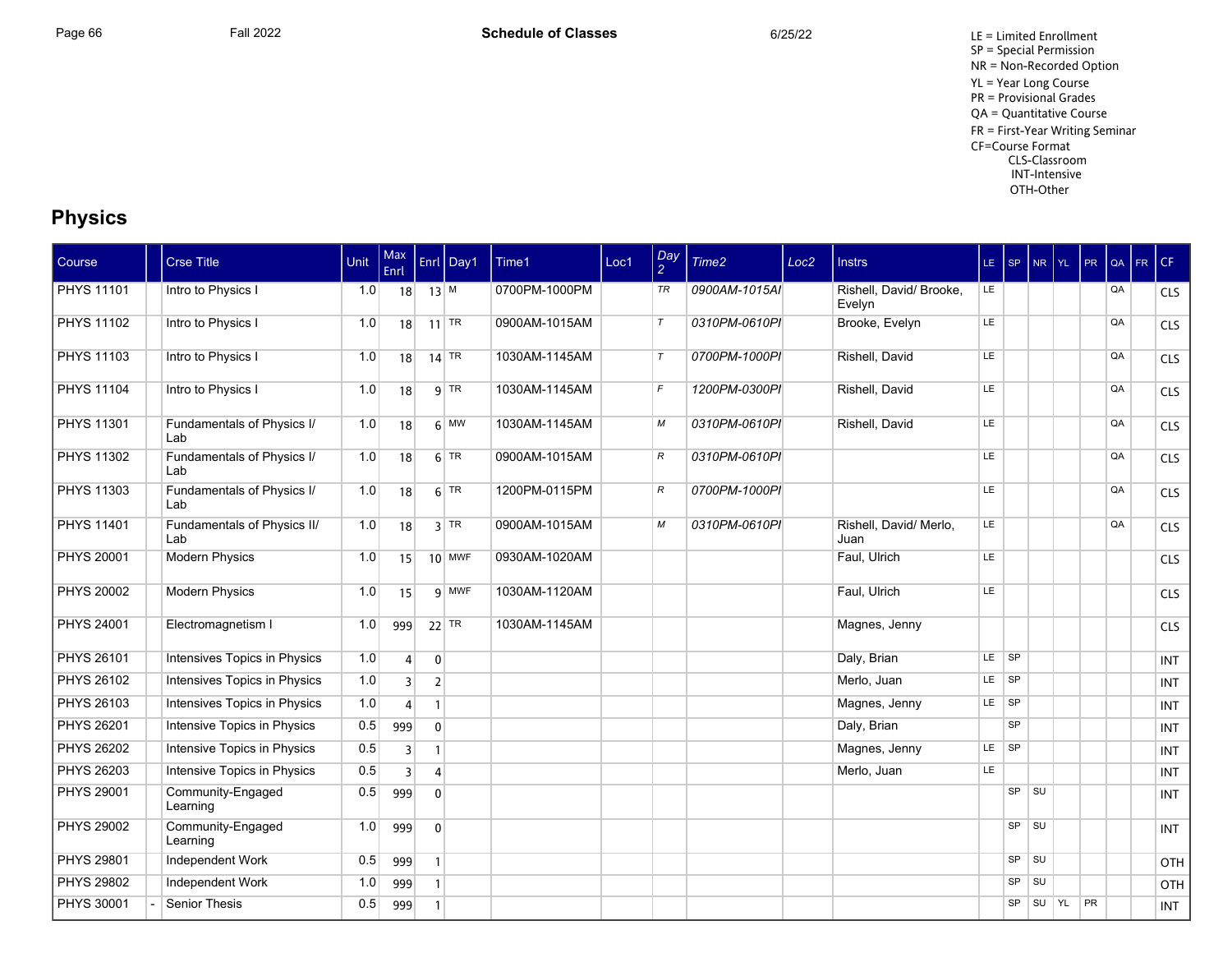Page 67 Fall 2022 Fall 2022 **Schedule of Classes** 6/25/22 6/25/22 LE = Limited Enrollment SP = Special Permission NR = Non-Recorded Option YL = Year Long Course PR = Provisional Grades QA = Quantitative Course FR = First-Year Writing Seminar CF=Course Format CLS-Classroom INT-Intensive OTH-Other

## **Physics**

| Course            | Crse Title                 |                  | L <sub>Enrl</sub> |          | <b>Enri Day1</b> | Time1         | Loc1 | $\left  \frac{Day}{2} \right $ Time2 | Loc <sub>2</sub> | I Instrs       | LE. |           |           |  | SP NR YL PR QA FR CF |            |
|-------------------|----------------------------|------------------|-------------------|----------|------------------|---------------|------|--------------------------------------|------------------|----------------|-----|-----------|-----------|--|----------------------|------------|
| PHYS 32001        | Intro Quantum Mechanics    | 1.0 <sub>1</sub> | 15                |          | $14$ WF          | 1200PM-0115PM |      |                                      |                  | Perillán, José | LE  |           |           |  |                      | <b>CLS</b> |
| <b>PHYS 37501</b> | Advanced Topics in Physics | 1.0              | 6                 |          | $6$ TR           | 0130PM-0245PM |      |                                      |                  | Merlo, Juan    | LE  | <b>SP</b> |           |  |                      | <b>CLS</b> |
| PHYS 39901        | Senior Independent Work    | 0.5              | 999               | $\Omega$ |                  |               |      |                                      |                  |                |     | <b>SP</b> | <b>SU</b> |  |                      | <b>OTH</b> |
| PHYS 39902        | Senior Independent Work    | 1.0              | 999               | $\Omega$ |                  |               |      |                                      |                  |                |     | <b>SP</b> | <b>SU</b> |  |                      | <b>OTH</b> |

## **Political Science**

100 level courses may be taken NRO by Jr's & Sr's only

| Course                     | <b>Crse Title</b>             | Unit | Max<br>Enrl | Enrl Day1          | Time1                                            | Loc1 | Day<br>$\mathcal{P}$ | Time <sub>2</sub> | Loc <sub>2</sub> | <b>Instrs</b>                | LE SP | NR        | <b>IYL</b> | PR | QA | FR        | CF         |
|----------------------------|-------------------------------|------|-------------|--------------------|--------------------------------------------------|------|----------------------|-------------------|------------------|------------------------------|-------|-----------|------------|----|----|-----------|------------|
| POLI 14002                 | <b>American Politics</b>      | 1.0  | 25          | $6$ TR             | 1200PM-0115PM<br>*NRO for Jr's &<br>Sr's ONLY**  |      |                      |                   |                  | Born, Richard                | LE.   | <b>NR</b> |            |    |    |           | <b>CLS</b> |
| POLI 15002                 | <b>Comparative Politics</b>   | 1.0  | 17          | $0 \mid$ MW        | 1030AM-1145AM                                    |      |                      |                   |                  | Hite, Katherine              | LE.   |           |            |    |    | <b>FR</b> | <b>CLS</b> |
| <b>POLI 15003</b>          | <b>Comparative Politics</b>   | 1.0  | 25          | TR                 | 0130PM-0245PM<br>**NRO For JR's<br>& Sr's ONLY** |      |                      |                   |                  | Ciccariello-Maher,<br>George | LE    | <b>NR</b> |            |    |    |           | <b>CLS</b> |
| <b>POLI 15004</b>          | <b>Comparative Politics</b>   | 1.0  | 25          | TR                 | 0310PM-0325PM<br>**NRO for JR's<br>& Sr's ONLY** |      |                      |                   |                  | Ciccariello-Maher.<br>George | LE.   | <b>NR</b> |            |    |    |           | <b>CLS</b> |
| POLI 16001                 | <b>International Politics</b> | 1.0  | 25          | $11$ MW            | 0130PM-0245PM<br>** NRO for JR &<br>SR'S ONLY**  |      |                      |                   |                  | Haus, Leah                   | LE    | <b>NR</b> |            |    |    |           | <b>CLS</b> |
| <b>POLI 16002</b>          | <b>International Politics</b> | 1.0  | 25          | $2$ TR             | 1030AM-1145AM<br>**NRO For Jr's<br>& SR's ONLY** |      |                      |                   |                  | Rock, Stephen                | LE    | <b>NR</b> |            |    |    |           | <b>CLS</b> |
| <b>POLI 17001</b>          | Political Theory              | 1.0  | 25          | $8$ TR             | 1030AM-1145AM<br>**NRO for JR &<br>SR'S ONLY**   |      |                      |                   |                  | Sagan, Claire                | LE    | <b>NR</b> |            |    |    |           | <b>CLS</b> |
| POLI 17002                 | Political Theory              | 1.0  | 25          | $12$ TR            | 1200PM-0115PM<br>*NRO for JR &<br>SR only**      |      |                      |                   |                  | Davison, Andrew              | LE    | <b>NR</b> |            |    |    |           | <b>CLS</b> |
| POLI 24301                 | <b>Constitutional Law</b>     | 1.0  | 25          | $25$ TR            | 0310PM-0425PM                                    |      |                      |                   |                  | Harris, Luke                 | LE.   |           |            |    |    |           | <b>CLS</b> |
| POLI 24701<br><b>XAFRS</b> | Politics of Difference        | 1.0  | 20          | $18$ <sup>TR</sup> | 1200PM-0115PM                                    |      |                      |                   |                  | Harris, Luke                 | LE    |           |            |    |    |           | <b>CLS</b> |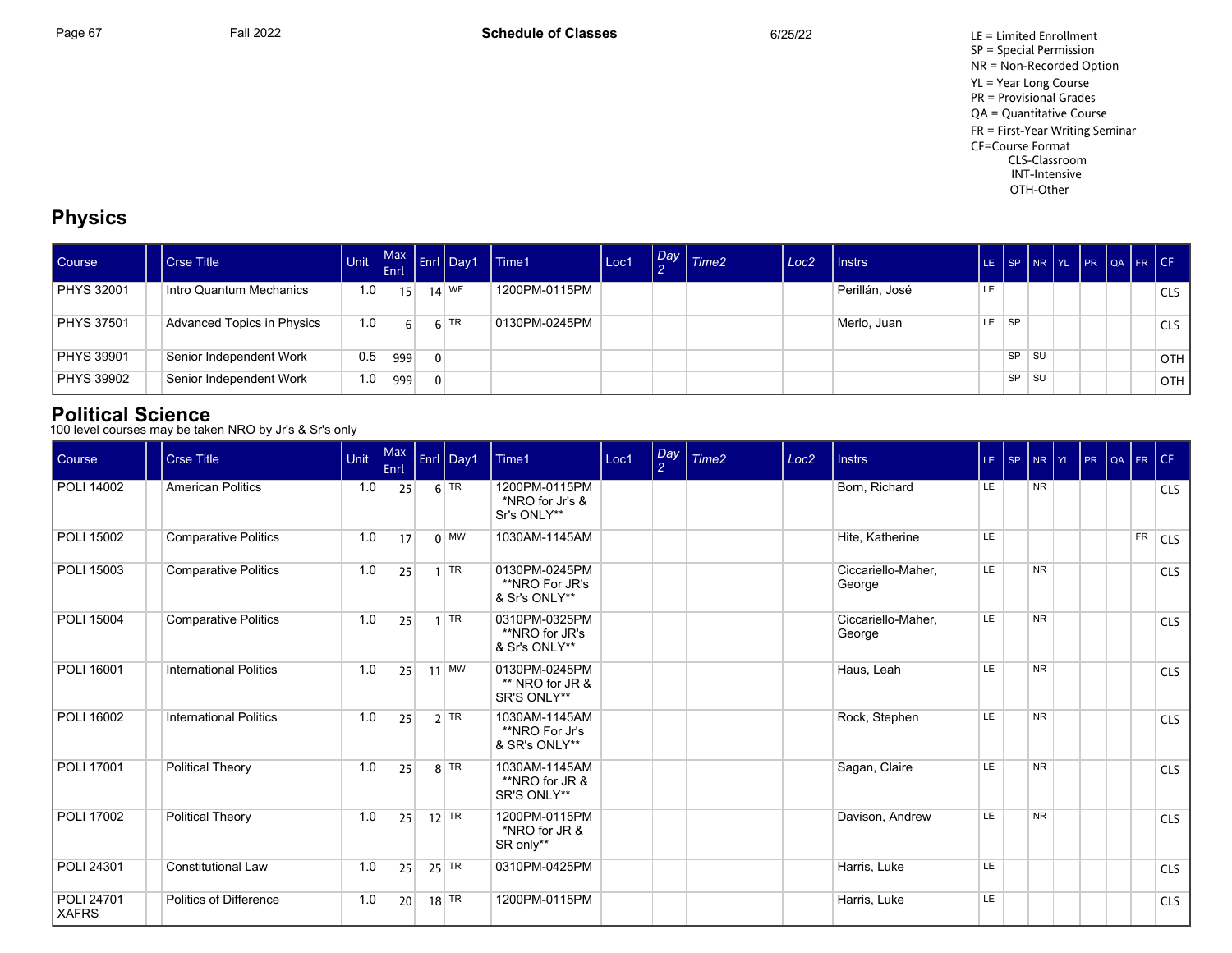#### **Political Science**

100 level courses may be taken NRO by Jr's & Sr's only

| Course                         | <b>Crse Title</b>                     | Unit | Max<br>Enrl     |                         | Enrl Day1 | Time1         | Loc1 | Day<br>$\mathcal{L}$ | Time2 | Loc <sub>2</sub> | <b>Instrs</b>      | $LE$ $SP$ |           | NR YL     |    | PR        | QA | FR CF |            |
|--------------------------------|---------------------------------------|------|-----------------|-------------------------|-----------|---------------|------|----------------------|-------|------------------|--------------------|-----------|-----------|-----------|----|-----------|----|-------|------------|
| POLI 25001                     | Politics as Games                     | 1.0  | 25              |                         | $25$ MW   | 1030AM-1145AM |      |                      |       |                  | Su, Fubing         | LE.       |           | <b>NR</b> |    |           |    |       | <b>CLS</b> |
| POLI 25401<br><b>XASIA</b>     | Chinese Politics & Economy            | 1.0  | 22              |                         | $24$ MW   | 0130PM-0245PM |      |                      |       |                  | Su, Fubing         | LE        |           | <b>NR</b> |    |           |    |       | <b>CLS</b> |
| POLI 25601                     | <b>Walking Poughkeepsie</b>           | 1.0  | 6 <sup>1</sup>  |                         | 5 R       | 0300PM-0600PM |      |                      |       |                  | Hite, Katherine    | $LE$ $SP$ |           |           |    |           |    |       | <b>CLS</b> |
| POLI 26301<br><b>XASIA</b>     | <b>Critical International Relatns</b> | 1.0  | 20 <sup>1</sup> |                         | $23$ TR   | 0900AM-1015AM |      |                      |       |                  | Muppidi, Himadeep  | LE.       |           | <b>NR</b> |    |           |    |       | <b>CLS</b> |
| POLI 26302<br><b>XASIA</b>     | <b>Critical International Relatns</b> | 1.0  | 23              |                         | $23$ TR   | 1030AM-1145AM |      |                      |       |                  | Muppidi, Himadeep  | <b>LE</b> |           | <b>NR</b> |    |           |    |       | <b>CLS</b> |
| POLI 27301                     | <b>Interpreting Politics</b>          | 1.0  | 25              |                         | $25$ TR   | 0310PM-0425PM |      |                      |       |                  | Davison, Andrew    | LE        |           |           |    |           |    |       | <b>CLS</b> |
| <b>POLI 27401</b>              | Indigenous Political Thought          | 1.0  | 25              |                         | $24$ MW   | 1030AM-1145AM |      |                      |       |                  | Whiteduck, Mallory | <b>LE</b> |           |           |    |           |    |       | <b>CLS</b> |
| POLI 27701                     | The Politics of Capitalism            | 1.0  | 25              |                         | $24$ TR   | 0310PM-0425PM |      |                      |       |                  | Plotkin, Sidney    | LE        |           |           |    |           |    |       | <b>CLS</b> |
| <b>POLI 27801</b><br>XENST/STS | Envi. Political Thought               | 1.0  | 15              |                         | $14$ TR   | 0130PM-0245PM |      |                      |       |                  | Sagan, Claire      | LE        |           | <b>NR</b> |    |           |    |       | CLS        |
| <b>POLI 29001</b>              | Community-Engaged<br>Learning         | 0.5  | 999             | $\mathbf 0$             |           |               |      |                      |       |                  |                    |           | SP        | ∣ su      |    |           |    |       | INT        |
| POLI 29002                     | Community-Engaged<br>Learning         | 1.0  | 999             | $\mathbf 0$             |           |               |      |                      |       |                  |                    |           |           | $SP$ $SU$ |    |           |    |       | <b>INT</b> |
| <b>POLI 29801</b>              | Independent Work                      | 0.5  | 999             | $\overline{0}$          |           |               |      |                      |       |                  |                    |           | SP        | <b>SU</b> |    |           |    |       | OTH        |
| <b>POLI 29802</b>              | Independent Work                      | 1.0  | 999             | $\overline{0}$          |           |               |      |                      |       |                  |                    |           | SP        | <b>SU</b> |    |           |    |       | OTH        |
| POLI 30001                     | <b>Senior Thesis</b>                  | 1.0  | 999             | $\overline{0}$          |           |               |      |                      |       |                  | Opondo, Samson     |           | SP        |           |    |           |    |       | <b>INT</b> |
| POLI 30101                     | Senior Thesis                         | 0.5  | 999             | $\overline{0}$          |           |               |      |                      |       |                  | Born, Richard      |           | SP        |           | YL | PR        |    |       | <b>INT</b> |
| POLI 30102                     | <b>Senior Thesis</b>                  | 0.5  | 999             | $\overline{0}$          |           |               |      |                      |       |                  | Harris, Luke       |           | SP        |           | YL | <b>PR</b> |    |       | <b>INT</b> |
| POLI 30103                     | Senior Thesis                         | 0.5  | 999             | $\mathbf{1}$            |           |               |      |                      |       |                  | Haus, Leah         |           | <b>SP</b> |           | YL | PR        |    |       | <b>INT</b> |
| <b>POLI 30104</b>              | <b>Senior Thesis</b>                  | 0.5  | 999             | $\overline{0}$          |           |               |      |                      |       |                  | Hite, Katherine    |           | <b>SP</b> |           | YL | <b>PR</b> |    |       | <b>INT</b> |
| POLI 30105                     | Senior Thesis                         | 0.5  | 999             | $\mathbf 0$             |           |               |      |                      |       |                  | Means, Taneisha    |           | <b>SP</b> |           | YL | PR        |    |       | <b>INT</b> |
| POLI 30106                     | <b>Senior Thesis</b>                  | 0.5  | 999             | $\overline{\mathbf{3}}$ |           |               |      |                      |       |                  | Muppidi, Himadeep  |           | SP        |           | YL | <b>PR</b> |    |       | <b>INT</b> |
| POLI 30107                     | Senior Thesis                         | 0.5  | 999             | $\overline{0}$          |           |               |      |                      |       |                  | Opondo, Samson     |           | SP        |           | YL | <b>PR</b> |    |       | <b>INT</b> |
| <b>POLI 30108</b>              | <b>Senior Thesis</b>                  | 0.5  | 999             | $\overline{0}$          |           |               |      |                      |       |                  | Plotkin, Sidney    |           | <b>SP</b> |           | YL | <b>PR</b> |    |       | <b>INT</b> |
| POLI 30109                     | Senior Thesis                         | 0.5  | 999             | $\mathbf 0$             |           |               |      |                      |       |                  | Davison, Andrew    |           | <b>SP</b> |           | YL | <b>PR</b> |    |       | <b>INT</b> |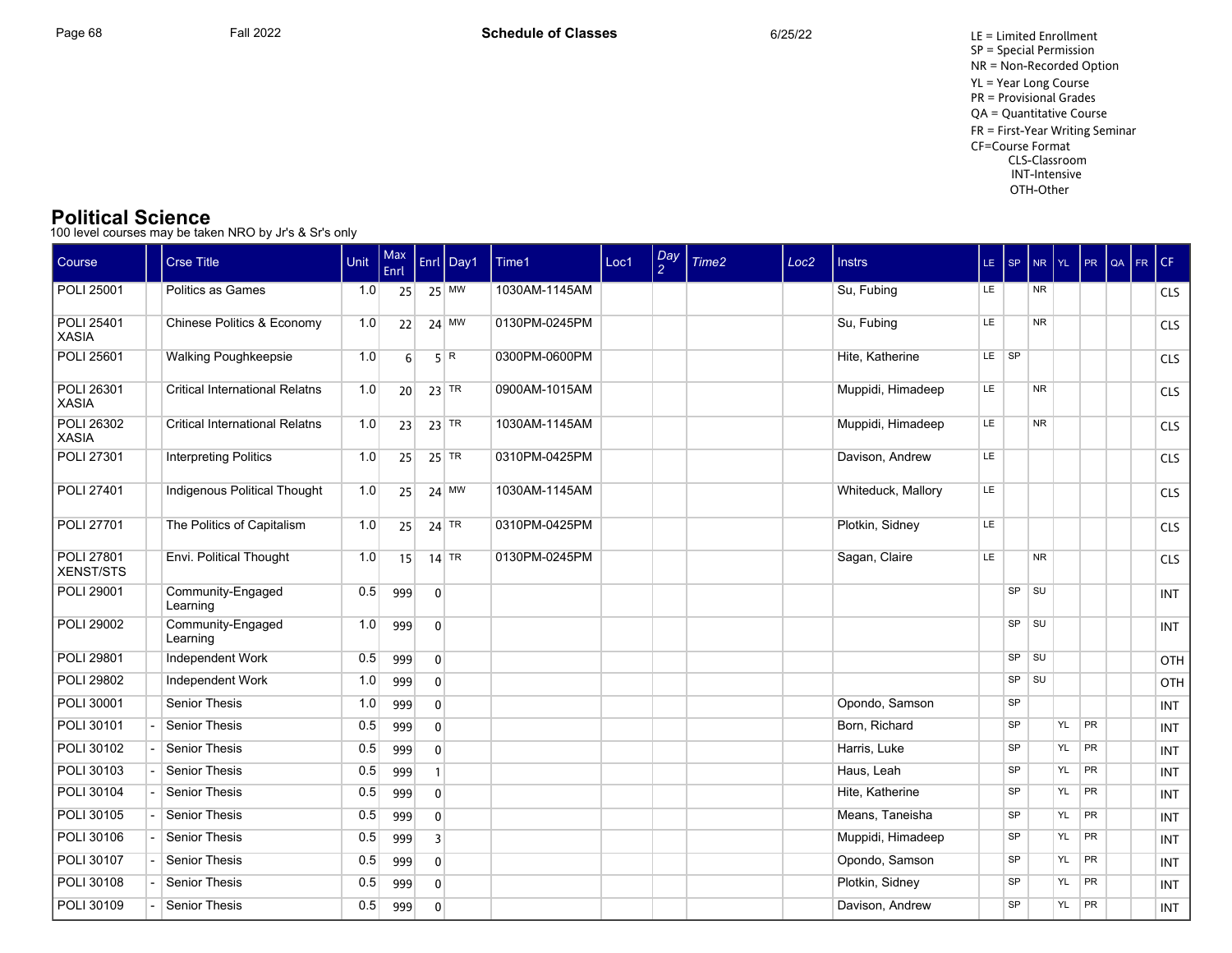### **Political Science**

100 level courses may be taken NRO by Jr's & Sr's only

| Course                     | <b>Crse Title</b>                | Unit | Max<br>Enrl    |                | <b>Enrl</b> Day1 | Time1         | Loc1 | $\frac{Day}{2}$ | Time2 | Loc <sub>2</sub> | Instrs             | LE- |           |           | $ $ SP $ $ NR $ $ YL | PR QA FR CF |  |            |
|----------------------------|----------------------------------|------|----------------|----------------|------------------|---------------|------|-----------------|-------|------------------|--------------------|-----|-----------|-----------|----------------------|-------------|--|------------|
| POLI 30110                 | <b>Senior Thesis</b>             | 0.5  | 999            |                |                  |               |      |                 |       |                  | Rock, Stephen      |     | SP        |           | YL                   | PR          |  | INT        |
| <b>POLI 30111</b>          | Senior Thesis                    | 0.5  | 999            |                |                  |               |      |                 |       |                  | Sagan, Claire      |     | <b>SP</b> |           | YL                   | <b>PR</b>   |  | INT        |
| POLI 30112                 | Senior Thesis                    | 0.5  | 999            | $\overline{0}$ |                  |               |      |                 |       |                  | Su, Fubing         |     | SP        |           | YL                   | PR          |  | INT        |
| POLI 30113                 | <b>Senior Thesis</b>             | 0.5  | 999            | $\overline{3}$ |                  |               |      |                 |       |                  | Whiteduck, Mallory |     | <b>SP</b> |           | YL                   | <b>PR</b>   |  | INT        |
| POLI 34101                 | Sem/Congressional Politics       | 1.0  | 12             |                | 5 R              | 0310PM-0510PM |      |                 |       |                  | Born, Richard      | LE  | SP        | NR        |                      |             |  | <b>CLS</b> |
| POLI 34801                 | Seminar on Democracy &<br>Power  | 1.0  | 12             |                | $14 \text{ W}$   | 0100PM-0300PM |      |                 |       |                  | Plotkin, Sidney    | LE  | <b>SP</b> |           |                      |             |  | <b>CLS</b> |
| POLI 35201<br><b>XAFRS</b> | Redempt/Dipl Imag Postcol<br>Afr | 1.0  | 6 <sup>1</sup> | 5              |                  | 0310PM-0510PM |      |                 |       |                  | Opondo, Samson     | LE  | <b>SP</b> |           |                      |             |  | <b>CLS</b> |
| POLI 36201                 | Intrntl Pol:Migratn/Citizinshp   | 1.0  | 12             | $12$ M         |                  | 0530PM-0800PM |      |                 |       |                  | Haus, Leah         | LE  | <b>SP</b> |           |                      |             |  | <b>CLS</b> |
| POLI 37701                 | Everyday Indigenous<br>Sovereign | 1.0  | 12             |                | $11$ W           | 0100PM-0300PM |      |                 |       |                  | Whiteduck, Mallory | LE. | <b>SP</b> |           |                      |             |  | <b>CLS</b> |
| POLI 38101                 | Politics of Memory               | 1.0  | 14             |                | $14 \text{ W}$   | 0100PM-0300PM |      |                 |       |                  | Hite, Katherine    | LE. | SP        |           |                      |             |  | <b>CLS</b> |
| <b>POLI 39901</b>          | Senior Independent Work          | 0.5  | 999            | $\overline{0}$ |                  |               |      |                 |       |                  |                    |     | <b>SP</b> | <b>SU</b> |                      |             |  | OTH        |
| POLI 39902                 | Senior Independent Work          | 1.0  | 999            |                |                  |               |      |                 |       |                  |                    |     | SP        | SU        |                      |             |  | OTH        |

## **Portuguese**

| Course            | <b>Crse Title</b>      | <b>Unit</b>      | <b>Max</b><br><b>LEnric</b> | Enrl | <b>I</b> Dav1 | Time1 | Loc1 | $\sqrt{Day}$ $\sqrt{Time2}$ | Loc2 | <b>I</b> Instrs              | TE. |           | ISP INR IYL |     |           | PR QA FR CF |       |
|-------------------|------------------------|------------------|-----------------------------|------|---------------|-------|------|-----------------------------|------|------------------------------|-----|-----------|-------------|-----|-----------|-------------|-------|
| <b>PORT 10501</b> | Beginning Portuguese I | 1.0 <sub>1</sub> | 999                         |      |               |       |      |                             |      | <sup>1</sup> Gerhardi, Lioba |     | <b>QD</b> |             | YL. | <b>PR</b> |             | OTH   |
| <b>PORT 21001</b> | Intermed Portuguese I  | 1.0              | 999                         |      |               |       |      |                             |      | Gerhardi, Lioba              |     | <b>QD</b> |             | YL  | <b>PR</b> |             | OTH I |
| <b>PORT 31001</b> | Advanced Portuguese I  | 1.0              | 999                         |      |               |       |      |                             |      | Gerhardi, Lioba              |     | SP        | <b>NR</b>   |     |           |             | OTH   |

# **Psychology**

| Course <sup>1</sup> | l Crse Title           | <b>Unit</b> | Max Enriques<br>l Enrl' | Day1   | Time1         | Loc1 | Day | Time2 | Loc <sub>2</sub> | Instrs              |      |           | LE SP INR YL PR QA FR CF |  |            |
|---------------------|------------------------|-------------|-------------------------|--------|---------------|------|-----|-------|------------------|---------------------|------|-----------|--------------------------|--|------------|
| <b>PSYC 10501</b>   | Intro to Psych Science | 0. ا        | 25 <sup>1</sup>         | $6$ WF | 0130PM-0245PM |      |     |       |                  |                     |      | <b>NR</b> |                          |  | <b>CLS</b> |
| <b>PSYC 10502</b>   | Intro to Psych Science | ≀0.،        | 25 <sup>2</sup>         | MW     | 1200PM-0115PM |      |     |       |                  | Cornelius, Randolph | I LE | <b>NR</b> |                          |  | CLS        |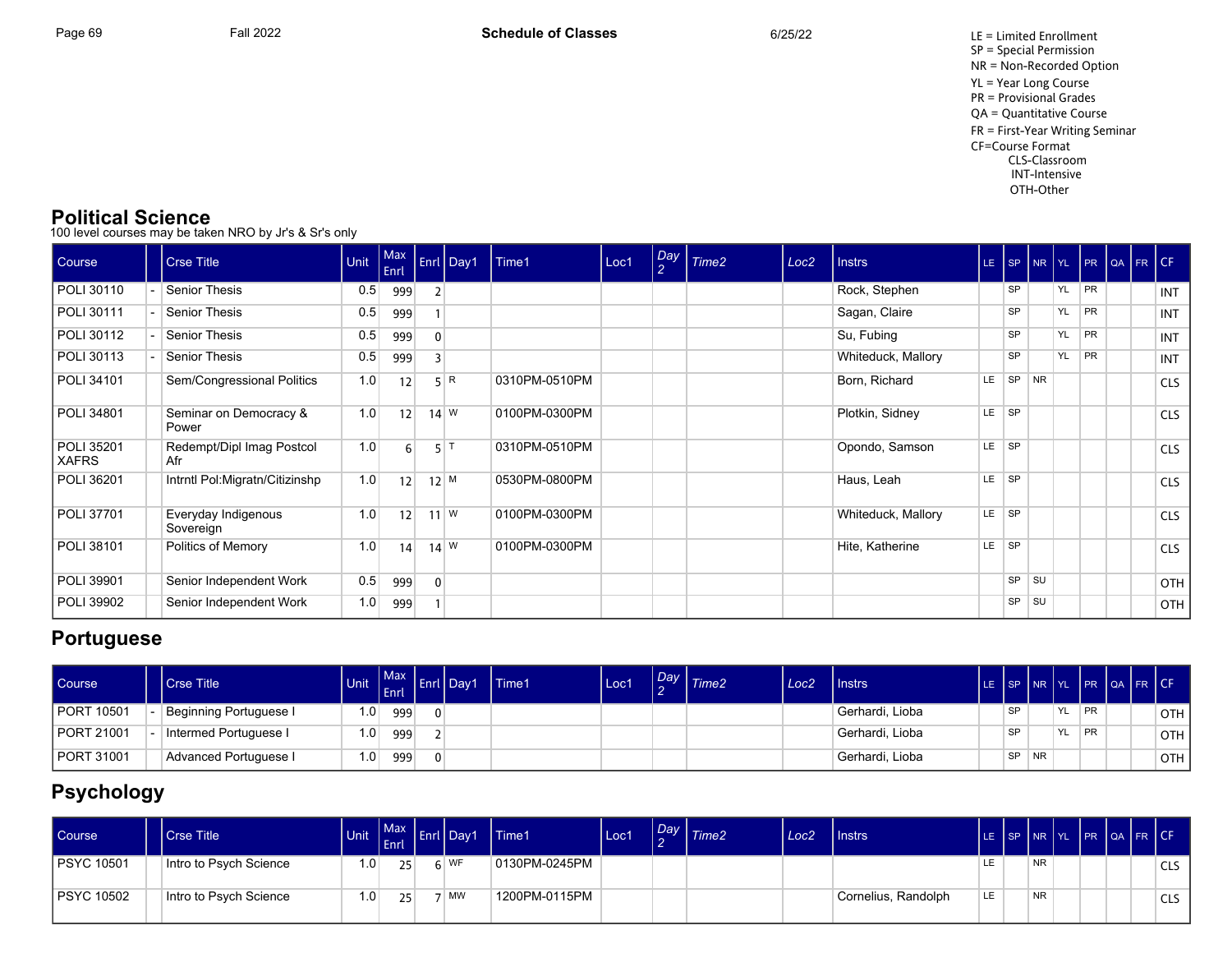Page 70 Fall 2022 Fall 2022 **Schedule of Classes** 6/25/22 6/25/22 LE = Limited Enrollment SP = Special Permission NR = Non-Recorded Option YL = Year Long Course PR = Provisional Grades QA = Quantitative Course FR = First-Year Writing Seminar CF=Course Format CLS-Classroom INT-Intensive OTH-Other

# **Psychology**

| Course                            | <b>Crse Title</b>                       | Unit | Max<br>Enrl             |                | Enrl Day1                     | Time1         | Loc1 | $\frac{Day}{2}$ | Time2         | Loc <sub>2</sub> | <b>Instrs</b>      | $LE$ $ SP$ |    | <b>NR</b> | I YL. | PR | l QA | FR | CF         |
|-----------------------------------|-----------------------------------------|------|-------------------------|----------------|-------------------------------|---------------|------|-----------------|---------------|------------------|--------------------|------------|----|-----------|-------|----|------|----|------------|
| <b>PSYC 10503</b>                 | Intro to Psych Science                  | 1.0  | 25                      |                | $7 \overline{\phantom{a}}$ MW | 0900AM-1015AM |      |                 |               |                  | de Leeuw, Nicholas | LE.        |    | <b>NR</b> |       |    |      |    | <b>CLS</b> |
| <b>PSYC 10504</b>                 | Intro to Psych Science                  | 1.0  | 25                      |                | $6$ TR                        | 0900AM-1015AM |      |                 |               |                  | Holloway, Kevin    | LE         |    | <b>NR</b> |       |    |      |    | <b>CLS</b> |
| <b>PSYC 10505</b>                 | Intro to Psych Science                  | 1.0  | 25                      |                | $6$ TR                        | 1030AM-1145AM |      |                 |               |                  | Greenwood, Dara    | LE         |    | <b>NR</b> |       |    |      |    | <b>CLS</b> |
| <b>PSYC 10801</b>                 | Reading/Writing in Psych Sci            | 1.0  | 17                      |                | $0$ TR                        | 1030AM-1145AM |      |                 |               |                  | de Leeuw, Nicholas | LE.        |    |           |       |    |      | FR | <b>CLS</b> |
| <b>PSYC 20001</b>                 | <b>Statistics &amp; Expermtl Design</b> | 1.0  | 25                      |                | $28$ TR                       | 1030AM-1145AM |      |                 |               |                  | Newman, Lori       | <b>LE</b>  |    | <b>NR</b> |       |    | QA   |    | <b>CLS</b> |
| <b>PSYC 20002</b>                 | Statistics & Expermtl Design            | 1.0  | 25                      |                | $25$ MW                       | 1030AM-1145AM |      |                 |               |                  | Kearns, Peter      | LE.        |    | <b>NR</b> |       |    | QA   |    | <b>CLS</b> |
| <b>PSYC 20101</b>                 | Principles Social Psychology            | 1.0  | 25                      |                | $24$ MW                       | 1030AM-1145AM |      |                 |               |                  |                    | LE         |    | <b>NR</b> |       |    |      |    | <b>CLS</b> |
| <b>PSYC 20401</b><br><b>XMEDS</b> | Media Psychology                        | 1.0  | 12                      |                | $12$ TR                       | 0130PM-0245PM |      |                 |               |                  | Greenwood, Dara    | LE.        |    | <b>NR</b> |       |    |      |    | <b>CLS</b> |
| <b>PSYC 20901</b>                 | Rsch Meth in Social<br>Psychology       | 1.0  | 12                      |                | $11$ WF                       | 0100PM-0300PM |      |                 |               |                  | Kearns, Peter      | LE         |    | <b>NR</b> |       |    |      |    | <b>CLS</b> |
| <b>PSYC 22101</b>                 | Learning & Behavior                     | 1.0  | 25                      |                | 24 TR                         | 1030AM-1145AM |      |                 |               |                  | Holloway, Kevin    | <b>LE</b>  |    | <b>NR</b> |       |    |      |    | <b>CLS</b> |
| <b>PSYC 23101</b>                 | Principles of Development               | 1.0  | 25                      |                | $25$ MW                       | 1030AM-1145AM |      |                 |               |                  | Palmer, Carolyn    | LE.        |    | <b>NR</b> |       |    |      |    | <b>CLS</b> |
| <b>PSYC 23301</b>                 | <b>Health Psychology</b>                | 1.0  | 25                      |                | $23$ TR                       | 0900AM-1015AM |      |                 |               |                  | Tugade, Michele    | LE         |    | <b>NR</b> |       |    |      |    | <b>CLS</b> |
| <b>PSYC 23901</b>                 | Rsch Meth Developmental<br>Psych        | 1.0  | 12                      |                | $10$ <sup>TR</sup>            | 1030AM-1230PM |      |                 |               |                  | Zeifman, Debra     | LE.        |    | <b>NR</b> |       |    |      |    | <b>CLS</b> |
| <b>PSYC 24101</b><br><b>XNEUR</b> | Prin Physiological Psychology           | 1.0  | 20                      |                | $19$ TR                       | 0130PM-0245PM |      |                 |               |                  |                    | LE.        |    | <b>NR</b> |       |    |      |    | <b>CLS</b> |
| <b>PSYC 24901</b><br><b>XNEUR</b> | Rsch Meth Physiological<br>Psych        | 1.0  | $\overline{\mathbf{3}}$ |                | $3 \mid M$                    | 0130PM-0530PM |      | W               | 0100PM-0300PI |                  | Bergstrom, Hadley  | LE         |    | <b>NR</b> |       |    |      |    | <b>CLS</b> |
| <b>PSYC 24902</b><br><b>XNEUR</b> | Rsch Meth Physiological<br>Psych        | 1.0  | $\Delta$                |                | $4$ T                         | 0130PM-0530PM |      | W               | 0100PM-0300PI |                  | Bergstrom, Hadley  | LE         |    | <b>NR</b> |       |    |      |    | <b>CLS</b> |
| <b>PSYC 26201</b>                 | Princ Clin Psych/<br>Psychopathlgy      | 1.0  | 25                      |                | $24$ TR                       | 0900AM-1015AM |      |                 |               |                  | Clifton, Allan     | LE.        |    | <b>NR</b> |       |    |      |    | <b>CLS</b> |
| <b>PSYC 29001</b>                 | Community-Engaged<br>Learning           | 0.5  | 999                     | $\overline{0}$ |                               |               |      |                 |               |                  |                    |            | SP | SU        |       |    |      |    | <b>INT</b> |
| <b>PSYC 29002</b>                 | Community-Engaged<br>Learning           | 1.0  | 999                     | $\mathbf 0$    |                               |               |      |                 |               |                  |                    |            | SP | SU        |       |    |      |    | <b>INT</b> |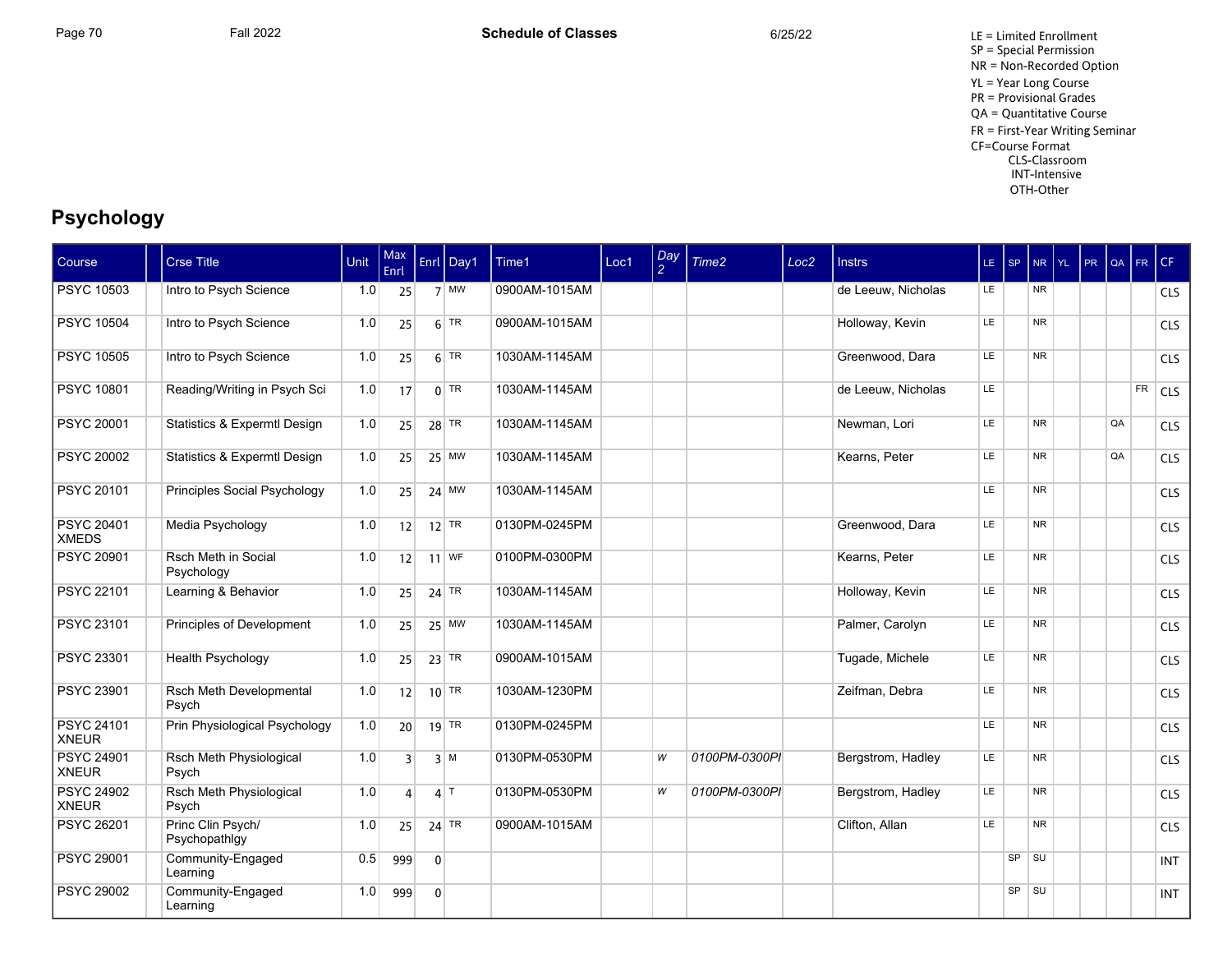Page 71 Fall 2022 Fall 2022 **Schedule of Classes** 6/25/22 6/25/22 LE = Limited Enrollment SP = Special Permission NR = Non-Recorded Option YL = Year Long Course PR = Provisional Grades QA = Quantitative Course FR = First-Year Writing Seminar CF=Course Format CLS-Classroom INT-Intensive OTH-Other

# **Psychology**

| Course            | Crse Title                         | Unit             | Max<br><b>Enrl</b> |                | Enrl Day1       | Time1         | Loc1 | $\begin{bmatrix} Day \\ 2 \end{bmatrix}$ Time2 | Loc <sub>2</sub> | Instrs              | LE. |           | SP NR YL  |  | PR QA FR CF |            |
|-------------------|------------------------------------|------------------|--------------------|----------------|-----------------|---------------|------|------------------------------------------------|------------------|---------------------|-----|-----------|-----------|--|-------------|------------|
| <b>PSYC 29801</b> | Independent Work                   | 0.5              | 999                |                |                 |               |      |                                                |                  |                     |     | <b>SP</b> | <b>SU</b> |  |             | INT        |
| <b>PSYC 29802</b> | Independent Work                   | 1.0 <sub>1</sub> | 999                |                |                 |               |      |                                                |                  |                     |     | <b>SP</b> | <b>SU</b> |  |             | INT        |
| <b>PSYC 30101</b> | Seminar Social Psychology          | 1.0              | 16                 |                | 9 <sup> T</sup> | 0100PM-0300PM |      |                                                |                  | Tugade, Michele     | LE  | <b>SP</b> | <b>NR</b> |  |             | <b>CLS</b> |
| <b>PSYC 32301</b> | Sem in Evolutionary<br>Psychology  | 1.0 <sub>1</sub> | 16                 |                | $11^{M}$        | 0310PM-0510PM |      |                                                |                  | Cleaveland, J. Mark | LE  | <b>SP</b> | <b>NR</b> |  |             | <b>CLS</b> |
| PSYC 33401        | Sem: Tools for<br>Transformation   | 1.0              | 16                 |                | 11 R            | 0310PM-0510PM |      |                                                |                  | Palmer, Carolyn     | LE  | <b>SP</b> | <b>NR</b> |  |             | <b>CLS</b> |
| PSYC 36201        | Sem in Clin Psych/<br>Psychopthigy | 1.0              | 16                 |                | 17 R            | 0100PM-0300PM |      |                                                |                  | Clifton, Allan      | LE  | <b>SP</b> | <b>NR</b> |  |             | <b>CLS</b> |
| <b>PSYC 39001</b> | Senior Research                    | 1.0              | 999                |                |                 |               |      |                                                |                  |                     |     | <b>SP</b> |           |  |             | INT        |
| <b>PSYC 39901</b> | Senior Independent Work            | 0.5              | 999                | $\overline{0}$ |                 |               |      |                                                |                  |                     |     | <b>SP</b> | SU        |  |             | INT        |
| PSYC 39902        | Senior Independent Work            | 1.0              | 999                |                |                 |               |      |                                                |                  |                     |     | SP        | <b>SU</b> |  |             | INT        |

## **Religion**

| Course                                 | <b>Crse Title</b>                  | <b>Unit</b> | <b>Max</b><br>Enrl | Enrl Day1 | Time1                                                               | Loc1 | Day<br>$\overline{2}$ | Time <sub>2</sub> | Loc <sub>2</sub> | <b>Instrs</b>                   |     |           | LE SP NR YL PR QA FR CF |    |            |
|----------------------------------------|------------------------------------|-------------|--------------------|-----------|---------------------------------------------------------------------|------|-----------------------|-------------------|------------------|---------------------------------|-----|-----------|-------------------------|----|------------|
| <b>RELI 10001</b><br>XAMST             | The American Secular               | 1.0         | 15 <sub>1</sub>    | $4$ TR    | 1030AM-1145AM                                                       |      |                       |                   |                  | Kahn, Jonathon                  | LE  | <b>NR</b> |                         |    | <b>CLS</b> |
| <b>RELI 10301</b><br><b>XCLCS/HIST</b> | How We Got Here                    | 1.0         | 10                 | $9$ TR    | 0130PM-0245PM<br>*Additnl<br>meetings on 6<br>Thursdays<br>5:30-7pm |      |                       |                   |                  | Bisaha, Nancy/<br>Epstein, Marc | LE. | <b>NR</b> |                         |    | <b>CLS</b> |
| <b>RELI 18101</b>                      | <b>Radical Evil</b>                | 1.0         | 17                 | $0$ TR    | 1200PM-0115PM                                                       |      |                       |                   |                  | Yoder, Klaus                    | LE  |           |                         | FR | <b>CLS</b> |
| <b>RELI 24101</b><br><b>XJWST</b>      | Land of Israel/State of Israel     | 1.0         | 10                 | $4$ MW    | 1030AM-1145AM                                                       |      |                       |                   |                  | Veto, Agnes                     | LE  | <b>NR</b> |                         |    | <b>CLS</b> |
| <b>RELI 25001</b><br>ASIA              | Religion, Race, and Empire         | 1.0         | 8 <sup>1</sup>     | $17$ TR   | 0310PM-0425PM                                                       |      |                       |                   |                  |                                 | LE  |           |                         |    | <b>CLS</b> |
| <b>RELI 25501</b><br><b>XJWST</b>      | <b>Western Mystical Traditions</b> | 1.0         | 10                 | $7$ TR    | 0310PM-0425PM                                                       |      |                       |                   |                  | Epstein, Marc                   | LE  |           |                         |    | <b>CLS</b> |
| <b>RELI 26401</b><br><b>XSTS</b>       | Controversies in Sci, Tech, Reli   | 1.0         | 15                 | $15$ TR   | 1200PM-0115PM                                                       |      |                       |                   |                  | White, Christopher              | LE. | <b>NR</b> |                         |    | <b>CLS</b> |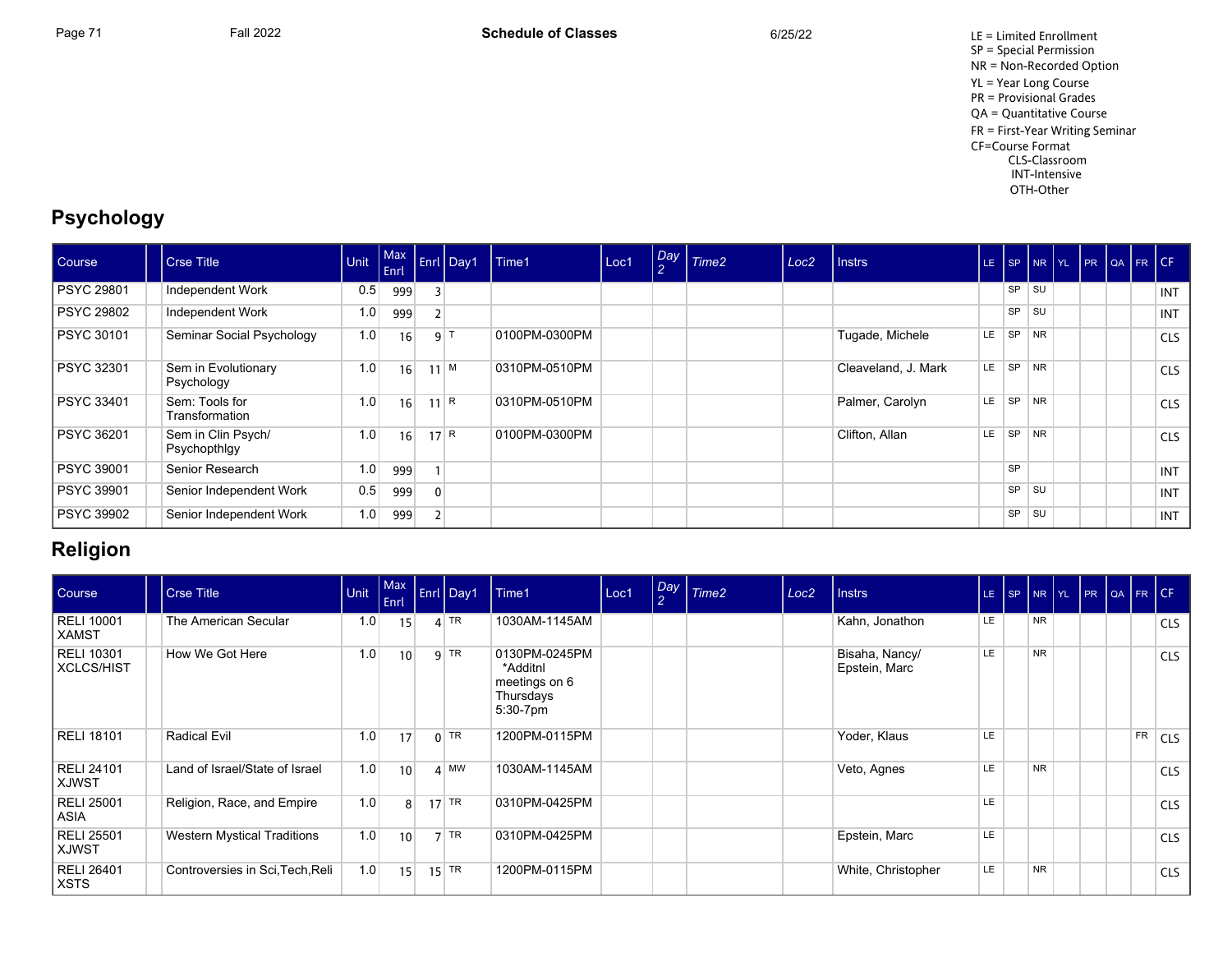

## **Religion**

| Course                     | Crse Title                    | Unit             | Enrl <sup>1</sup> |                | Max Enri Day | Time1         | Loc1 | $\left  \frac{Day}{2} \right $ Time2 | Loc <sub>2</sub> | I Instrs             | LE.       |           |           |  | SP NR YL PR QA FR CF |            |
|----------------------------|-------------------------------|------------------|-------------------|----------------|--------------|---------------|------|--------------------------------------|------------------|----------------------|-----------|-----------|-----------|--|----------------------|------------|
| RELI 29001                 | Community-Engaged<br>Learning | 0.5              | 999               | $\overline{0}$ |              |               |      |                                      |                  |                      |           | <b>SP</b> | <b>SU</b> |  |                      | INT        |
| RELI 29002                 | Community-Engaged<br>Learning | 1.0 <sub>1</sub> | 999               | $\Omega$       |              |               |      |                                      |                  |                      |           | SP        | SU        |  |                      | INT        |
| RELI 29801                 | Independent Work              | 0.5              | 999               | $\Omega$       |              |               |      |                                      |                  |                      |           | <b>SP</b> | SU        |  |                      | <b>OTH</b> |
| RELI 29802                 | Independent Work              | 1.0 <sub>1</sub> | 999               | $\overline{0}$ |              |               |      |                                      |                  |                      |           | <b>SP</b> | SU        |  |                      | OTH        |
| RELI 30001                 | Senior Seminar                | 1.0              | 20                |                | $5 \mid W$   | 0100PM-0300PM |      |                                      |                  | White, Christopher   | <b>LE</b> |           |           |  |                      | <b>CLS</b> |
| RELI 33001<br>  XAFRS/INTL | Reli/Critical Theory/Politics | 1.0              | 7 <sup>1</sup>    |                | 8 M          | 0310PM-0510PM |      |                                      |                  | Wesselhoeft, Kirsten | LE        |           | <b>NR</b> |  |                      | <b>CLS</b> |
| <b>RELI 39901</b>          | Senior Independent Work       | 0.5              | 999               | $\overline{0}$ |              |               |      |                                      |                  |                      |           | SP        | SU        |  |                      | <b>OTH</b> |
| RELI 39902                 | Senior Independent Work       | 1.0              | 999               | $\overline{0}$ |              |               |      |                                      |                  |                      |           | SP        | <b>SU</b> |  |                      | <b>OTH</b> |

## **Russian**

| Course                            | <b>Crse Title</b>            | Unit | $ $ Max<br>Enrl | Enrl Day1          | Time1                                      | Loc1 | Day<br>$\mathcal{P}$ | Time <sub>2</sub> | Loc <sub>2</sub> | <b>Instrs</b>      |           | $LE$ $SP$ |           |    |  |    | NR YL PR QA FR CF |
|-----------------------------------|------------------------------|------|-----------------|--------------------|--------------------------------------------|------|----------------------|-------------------|------------------|--------------------|-----------|-----------|-----------|----|--|----|-------------------|
| <b>RUSS 10501</b>                 | <b>Elementary Russian</b>    | 1.0  | 20              | <b>MTWR</b>        | 0930AM-1020AM                              |      |                      |                   |                  | Garrity, Natalia   | <b>LE</b> |           |           | YL |  |    | <b>CLS</b>        |
| <b>RUSS 10502</b>                 | Elementary Russian           | 1.0  | 20              | $2$ MTWR           | 1030AM-1120AM                              |      |                      |                   |                  | Arndt III, Charles | LE        |           |           | YL |  |    | <b>CLS</b>        |
| <b>RUSS 13501</b>                 | <b>Russian Classics</b>      | 1.0  | 25              | $18$ <sup>TR</sup> | 1200PM-0115PM                              |      |                      |                   |                  | Firtich, Nikolai   | <b>LE</b> |           |           |    |  |    | <b>CLS</b>        |
| <b>RUSS 14301</b><br><b>XDRAM</b> | The Genius of Chekhov        | 1.0  | 11              | $5$ MW             | 0130PM-0245PM                              |      |                      |                   |                  | Ungurianu, Dan     | LE        |           | <b>NR</b> |    |  |    | <b>CLS</b>        |
| <b>RUSS 15301</b>                 | Russ Sci-Fi Cinema (in Engl) | 0.5  | 30              | $15$ MW            | 1200PM-0115PM                              |      |                      |                   |                  | Ungurianu, Dan     | <b>LE</b> |           | <b>NR</b> |    |  |    | <b>CLS</b>        |
| <b>RUSS 15801</b>                 | <b>Russian Animation</b>     | 0.5  | 30              | MW                 | 1200PM-0115PM                              |      |                      |                   |                  | Ungurianu, Dan     | <b>LE</b> |           | <b>NR</b> |    |  |    | <b>CLS</b>        |
| <b>RUSS 16001</b>                 | Revolutionary Art in Russia  | 0.5  | 25              | $5$ TR             | 0310PM-0425PM<br>*1st Six Week<br>Course** |      |                      |                   |                  | Firtich, Nikolai   | LE        |           |           |    |  |    | <b>CLS</b>        |
| <b>RUSS 16101</b>                 | Nabokov Before Lolita        | 0.5  | 25              | $6$ TR             | 0310PM-0425PM<br>*2nd Six Week<br>Course*  |      |                      |                   |                  | Firtich, Nikolai   | LE        |           |           |    |  |    | <b>CLS</b>        |
| <b>RUSS 17101</b>                 | Russia and the Short Story   | 1.0  | 17              | MW                 | 0130PM-0245PM                              |      |                      |                   |                  | Arndt III, Charles | LE        |           |           |    |  | FR | <b>CLS</b>        |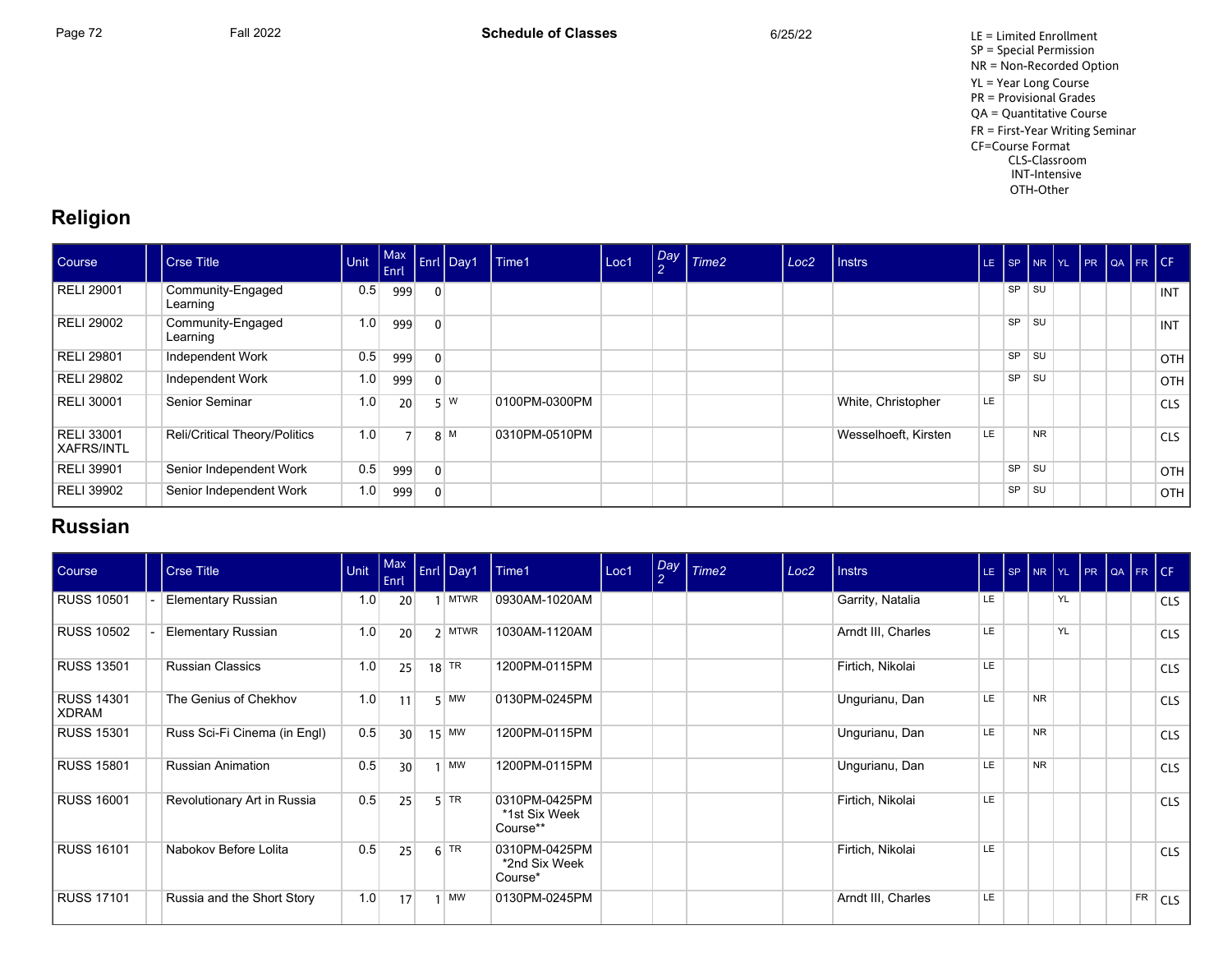Page 73 Fall 2022 Fall 2022 **Schedule of Classes** 6/25/22 6/25/22 LE = Limited Enrollment SP = Special Permission NR = Non-Recorded Option YL = Year Long Course PR = Provisional Grades QA = Quantitative Course FR = First-Year Writing Seminar CF=Course Format CLS-Classroom INT-Intensive OTH-Other

### **Russian**

| Course                             | <b>Crse Title</b>                | Unit | $ $ Max<br>Enrl |                | Enrl Day1 | Time1         | Loc1 | $\left  \frac{Day}{2} \right $ | Time <sub>2</sub> | Loc <sub>2</sub> | <b>Instrs</b>        |     | $LE$ $SP$ |           |    |  | NR YL PR QA FR CF |            |
|------------------------------------|----------------------------------|------|-----------------|----------------|-----------|---------------|------|--------------------------------|-------------------|------------------|----------------------|-----|-----------|-----------|----|--|-------------------|------------|
| <b>RUSS 21001</b>                  | Intermediate Russian             | 1.0  | 17              |                | $10$ MWF  | 1200PM-0115PM |      |                                |                   |                  | Tcherkassova, Farida | LE. |           |           | YL |  |                   | <b>CLS</b> |
| <b>RUSS 22201</b>                  | Six Masterpieces: Exploring      | 0.5  | 20              |                | 5M        | 1000AM-1150AM |      |                                |                   |                  | Ungurianu, Dan       | LE. |           |           |    |  |                   | <b>INT</b> |
| <b>RUSS 23501</b>                  | <b>Russian Classics</b>          | 1.0  | 10              |                | 3 W       | 0100PM-0300PM |      |                                |                   |                  | Firtich, Nikolai     | LE  |           |           |    |  |                   | <b>CLS</b> |
| <b>RUSS 24301</b><br><b>XDRAMA</b> | The Genius of Chekov             | 1.0  | $\overline{7}$  |                | $1$ MW    | 0130PM-0245PM |      |                                |                   |                  |                      | LE. |           | <b>NR</b> |    |  |                   | <b>CLS</b> |
| <b>RUSS 29001</b>                  | Community-Engaged<br>Learning    | 0.5  | 999             | $\mathbf{0}$   |           |               |      |                                |                   |                  |                      |     | <b>SP</b> | SU        |    |  |                   | <b>INT</b> |
| <b>RUSS 29002</b>                  | Community-Engaged<br>Learning    | 1.0  | 999             | $\mathbf{0}$   |           |               |      |                                |                   |                  |                      |     | SP        | <b>SU</b> |    |  |                   | <b>INT</b> |
| <b>RUSS 29801</b>                  | Independent Work                 | 0.5  | 999             | $\overline{0}$ |           |               |      |                                |                   |                  |                      |     | SP        | SU        |    |  |                   | OTH        |
| <b>RUSS 29802</b>                  | Independent Work                 | 1.0  | 999             | $\overline{0}$ |           |               |      |                                |                   |                  |                      |     | <b>SP</b> | <b>SU</b> |    |  |                   | OTH        |
| <b>RUSS 30001</b>                  | Senior Thesis                    | 1.0  | 999             | 2 <sup>1</sup> |           |               |      |                                |                   |                  |                      |     | <b>SP</b> |           |    |  |                   | <b>INT</b> |
| <b>RUSS 33101</b>                  | <b>Advanced Russian</b>          | 1.0  | 17              |                | $5$ TR    | 0130PM-0245PM |      |                                |                   |                  | Tcherkassova, Farida | LE. |           |           |    |  |                   | <b>CLS</b> |
| <b>RUSS 37301</b>                  | Seminar on Russian<br>Literature | 1.0  | 17              |                | $3$ WR    | 0100PM-0300PM |      |                                |                   |                  | Firtich, Nikolai     | LE. |           |           |    |  |                   | <b>CLS</b> |
| <b>RUSS 39901</b>                  | Senior Independent Work          | 0.5  | 999             | 0              |           |               |      |                                |                   |                  |                      |     | SP        | <b>SU</b> |    |  |                   | OTH        |
| <b>RUSS 39902</b>                  | Senior Independent Work          | 1.0  | 999             | $\overline{0}$ |           |               |      |                                |                   |                  |                      |     | SP        | <b>SU</b> |    |  |                   | OTH        |

# **Science,Technology & S**

| <b>Course</b>             | <b>Crse Title</b>                   | Unit | l Enrl          | Init Max Enrl Day1 | l Time1       | Loc1 | Day<br>$\sim$ | $\sqrt{T}$ Time2 | Loc <sub>2</sub> | <b>Instrs</b>     | LE- | l se l |           |  |    | NR YL PR QA FR CF |
|---------------------------|-------------------------------------|------|-----------------|--------------------|---------------|------|---------------|------------------|------------------|-------------------|-----|--------|-----------|--|----|-------------------|
| <b>STS 10601</b><br>XPHIL | Philosophy & Technology             | 1.0  | 15              | $4$ MW             | 1030AM-1230PM |      |               |                  |                  | Kelly, Jamie      | LE. |        | <b>NR</b> |  |    | <b>CLS</b>        |
| STS 14601<br>XCHEM        | Culture & Chemistry of<br>Cuisine   | 1.0  | 16              | 7 R                | 0900AM-0100PM |      |               | 0900AM-1015AI    |                  | Rossi, Miriam     | LE  |        | <b>NR</b> |  |    | <b>CLS</b>        |
| STS 15001                 | <b>Emergency Medic Training</b>     | 0.5  | 25              | $25$ MR            | 0630PM-0930PM |      |               |                  |                  | Kohler, Kelly     | LE  |        | SU        |  |    | INT               |
| <b>STS 16201</b>          | Sci Writing, Radical<br>Amazement   | 1.0  | 17              | $0$ TR             | 0130PM-0245PM |      |               |                  |                  | Keimowitz, Alison | LE. |        |           |  | FR | <b>CLS</b>        |
| <b>STS 20001</b>          | Conceptualizng STS: Theor/<br>Pract | 1.0  | 20 <sup>1</sup> | $20$ TR            | 1200PM-0115PM |      |               |                  |                  | Coplin, Abigail   | LE. |        | <b>NR</b> |  |    | <b>CLS</b>        |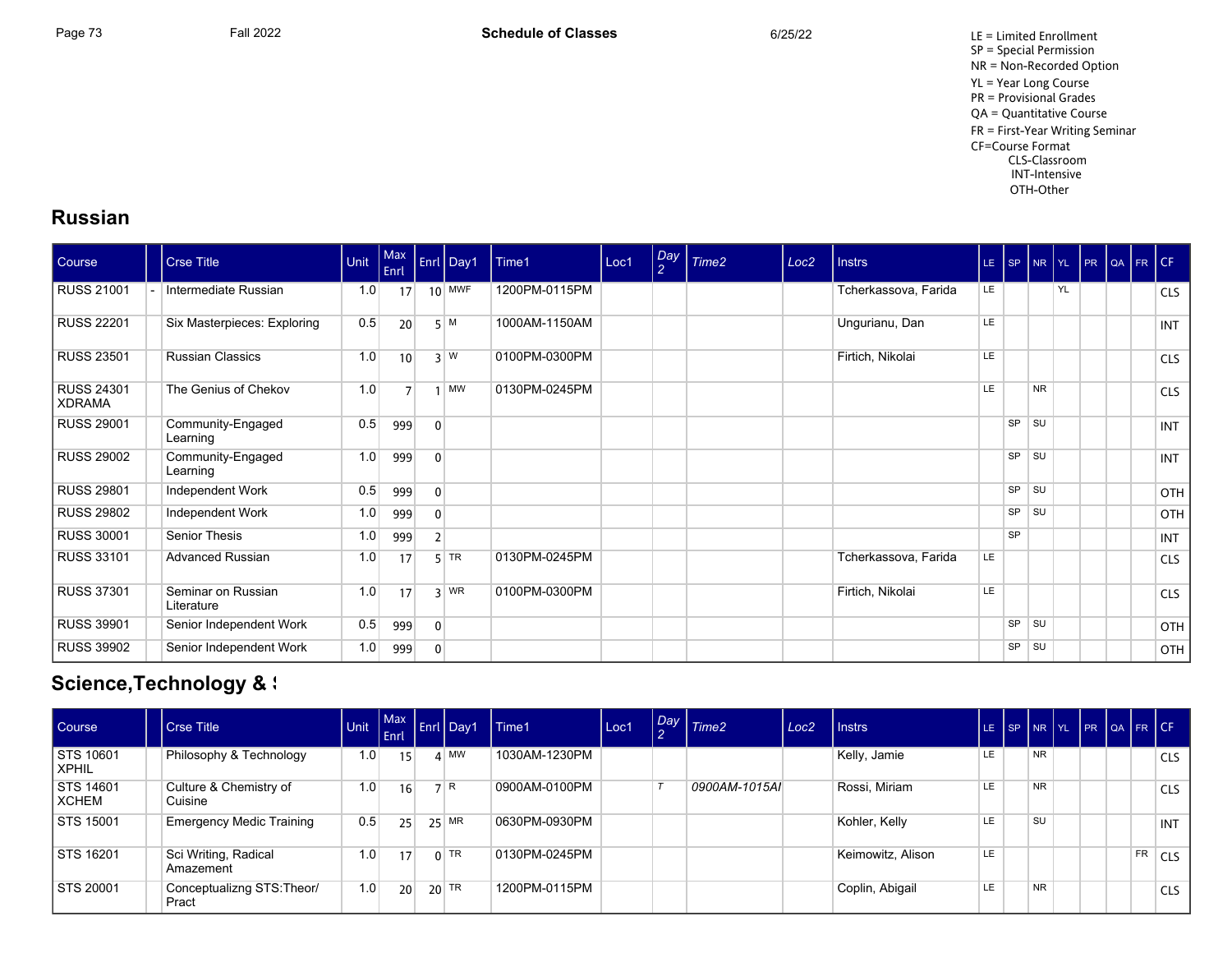SP = Special Permission NR = Non-Recorded Option YL = Year Long Course PR = Provisional Grades QA = Quantitative Course FR = First-Year Writing Seminar CF=Course Format CLS-Classroom INT-Intensive OTH-Other

# **Science,Technology & S**

| Course                         | <b>Crse Title</b>                       | Unit | Max<br>Enrl     |                | Enrl Day1 | Time1         | Loc1 | Day<br>$\mathcal{P}$ | Time <sub>2</sub> | Loc <sub>2</sub> | <b>Instrs</b>       | $LE$ $ SP$ |           | <b>NR</b> | YL. | <b>PR</b> | QA | FR. | l CF.      |
|--------------------------------|-----------------------------------------|------|-----------------|----------------|-----------|---------------|------|----------------------|-------------------|------------------|---------------------|------------|-----------|-----------|-----|-----------|----|-----|------------|
| STS 22201                      | Bioethics/Human<br>Reproduction         | 1.0  | 15 <sup>1</sup> | $15$ TR        |           | 0310PM-0425PM |      |                      |                   |                  | Pokrywka, Nancy Jo  | LE.        |           | <b>NR</b> |     |           |    |     | <b>CLS</b> |
| STS 22601<br><b>XPHIL</b>      | Philosophy of Science                   | 1.0  | $\overline{a}$  |                | $5$ TR    | 1200PM-0115PM |      |                      |                   |                  | Pendoley, Kathryn   | LE.        |           | <b>NR</b> |     |           |    |     | <b>CLS</b> |
| STS 24001<br><b>XSOCI</b>      | Int'l Social Life of Sci/Tech           | 1.0  | 10 <sup>1</sup> |                | $10$ TR   | 0435PM-0550PM |      |                      |                   |                  | Coplin, Abigail     | LE.        |           |           |     |           |    |     | <b>CLS</b> |
| <b>STS 24501</b><br>XASIA/HIST | Meds.Health&Disease:E.Asia              | 1.0  | $\overline{9}$  |                | $9$ TR    | 0900AM-1015AM |      |                      |                   |                  | Soon, Wayne         | LE.        |           |           |     |           |    |     | <b>CLS</b> |
| STS 26401<br><b>XRELI</b>      | Controversies in Sci, Tech, Reli        | 1.0  | 15              |                | $15$ TR   | 1200PM-0115PM |      |                      |                   |                  | White, Christopher  | LE.        |           | <b>NR</b> |     |           |    |     | <b>CLS</b> |
| STS 26801                      | Current/Emerg Issues Pub<br><b>Hith</b> | 1.0  | 18              |                | $17$ MW   | 1200PM-0115PM |      |                      |                   |                  | VanHorne, Christie  | LE.        |           | <b>NR</b> |     |           |    |     | <b>CLS</b> |
| STS 27801<br><b>XENST/POLI</b> | Envi. Political Thought                 | 1.0  | 5 <sup>1</sup>  |                | $5$ TR    | 0130PM-0245PM |      |                      |                   |                  | Sagan, Claire       | LE.        |           | <b>NR</b> |     |           |    |     | <b>CLS</b> |
| <b>STS 29001</b>               | Community-Engaged<br>Learning           | 0.5  | 999             | $\mathbf{0}$   |           |               |      |                      |                   |                  |                     |            | <b>SP</b> | SU        |     |           |    |     | <b>INT</b> |
| STS 29002                      | Community-Engaged<br>Learning           | 1.0  | 999             | $\mathbf 0$    |           |               |      |                      |                   |                  |                     |            | SP        | SU        |     |           |    |     | <b>INT</b> |
| <b>STS 29801</b>               | Independent Work                        | 0.5  | 999             | $\mathbf{1}$   |           |               |      |                      |                   |                  |                     |            | <b>SP</b> | SU        |     |           |    |     | OTH        |
| <b>STS 29802</b>               | <b>Independent Work</b>                 | 1.0  | 999             | $\overline{0}$ |           |               |      |                      |                   |                  |                     |            | <b>SP</b> | SU        |     |           |    |     | OTH        |
| STS 30301                      | <b>Senior Thesis</b>                    | 0.5  | 999             | 15             |           |               |      |                      |                   |                  | Perillán, José      |            |           |           | YL  | <b>PR</b> |    |     | <b>INT</b> |
| STS 30302                      | <b>Senior Thesis</b>                    | 0.5  | 999             | $\mathbf{0}$   |           |               |      |                      |                   |                  | Coplin, Abigail     |            |           |           | YL  | PR        |    |     | <b>INT</b> |
| <b>STS 30303</b>               | <b>Senior Thesis</b>                    | 0.5  | 999             | $\overline{0}$ |           |               |      |                      |                   |                  | White, Christopher  |            |           |           | YL  | <b>PR</b> |    |     | <b>INT</b> |
| STS 30304                      | Senior Thesis                           | 0.5  | 999             | $\overline{0}$ |           |               |      |                      |                   |                  | Sagan, Claire       |            |           |           | YL  | <b>PR</b> |    |     | <b>INT</b> |
| STS 30305                      | <b>Senior Thesis</b>                    | 0.5  | 999             | $\mathbf{0}$   |           |               |      |                      |                   |                  | Schneiderman, Jill  |            |           |           | YL  | <b>PR</b> |    |     | <b>INT</b> |
| <b>STS 30306</b>               | <b>Senior Thesis</b>                    | 0.5  | 999             | $\overline{0}$ |           |               |      |                      |                   |                  | Baird, Abigail      |            |           |           | YL  | <b>PR</b> |    |     | <b>INT</b> |
| STS 30307                      | <b>Senior Thesis</b>                    | 0.5  | 999             | $\overline{0}$ |           |               |      |                      |                   |                  | Pokrywka, Nancy Jo  |            |           |           | YL  | PR        |    |     | <b>INT</b> |
| <b>STS 30308</b>               | <b>Senior Thesis</b>                    | 0.5  | 999             | $\overline{0}$ |           |               |      |                      |                   |                  | Mark, M.            |            |           |           | YL  | <b>PR</b> |    |     | <b>INT</b> |
| STS 30309                      | Senior Thesis                           | 0.5  | 999             | $\overline{0}$ |           |               |      |                      |                   |                  | Livingston, Kenneth |            |           |           | YL  | <b>PR</b> |    |     | <b>INT</b> |
| STS 30401                      | <b>Senior Thesis</b>                    | 0.5  | 999             | $\overline{2}$ |           |               |      |                      |                   |                  | Perillán, José      |            |           | NR YL     |     | <b>PR</b> |    |     | <b>INT</b> |
| STS 30501                      | <b>Senior Thesis</b>                    | 1.0  | 999             | $\overline{0}$ |           |               |      |                      |                   |                  |                     |            | <b>SP</b> |           |     |           |    |     | <b>INT</b> |
| STS 38201                      | Social History of Public Healt          | 1.0  | 16              | $14$ M         |           | 0310PM-0610PM |      |                      |                   |                  | VanHorne, Christie  | <b>LE</b>  |           | <b>NR</b> |     |           |    |     | <b>CLS</b> |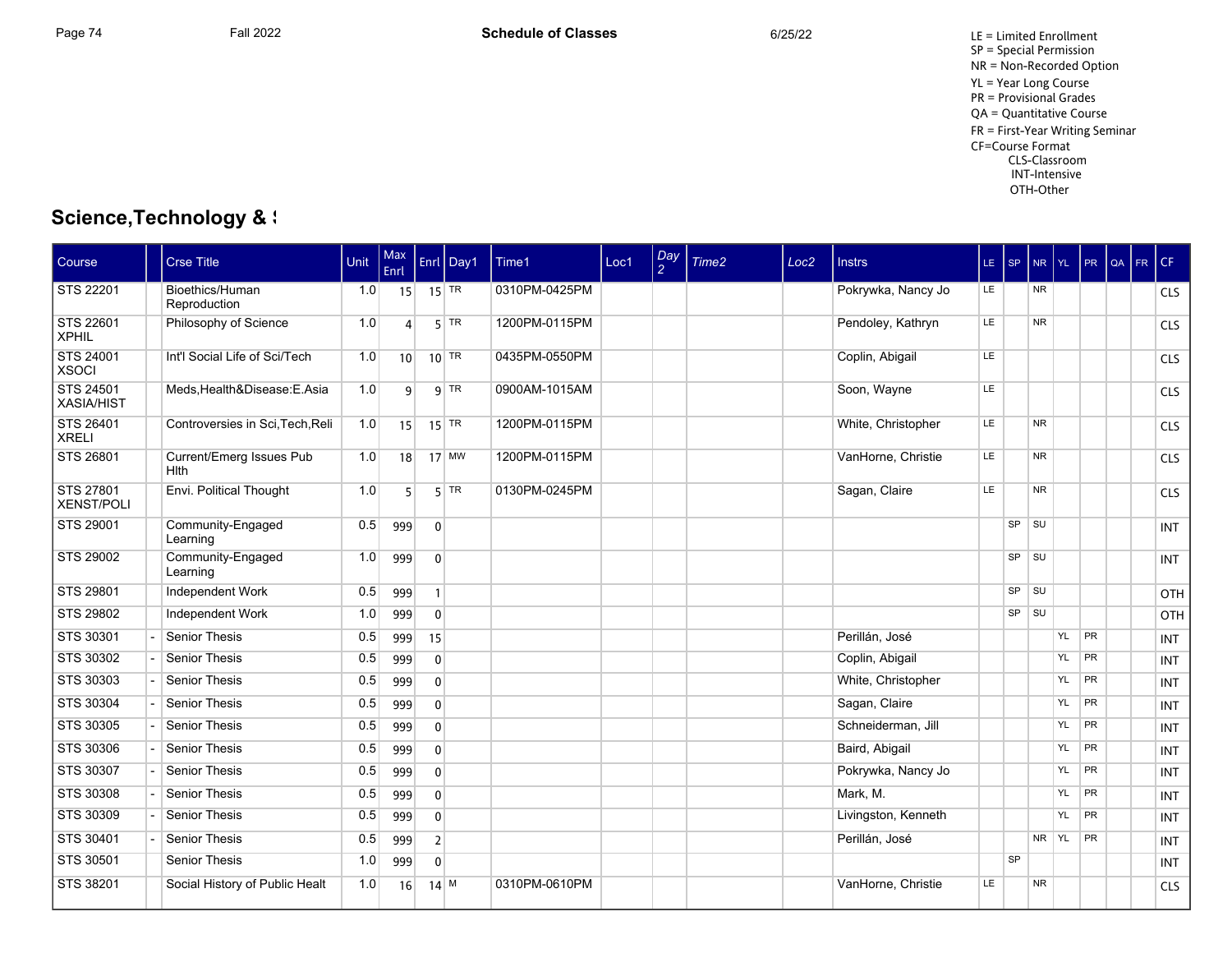SP = Special Permission NR = Non-Recorded Option YL = Year Long Course PR = Provisional Grades QA = Quantitative Course FR = First-Year Writing Seminar CF=Course Format CLS-Classroom INT-Intensive OTH-Other

# **Science,Technology & S**

| <b>Course</b> | <b>Crse Title</b>       | Unit | <b>Max</b><br><b>Enrl</b> | . .<br>7 Enrl IX | Day1 | Time1 | Loc1 | Day<br>$\sim$ | Time <sub>2</sub> | Loc <sub>2</sub> | <b>Instrs</b> | LE ISP |           | <b>INR TYL</b> | <b>DD</b> | <b>IQA FRICE</b> |            |
|---------------|-------------------------|------|---------------------------|------------------|------|-------|------|---------------|-------------------|------------------|---------------|--------|-----------|----------------|-----------|------------------|------------|
| STS 39901     | Senior Independent Work | 0.5  | 999                       |                  |      |       |      |               |                   |                  |               |        | <b>SP</b> | ∣ SU           |           |                  | ੇOTH ∖     |
| STS 39902     | Senior Independent Work | 1.0  | 999                       |                  |      |       |      |               |                   |                  |               |        | <b>SP</b> | ∣ su           |           |                  | <b>OTH</b> |

# **Sociology**<br>151 is pre-requisite for all 200 and 300 level Sociology courses

| Course                            | <b>Crse Title</b>                        | Unit | <b>Max</b><br>Enrl |                | Enrl Day1          | Time1         | Loc1 | Day<br>2 | Time2 | Loc <sub>2</sub> | <b>Instrs</b>         | LE SP |           | NR YL PR       |  | QA FR CF |            |
|-----------------------------------|------------------------------------------|------|--------------------|----------------|--------------------|---------------|------|----------|-------|------------------|-----------------------|-------|-----------|----------------|--|----------|------------|
| SOCI 15101                        | Intro Soc: Everyday Life                 | 1.0  | 25                 |                | $9$ MW             | 0900AM-1015AM |      |          |       |                  | Nevarez, Leonard      | LE.   |           |                |  |          | <b>CLS</b> |
| SOCI 15102                        | Intro Soc: Classical Tradition           | 1.0  | 25                 |                | $9$ TR             | 1030AM-1145AM |      |          |       |                  | Rueda, Erendira       | LE    |           | <b>NR</b>      |  |          | <b>CLS</b> |
| SOCI 15103                        | Intro Soc: Mind Body Soul                | 1.0  | 25                 |                | $10$ TR            | 1200PM-0115PM |      |          |       |                  | Andrews, John         | LE.   |           |                |  |          | <b>CLS</b> |
| <b>SOCI 15104</b>                 | Intro Soc: Mind Body Soul                | 1.0  | 25                 |                | $13$ TR            | 0310PM-0425PM |      |          |       |                  | Andrews, John         | LE.   |           |                |  |          | <b>CLS</b> |
| <b>SOCI 15105</b>                 | Intro Soc: Killing Black Body            | 1.0  | 25                 |                | $8$ TR             | 0900AM-1015AM |      |          |       |                  | Thompson-Miller, Ruth | LE    |           |                |  |          | <b>CLS</b> |
| SOCI 21001<br><b>XWFQS</b>        | Domestic Violence                        | 1.0  | 15                 |                | $13$ TR            | 0310PM-0425PM |      |          |       |                  | Deporto, Darlene      | LE.   |           |                |  |          | <b>CLS</b> |
| SOCI 23901                        | Emotions                                 | 1.0  | 20                 |                | $20$ MW            | 1200PM-0115PM |      |          |       |                  | Andrews, John         | LE.   |           |                |  |          | <b>CLS</b> |
| SOCI 24001<br><b>XSTS</b>         | Int'l Social Life of Sci/Tech            | 1.0  | 10 <sup>1</sup>    |                | $11$ TR            | 0435PM-0550PM |      |          |       |                  | Coplin, Abigail       | LE    |           |                |  |          | <b>CLS</b> |
| <b>SOCI 24701</b><br><b>XANTH</b> | Modern Social Theory                     | 1.0  | 17                 |                | $16$ <sup>TR</sup> | 0130PM-0245PM |      |          |       |                  | Harriford, Diane      | LE    |           |                |  |          | <b>CLS</b> |
| SOCI 26301                        | Criminology                              | 1.0  | 20                 |                | $20$ TR            | 1030AM-1145AM |      |          |       |                  | Thompson-Miller, Ruth | LE    |           |                |  |          | <b>CLS</b> |
| <b>SOCI 26601</b><br><b>XENST</b> | Racism, Waste and<br>Resistance          | 1.0  | 10 <sup>1</sup>    |                | $11$ MW            | 0900AM-1015AM |      |          |       |                  | Batur, Pinar          | LE    |           | N <sub>R</sub> |  |          | <b>CLS</b> |
| <b>SOCI 29001</b>                 | Community-Engaged<br>Learning            | 0.5  | 999                | $\overline{2}$ |                    |               |      |          |       |                  |                       |       | $SP$ $SU$ |                |  |          | <b>INT</b> |
| <b>SOCI 29002</b>                 | Community-Engaged<br>Learning            | 1.0  | 999                | $\overline{0}$ |                    |               |      |          |       |                  |                       |       | $SP$ $SU$ |                |  |          | <b>INT</b> |
| SOCI 29501<br><b>XASIA</b>        | Critical Read South Korea<br><b>Film</b> | 1.0  | 1 <sup>1</sup>     |                | $1$ TR             | 0900AM-1015AM |      |          |       |                  | Moon, Seungsook       | LE    |           | <b>NR</b>      |  |          | <b>INT</b> |
| <b>SOCI 29801</b>                 | Independent Work                         | 0.5  | 999                | $\overline{0}$ |                    |               |      |          |       |                  |                       |       | $SP$ $SU$ |                |  |          | <b>OTH</b> |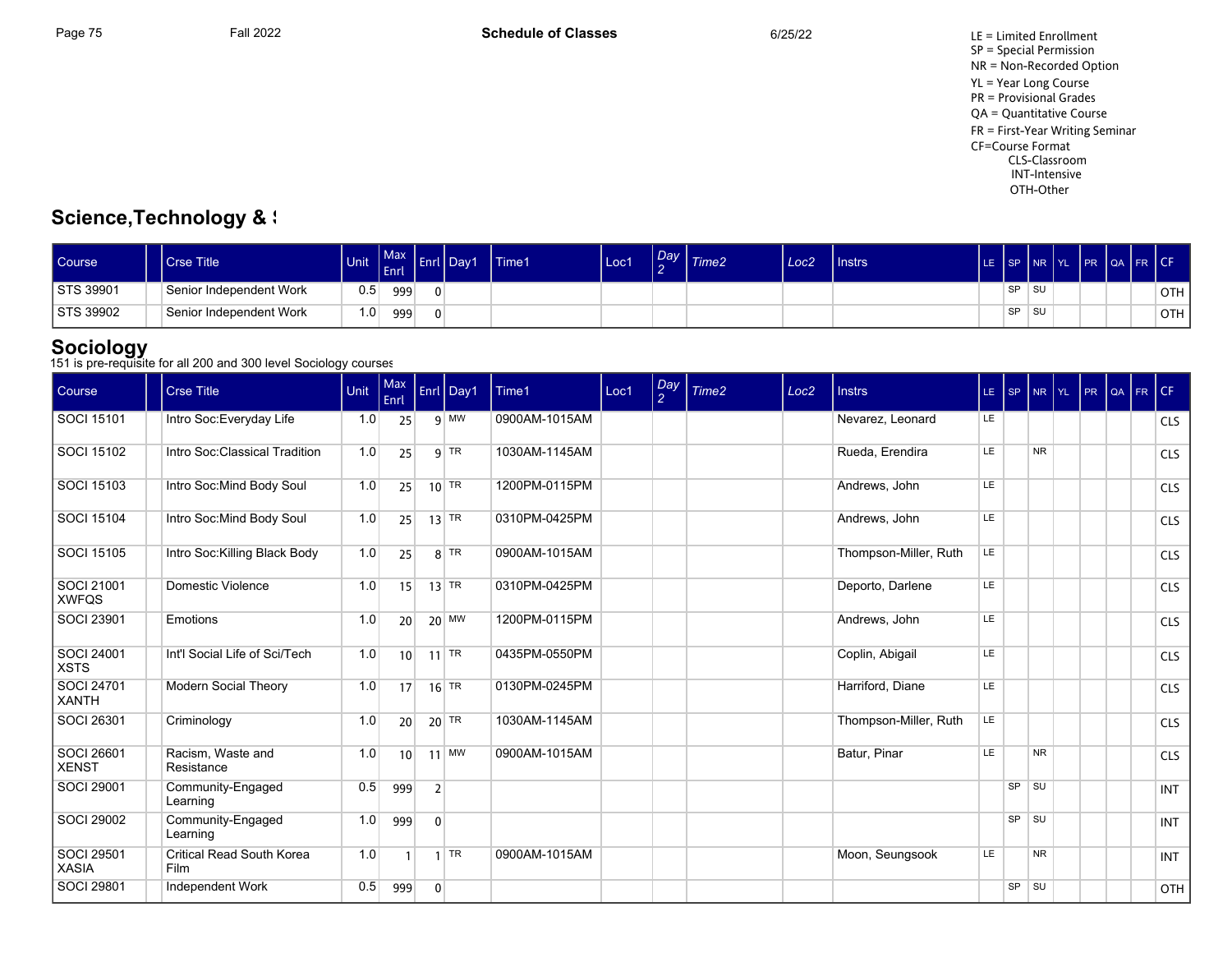Page 76 Fall 2022 Fall 2022 **Schedule of Classes** 6/25/22 6/25/22 LE = Limited Enrollment SP = Special Permission NR = Non-Recorded Option YL = Year Long Course PR = Provisional Grades QA = Quantitative Course FR = First-Year Writing Seminar CF=Course Format CLS-Classroom INT-Intensive OTH-Other

**Sociology**<br>151 is pre-requisite for all 200 and 300 level Sociology courses

| <b>Course</b>              | <b>Crse Title</b>           | Unit | Max<br>Enrl    |                | Enrl Day1          | Time1         | Loc1 | $\frac{Day}{2}$ | $\mid$ Time2 | Loc <sub>2</sub> | Instrs           | LE. |           |           |           | SP NR YL PR QA FR CF |  |            |
|----------------------------|-----------------------------|------|----------------|----------------|--------------------|---------------|------|-----------------|--------------|------------------|------------------|-----|-----------|-----------|-----------|----------------------|--|------------|
| SOCI 29802                 | Independent Work            | 1.0  | 999            | $\mathbf{0}$   |                    |               |      |                 |              |                  |                  |     | SP        | <b>SU</b> |           |                      |  | OTH        |
| SOCI 30001                 | Senior Thesis Seminar       | 0.5  | 999            |                |                    |               |      |                 |              |                  |                  |     | <b>SP</b> |           | YL        | PR                   |  | INT        |
| SOCI 30002                 | Senior Thesis Seminar       | 0.5  | 999            | $\overline{0}$ |                    |               |      |                 |              |                  | Coplin, Abigail  |     | <b>SP</b> |           | YL        | PR                   |  | INT        |
| SOCI 30003                 | Senior Thesis Seminar       | 0.5  | 999            | $\overline{0}$ |                    |               |      |                 |              |                  | Harriford, Diane |     | <b>SP</b> |           | YL        | PR                   |  | INT        |
| SOCI 30005                 | Senior Thesis Seminar       | 0.5  | 999            |                |                    |               |      |                 |              |                  | Nevarez, Leonard |     | <b>SP</b> |           | YL        | PR                   |  | INT        |
| SOCI 30006                 | Senior Thesis Seminar       | 0.5  | 999            | $\overline{0}$ |                    |               |      |                 |              |                  | Rueda, Erendira  |     | <b>SP</b> |           | YL        | PR                   |  | INT        |
| SOCI 30007                 | Senior Thesis Seminar       | 0.5  | 999            | $\overline{0}$ |                    |               |      |                 |              |                  | Batur, Pinar     |     | <b>SP</b> |           | YL        | PR                   |  | INT        |
| SOCI 31201                 | Corporate Power             | 1.0  | 15             |                | $15$ M             | 0100PM-0300PM |      |                 |              |                  | Nevarez, Leonard | LE  |           | <b>NR</b> |           |                      |  | <b>CLS</b> |
| SOCI 35001                 | Senior Project              | 0.5  | 999            | $\overline{0}$ |                    |               |      |                 |              |                  | Nevarez, Leonard |     | <b>SP</b> |           | <b>YL</b> | PR                   |  | INT        |
| SOCI 36901<br>  XASIA/WFQS | Masculinities: Global Persp | 1.0  |                |                | 7                  | 0310PM-0510PM |      |                 |              |                  | Moon, Seungsook  | LE  |           |           |           |                      |  | <b>CLS</b> |
| SOCI 38601<br>  XEDUC/LALS | Ghetto Schooling            | 1.0  | $\overline{9}$ |                | $10^{\mid W \mid}$ | 0100PM-0300PM |      |                 |              |                  | Rueda, Erendira  | LE  |           | <b>NR</b> |           |                      |  | <b>CLS</b> |
| SOCI 39901                 | Senior Independent Work     | 0.5  | 999            |                |                    |               |      |                 |              |                  |                  |     | SP        | SU        |           |                      |  | OTH        |
| SOCI 39902                 | Senior Independent Work     | 1.0  | 999            | $\overline{0}$ |                    |               |      |                 |              |                  |                  |     | SP        | SU        |           |                      |  | OTH        |

# **Swahili**

| <b>Course</b> | <b>Crse Title</b>    | <b>Unit</b>      | <b>Max</b><br><b>LEnri</b> | Enrl   Day1 | Time1 | Loc1 | Day <sup>1</sup> | Time2 | Loc <sub>2</sub> | <b>I</b> Instrs | LE SP I |    | Inr Iyl   |           |           | PR QA FR CF |       |
|---------------|----------------------|------------------|----------------------------|-------------|-------|------|------------------|-------|------------------|-----------------|---------|----|-----------|-----------|-----------|-------------|-------|
| I SWAH 10501  | Beginning Swahili    | 1.0 <sub>1</sub> | 999                        |             |       |      |                  |       |                  | Gerhardi, Lioba |         | SP |           | <b>YL</b> | <b>PR</b> |             | OTH   |
| I SWAH 21001  | Intermediate Swahili | 1.0 <sub>1</sub> | 999                        |             |       |      |                  |       |                  | Gerhardi, Lioba |         | SP |           | <b>YL</b> | <b>PR</b> |             | OTH I |
| I SWAH 31001  | Advanced Swahili     | 1.0              | 999                        |             |       |      |                  |       |                  | Gerhardi, Lioba |         | SP | <b>NR</b> |           |           |             | OTH   |

# **Swedish**

| <b>Course</b> | <b>Crse Title</b>       | <b>Unit</b>      | <b>Max</b><br><b>VEnri</b> | Enrl Day1 | Time1 | Loc' | $\sim$ | $\sqrt{\frac{Day}{Time2}}$ | Loc2 | Instrs          |           | LE SP NR YL |           |           | PR QA FR CF |       |
|---------------|-------------------------|------------------|----------------------------|-----------|-------|------|--------|----------------------------|------|-----------------|-----------|-------------|-----------|-----------|-------------|-------|
| SWED 10501    | Intro Swedish           | 1.0 <sub>1</sub> | 999                        |           |       |      |        |                            |      | Gerhardi, Lioba | SP        |             | YL.       | PR        |             | OTH I |
| SWED 21001    | Intermed Swedish        | 1.0 <sub>1</sub> | 999                        |           |       |      |        |                            |      | Gerhardi, Lioba | SP        |             | <b>YL</b> | <b>PR</b> |             | OTH   |
| l SWED 31001  | <b>Advanced Swedish</b> | 1.0 <sub>1</sub> | 999                        |           |       |      |        |                            |      | Gerhardi, Lioba | <b>SP</b> | <b>NR</b>   |           |           |             | OTH   |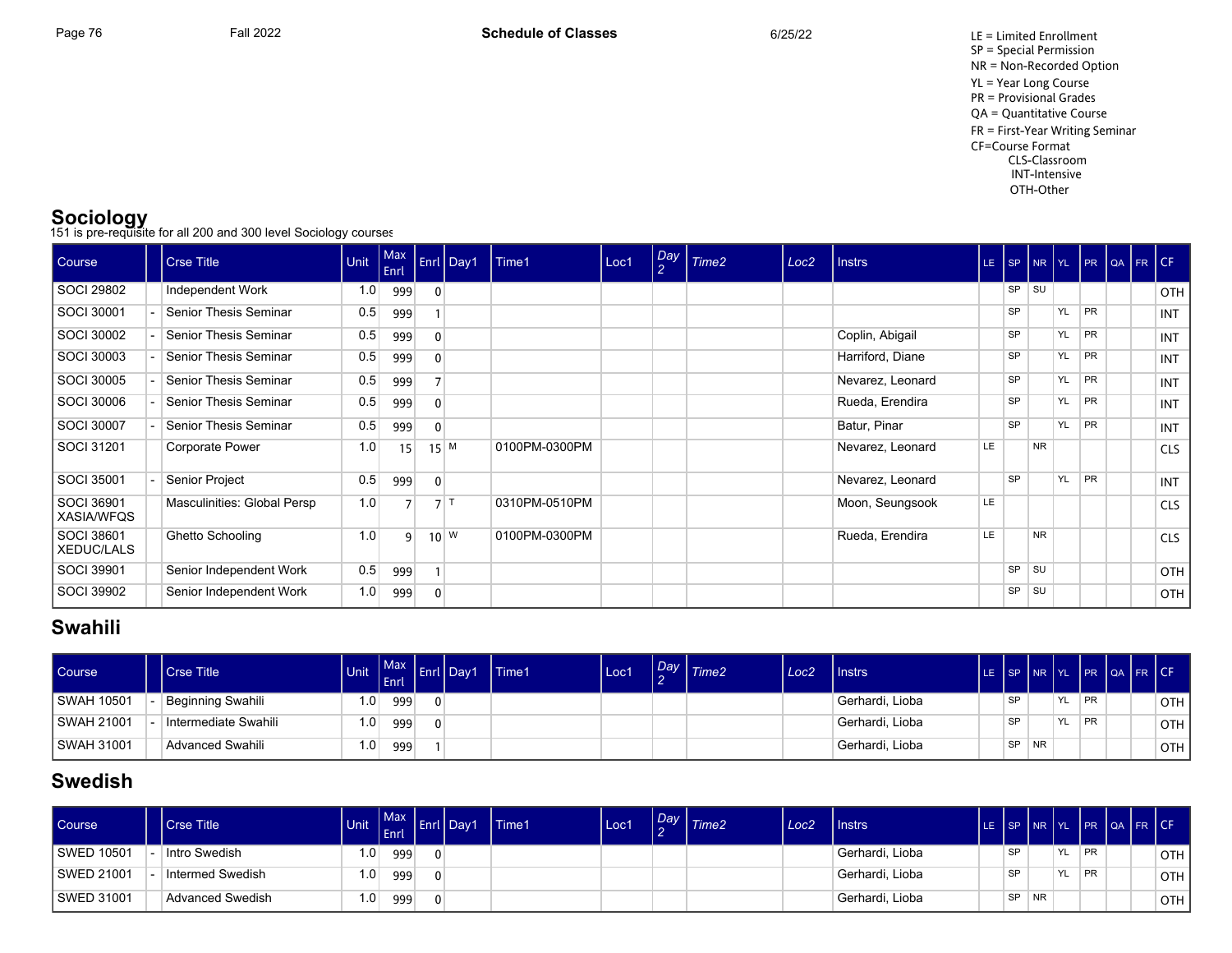Page 77 Fall 2022 Fall 2022 **Schedule of Classes** 6/25/22 6/25/22 LE = Limited Enrollment SP = Special Permission NR = Non-Recorded Option YL = Year Long Course PR = Provisional Grades QA = Quantitative Course FR = First-Year Writing Seminar CF=Course Format CLS-Classroom INT-Intensive OTH-Other

### **Turkish**

| <b>Course</b>           | Crse Title       | Unit | $1 - \sqrt{2}$<br>Enrl | . .<br>vana. | .<br>Dav <sup>1</sup> | <b>Time1</b> | Loc1 | <b>The Company of the Company</b><br>.Dav<br>$\sim$ | Time <sub>2</sub> | Loc <sub>2</sub> | <b>Instrs</b>   | $ $ SP    | INR IYL |       | <b>IPR</b> | OA FR CH |     |
|-------------------------|------------------|------|------------------------|--------------|-----------------------|--------------|------|-----------------------------------------------------|-------------------|------------------|-----------------|-----------|---------|-------|------------|----------|-----|
| <sup>1</sup> TURK 10501 | Turkish<br>Intro | 1.0  | 999                    | 0            |                       |              |      |                                                     |                   |                  | Gerhardi, Lioba | <b>QD</b> |         | ! YL∶ | <b>PR</b>  |          | OTH |

# **Urban Studies**

| Course                                 | <b>Crse Title</b>                  | Unit | Max<br>Enrl     |                | Enrl Day1       | Time1         | Loc1 | Day<br>2 | Time <sub>2</sub> | Loc <sub>2</sub> | <b>Instrs</b>     | $LE$ $SP$ |           | NR YL          |     | PR | QA FR CF |            |
|----------------------------------------|------------------------------------|------|-----------------|----------------|-----------------|---------------|------|----------|-------------------|------------------|-------------------|-----------|-----------|----------------|-----|----|----------|------------|
| <b>URBS 10001</b>                      | Intro to Urban Studies             | 1.0  | 28              |                | $16$ TR         | 1200PM-0115PM |      |          |                   |                  | Koechlin, Timothy | LE.       |           | NR.            |     |    |          | <b>CLS</b> |
| <b>URBS 21101</b><br><b>XART/GRST</b>  | Rome: The Art of Empire            | 0.0  | 10              |                | $0$ TR          | 0310PM-0425PM |      |          |                   |                  | D'Ambra, Eve      | LE.       |           |                |     |    |          | <b>CLS</b> |
| <b>URBS 22301</b><br><b>XFILM</b>      | Cinemas and Urbanism               | 1.0  | 10 <sup>1</sup> |                | $6$ T           | 0700PM-1000PM |      | TR       | 1030AM-1145AI     |                  | Stein, Erica      | LE SP     |           |                |     |    |          | <b>CLS</b> |
| <b>URBS 24001</b><br><b>XART</b>       | Architectural Uncanny              | 1.0  | 10 <sup>1</sup> |                | $10$ TR         | 0900AM-1015AM |      |          |                   |                  |                   | LE.       |           | N <sub>R</sub> |     |    |          | <b>CLS</b> |
| <b>URBS 24801</b><br><b>XGEOG</b>      | Housing Crises and Activism        | 1.0  | 10              |                | $5$ TR          | 0310PM-0425PM |      |          |                   |                  | Elrick, John      | LE        |           | N <sub>R</sub> |     |    |          | <b>CLS</b> |
| <b>URBS 25001</b><br><b>XGEOG</b>      | Urban Geog:Space/Place/<br>Environ | 1.0  | 10 <sup>1</sup> |                | $10$ MW         | 1200PM-0115PM |      |          |                   |                  | Elrick, John      | LE        |           |                |     |    |          | <b>CLS</b> |
| <b>URBS 25401</b><br>XHIST/GNCS        | Victorian Britain                  | 1.0  | 5               |                | $4$ TR          | 1030AM-1145AM |      |          |                   |                  | Murdoch, Lydia    | LE.       |           | NR.            |     |    |          | <b>CLS</b> |
| <b>URBS 25601</b><br><b>XEDUC/LALS</b> | Bilingualism and/in K-12           | 1.0  | $\Delta$        |                | $\mathbf{A}$ MW | 1200PM-0115PM |      |          |                   |                  | Holland, Tracey   | LE        |           | N <sub>R</sub> |     |    |          | <b>CLS</b> |
| <b>URBS 26401</b><br><b>XART/MEDS</b>  | The Metropolitan Avant-<br>Gardes  | 1.0  | $\overline{4}$  |                | $2 \mid M W$    | 0130PM-0245PM |      | М        | 0700PM-1000PI     |                  | Nesbit, Molly     | LE        |           |                |     |    |          | <b>CLS</b> |
| <b>URBS 27501</b><br><b>XART</b>       | Architectural Design I             | 1.0  | 6               |                | $5$ WF          | 1200PM-0200PM |      |          |                   |                  | Armborst, Tobias  |           | LE SP NR  |                |     |    |          | <b>CLS</b> |
| <b>URBS 29001</b>                      | Community-Engaged<br>Learning      | 0.5  | 999             | $\mathbf{0}$   |                 |               |      |          |                   |                  |                   |           | $SP$ $SU$ |                |     |    |          | <b>INT</b> |
| <b>URBS 29002</b>                      | Community-Engaged<br>Learning      | 1.0  | 999             | $\mathbf{0}$   |                 |               |      |          |                   |                  |                   |           | <b>SP</b> | SU             |     |    |          | <b>INT</b> |
| <b>URBS 29801</b>                      | Independent Work                   | 0.5  | 999             | $\overline{0}$ |                 |               |      |          |                   |                  |                   |           | $SP$ $SU$ |                |     |    |          | OTH        |
| <b>URBS 29802</b>                      | Independent Work                   | 1.0  | 999             | $\Omega$       |                 |               |      |          |                   |                  |                   |           | SP SU     |                |     |    |          | OTH        |
| <b>URBS 30001</b>                      | Senior Thesis/Project              | 0.5  | 999             |                | 9F              | 0215PM-0415PM |      |          |                   |                  | Armborst, Tobias  |           | <b>SP</b> | SU             | YL  | PR |          | <b>INT</b> |
| <b>URBS 30002</b>                      | Senior Thesis/Project              | 0.5  | 999             | $\overline{0}$ |                 |               |      |          |                   |                  | Stein, Erica      |           | <b>SP</b> | SU             | YL. | PR |          | <b>INT</b> |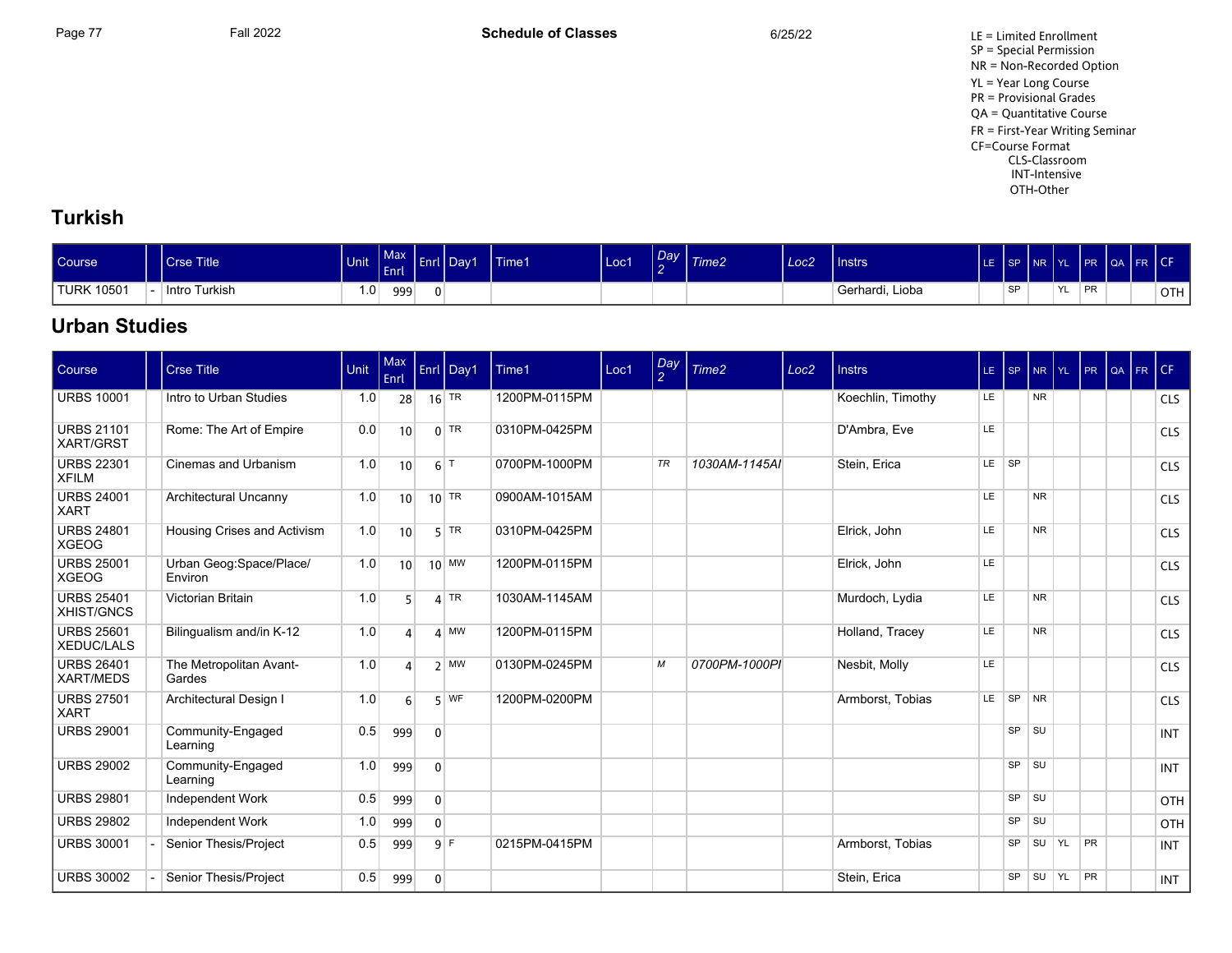Page 78 Fall 2022 Fall 2022 **Schedule of Classes** 6/25/22 6/25/22 LE = Limited Enrollment SP = Special Permission NR = Non-Recorded Option YL = Year Long Course PR = Provisional Grades QA = Quantitative Course FR = First-Year Writing Seminar CF=Course Format CLS-Classroom INT-Intensive OTH-Other

#### **Urban Studies**

| Course                     | Crse Title                        | Unit | Enrl           |          | Max Enrl Day1 | l Time1       | Loc1 | Day Time2 | Loc <sub>2</sub> | I Instrs          | LE.       |           |           |  | SP NR YL PR QA FR CF |            |
|----------------------------|-----------------------------------|------|----------------|----------|---------------|---------------|------|-----------|------------------|-------------------|-----------|-----------|-----------|--|----------------------|------------|
| URBS 31801<br>l XECON      | Urban and Regional<br>Economics   | 1.0  | $\Omega$       |          | $0 \mid$ MW   | 1030AM-1145AM |      |           |                  | Frye, Dustin      |           |           | <b>NR</b> |  |                      | <b>CLS</b> |
| URBS 35601<br>l XENST/GEOG | Envrmntl Land-Use Plan            | 1.0  |                |          | 5 F           | 0900AM-1200PM |      |           |                  | Blickstein, Susan | LE.       | <b>SP</b> |           |  |                      | <b>CLS</b> |
| URBS 37001                 | Seminar in Archit History         | 1.0  | 6 <sup>1</sup> |          | 0 F           | 1000AM-1200PM |      |           |                  |                   | <b>LE</b> | <b>SP</b> |           |  |                      | <b>CLS</b> |
| URBS 38901                 | Urban Study Rotating<br>Intensive | 0.5  | 8              | $\Omega$ |               |               |      |           |                  | Armborst, Tobias  | LE.       | ∣ SP      |           |  |                      | INT        |
| URBS 39901                 | Senior Independent Work           | 0.5  | 999            | $\Omega$ |               |               |      |           |                  |                   |           | <b>SP</b> | <b>SU</b> |  |                      | <b>OTH</b> |
| URBS 39902                 | Senior Independent Work           | 1.0  | 999            | $\Omega$ |               |               |      |           |                  |                   |           | SP        | <b>SU</b> |  |                      | <b>OTH</b> |

### **Women Feminist Queer**

| Course                            | Crse Title                        | Unit | $ $ Max<br>Enrl | Enrl Day1   | Time1         | Loc1 | $\frac{Day}{2}$ | Time <sub>2</sub> | Loc <sub>2</sub> | <b>Instrs</b>                          |           | LE SP NR YL PR |  | QA FR CF |            |
|-----------------------------------|-----------------------------------|------|-----------------|-------------|---------------|------|-----------------|-------------------|------------------|----------------------------------------|-----------|----------------|--|----------|------------|
| <b>WFQS 12201</b><br>XITAL/MEDS   | Queer Italian American Media      | 0.5  |                 | $7$ MW      | 1030AM-1145AM |      |                 |                   |                  | Anatrone, Sole                         | LE.       |                |  |          | <b>CLS</b> |
| <b>WFQS 12301</b><br>XITAL/MEDS   | Women on the Italian Screen       | 0.5  | q               | $7$ MW      | 1030AM-1145AM |      |                 |                   |                  | Anatrone, Sole                         | LE.       |                |  |          | <b>CLS</b> |
| <b>WFQS 13001</b>                 | Intro Women Studies               | 1.0  | 30 <sup>1</sup> | $15$ MW     | 1200PM-0115PM |      |                 |                   |                  | Wesselhoeft, Kirsten/<br>Brancky, Anne | LE        |                |  |          | <b>CLS</b> |
| <b>WFQS 13002</b>                 | Intro Women Studies               | 1.0  | 30 <sup>1</sup> | $14$ MW     | 0130PM-0245PM |      |                 |                   |                  | Bren, Paulina/ Kane,<br>Jean           | LE.       |                |  |          | <b>CLS</b> |
| WFQS 20101                        | Introduction to Queer Studies     | 1.0  | 25              | $18$ MR     | 0435PM-0550PM |      |                 |                   |                  |                                        | LE.       |                |  |          | <b>CLS</b> |
| <b>WFQS 21001</b><br><b>XSOCI</b> | Domestic Violence                 | 1.0  |                 | $5$ TR      | 0310PM-0425PM |      |                 |                   |                  | Deporto, Darlene                       | LE.       |                |  |          | <b>CLS</b> |
| <b>WFQS 23601</b><br>XAFRS/HIST   | <b>Black Freedom</b>              | 1.0  | 8               | $3$ TR      | 1200PM-0115PM |      |                 |                   |                  | Puglisi, Allison                       | LE.       | <b>NR</b>      |  |          | <b>CLS</b> |
| WFQS 24001<br><b>XMEDS</b>        | Gender & the Digital              | 1.0  | 10 <sup>1</sup> | $11$ TR     | 0130PM-0245PM |      |                 |                   |                  | Woods, Eva                             | LE.       |                |  |          | <b>CLS</b> |
| WFQS 25001<br>XPHIL               | <b>Feminist Theory</b>            | 1.0  | 13              | $12$ MW     | 1030AM-1145AM |      |                 |                   |                  | Silverbloom, Rachel                    | <b>LE</b> | N <sub>R</sub> |  |          | <b>CLS</b> |
| <b>WFQS 25101</b><br><b>XINTL</b> | Global Feminism                   | 1.0  | 10              | $9 \mid$ MW | 0130PM-0245PM |      |                 |                   |                  | Anatrone, Sole                         | LE.       |                |  |          | <b>CLS</b> |
| WFQS 26001<br><b>XHIST</b>        | Sex&Reprod 19C:Before<br>M.Sanger | 1.0  | 12              | $11$ MW     | 1200PM-0115PM |      |                 |                   |                  | Edwards, Rebecca                       | LE.       |                |  |          | <b>CLS</b> |